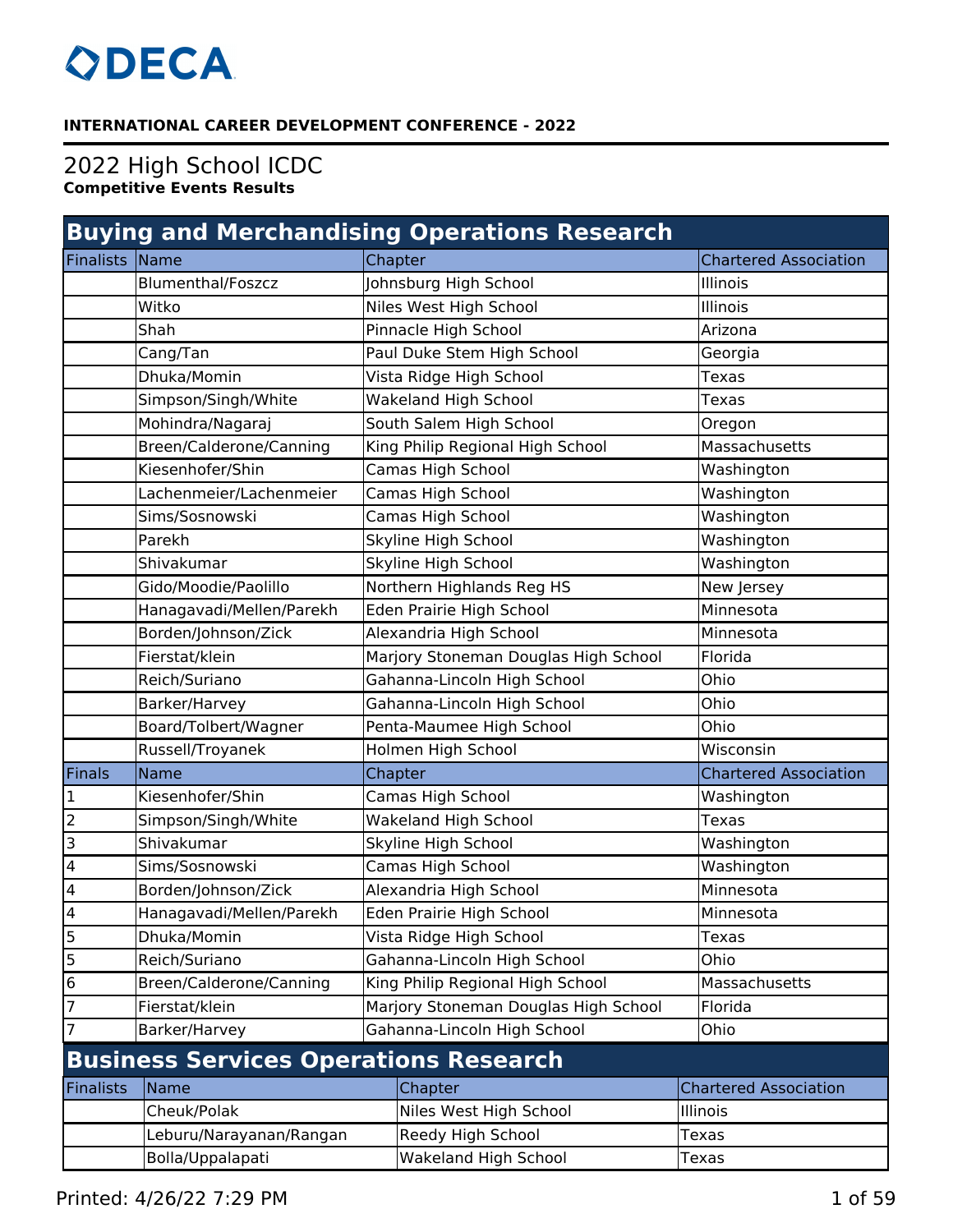|                         | Myers/Reeves                                      |         | South Salem High School                             |              | Oregon                                |
|-------------------------|---------------------------------------------------|---------|-----------------------------------------------------|--------------|---------------------------------------|
|                         | Wang                                              |         | Winston Churchill High School                       |              | Maryland                              |
|                         | Dattilo/Price                                     |         | Cherry Creek High School                            |              | Colorado                              |
|                         | Chomas/Davison-Tracy                              |         | Denver East High School                             |              | Colorado                              |
|                         | O'Neall/Smith                                     |         | Denver East High School                             |              | Colorado                              |
|                         | Chu                                               |         | Interlake High School                               |              | Washington                            |
|                         | Thirumurthy                                       |         | Skyline High School                                 |              | Washington                            |
|                         | Fuchs/Klein                                       |         | Sauk Rapids-Rice High School                        |              | Minnesota                             |
|                         | Lai                                               |         | Irvington High School                               |              | California                            |
|                         | Nair/Patel/Ullah                                  |         | Irvington High School                               |              | California                            |
|                         | Lim/Ranka/Yang                                    |         | Monta Vista High School                             |              | California                            |
|                         | Amos/Hoerig/Schmidt                               |         | Gahanna-Lincoln High School                         | Ohio         |                                       |
|                         | Effner/Smith                                      |         | Penta-Perrysburg High School                        | Ohio         |                                       |
| Finals                  | <b>Name</b>                                       | Chapter |                                                     |              | <b>Chartered Association</b>          |
| $\mathbf{1}$            | Chu                                               |         | Interlake High School                               |              | Washington                            |
| $\overline{a}$          | Chomas/Davison-Tracy                              |         | Denver East High School                             |              | Colorado                              |
| $\overline{3}$          | Nair/Patel/Ullah                                  |         | Irvington High School                               |              | California                            |
| $\overline{\mathbf{4}}$ | Bolla/Uppalapati                                  |         | <b>Wakeland High School</b>                         | <b>Texas</b> |                                       |
| 5                       | Lai                                               |         | Irvington High School                               |              | California                            |
| 6                       | O'Neall/Smith                                     |         | Denver East High School                             |              | Colorado                              |
| 7                       | Wang                                              |         | Winston Churchill High School                       |              | Maryland                              |
| 8                       | Lim/Ranka/Yang                                    |         | Monta Vista High School                             |              | California                            |
| 9                       | Effner/Smith                                      |         | Penta-Perrysburg High School                        | Ohio         |                                       |
| 9                       | Dattilo/Price                                     |         | Cherry Creek High School                            |              | Colorado                              |
|                         |                                                   |         |                                                     |              |                                       |
|                         |                                                   |         |                                                     |              |                                       |
| Finalists Name          | <b>Finance Operations Research</b>                |         |                                                     |              |                                       |
|                         | Jonnalagedda/Radhakrishnan/Yadav                  |         | Chapter                                             |              | <b>Chartered Association</b><br>Texas |
|                         | Pham/Pham/Rao                                     |         | Reedy High School                                   |              | <b>Texas</b>                          |
|                         |                                                   |         | Vista Ridge High School                             |              | Texas                                 |
|                         | Patel-Shah/Polishetty/Rathod                      |         | Vista Ridge High School                             |              |                                       |
|                         | Lakshminarayan/Raghavendran/Talluru<br>Misra/Thum |         | Broad Run High School<br>Rock Ridge High School     |              | Virginia<br>Virginia                  |
|                         | Pasquini/Seccombe                                 |         | Denver East High School                             |              | Colorado                              |
|                         | Mahoney/Shaik/Voellmicke                          |         | Franklin High School                                |              | Massachusetts                         |
|                         | Segall                                            |         | Camas High School                                   |              | Washington                            |
|                         | Arora/Shrivastava                                 |         |                                                     |              | Washington                            |
|                         | Heidt/Paritsky/golden                             |         | Skyline High School<br>Cherry Hill High School East |              | New Jersey                            |
|                         | Elhamouly/Flannery                                |         | Sparta High School                                  |              | New Jersey                            |
|                         | Mortenson                                         |         | Elk River High School                               |              | Minnesota                             |
|                         | Klecker/Mulder/Peterson                           |         | Alexandria High School                              |              | Minnesota                             |
|                         | Ouyang/Robinson                                   |         | Owen J. Roberts High School                         |              | Pennsylvania                          |
|                         | Hazelton/Lloyd/Stephens                           |         | Defiance Senior High School                         |              | Ohio                                  |
|                         | Marker                                            |         | Weber High School                                   |              | Utah                                  |
|                         | Badkul/Karavadi/Xu                                |         | Blue Valley West High School                        |              | Kansas                                |
|                         | <b>DeLaBarre</b>                                  |         | Hartland High School                                |              | Michigan                              |
|                         | Harrier                                           |         | Hartland High School                                |              | Michigan                              |
| <b>Finals</b>           | Name                                              |         | Chapter                                             |              | <b>Chartered Association</b>          |
| $\overline{\mathbf{1}}$ | Heidt/Paritsky/golden                             |         | Cherry Hill High School East                        |              | New Jersey                            |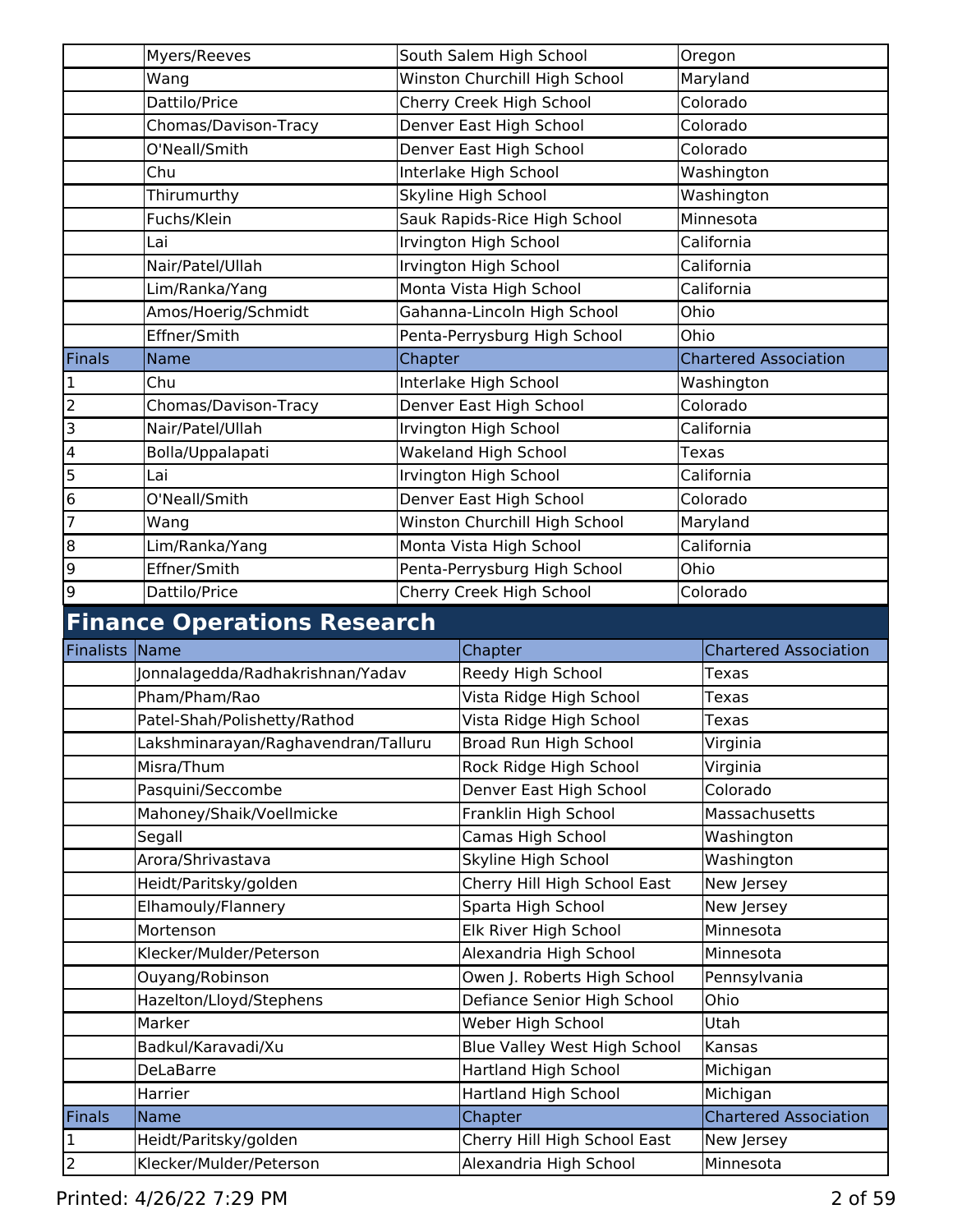| 3                       | Patel-Shah/Polishetty/Rathod                       |                         | Vista Ridge High School                                       | Texas                        |
|-------------------------|----------------------------------------------------|-------------------------|---------------------------------------------------------------|------------------------------|
| $\overline{\mathbf{4}}$ | Lakshminarayan/Raghavendran/Talluru                |                         | Broad Run High School                                         | Virginia                     |
| 5                       | Pham/Pham/Rao                                      |                         | Vista Ridge High School                                       | Texas                        |
| 6                       | <b>DeLaBarre</b>                                   |                         | Hartland High School                                          | Michigan                     |
| $\overline{7}$          | Mortenson                                          |                         | Elk River High School                                         | Minnesota                    |
| 8                       | Ouyang/Robinson                                    |                         | Owen J. Roberts High School                                   | Pennsylvania                 |
| 9                       | Mahoney/Shaik/Voellmicke                           |                         | Franklin High School                                          | Massachusetts                |
| 9                       | Harrier                                            |                         | Hartland High School                                          | Michigan                     |
|                         | <b>Hospitality and Tourism Operations Research</b> |                         |                                                               |                              |
| <b>Finalists</b>        | Name                                               | Chapter                 |                                                               | <b>Chartered Association</b> |
|                         | Li/Lin/Saeed                                       |                         | Great Neck South High School                                  | New York                     |
|                         | Lancaster                                          | Pinnacle High School    |                                                               | Arizona                      |
|                         | Chun/Gajera/Stark                                  | Marcus High School      |                                                               | Texas                        |
|                         | Bahri/Nambala                                      |                         | Vista Ridge High School                                       | Texas                        |
|                         | Ma/Srinivasan                                      |                         | South Salem High School                                       | Oregon                       |
|                         | Bundele/Kakar/Nunley                               |                         | Broad Run High School                                         | Virginia                     |
|                         | Fleming/Thurnau                                    |                         | D.H. Conley High School                                       | North Carolina               |
|                         | Kim                                                |                         | Denver East High School                                       | Colorado                     |
|                         | Joshi/Limosani                                     |                         | Cedarcrest High School                                        | Washington                   |
|                         | Xing                                               | Interlake High School   |                                                               | Washington                   |
|                         | Bauge                                              | Liberty High School     |                                                               | Washington                   |
|                         | Modi                                               | Skyline High School     |                                                               | Washington                   |
|                         | Park/Zheng                                         | Skyline High School     |                                                               | Washington                   |
|                         | Beck/Coccagno/Engel                                |                         | Bethel Park Senior High School                                | Pennsylvania                 |
|                         | Gopaluni/Satish Umare                              |                         | Downingtown STEM Academy                                      | Pennsylvania                 |
|                         | Mark/Norland                                       |                         | Janesville Craig High School                                  | Wisconsin                    |
|                         | Bedrosian/Jurkovich/Singh                          |                         | Hamilton Southeastern High School                             | Indiana                      |
| <b>Finals</b>           | Name                                               | Chapter                 |                                                               | <b>Chartered Association</b> |
| 1                       | Bedrosian/Jurkovich/Singh                          |                         | Hamilton Southeastern High School                             | Indiana                      |
| $\overline{c}$          | Park/Zheng                                         | Skyline High School     |                                                               | Washington                   |
| $\overline{3}$          | Xing                                               | Interlake High School   |                                                               | Washington                   |
| $\overline{\mathbf{4}}$ | Ma/Srinivasan                                      |                         | South Salem High School                                       | Oregon                       |
| 5                       | Li/Lin/Saeed                                       |                         | <b>Great Neck South High School</b>                           | <b>New York</b>              |
| $6\overline{6}$         | Modi                                               | Skyline High School     |                                                               | Washington                   |
| 7                       | Bahri/Nambala                                      |                         | Vista Ridge High School                                       | Texas                        |
| 8                       | Gopaluni/Satish Umare                              |                         | Downingtown STEM Academy                                      | Pennsylvania                 |
| 9                       | Bundele/Kakar/Nunley                               |                         | Broad Run High School                                         | Virginia                     |
| 10                      | Chun/Gajera/Stark                                  | Marcus High School      |                                                               | Texas                        |
|                         |                                                    |                         | <b>Sports and Entertainment Marketing Operations Research</b> |                              |
| <b>Finalists</b>        | Name                                               | Chapter                 |                                                               | <b>Chartered Association</b> |
|                         | Bhurji                                             | W.T. Clarke High School |                                                               | New York                     |
|                         | Gleicher/Sabharwal/Weiss                           |                         | Plainview-Old Bethpage JFK HS                                 | New York                     |
|                         | Raju/Starks                                        | Marcus High School      |                                                               | Texas                        |
|                         | Bhardwaj/Lin/Umatiya                               | McNeil High School      |                                                               | Texas                        |
|                         | Bhandari/Sharma                                    |                         | Panther Creek High School                                     | North Carolina               |
|                         | Ashokprabhu/Zhou                                   |                         | Cherry Creek High School                                      | Colorado                     |
|                         | Duggan/Licitra-Peevey                              | Melrose High School     |                                                               | Massachusetts                |
|                         | Wade                                               | Camas High School       |                                                               | Washington                   |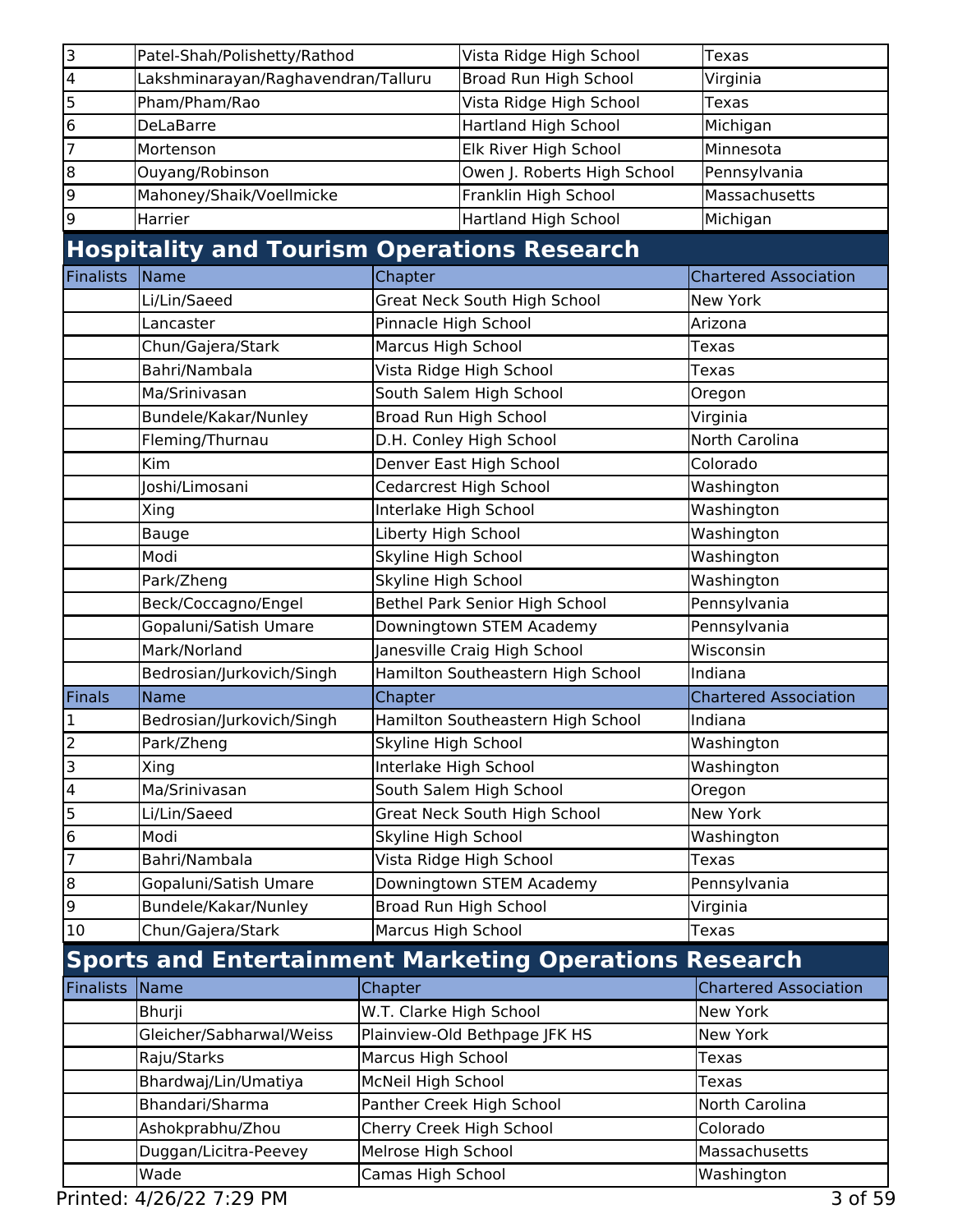|                                                                                                                     | Washington                   |
|---------------------------------------------------------------------------------------------------------------------|------------------------------|
| Shorewood High School<br>Pintea                                                                                     | Washington                   |
| Shah<br>Skyline High School                                                                                         | Washington                   |
| Eden Prairie High School<br>Frisch/Parekh/Peta                                                                      | Minnesota                    |
| Burke/Buschmann/Cox<br>Hopkins Senior High School                                                                   | Minnesota                    |
| Alexandria High School<br>Bakker/Froke/Lattimer                                                                     | Minnesota                    |
| Washington High School<br>Gandhi                                                                                    | California                   |
| Valley Christian High School<br>Tretter/Wang/Zhang                                                                  | California                   |
| Kondabrolu/Patel/Shah<br>Allen D Nease High School                                                                  | Florida                      |
| Marjory Stoneman Douglas High School<br><b>Binder/Bross/Nattis</b>                                                  | Florida                      |
| Spanish River High School<br>Murphy/Pereira                                                                         | Florida                      |
| Lewiston High School<br>Flaig                                                                                       | Idaho                        |
| Morrissey/Muinov<br>Millard North High School                                                                       | Nebraska                     |
| Finals<br><b>Name</b><br>Chapter                                                                                    | <b>Chartered Association</b> |
| 1<br>Allen D Nease High School<br>Kondabrolu/Patel/Shah                                                             | Florida                      |
| $\overline{2}$<br>Shah<br>Skyline High School                                                                       | Washington                   |
| 3<br>Gandhi<br>Washington High School                                                                               | California                   |
| 4<br>Hopkins Senior High School<br>Burke/Buschmann/Cox                                                              | Minnesota                    |
| 5<br>Wade                                                                                                           |                              |
| Camas High School                                                                                                   | Washington                   |
| 6<br>Alexandria High School<br>Bakker/Froke/Lattimer<br>7<br>Tretter/Wang/Zhang<br>Valley Christian High School     | Minnesota                    |
|                                                                                                                     | California                   |
|                                                                                                                     |                              |
| 8<br>Ashokprabhu/Zhou<br>Cherry Creek High School<br>Colorado                                                       |                              |
| 9<br>Duggan/Licitra-Peevey<br>Melrose High School                                                                   | Massachusetts                |
| 9<br>Bhandari/Sharma<br>Panther Creek High School                                                                   | North Carolina               |
| <b>Business Growth Plan</b>                                                                                         |                              |
| <b>Finalists</b><br><b>Name</b><br>Chapter                                                                          | <b>Chartered Association</b> |
| Centennial High School<br>Arora<br>Texas                                                                            |                              |
| Pieper High School<br>Miller<br>Texas                                                                               |                              |
| Westwood High School<br>Kolli<br>Texas                                                                              |                              |
| King Philip Regional High School<br>O'Shea                                                                          | Massachusetts                |
| Skyline High School<br>Mistry                                                                                       | Washington                   |
| Skyline High School<br><b>Broderson</b>                                                                             | Washington                   |
| Slott<br>Ridgewood High School                                                                                      | New Jersey                   |
| Cairns/Cairns<br>Sauk Rapids-Rice High School                                                                       | Minnesota                    |
| Sauk Rapids-Rice High School<br><b>KATH</b>                                                                         | Minnesota                    |
| Foothill High School<br>California<br>Lin/Tran                                                                      |                              |
| California<br>Shah/Yallampalli                                                                                      |                              |
| Irvington High School<br>California                                                                                 |                              |
| Washington High School<br>Jawa                                                                                      |                              |
| California<br>Chen/Mahadik<br>Valley Christian High School                                                          |                              |
| Cypress Bay High School 1<br>Florida<br>Erminy                                                                      |                              |
| Urbana High School<br>Ohio<br>Johnson                                                                               |                              |
| Cloud<br>Shawnee Mission North High School<br>Kansas                                                                |                              |
| Ankaraju/Hu/Mahesh<br>Carmel High School<br>Indiana                                                                 |                              |
| Finals<br>Chapter<br>Name                                                                                           | <b>Chartered Association</b> |
| $\mathbf 1$<br>King Philip Regional High School<br>O'Shea                                                           | Massachusetts                |
| $\overline{2}$<br>Sauk Rapids-Rice High School<br><b>KATH</b><br>3<br>Cairns/Cairns<br>Sauk Rapids-Rice High School | Minnesota<br>Minnesota       |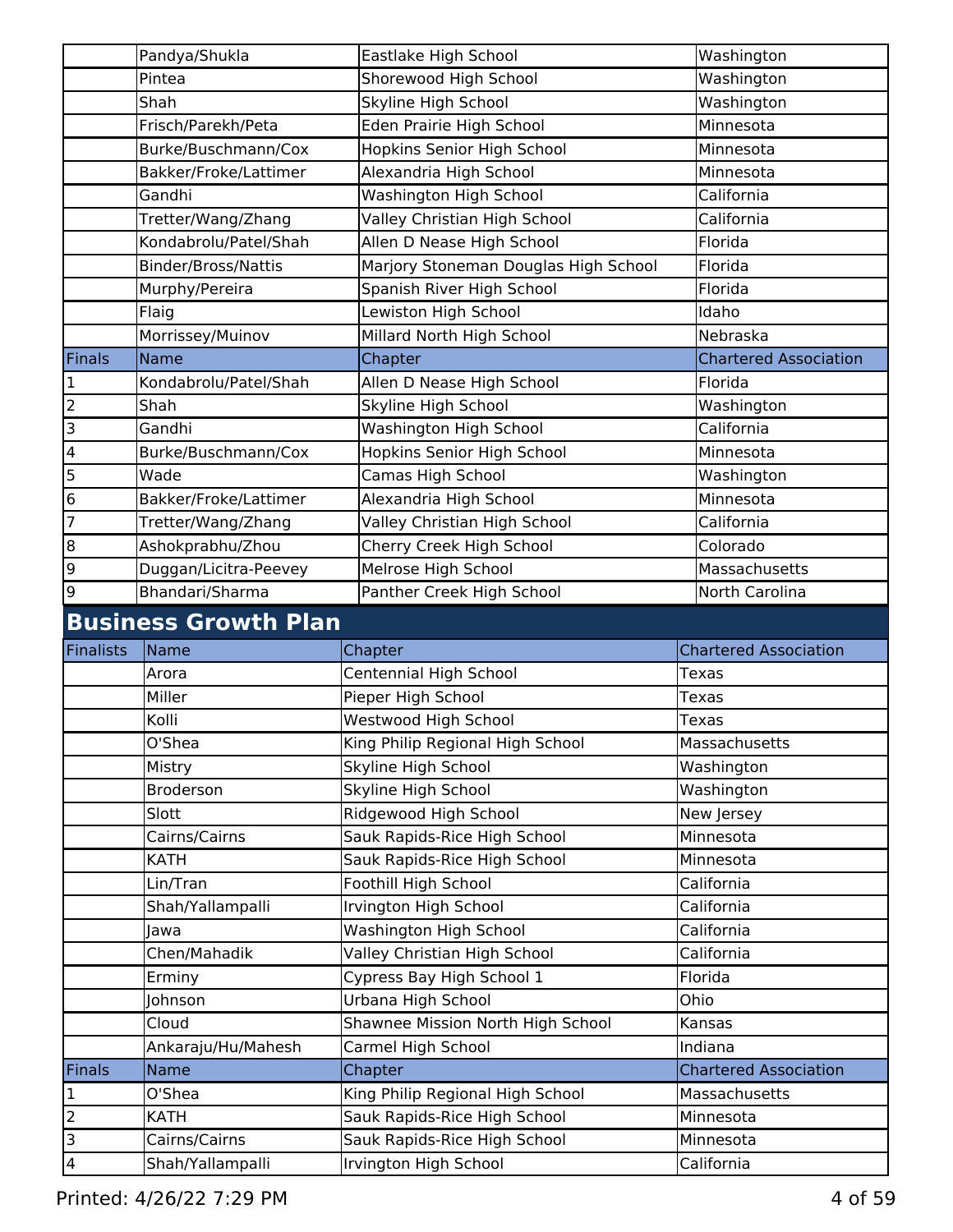| 5                       | Johnson                                            |         | Urbana High School                     | Ohio  |                              |
|-------------------------|----------------------------------------------------|---------|----------------------------------------|-------|------------------------------|
| 6                       | Slott                                              |         | Ridgewood High School                  |       | New Jersey                   |
| 7                       | Kolli                                              |         | Westwood High School                   | Texas |                              |
| 7                       | Ankaraju/Hu/Mahesh                                 |         | Carmel High School                     |       | Indiana                      |
| 8                       | Mistry                                             |         | Skyline High School                    |       | Washington                   |
| 9                       | Cloud                                              |         | Shawnee Mission North High School      |       | Kansas                       |
|                         | <b>Franchise Business Plan</b>                     |         |                                        |       |                              |
| <b>Finalists</b>        | Name                                               | Chapter |                                        |       | <b>Chartered Association</b> |
|                         | Bernstein                                          |         | Great Neck North High School           |       | <b>New York</b>              |
|                         | Dapice/Turakhia/marmor                             |         | Syosset High School                    |       | <b>New York</b>              |
|                         | Mehta/Mehta                                        |         | The Woodlands College Park High School |       | <b>Texas</b>                 |
|                         | Narayanan                                          |         | Travis High School                     |       | <b>Texas</b>                 |
|                         | Garza/Rhee/Rulon                                   |         | Wakeland High School                   |       | <b>Texas</b>                 |
|                         | Moe/Randles/Tyler                                  |         | Thomas Jefferson High School           |       | Colorado                     |
|                         | Bourque/Hurd/Pfeifter                              |         | King Philip Regional High School       |       | Massachusetts                |
|                         | Lehan-Allen                                        |         | King Philip Regional High School       |       | Massachusetts                |
|                         | Cho/Keuss/Kunz                                     |         | Jackson High School                    |       | Washington                   |
|                         | Ni/Rajaram                                         |         | Skyline High School                    |       | Washington                   |
|                         | Patel                                              |         | Skyline High School                    |       | Washington                   |
|                         | Bhatia/Kim/Park                                    |         | Bergen Academies High                  |       | New Jersey                   |
|                         | Nagiri                                             |         | Wayzata High School                    |       | Minnesota                    |
|                         | Chen/Gupta                                         |         | Moravian Academy                       |       | Pennsylvania                 |
|                         | Abell/Jolliff/Lago                                 |         | Coral Glades High School               |       | Florida                      |
|                         | Whitacre                                           |         | Olentangy High School                  |       | Ohio                         |
|                         | Huggard                                            |         | Weber High School                      |       | Utah                         |
|                         | Fields                                             |         | Lake Park West High School             |       | Illinois                     |
| <b>Finals</b>           | Name                                               | Chapter |                                        |       | <b>Chartered Association</b> |
|                         | Abell/Jolliff/Lago                                 |         | Coral Glades High School               |       | Florida                      |
| 2                       | Chen/Gupta                                         |         | Moravian Academy                       |       | Pennsylvania                 |
| $\overline{\mathbf{z}}$ | Ni/Rajaram                                         |         | Skyline High School                    |       | Washington                   |
| 4                       | Bourque/Hurd/Pfeifter                              |         | King Philip Regional High School       |       | Massachusetts                |
| 4                       | Nagiri                                             |         | Wayzata High School                    |       | Minnesota                    |
| 5                       | Lehan-Allen                                        |         | King Philip Regional High School       |       | Massachusetts                |
| 5                       | Dapice/Turakhia/marmor                             |         | Syosset High School                    |       | <b>New York</b>              |
| 6                       | Narayanan                                          |         | Travis High School                     |       | Texas                        |
|                         | Garza/Rhee/Rulon                                   |         | <b>Wakeland High School</b>            |       | <b>Texas</b>                 |
| 7                       | Bhatia/Kim/Park                                    |         | Bergen Academies High                  |       | New Jersey                   |
|                         |                                                    |         |                                        |       |                              |
|                         | <b>Independent Business Plan</b><br>Finalists Name |         |                                        |       | <b>Chartered Association</b> |
|                         | <b>RAMIREZ</b>                                     |         | Chapter<br>North Gwinnett High School  |       |                              |
|                         |                                                    |         |                                        |       | Georgia                      |
|                         | Gurung/Jariya/Karim                                |         | Parkview High School                   |       | Georgia                      |
|                         | Desai/Han                                          |         | Syosset High School                    |       | New York                     |
|                         | Jaganathan/Kogilathota                             |         | Reedy High School                      |       | Texas                        |
|                         | Gosula/Sudunagunta/Yokananth                       |         | Reedy High School                      |       | <b>Texas</b>                 |
|                         | Gerhard/Pillutla                                   |         | The Woodlands College Park High School |       | Texas                        |
|                         | Keyal/Kulkarni                                     |         | Panther Creek High School              |       | North Carolina               |
|                         | Kabuga/Tailor/Wirroll                              |         | <b>Billerica High School</b>           |       | Massachusetts                |
|                         | Timofte                                            |         | Eastlake High School                   |       | Washington                   |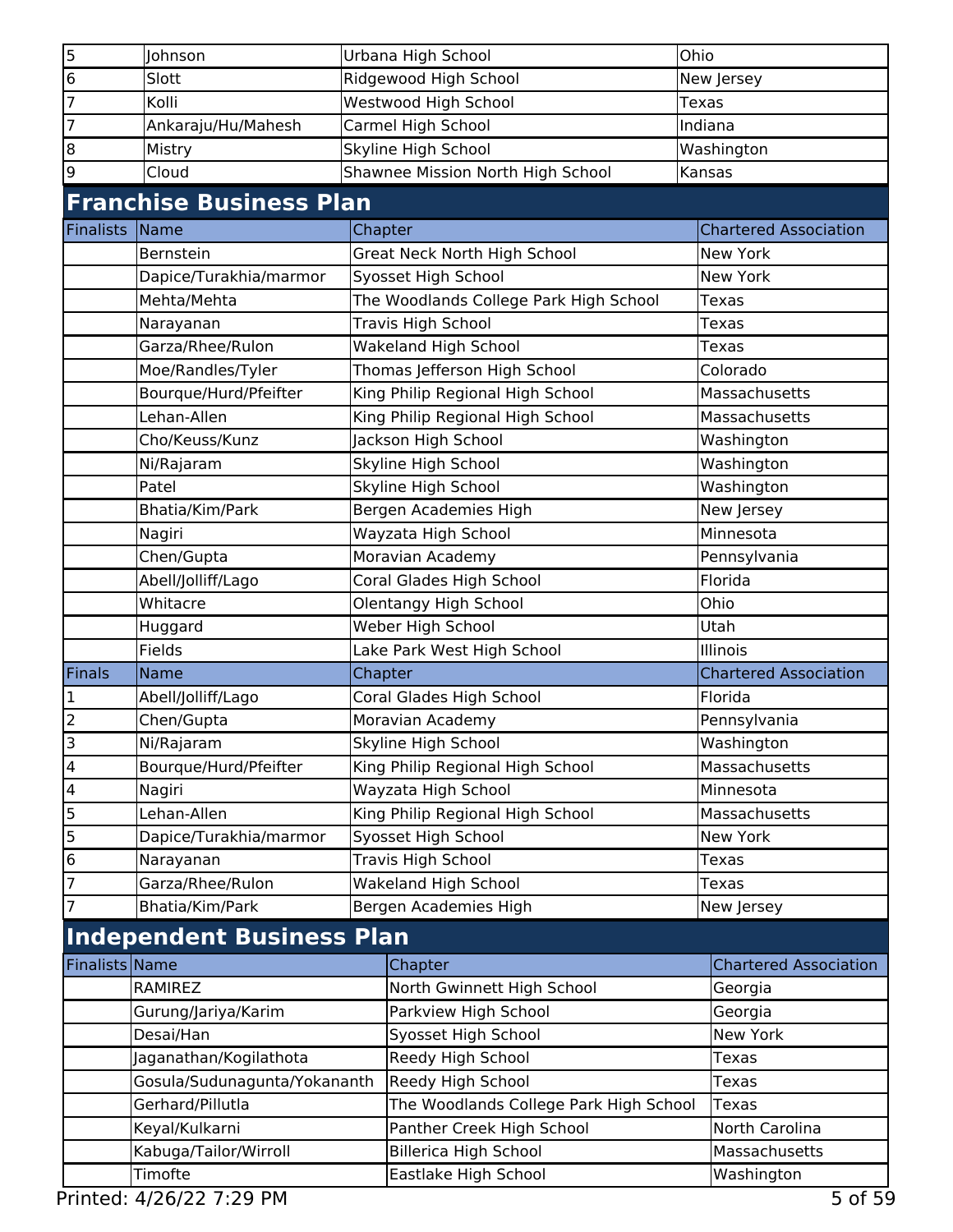|                         | Evans/Gray/Murudkar       | Skyline High School                | Washington                   |
|-------------------------|---------------------------|------------------------------------|------------------------------|
|                         | Pulavarthi/Sukhani/Wang   | Minnetonka High School             | Minnesota                    |
|                         | Cullen/Nielsen            | Sauk Rapids-Rice High School       | Minnesota                    |
|                         | Gupta/Mittal/Somani       | Wayzata High School                | Minnesota                    |
|                         | Manthapuri/Suresh         | Irvington High School              | California                   |
|                         | Chiang/Ji                 | Monta Vista High School            | California                   |
|                         | Jonet/Linssen             | Green Bay Preble High School       | Wisconsin                    |
|                         | Lipham/Yang               | Ann Arbor Pioneer High School      | Michigan                     |
| <b>Finals</b>           | <b>Name</b>               | Chapter                            | <b>Chartered Association</b> |
| $\mathbf 1$             | Evans/Gray/Murudkar       | Skyline High School                | Washington                   |
| $\overline{2}$          | Kabuga/Tailor/Wirroll     | <b>Billerica High School</b>       | Massachusetts                |
| 3                       | Pulavarthi/Sukhani/Wang   | Minnetonka High School             | Minnesota                    |
| $\overline{\mathbf{4}}$ | RAMIREZ                   | North Gwinnett High School         | Georgia                      |
| 5                       | Gurung/Jariya/Karim       | Parkview High School               | Georgia                      |
| $\bf 6$                 | Timofte                   | Eastlake High School               | Washington                   |
| 7                       | Manthapuri/Suresh         | Irvington High School              | California                   |
| 8                       | Lipham/Yang               | Ann Arbor Pioneer High School      | Michigan                     |
| 9                       | Desai/Han                 | Syosset High School                | New York                     |
| 10                      | Jaganathan/Kogilathota    | Reedy High School                  | <b>Texas</b>                 |
| 10                      | Cullen/Nielsen            | Sauk Rapids-Rice High School       | Minnesota                    |
|                         | <b>Innovation Plan</b>    |                                    |                              |
| Finalists               | <b>Name</b>               | Chapter                            | <b>Chartered Association</b> |
|                         | Ayzenberg                 | Glenbrook North High School        | Illinois                     |
|                         | Guo/Kearney               | West Forsyth High School           | Georgia                      |
|                         | Adhikary/Bong/Garvin      | Cedar Ridge High School            | Texas                        |
|                         | Panchal                   | McNeil High School                 | Texas                        |
|                         | Dravid/Iyer/Marella       | Reedy High School                  | Texas                        |
|                         | Hao/Huh/Kundu             | Westwood High School               | Texas                        |
|                         | Miller/Wan/Zhou           | Richard Montgomery High School     | Maryland                     |
|                         | Bedsaul/Villanueva        | Blacksburg High School             | Virginia                     |
|                         | Sharma                    | Independence High School           | Virginia                     |
|                         | Desaraju                  | Marvin Ridge High School           | North Carolina               |
|                         | Monroe                    | <b>Highlands Ranch High School</b> | Colorado                     |
|                         | Hines                     | Liberty High School                | Washington                   |
|                         | Jacob                     | Lawrence High School               | New Jersey                   |
|                         | Alexander/Martin/Peterson | Minnetonka High School             | Minnesota                    |
|                         | Bae/Lin/Yao               | Monta Vista High School            | California                   |
|                         | Ma/Shrishrimal/Zhao       | Shady Side Academy                 | Pennsylvania                 |
|                         | BETANCES/SARAVANAN        | Cypress Bay High School 1          | Florida                      |
|                         | <b>BALDWIN/Carrillo</b>   | Cypress Bay High School 1          | Florida                      |
|                         | Marks                     | Gahanna-Lincoln High School        | Ohio                         |
|                         | Anandh/Sucahyo/Sun        | Skyline High School                | Utah                         |
|                         | Key/Kolluru               | Francis Howell North High School   | Missouri                     |
|                         | Oiknine                   | Ladue Horton Watkins High School   | Missouri                     |
| Finals                  | Name                      | Chapter                            | <b>Chartered Association</b> |
| 1                       | Anandh/Sucahyo/Sun        | Skyline High School                | Utah                         |
| $\overline{2}$          | Bedsaul/Villanueva        | Blacksburg High School             | Virginia                     |
| $\overline{3}$          | Desaraju                  | Marvin Ridge High School           | North Carolina               |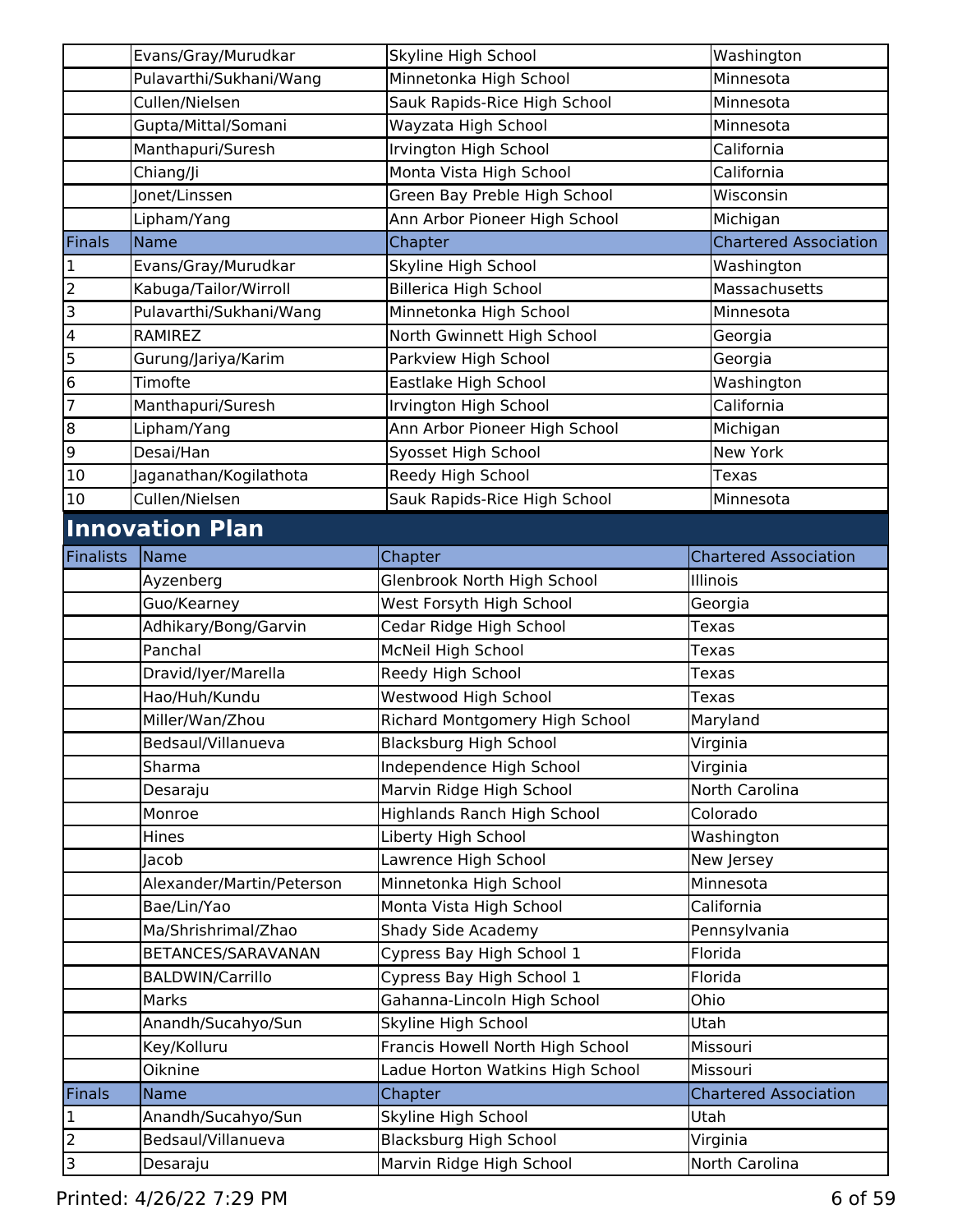| 4                       | Key/Kolluru                        | Francis Howell North High School                  | Missouri                     |
|-------------------------|------------------------------------|---------------------------------------------------|------------------------------|
| 5                       | Hines                              | Liberty High School                               | Washington                   |
| 5                       | Ayzenberg                          | Glenbrook North High School                       | Illinois                     |
| 5                       | Dravid/Iyer/Marella                | Reedy High School                                 | <b>Texas</b>                 |
| 6                       | Miller/Wan/Zhou                    | Richard Montgomery High School                    | Maryland                     |
| 7                       | Adhikary/Bong/Garvin               | Cedar Ridge High School                           | <b>Texas</b>                 |
| 8                       | Alexander/Martin/Peterson          | Minnetonka High School                            | Minnesota                    |
|                         | <b>Start-Up Business Plan</b>      |                                                   |                              |
| <b>Finalists</b>        | Name                               | Chapter                                           | <b>Chartered Association</b> |
|                         | Pate                               | Hoover High School                                | Alabama                      |
|                         | Spurgin                            | San Angelo Central High School                    | Texas                        |
|                         | Ali/Ali/Maknojia                   | <b>Travis High School</b>                         | Texas                        |
|                         | Sonny/Stein/Tebeaux                | <b>Wakeland High School</b>                       | Texas                        |
|                         | Kannan/Ravada/Somavarapu           | Independence High School                          | Virginia                     |
|                         | Thurston                           | Patrick Henry High School - Hanover               | Virginia                     |
|                         | Nobel Rudolph                      | Lakewood Senior High School                       | Colorado                     |
|                         | Lin/Moy                            | Boston Latin High School                          | Massachusetts                |
|                         | Kaur                               | King Philip Regional High School                  | Massachusetts                |
|                         | Poitras                            | Issaquah High School                              | Washington                   |
|                         | Marehalli/Ravishankar              | Liberty High School                               | Washington                   |
|                         | Schafhauser                        | Hill - Murray High School                         | Minnesota                    |
|                         | Amjaour                            | <b>Grand Forks Central HS</b>                     | North Dakota                 |
|                         | Chen/Huang                         |                                                   | California                   |
|                         |                                    | Mission San Jose High School<br>The Harker School | California                   |
|                         | Lee                                |                                                   |                              |
|                         | Bergman                            | Wellington High School                            | Florida                      |
|                         | Arreola Quiroga                    | <b>Badger High School</b>                         | Wisconsin                    |
|                         | Wadhawan/Zhang                     | Ravenwood High School                             | Tennessee                    |
|                         | Chai                               | Ladue Horton Watkins High School                  | Missouri                     |
|                         | Hom                                | Springfield Central High School                   | Missouri                     |
|                         | Alexander                          | Yorktown High School                              | Indiana                      |
|                         | Boukalis/Dababneh                  | Niles North High School                           | Illinois                     |
| <b>Finals</b>           | Name                               | Chapter                                           | <b>Chartered Association</b> |
| 1                       | Sonny/Stein/Tebeaux                | Wakeland High School                              | Texas                        |
| $\overline{c}$          | Schafhauser                        | Hill - Murray High School                         | Minnesota                    |
| 3                       | Poitras                            | Issaquah High School                              | Washington                   |
| $\overline{\mathbf{4}}$ | Marehalli/Ravishankar              | Liberty High School                               | Washington                   |
| 5                       | Kannan/Ravada/Somavarapu           | Independence High School                          | Virginia                     |
| 6                       | Spurgin                            | San Angelo Central High School                    | <b>Texas</b>                 |
| 7                       | Pate                               | Hoover High School                                | Alabama                      |
| 8                       | Lee                                | The Harker School                                 | California                   |
| 8                       | Boukalis/Dababneh                  | Niles North High School                           | Illinois                     |
| 8                       | Hom                                | Springfield Central High School                   | Missouri                     |
|                         | <b>International Business Plan</b> |                                                   |                              |
| Finalists Name          |                                    | Chapter                                           | <b>Chartered Association</b> |
|                         | Kaminsky/Singer                    | Plainview-Old Bethpage JFK HS                     | New York                     |
|                         | Haskett/Stewart                    | Pickens County Career & Technology Center         | South Carolina               |
|                         | Edara/Park                         | Marcus High School                                | <b>Texas</b>                 |
|                         | Agarwal                            | Reedy High School                                 | Texas                        |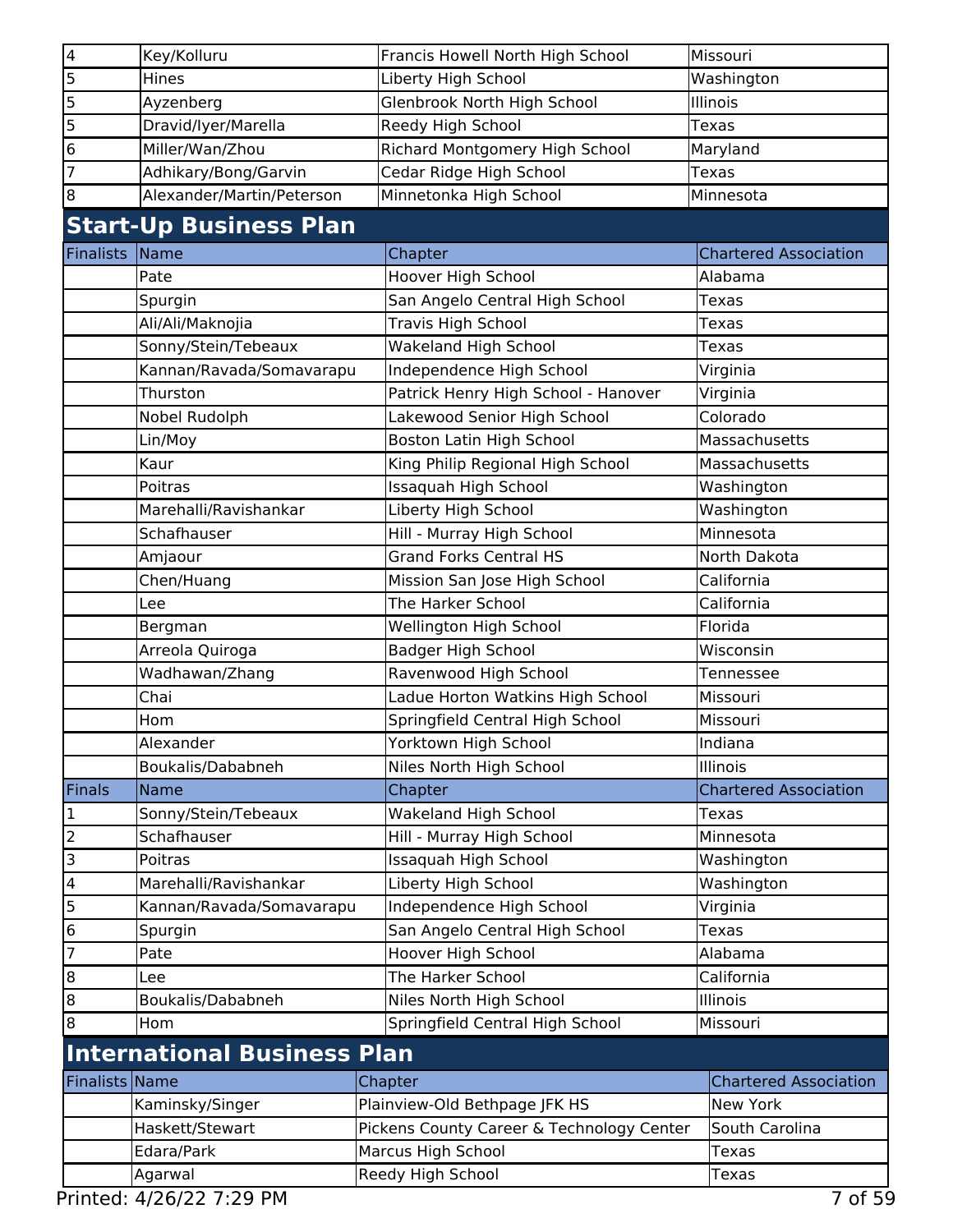|                         | Nagpal/Somani             | The Woodlands College Park High School          | <b>Texas</b>                 |
|-------------------------|---------------------------|-------------------------------------------------|------------------------------|
|                         | Malpani/Park/Ren          | Westwood High School                            | Texas                        |
|                         | Kadiri/Mirza              | Westwood High School                            | Texas                        |
|                         | Tang/Wen                  | Montgomery Blair High School                    | Maryland                     |
|                         | Goteti/Sharma             | Independence High School                        | Virginia                     |
|                         | Mills/Rose/Shirey         | South County High School                        | Virginia                     |
|                         | Gottimukkala/Nigam/Rajesh | Panther Creek High School                       | North Carolina               |
|                         | Darris-O'Connor           | <b>Billerica High School</b>                    | Massachusetts                |
|                         | Curran/Hickey/McCreedy    | King Philip Regional High School                | Massachusetts                |
|                         | Heslin/Simmons            | King Philip Regional High School                | Massachusetts                |
|                         | Bhasin/Nargolwala/Patil   | Saint John's High School                        | Massachusetts                |
|                         | Wang/Woo                  | Issaquah High School                            | Washington                   |
|                         | Parrott                   | Skyline High School                             | Washington                   |
|                         | LaGreca/Wood              | Owen J. Roberts High School                     | Pennsylvania                 |
|                         | Trapp/Zhang               | Owen J. Roberts High School                     | Pennsylvania                 |
|                         | Etherington/Martter       | Ohio Hi Point Career Center- Marysville         | Ohio                         |
|                         | Kalluvila                 | Hartford Union High School                      | Wisconsin                    |
|                         | Dai/Garapaty/Li           | Olathe North High School                        | Kansas                       |
| <b>Finals</b>           | <b>Name</b>               | Chapter                                         | <b>Chartered Association</b> |
| 1                       | Parrott                   | Skyline High School                             | Washington                   |
| $\overline{2}$          | Agarwal                   | Reedy High School                               | Texas                        |
| 3                       | Darris-O'Connor           | <b>Billerica High School</b>                    | Massachusetts                |
| $\overline{\mathbf{4}}$ | Edara/Park                | Marcus High School                              | Texas                        |
| $\overline{\mathbf{4}}$ | Nagpal/Somani             | The Woodlands College Park High School          | Texas                        |
| 5                       | Kadiri/Mirza              | Westwood High School                            | Texas                        |
| 6                       | Dai/Garapaty/Li           | Olathe North High School                        | Kansas                       |
| 6                       | Heslin/Simmons            | King Philip Regional High School                | Massachusetts                |
| 7                       | Etherington/Martter       | Ohio Hi Point Career Center- Marysville         | Ohio                         |
| $\overline{7}$          | Bhasin/Nargolwala/Patil   | Saint John's High School                        | Massachusetts                |
|                         |                           | <b>Apparel and Accessories Marketing Series</b> |                              |
| Exam                    | <b>Name</b>               | Chapter                                         | <b>Chartered Association</b> |
|                         | Lily Arens                | Lee's Summit North High School                  | Missouri                     |
|                         | Jessica Funk              | Monarch High School                             | Colorado                     |
|                         | Elle Hogg                 | Atlee High School                               | Virginia                     |
|                         | Liya Adams                | New Berlin Eisenhower High School               | Wisconsin                    |
|                         | Nandi Patel               | Richard Montgomery High School                  | Maryland                     |
|                         | Mehtaab Bath              | Dublin High School                              | California                   |
|                         | Allison Wang              | Mission San Jose High School                    | California                   |
|                         | Mathew Gagea              | Michigan DECA                                   | Michigan                     |
|                         | Anika Chitnis             | Redmond High School                             | Washington                   |
|                         | Shannon Keane             | Lenape High School                              | New Jersey                   |
|                         | Mia Ness                  | <b>Highland Park High School</b>                | Illinois                     |
|                         | Daniel Tu                 | Conestoga High School                           | Pennsylvania                 |
|                         | Role Play 1 Name          | Chapter                                         | <b>Chartered Association</b> |
|                         | Elle Hogg                 | Atlee High School                               | Virginia                     |
|                         | Adriana Arrigo            | Paramus High School                             | New Jersey                   |
|                         | Sanjana Farmah            | Triangle Math And Science Academy               | North Carolina               |
|                         | Olivia Stegner            | Houston County High School                      | Georgia                      |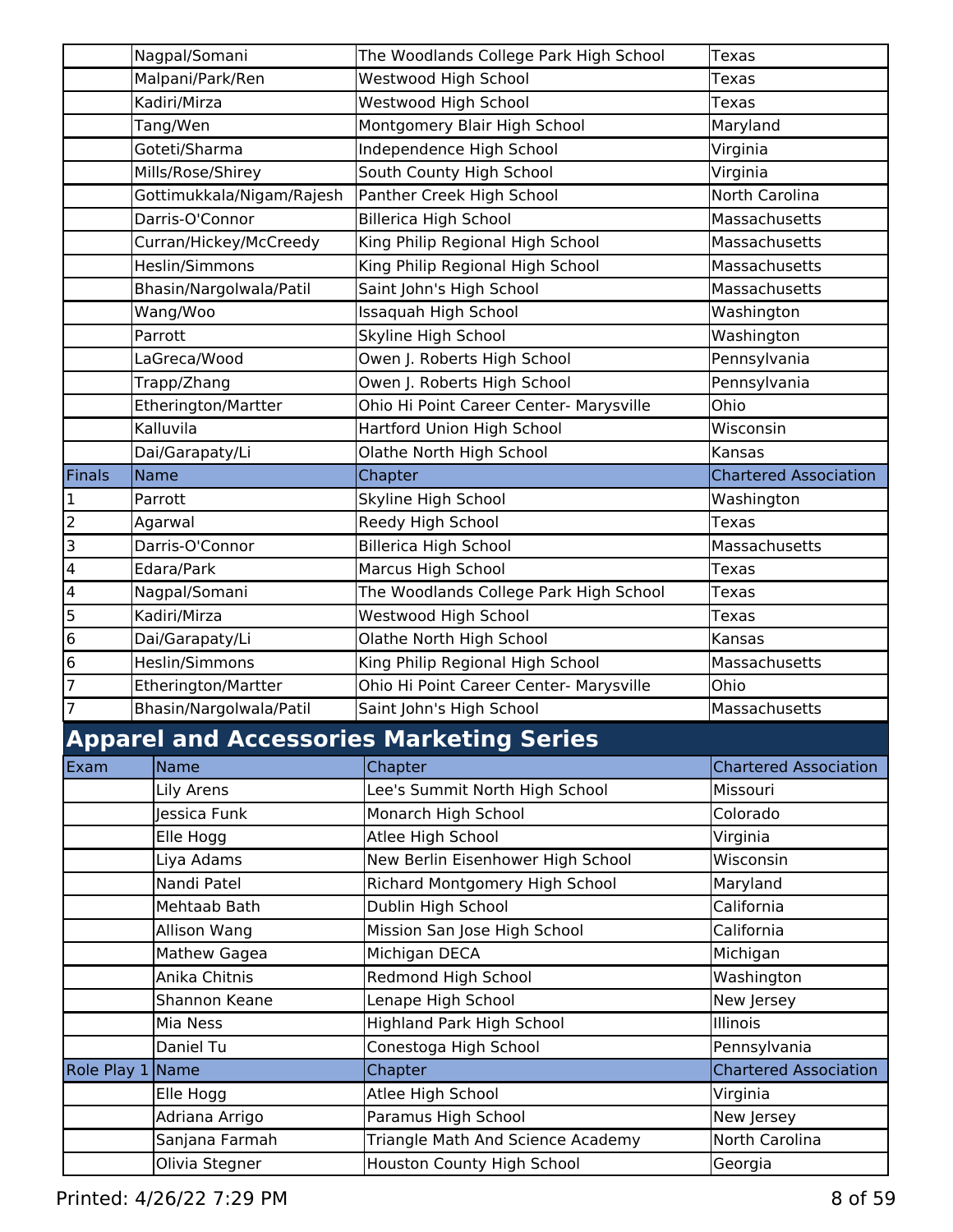|                  | Piper Odlaug           | River Bluff High School                  | South Carolina               |
|------------------|------------------------|------------------------------------------|------------------------------|
|                  | Erica Porter           | Woodinville High School                  | Washington                   |
|                  | Tessa Dostal           | Hill - Murray High School                | Minnesota                    |
|                  | Sharayu Tekade         | <b>Westford Academy</b>                  | Massachusetts                |
|                  | Vandhana Purushothaman | Troy High School                         | Michigan                     |
|                  | ainsley ciavarella     | Cooper City High School                  | Florida                      |
|                  | Tiana Cyrelson         | Eastern High School                      | New Jersey                   |
|                  | Morgan Atkins          | Hillgrove High School                    | Georgia                      |
|                  | Mehtaab Bath           | Dublin High School                       | California                   |
|                  | Jasmine Phan           | Foothill High School                     | California                   |
|                  | Shuban Tiwari          | North Allegheny High School              | Pennsylvania                 |
| Role Play 2 Name |                        | Chapter                                  | <b>Chartered Association</b> |
|                  | Jessica Funk           | Monarch High School                      | Colorado                     |
|                  | Samyuktha Prabu        | <b>Clements High School</b>              | <b>Texas</b>                 |
|                  | Ava Breuer             | Slinger High School                      | Wisconsin                    |
|                  | Tanna Fulks            | Republic High School                     | Missouri                     |
|                  | Maya Johnson           | Newington High School                    | Connecticut                  |
|                  | Mia Bloom              | Roslyn High School                       | New York                     |
|                  | <b>Emily Ney</b>       | Mount Vernon High School                 | Washington                   |
|                  | Noel Henry             | Little Elm High School                   | <b>Texas</b>                 |
|                  | Ved Gautam             | Middletown High School                   | Connecticut                  |
|                  | Tiana Cyrelson         | Eastern High School                      | New Jersey                   |
|                  | Tyler Richman          | The Wheatley School                      | New York                     |
|                  | Jacquelyn Dufner       | Sheyenne High School                     | North Dakota                 |
|                  | Isha Rahi              | Coppell High School                      | Texas                        |
|                  | Kokoro Tanigawa        | Novi High School                         | Michigan                     |
|                  | Anika Chitnis          | Redmond High School                      | Washington                   |
|                  | Jasmine Phan           | Foothill High School                     | California                   |
| Finalists        | <b>Name</b>            | Chapter                                  | <b>Chartered Association</b> |
|                  | Jessica Funk           | Monarch High School                      | Colorado                     |
|                  | Samyuktha Prabu        | <b>Clements High School</b>              | Texas                        |
|                  | Nicole Fiske           | <b>Taunton High School</b>               | Massachusetts                |
|                  | Tanna Fulks            | Republic High School                     | Missouri                     |
|                  | Elle Hogg              | Atlee High School                        | Virginia                     |
|                  | Adriana Arrigo         | Paramus High School                      | New Jersey                   |
|                  | Olivia Stegner         | Houston County High School               | Georgia                      |
|                  | Erica Porter           | Woodinville High School                  | Washington                   |
|                  | Isabelle Demengeon     | Dr. Gene Burton College & Career Academy | <b>Texas</b>                 |
|                  | Vandhana Purushothaman | Troy High School                         | Michigan                     |
|                  | William Handley        | Hill - Murray High School                | Minnesota                    |
|                  | Emma Aeilts            | Perry High School                        | Arizona                      |
|                  | Tiana Cyrelson         | Eastern High School                      | New Jersey                   |
|                  | Tyler Richman          | The Wheatley School                      | New York                     |
|                  | Morgan Atkins          | Hillgrove High School                    | Georgia                      |
|                  | Lizzie Contreras       | J.J. Pearce High School                  | Texas                        |
|                  | Isha Rahi              | Coppell High School                      | Texas                        |
|                  | Anika Chitnis          | Redmond High School                      | Washington                   |
|                  | Jasmine Phan           | Foothill High School                     | California                   |
|                  | Jessica Lee            | Apex Friendship High School              | North Carolina               |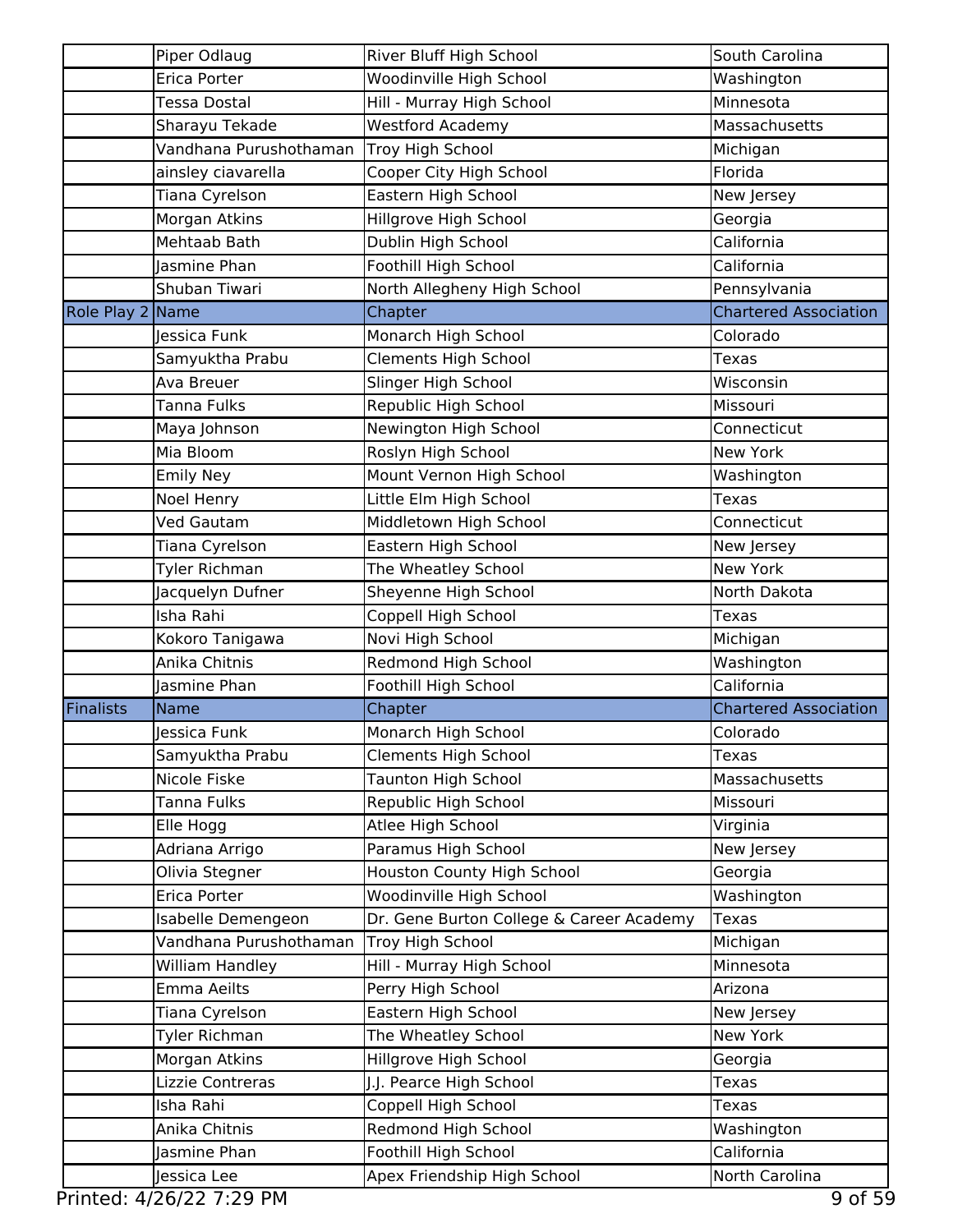|                         | <b>Marin Curry</b>                      | Olentangy Berlin                         | Ohio                                       |
|-------------------------|-----------------------------------------|------------------------------------------|--------------------------------------------|
|                         | Shuban Tiwari                           | North Allegheny High School              | Pennsylvania                               |
| Finals                  | <b>Name</b>                             | Chapter                                  | <b>Chartered Association</b>               |
| 1                       | Elle Hogg                               | Atlee High School                        | Virginia                                   |
| $\overline{2}$          | Tiana Cyrelson                          | Eastern High School                      | New Jersey                                 |
| 3                       | lessica Lee                             | Apex Friendship High School              | North Carolina                             |
| $\overline{\mathbf{4}}$ | Lizzie Contreras                        | J.J. Pearce High School                  | Texas                                      |
| 5                       | Samyuktha Prabu                         | <b>Clements High School</b>              | Texas                                      |
| 6                       | Adriana Arrigo                          | Paramus High School                      | New Jersey                                 |
| $\overline{7}$          | lessica Funk                            | Monarch High School                      | Colorado                                   |
| 8                       | Isabelle Demengeon                      | Dr. Gene Burton College & Career Academy | Texas                                      |
| 9                       | Isha Rahi                               | Coppell High School                      | Texas                                      |
| 10                      | Vandhana Purushothaman Troy High School |                                          | Michigan                                   |
|                         | <b>Accounting Applications Series</b>   |                                          |                                            |
| Exam                    | Name                                    | Chapter                                  | <b>Chartered Association</b>               |
|                         | Akaash Babu                             | Quarry Lane High School                  | California                                 |
|                         | Jay Chakraborti                         | The Woodlands College Park High School   | <b>Texas</b>                               |
|                         | Cade Wurst                              | Lamar High School                        | Colorado                                   |
|                         | Amy Douglas                             | Conestoga High School                    | Pennsylvania                               |
|                         | David Wang                              | Syosset High School                      | New York                                   |
|                         | Amanda Hulver                           | North Allegheny High School              | Pennsylvania                               |
|                         | Corbin Cartagine                        | The Hill School                          | Pennsylvania                               |
|                         | Leo Shohet                              | Carlmont High School                     | California                                 |
|                         | <b>Ethan Lawrence</b>                   | North Garland High School                | Texas                                      |
|                         | Abdullah Usman                          | Klein High School                        | Texas                                      |
|                         | <b>Alexander Mascaro</b>                | <b>Grand County High School</b>          | Utah                                       |
|                         | Benjamin Ludlow                         | Skyridge High School                     | Utah                                       |
|                         | Vincent Chen                            | Interlake High School                    | Washington                                 |
| Role Play 1             | Name                                    | Chapter                                  | <b>Chartered Association</b>               |
|                         | Akaash Babu                             | Quarry Lane High School                  | California                                 |
|                         | Tommy Pope                              | Durango High School                      | Colorado                                   |
|                         | Falisha Khokhar                         | Triangle Math And Science Academy        | North Carolina                             |
|                         | James Brubaker                          | Pueblo West High School                  | Colorado                                   |
|                         | Leo Shohet                              | Carlmont High School                     | California                                 |
|                         | Abdullah Usman                          | Klein High School                        | <b>Texas</b>                               |
|                         | Prisha Poddar                           |                                          | Wisconsin                                  |
|                         | Vincent Chen                            | Sun Prairie High School                  |                                            |
|                         |                                         | Interlake High School                    | Washington<br><b>Chartered Association</b> |
| Role Play 2             | Name                                    | Chapter                                  | Colorado                                   |
|                         | Cade Wurst                              | Lamar High School                        |                                            |
|                         | Amy Douglas                             | Conestoga High School                    | Pennsylvania                               |
|                         | Rachel Osias                            | Marlboro High School                     | New Jersey                                 |
|                         | Aarush Jain                             | Middleton High School                    | Wisconsin                                  |
|                         | Jason Nemirov                           | Marlboro High School                     | New Jersey                                 |
|                         | Laura Murambadoro                       | Blue Valley Northwest High School        | Kansas                                     |
|                         | Benjamin Ludlow                         | Skyridge High School                     | Utah                                       |
|                         | Vincent Chen                            | Interlake High School                    | Washington                                 |
|                         | <b>Treyson Tuss</b>                     | Great Falls High School                  | Montana                                    |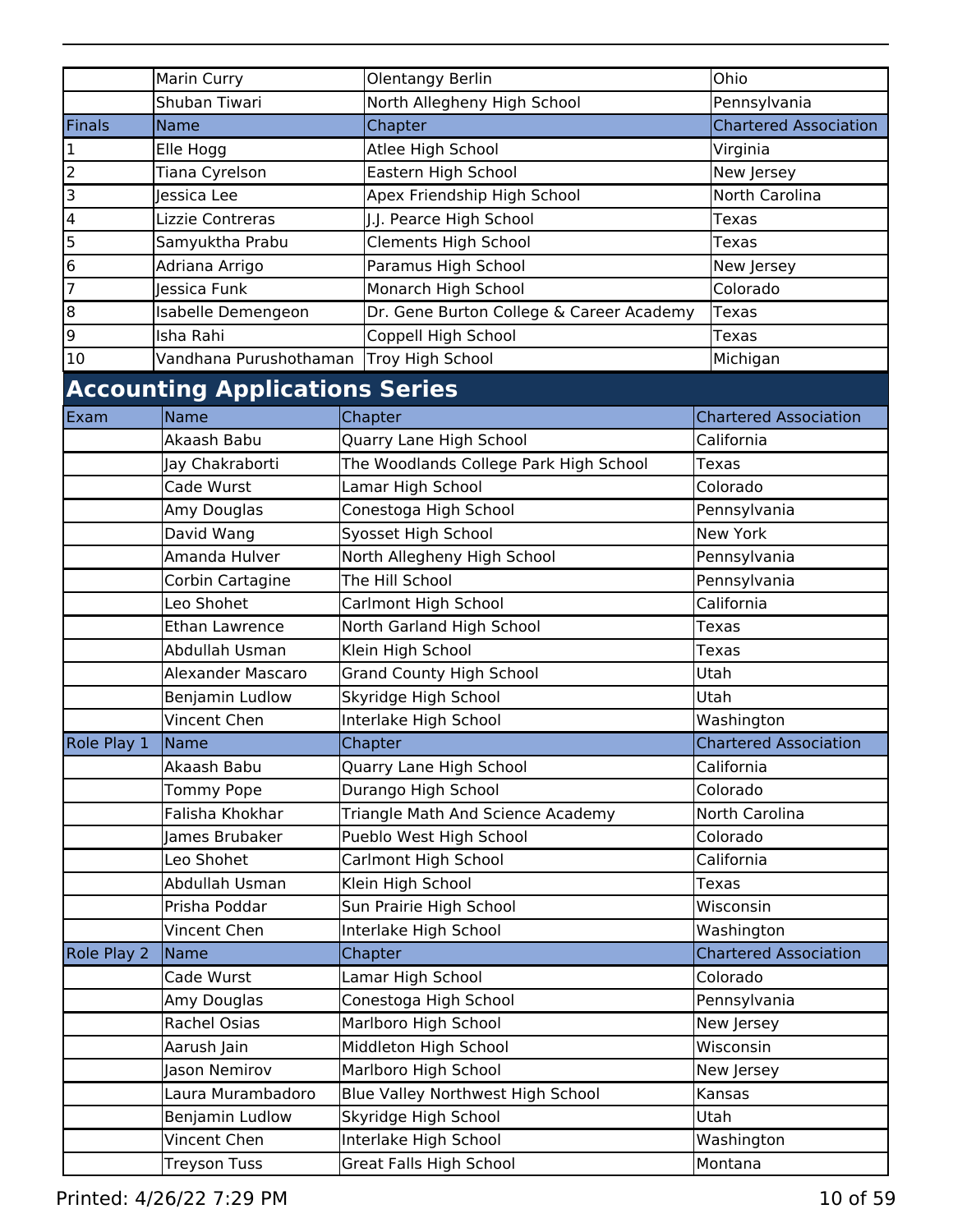|                         | Arjun Mohan           | Walt Whitman High School                    | Maryland                     |
|-------------------------|-----------------------|---------------------------------------------|------------------------------|
|                         | Alexander Call        | Granbury High School                        | <b>Texas</b>                 |
| Finalists               | <b>Name</b>           | Chapter                                     | <b>Chartered Association</b> |
|                         | Akaash Babu           | <b>Quarry Lane High School</b>              | California                   |
|                         | Cade Wurst            | Lamar High School                           | Colorado                     |
|                         | Tommy Pope            | Durango High School                         | Colorado                     |
|                         | Falisha Khokhar       | Triangle Math And Science Academy           | North Carolina               |
|                         | Amanda Hulver         | North Allegheny High School                 | Pennsylvania                 |
|                         | <b>Rachel Osias</b>   | Marlboro High School                        | New Jersey                   |
|                         | Connor Baker          | Millard West High School                    | Nebraska                     |
|                         | Prisha Poddar         | Sun Prairie High School                     | Wisconsin                    |
|                         | Calvin Klemetson      | Neuqua Valley High School                   | Illinois                     |
|                         | Jason Nemirov         | Marlboro High School                        | New Jersey                   |
|                         | Jack Riddle           | New Trier High School                       | Illinois                     |
|                         | Alexander Mascaro     | <b>Grand County High School</b>             | Utah                         |
|                         | Benjamin Ludlow       | Skyridge High School                        | <b>Utah</b>                  |
|                         | <b>Matthew Shield</b> | Mercer Island High School                   | Washington                   |
|                         | Vincent Chen          | Interlake High School                       | Washington                   |
|                         | Arjun Mohan           | Walt Whitman High School                    | Maryland                     |
| Finals                  | <b>Name</b>           | Chapter                                     | <b>Chartered Association</b> |
| 1                       | Akaash Babu           | Quarry Lane High School                     | California                   |
| $\overline{2}$          | Cade Wurst            | Lamar High School                           | Colorado                     |
| $\overline{3}$          | Falisha Khokhar       | Triangle Math And Science Academy           | North Carolina               |
| $\overline{\mathbf{4}}$ | Tommy Pope            | Durango High School                         | Colorado                     |
| 5                       | Prisha Poddar         | Sun Prairie High School                     | Wisconsin                    |
| $\bf 6$                 | Vincent Chen          | Interlake High School                       | Washington                   |
| $\overline{7}$          | Amanda Hulver         | North Allegheny High School                 | Pennsylvania                 |
| 8                       | Arjun Mohan           | Walt Whitman High School                    | Maryland                     |
| 8                       | Benjamin Ludlow       | Skyridge High School                        | Utah                         |
| 9                       | <b>Connor Baker</b>   | Millard West High School                    | Nebraska                     |
|                         |                       | <b>Automotive Services Marketing Series</b> |                              |
| Exam                    | Name                  | Chapter                                     | <b>Chartered Association</b> |
|                         | <b>Adrian Soh</b>     | Camas High School                           | Washington                   |
|                         | Laasya Vadrevu        | Northville High School                      | Michigan                     |
|                         | Lillian Li            | <b>Blue Valley Northwest High School</b>    | Kansas                       |
|                         | Ava Larkin            | Mountain Range High School                  | Colorado                     |
|                         | Sanjita Srinath       | Weddington High School                      | North Carolina               |
|                         | Chloe Chan            | Irvington High School                       | California                   |
|                         | Andrea Yang           | Amador Valley High School                   | California                   |
|                         | Oliver Zhu            | Carmel High School                          | Indiana                      |
|                         | Josh Gerber           | <b>Highland Park High School</b>            | Illinois                     |
|                         | Maanas Belambe        | North Allegheny High School                 | Pennsylvania                 |
| Role Play 1             | Name                  | Chapter                                     | <b>Chartered Association</b> |
|                         | Alexis Snyder         | <b>Blacksburg High School</b>               | Virginia                     |
|                         | Adrian Soh            | Camas High School                           | Washington                   |
|                         | Christy Staniak       | Germantown High School                      | Wisconsin                    |
|                         | Sanjana Reddy         | Lake Washington High School                 | Washington                   |
|                         | Shay Doyle            | Waverly-Shell Rock High School              | lowa                         |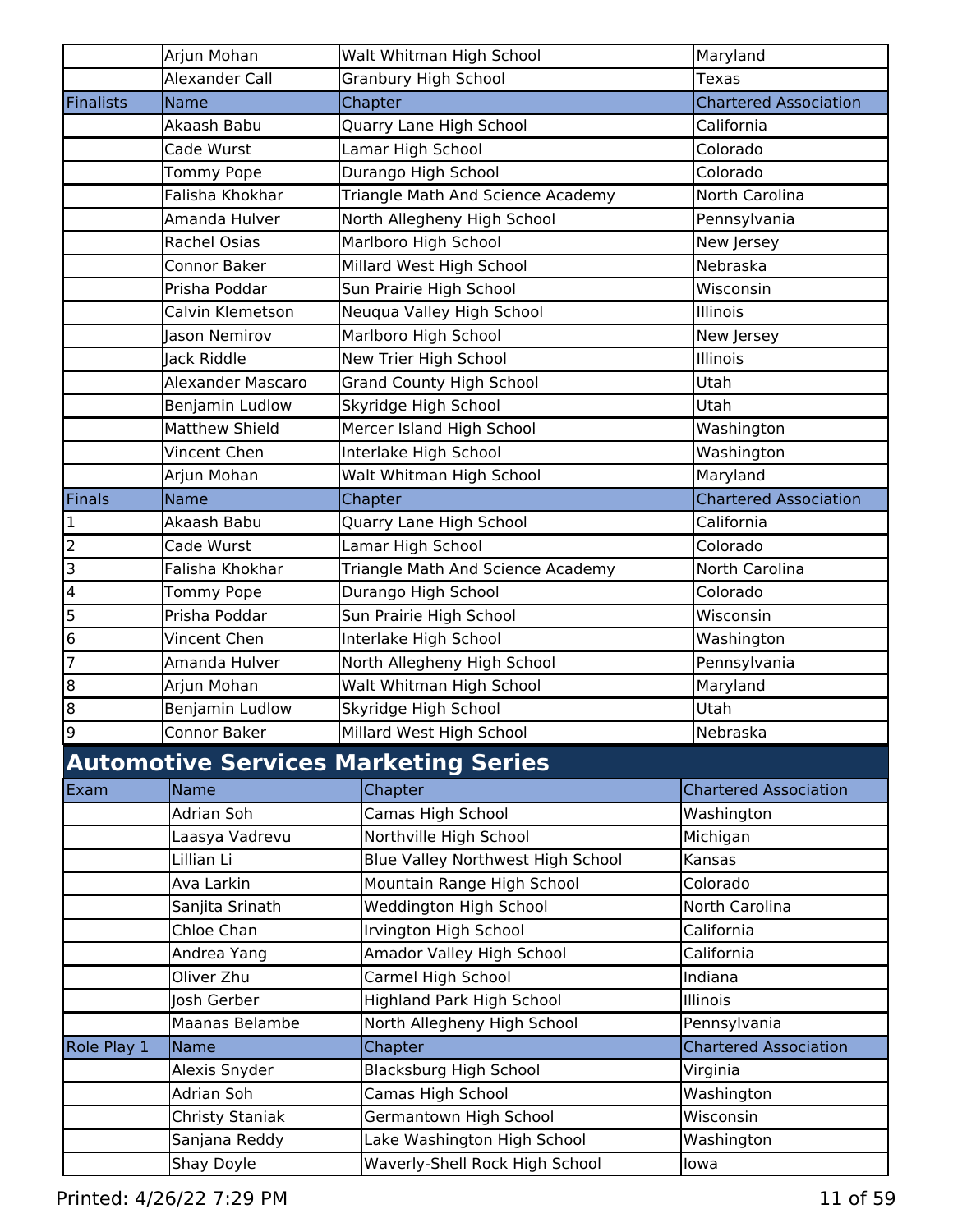|                         | <b>Riley Sullivan</b> | Thunder Ridge High School          | Colorado                     |
|-------------------------|-----------------------|------------------------------------|------------------------------|
|                         | <b>Robert Kinstle</b> | Riverside High School              | Virginia                     |
|                         | Irfan Madhani         | Sammamish High School              | Washington                   |
|                         | Benton Jennenman      | <b>Buford High School</b>          | Georgia                      |
|                         | Ritvik Korrapati      | River Bluff High School            | South Carolina               |
|                         | Elle Christensen      | Herriman High School               | Utah                         |
|                         | Owen Hopkin           | <b>Granite Technical Institute</b> | Utah                         |
|                         | Josh Gerber           | Highland Park High School          | Illinois                     |
| Role Play 2             | Name                  | Chapter                            | <b>Chartered Association</b> |
|                         | Alexis Snyder         | <b>Blacksburg High School</b>      | Virginia                     |
|                         | Roshu Senthil         | Papillion LaVista High School      | Nebraska                     |
|                         | Sanjana Reddy         | Lake Washington High School        | Washington                   |
|                         | Michelle Wasserman    | Great Neck North High School       | <b>New York</b>              |
|                         | Sydney Lemoine        | North Gwinnett High School         | Georgia                      |
|                         | Ritvik Korrapati      | River Bluff High School            | South Carolina               |
|                         | Ava Larkin            | Mountain Range High School         | Colorado                     |
|                         | Nikesh Woerner        | Mercer Island High School          | Washington                   |
|                         | Calvin Schmidt        | Glacier High School                | Montana                      |
|                         | Chloe Chan            | Irvington High School              | California                   |
|                         | Charlotte Zelin       | <b>Blind Brook High School</b>     | <b>New York</b>              |
|                         | <b>Ethan Mendel</b>   | Northern Highlands Reg HS          | New Jersey                   |
|                         | Josh Gerber           | Highland Park High School          | Illinois                     |
| <b>Finalists</b>        | <b>Name</b>           | Chapter                            | <b>Chartered Association</b> |
|                         | Alexis Snyder         | <b>Blacksburg High School</b>      | Virginia                     |
|                         | Adrian Soh            | Camas High School                  | Washington                   |
|                         | Laasya Vadrevu        | Northville High School             | Michigan                     |
|                         | Christy Staniak       | Germantown High School             | Wisconsin                    |
|                         | Lillian Li            | Blue Valley Northwest High School  | Kansas                       |
|                         | <b>Riley Sullivan</b> | Thunder Ridge High School          | Colorado                     |
|                         | Mahriana Benson       | Doherty High School                | Colorado                     |
|                         | Irfan Madhani         | Sammamish High School              | Washington                   |
|                         | Benton Jennenman      | <b>Buford High School</b>          | Georgia                      |
|                         | Ritvik Korrapati      | River Bluff High School            | South Carolina               |
|                         | Santosh Kudaravalli   | River Bluff High School            | South Carolina               |
|                         | Shivani Sahu          | Academy Of Holy Angels             | New Jersey                   |
|                         | Ava Larkin            | Mountain Range High School         | Colorado                     |
|                         | Sanjita Srinath       | Weddington High School             | North Carolina               |
|                         | Calvin Schmidt        | <b>Glacier High School</b>         | Montana                      |
|                         | Chloe Chan            | Irvington High School              | California                   |
|                         | <b>Ethan Mendel</b>   | Northern Highlands Reg HS          | New Jersey                   |
|                         | Josh Gerber           | Highland Park High School          | Illinois                     |
| Finals                  | <b>Name</b>           | Chapter                            | <b>Chartered Association</b> |
| $\mathbf{1}$            | Irfan Madhani         | Sammamish High School              | Washington                   |
| $\overline{2}$          | Ritvik Korrapati      | River Bluff High School            | South Carolina               |
| $\overline{3}$          | Shivani Sahu          | Academy Of Holy Angels             | New Jersey                   |
| $\overline{\mathbf{4}}$ | Adrian Soh            | Camas High School                  | Washington                   |
| 5                       | Chloe Chan            | Irvington High School              | California                   |
| $\bf 6$                 | Sanjita Srinath       | Weddington High School             | North Carolina               |
| 7                       | Josh Gerber           | Highland Park High School          | Illinois                     |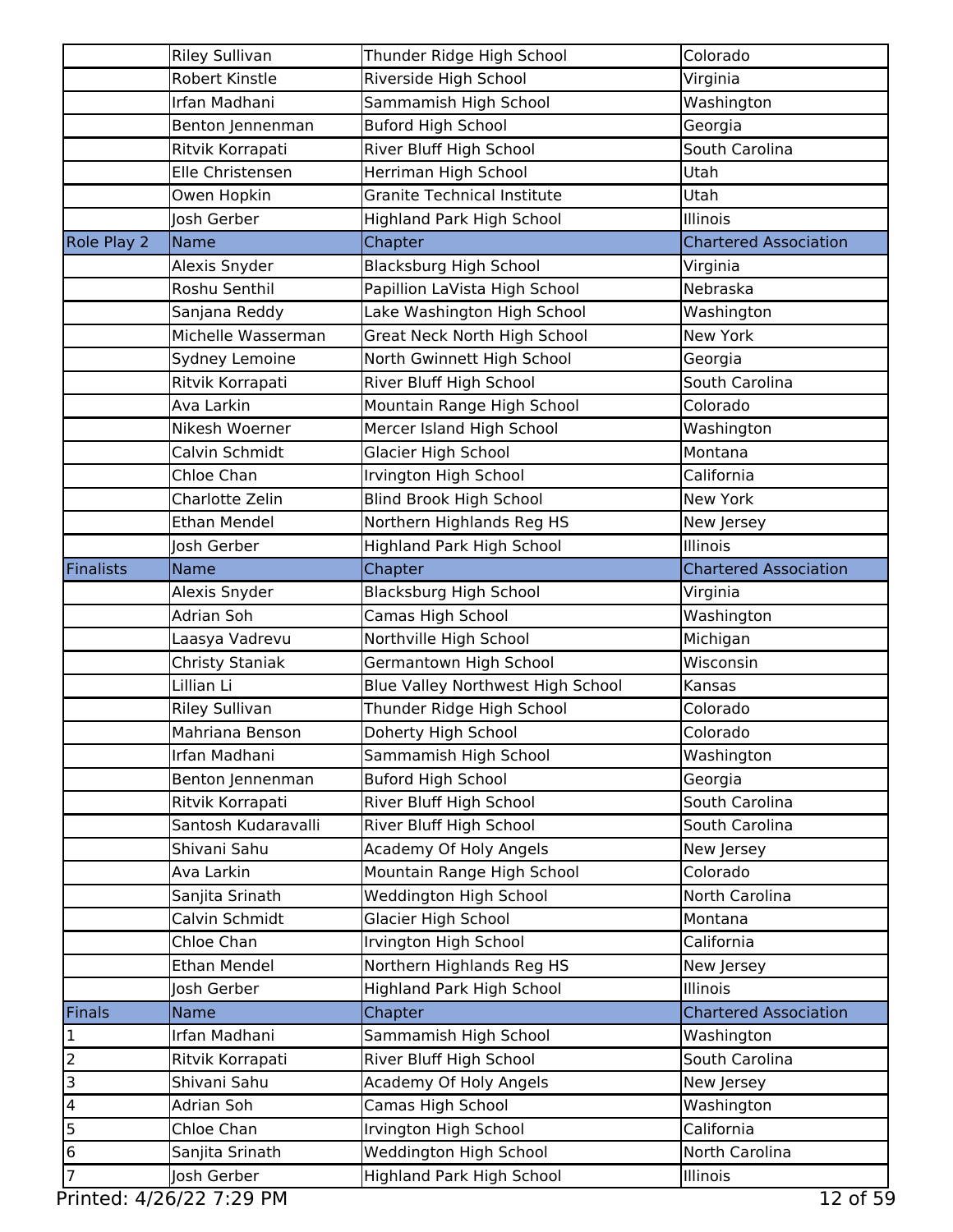| $\bf{8}$         | Lillian Li                     | Blue Valley Northwest High School    | Kansas                       |
|------------------|--------------------------------|--------------------------------------|------------------------------|
| 9                | Ava Larkin                     | Mountain Range High School           | Colorado                     |
| $10\,$           | Laasya Vadrevu                 | Northville High School               | Michigan                     |
|                  | <b>Business Finance Series</b> |                                      |                              |
|                  |                                |                                      |                              |
| Exam             | <b>Name</b>                    | Chapter                              | <b>Chartered Association</b> |
|                  | Shrey Chande                   | Hickory Ridge High School            | North Carolina               |
|                  | Emma Chen                      | The Baldwin School                   | Pennsylvania                 |
|                  | Nathaniel Shin                 | North Hollywood High School          | California                   |
|                  | Akhil Srinivasan               | Hazen High School                    | Washington                   |
|                  | Cole Goodman                   | Roslyn High School                   | New York                     |
|                  | Cynthia Gauger                 | Sun Prairie High School              | Wisconsin                    |
|                  | Rishon Baiju                   | Downingtown STEM Academy             | Pennsylvania                 |
|                  | Allan Xuan                     | Woodinville High School              | Washington                   |
|                  | Arjun Setty                    | Potomac Falls High School            | Virginia                     |
|                  | Anna Li                        | Interlake High School                | Washington                   |
| Role Play 1      | <b>Name</b>                    | Chapter                              | <b>Chartered Association</b> |
|                  | Sameeksha Sharma               | Redmond High School                  | Washington                   |
|                  | Gabriel Romanini Debarros      | Cypress Bay High School 1            | Florida                      |
|                  | Sohil Bhatia                   | Redmond High School                  | Washington                   |
|                  | Zoya Farooqui                  | Liberty High School                  | <b>Texas</b>                 |
|                  | Ved Jethani                    | Bergen Academies High                | New Jersey                   |
|                  | Sohum Shah                     | Waubonsie Valley High School         | Illinois                     |
|                  | <b>Tate Parr</b>               | <b>Granite Technical Institute</b>   | Utah                         |
|                  | Kashvi Pundir                  | North Creek High School              | Washington                   |
|                  | Allan Xuan                     | Woodinville High School              | Washington                   |
|                  | Nicholas Pacariello            | Franklin Academy High School         | North Carolina               |
| Role Play 2      | Name                           | Chapter                              | <b>Chartered Association</b> |
|                  | Sameeksha Sharma               | Redmond High School                  | Washington                   |
|                  | Zachary Fernandez              | Patrick Henry High School - Hanover  | Virginia                     |
|                  | Rohan Pai                      | Paul Duke Stem High School           | Georgia                      |
|                  | Alexander Broadwater           | Lakeland High School                 | Michigan                     |
|                  | Nathaniel Shin                 | North Hollywood High School          | California                   |
|                  | Rishon Baiju                   | Downingtown STEM Academy             | Pennsylvania                 |
|                  | Nicholas Pacariello            | Franklin Academy High School         | North Carolina               |
|                  | Peter Sheakley                 | Great Oaks Indian Hill High School I | Ohio                         |
|                  | Shriya Narayan                 | Eastlake High School                 | Washington                   |
|                  | Johnny Sikorski                | TC Roberson High School              | North Carolina               |
| <b>Finalists</b> | <b>Name</b>                    | Chapter                              | <b>Chartered Association</b> |
|                  | Logan Pams                     | Rochester Adams High School          | Michigan                     |
|                  | <b>Shrey Chande</b>            | Hickory Ridge High School            | North Carolina               |
|                  | Kai Hutchison                  | North Creek High School              | Washington                   |
|                  | Sameeksha Sharma               | Redmond High School                  | Washington                   |
|                  | Hanxun Li                      | Sunset High School                   | Oregon                       |
|                  | Zachary Fernandez              | Patrick Henry High School - Hanover  | Virginia                     |
|                  | Gabriel Romanini Debarros      | Cypress Bay High School 1            | Florida                      |
|                  | Nathaniel Shin                 | North Hollywood High School          | California                   |
|                  | Akhil Srinivasan               | Hazen High School                    | Washington                   |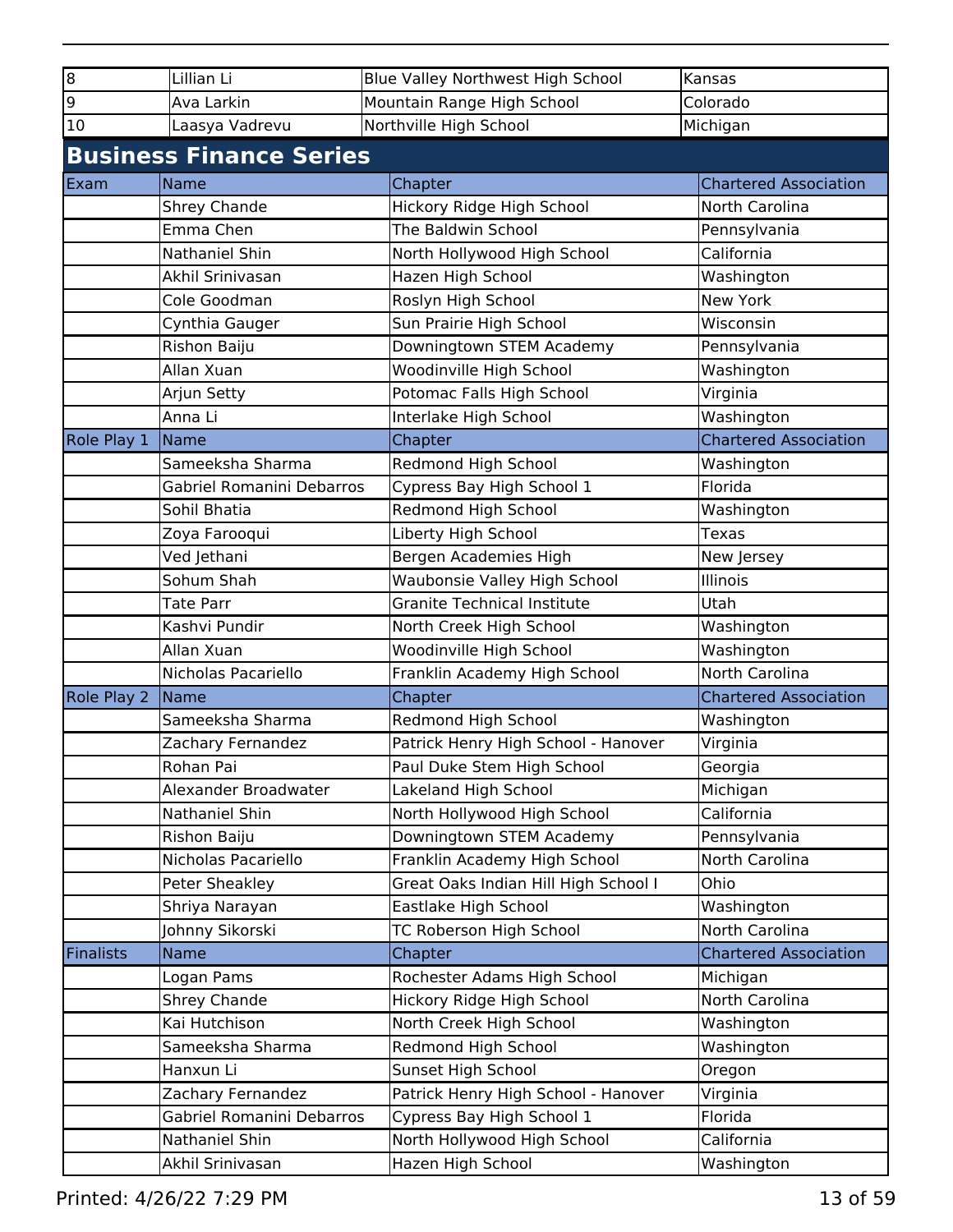|                         | Teresa Huang                              | Oakton High School                 | Virginia                     |
|-------------------------|-------------------------------------------|------------------------------------|------------------------------|
|                         | Sohum Shah                                | Waubonsie Valley High School       | Illinois                     |
|                         | <b>Tate Parr</b>                          | <b>Granite Technical Institute</b> | Utah                         |
|                         | <b>Brody Pellegrino</b>                   | Spanish River High School          | Florida                      |
|                         | Allan Xuan                                | Woodinville High School            | Washington                   |
|                         | Nicholas Pacariello                       | Franklin Academy High School       | North Carolina               |
|                         | Arjun Setty                               | Potomac Falls High School          | Virginia                     |
|                         | Sarah Zhang                               | Amador Valley High School          | California                   |
|                         | Shriya Narayan                            | Eastlake High School               | Washington                   |
| Finals                  | <b>Name</b>                               | Chapter                            | <b>Chartered Association</b> |
| 1                       | Nathaniel Shin                            | North Hollywood High School        | California                   |
| $\overline{c}$          | Shriya Narayan                            | Eastlake High School               | Washington                   |
| 3                       | <b>Brody Pellegrino</b>                   | Spanish River High School          | Florida                      |
| $\overline{\mathbf{4}}$ | Sameeksha Sharma                          | Redmond High School                | Washington                   |
| 5                       | Sarah Zhang                               | Amador Valley High School          | California                   |
| 6                       | Shrey Chande                              | Hickory Ridge High School          | North Carolina               |
| 7                       | Nicholas Pacariello                       | Franklin Academy High School       | North Carolina               |
| $\overline{7}$          | Sohum Shah                                | Waubonsie Valley High School       | Illinois                     |
| 8                       | Allan Xuan                                | Woodinville High School            | Washington                   |
| 9                       | Gabriel Romanini Debarros                 | Cypress Bay High School 1          | Florida                      |
| 9                       | <b>Tate Parr</b>                          | <b>Granite Technical Institute</b> | Utah                         |
|                         | <b>Business Services Marketing Series</b> |                                    |                              |
| Exam                    | Name                                      | Chapter                            | <b>Chartered Association</b> |
|                         | Samay Gandhi                              | Wayzata High School                | Minnesota                    |
|                         | Dev Jijilal                               | Downingtown STEM Academy           | Pennsylvania                 |
|                         | Will Tappa                                | Iola-Scandinavia High School       | Wisconsin                    |
|                         | Libby Short                               | Raymond S Kellis High School       | Arizona                      |
|                         | Abigail Ross                              | Lamar High School                  | Colorado                     |
|                         | Ella Mckee                                | Glastonbury High School            | Connecticut                  |
|                         | Ankit Janamanchi                          | Sun Prairie High School            | Wisconsin                    |
|                         | Ziyang Sunny Peng                         | Henry M Gunn High School           | California                   |
|                         | Ann Timberlake                            | Camden County High School          | Georgia                      |
|                         | Emily Flanagan                            | Andover High School                | Massachusetts                |
|                         | Claire Luo                                | The Harker School                  | California                   |
| Role Play 1             | Name                                      | Chapter                            | <b>Chartered Association</b> |
|                         | Julianna Longo                            | Geneva High School                 | Illinois                     |
|                         | Shriya Vavilala                           | Oakton High School                 | Virginia                     |
|                         | <b>Taylor Purtee</b>                      | Avon High School                   | Indiana                      |
|                         | Kishlaya Rastogi                          | <b>Clements High School</b>        | <b>Texas</b>                 |
|                         | Arjun Menon                               | Eastlake High School               | Washington                   |
|                         | Mya Gallicchio                            | Newington High School              | Connecticut                  |
|                         | Pranathi Arun Senthil                     | Pinnacle High School               | Arizona                      |
|                         | Lauren Mooney                             | Cherry Creek High School           | Colorado                     |
|                         | Anushka Saraf                             | Oakton High School                 | Virginia                     |
|                         | <b>Isabel Byrd</b>                        | Kettering Fairmont High I          | Ohio                         |
|                         | Vivek Garg                                | Irvington High School              | California                   |
|                         | <b>Brooke Smith</b>                       | Westosha Central High School       | Wisconsin                    |
| Role Play 2             | Name                                      | Chapter                            | <b>Chartered Association</b> |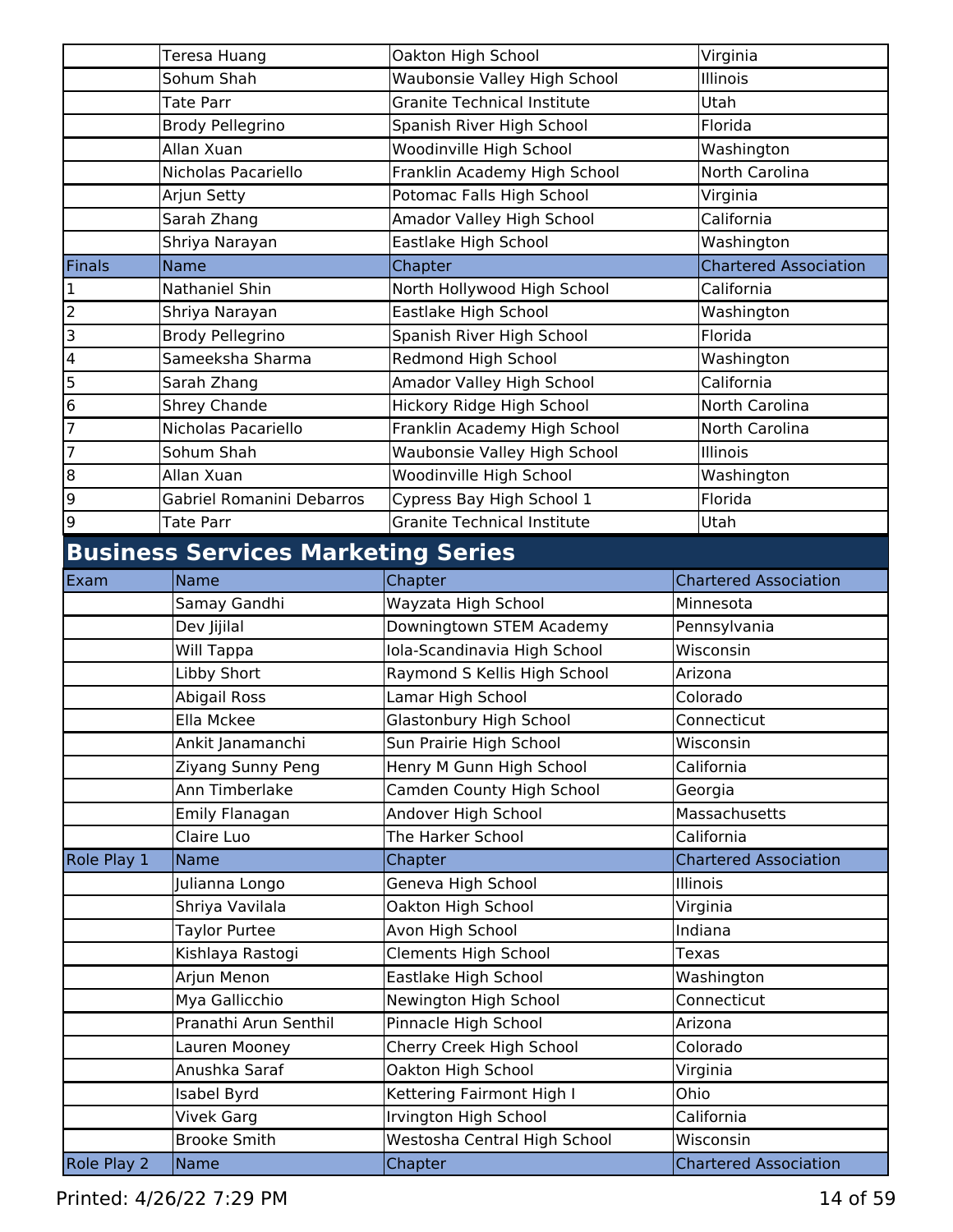|                | Samay Gandhi                   | Wayzata High School         | Minnesota                    |
|----------------|--------------------------------|-----------------------------|------------------------------|
|                | Arjun Menon                    | Eastlake High School        | Washington                   |
|                | Nicholas White                 | Ardrey Kell High School     | North Carolina               |
|                | Isaiah Holgerson               | Nixa High School            | Missouri                     |
|                | Rohan Parikh                   | Clements High School        | <b>Texas</b>                 |
|                | James Rosenberger              | Neuqua Valley High School   | Illinois                     |
|                | Rami Phillips                  | Coral Glades High School    | Florida                      |
|                | Teagan Burger-Moore            | Woodinville High School     | Washington                   |
|                | Jack Smith                     | Westside High School        | Nebraska                     |
|                | Anushka Saraf                  | Oakton High School          | Virginia                     |
|                | Theodore Harsha                | Chantilly High School       | Virginia                     |
|                | Sashv Dave                     | Irvington High School       | California                   |
|                | Milun Jain                     | North Allegheny High School | Pennsylvania                 |
| Finalists      | <b>Name</b>                    | Chapter                     | <b>Chartered Association</b> |
|                | <b>Isaac Prince</b>            | Crimson Cliffs High School  | Utah                         |
|                | <b>Alexis Hall</b>             | Conifer High School         | Colorado                     |
|                | Shriya Vavilala                | Oakton High School          | Virginia                     |
|                | Kishlaya Rastogi               | <b>Clements High School</b> | <b>Texas</b>                 |
|                | Arjun Menon                    | Eastlake High School        | Washington                   |
|                | Ashley Szymonski               | Myers Park High School      | North Carolina               |
|                | Nicholas White                 | Ardrey Kell High School     | North Carolina               |
|                | Isaiah Holgerson               | Nixa High School            | Missouri                     |
|                | Salma Alhsni                   | Frenship High School        | <b>Texas</b>                 |
|                | Katt Mossinghoff               | Francis Howell High School  | Missouri                     |
|                | Rohan Parikh                   | <b>Clements High School</b> | Texas                        |
|                | James Rosenberger              | Neuqua Valley High School   | Illinois                     |
|                | Pranathi Arun Senthil          | Pinnacle High School        | Arizona                      |
|                | Teagan Burger-Moore            | Woodinville High School     | Washington                   |
|                | Jack Smith                     | Westside High School        | Nebraska                     |
|                | Ann Timberlake                 | Camden County High School   | Georgia                      |
|                | Anushka Saraf                  | Oakton High School          | Virginia                     |
|                | Ayush Mudgal                   | Emerson High School         | <b>Texas</b>                 |
|                | Claire Luo                     | The Harker School           | California                   |
|                | Milun Jain                     | North Allegheny High School | Pennsylvania                 |
|                | Misha Jain                     | Foothill High School        | California                   |
| <b>Finals</b>  | <b>Name</b>                    | Chapter                     | <b>Chartered Association</b> |
| $\overline{1}$ | James Rosenberger              | Neuqua Valley High School   | Illinois                     |
|                | <b>Isaac Prince</b>            | Crimson Cliffs High School  | Utah                         |
| $\frac{2}{3}$  | Arjun Menon                    | Eastlake High School        | Washington                   |
| $\overline{a}$ | Pranathi Arun Senthil          | Pinnacle High School        | Arizona                      |
|                | Isaiah Holgerson               | Nixa High School            | Missouri                     |
| $\frac{5}{6}$  | Nicholas White                 | Ardrey Kell High School     | North Carolina               |
| $\overline{7}$ | Claire Luo                     | The Harker School           | California                   |
| $\overline{8}$ | Kishlaya Rastogi               | Clements High School        | <b>Texas</b>                 |
| 9              | Teagan Burger-Moore            | Woodinville High School     | Washington                   |
| 10             | Ashley Szymonski               | Myers Park High School      | North Carolina               |
|                | <b>Entrepreneurship Series</b> |                             |                              |
| Exam           | Name                           | Chapter                     | <b>Chartered Association</b> |
|                |                                |                             |                              |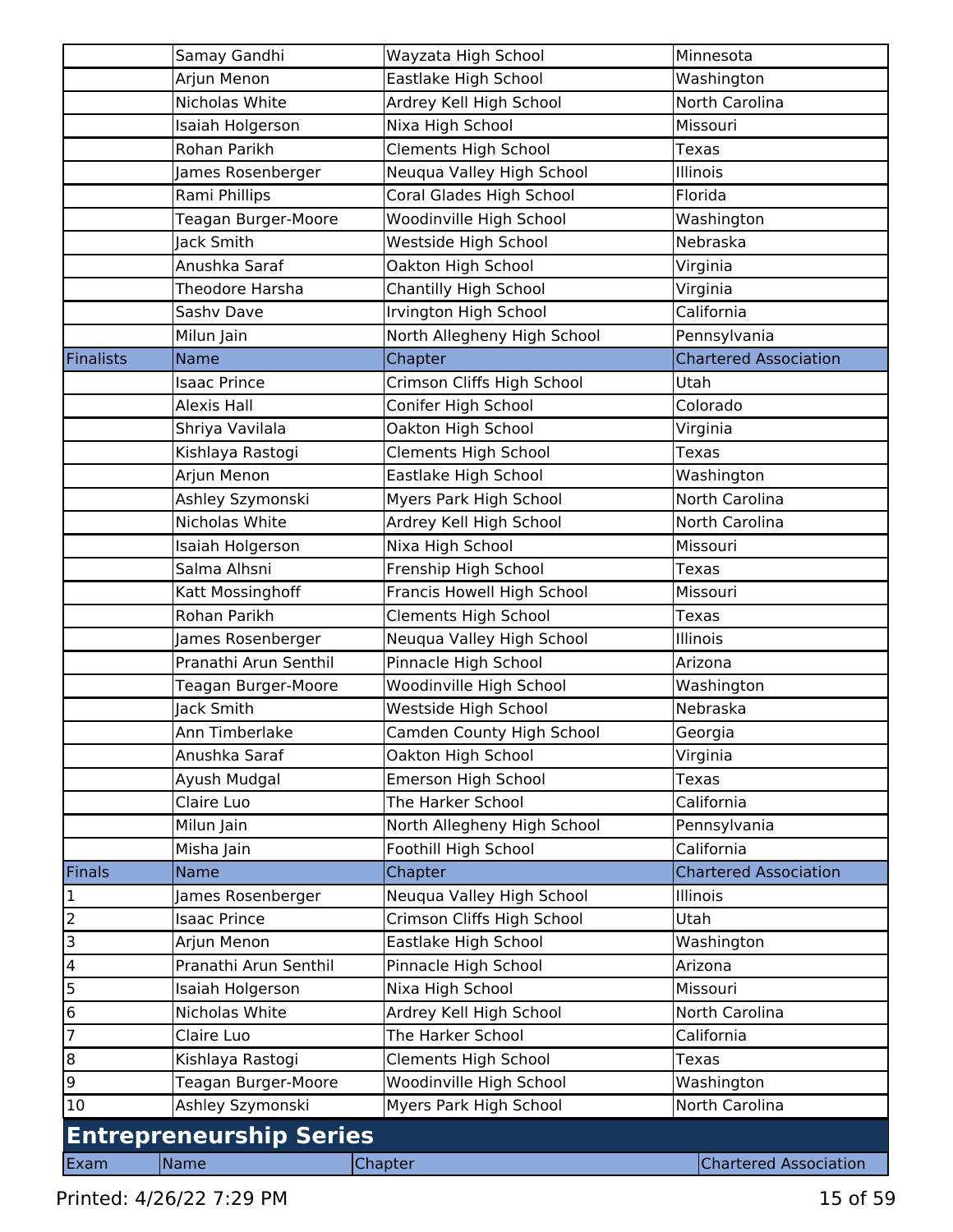|                  | Maya Sethuraman                | Great Oaks Sycamore High School                   | Ohio                         |
|------------------|--------------------------------|---------------------------------------------------|------------------------------|
|                  | Kevin Khadavi                  | Great Neck North High School                      | <b>New York</b>              |
|                  | Nicolas Hoyos Romero           | Cypress Bay High School 1                         | Florida                      |
|                  | Ankit Nakhawa                  | <b>Westford Academy</b>                           | Massachusetts                |
|                  | Joshua Delgadillo              | Issaquah High School                              | Washington                   |
|                  | Wafiza Julkipli                | Downingtown STEM Academy                          | Pennsylvania                 |
|                  | Ankhi Banerjee                 | Round Rock High School                            | Texas                        |
|                  | Raaga Kodali                   | Briar Woods High School                           | Virginia                     |
|                  | Carolyn Lau                    | Herricks High School                              | <b>New York</b>              |
|                  | Zachary Sarmoen                | Spanish River High School                         | Florida                      |
|                  | <b>Milind Maiti</b>            | Monta Vista High School                           | California                   |
| Role Play 1      | Name                           | Chapter                                           | <b>Chartered Association</b> |
|                  | Renee Porter                   | South Salem High School                           | Oregon                       |
|                  | Nicolas Hoyos Romero           | Cypress Bay High School 1                         | Florida                      |
|                  | Neha Srinivasa                 | Triangle Math And Science Academy                 | North Carolina               |
|                  | Saanvi Shetty                  | Woodinville High School                           | Washington                   |
|                  | <b>DOUGLAS PRATT</b>           | Manchester Essex Regional High School             | Massachusetts                |
|                  | Suyog Valasangkar              | The Woodlands College Park High School            | Texas                        |
|                  | Medha Mittal                   | Eastlake High School                              | Washington                   |
|                  | Ruhan Ganpath                  | Reedy High School                                 | <b>Texas</b>                 |
|                  | Carolyn Lau                    | Herricks High School                              | New York                     |
|                  | <b>Connor Matier</b>           | South County High School                          | Virginia                     |
|                  | Alec Segal                     | Spanish River High School                         | Florida                      |
|                  | Ayush Arora                    | Munster High School                               | Indiana                      |
|                  | Shaelyn Preede                 | Corner Canyon High School                         | Utah                         |
|                  | Sajin Agarwala                 | Conestoga High School                             | Pennsylvania                 |
| Role Play 2      | Name                           | Chapter                                           | <b>Chartered Association</b> |
|                  | Aayush Gupta                   | Waubonsie Valley High School                      | Illinois                     |
|                  | Anuva Agrawal                  | <b>Billerica High School</b>                      | Massachusetts                |
|                  | Alec Segal                     | Spanish River High School                         | Florida                      |
|                  | Anmol Malviya                  | Oakton High School                                | Virginia                     |
|                  | Vaishnavi Punaji               | Lake Braddock Secondary School                    | Virginia                     |
|                  | Pradyun Pulipaka               | Forsyth Central High School                       | Georgia                      |
|                  | Jihye Ahn                      | Northern Highlands Reg HS                         | New Jersey                   |
|                  | Agrim Sharma                   | Rock Bridge Sr. High School                       | Missouri                     |
|                  | Gracelin Dahlhauser            | Storm Lake Senior High School                     | lowa                         |
|                  | Austin Humphrey                | Eden Prairie High School                          | Minnesota                    |
| <b>Finalists</b> | <b>Name</b>                    | Chapter                                           | <b>Chartered Association</b> |
|                  | Renee Porter                   | South Salem High School                           | Oregon                       |
|                  | Neha Srinivasa                 | Triangle Math And Science Academy                 | North Carolina               |
|                  | James Lupo                     | Thomas Jefferson High School                      | Colorado                     |
|                  | Manish Ileni                   | Novi High School                                  | Michigan                     |
|                  | Ellen Xu                       | Del Norte High School                             | California                   |
|                  | Ankit Nakhawa                  | <b>Westford Academy</b>                           | Massachusetts                |
|                  | Sriyan Madugula                | Troy High School                                  | Michigan                     |
|                  | Amish Patra                    | Lake Washington High School                       | Washington                   |
|                  |                                |                                                   |                              |
|                  | AAKARSH AGRAWAL                | Eastlake High School                              | Washington                   |
|                  | Ankhi Banerjee<br>Raaga Kodali | Round Rock High School<br>Briar Woods High School | <b>Texas</b><br>Virginia     |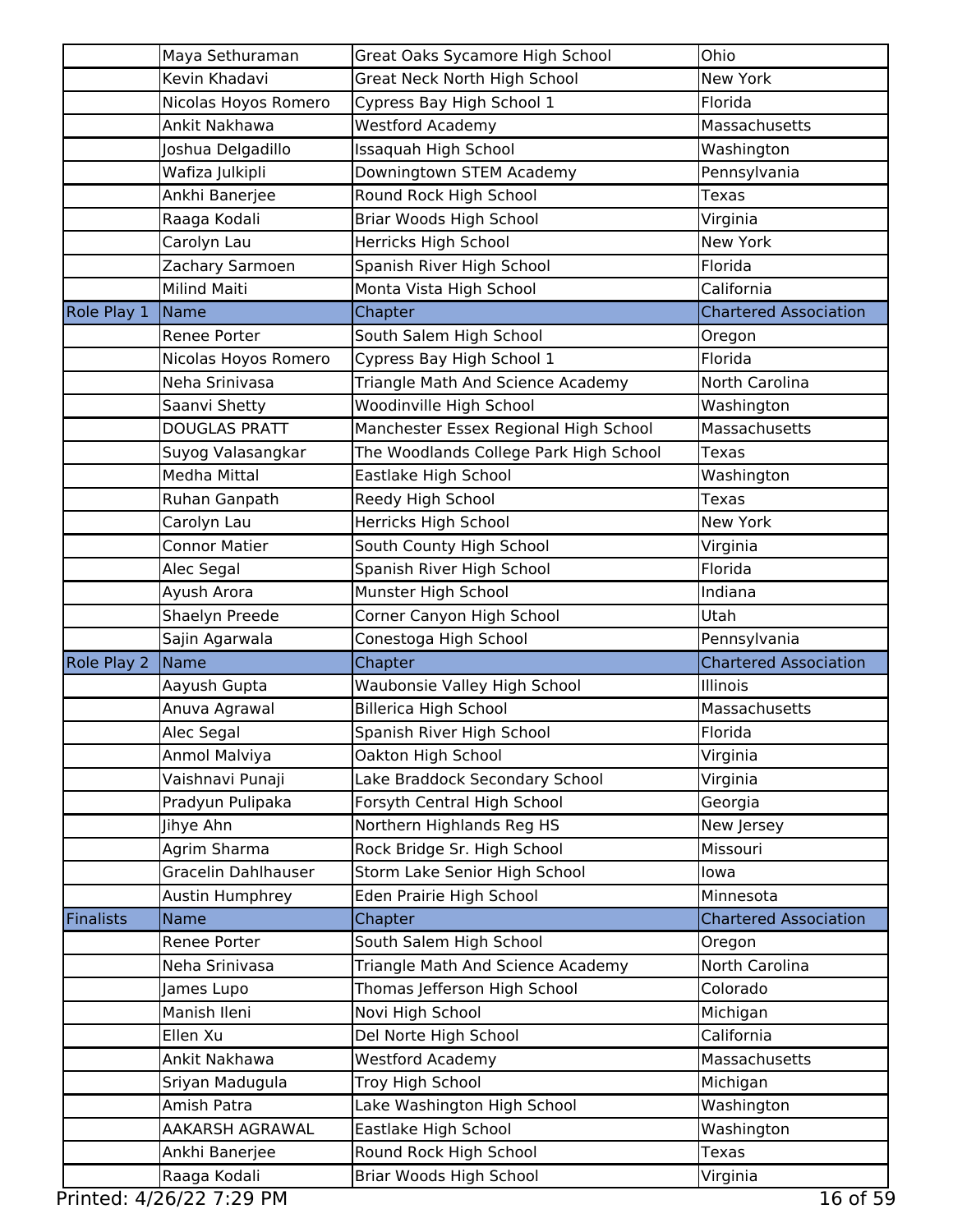|                         | Carolyn Lau                  | Herricks High School                    | New York                     |
|-------------------------|------------------------------|-----------------------------------------|------------------------------|
|                         | Alec Segal                   | Spanish River High School               | Florida                      |
|                         | Ayush Arora                  | Munster High School                     | Indiana                      |
|                         | Anmol Malviya                | Oakton High School                      | Virginia                     |
|                         | Kayla Gordon                 | Green Hope High School                  | North Carolina               |
|                         | Evan Shih                    | Irvington High School                   | California                   |
|                         | Vaishnavi Punaji             | Lake Braddock Secondary School          | Virginia                     |
|                         | Shaelyn Preede               | Corner Canyon High School               | Utah                         |
|                         | Agrim Sharma                 | Rock Bridge Sr. High School             | Missouri                     |
|                         | Sajin Agarwala               | Conestoga High School                   | Pennsylvania                 |
| Finals                  | <b>Name</b>                  | Chapter                                 | <b>Chartered Association</b> |
| $\mathbf{1}$            | Renee Porter                 | South Salem High School                 | Oregon                       |
| $\overline{2}$          | Sajin Agarwala               | Conestoga High School                   | Pennsylvania                 |
| $\overline{3}$          | Ankhi Banerjee               | Round Rock High School                  | <b>Texas</b>                 |
| $\overline{\mathbf{4}}$ | AAKARSH AGRAWAL              | Eastlake High School                    | Washington                   |
| 5                       | Ankit Nakhawa                | <b>Westford Academy</b>                 | Massachusetts                |
| 5                       | Manish Ileni                 | Novi High School                        | Michigan                     |
| $\overline{6}$          | Vaishnavi Punaji             | Lake Braddock Secondary School          | Virginia                     |
| $\overline{7}$          | Carolyn Lau                  | Herricks High School                    | <b>New York</b>              |
| $\overline{8}$          | Raaga Kodali                 | Briar Woods High School                 | Virginia                     |
| 9                       | Ellen Xu                     | Del Norte High School                   | California                   |
|                         | <b>Food Marketing Series</b> |                                         |                              |
| Exam                    | Name                         | Chapter                                 | <b>Chartered Association</b> |
|                         | Rohinee Mattikalli           | Eastlake High School                    | Washington                   |
|                         | Jeremy Slaten                | Bergen Academies High                   | New Jersey                   |
|                         | Abby Walter                  | Slinger High School                     | Wisconsin                    |
|                         | Caleb Koets                  | Jimtown High School                     | Indiana                      |
|                         | Mallika Jade                 | Round Rock High School                  | <b>Texas</b>                 |
|                         | lvy Chen                     | Naperville North High School            | Illinois                     |
|                         | Andrew Yun                   | Lake Travis High School                 | Texas                        |
|                         | Ava Sheppard                 | Providence High School                  | North Carolina               |
|                         | Anjali Shah                  | Naperville Central High School          | Illinois                     |
|                         | <b>Emily Owens</b>           | Walt Whitman High School                | Maryland                     |
|                         | Melissa Babinecz             | Spanish River High School               | Florida                      |
|                         |                              |                                         | <b>Texas</b>                 |
|                         | Shreya Ganti<br>Name         | Westwood High School                    | <b>Chartered Association</b> |
| Role Play 1             |                              | Chapter<br>Bergen Academies High        |                              |
|                         | Jeremy Slaten                |                                         | New Jersey                   |
|                         | Jackson Paternoster          | Albuquerque Academy                     | New Mexico                   |
|                         | Zoe Zajicek                  | Round Rock High School                  | <b>Texas</b>                 |
|                         | Mallika Jade                 | Round Rock High School                  | Texas                        |
|                         | Grace Zhang                  | Green Bay Southwest High School         | Wisconsin                    |
|                         | Nitin Jaladanki              | <b>BASIS Independent Silicon Valley</b> | California                   |
|                         | Olivia Campsie               | Evergreen High School                   | Colorado                     |
|                         | Amelia Merritt               | Camas High School                       | Washington                   |
|                         | Jishnu Saani                 | Round Rock High School                  | <b>Texas</b>                 |
|                         | Vanshika Pahilwani           | Morris Hills High School                | New Jersey                   |
| Role Play 2             | Name                         | Chapter                                 | <b>Chartered Association</b> |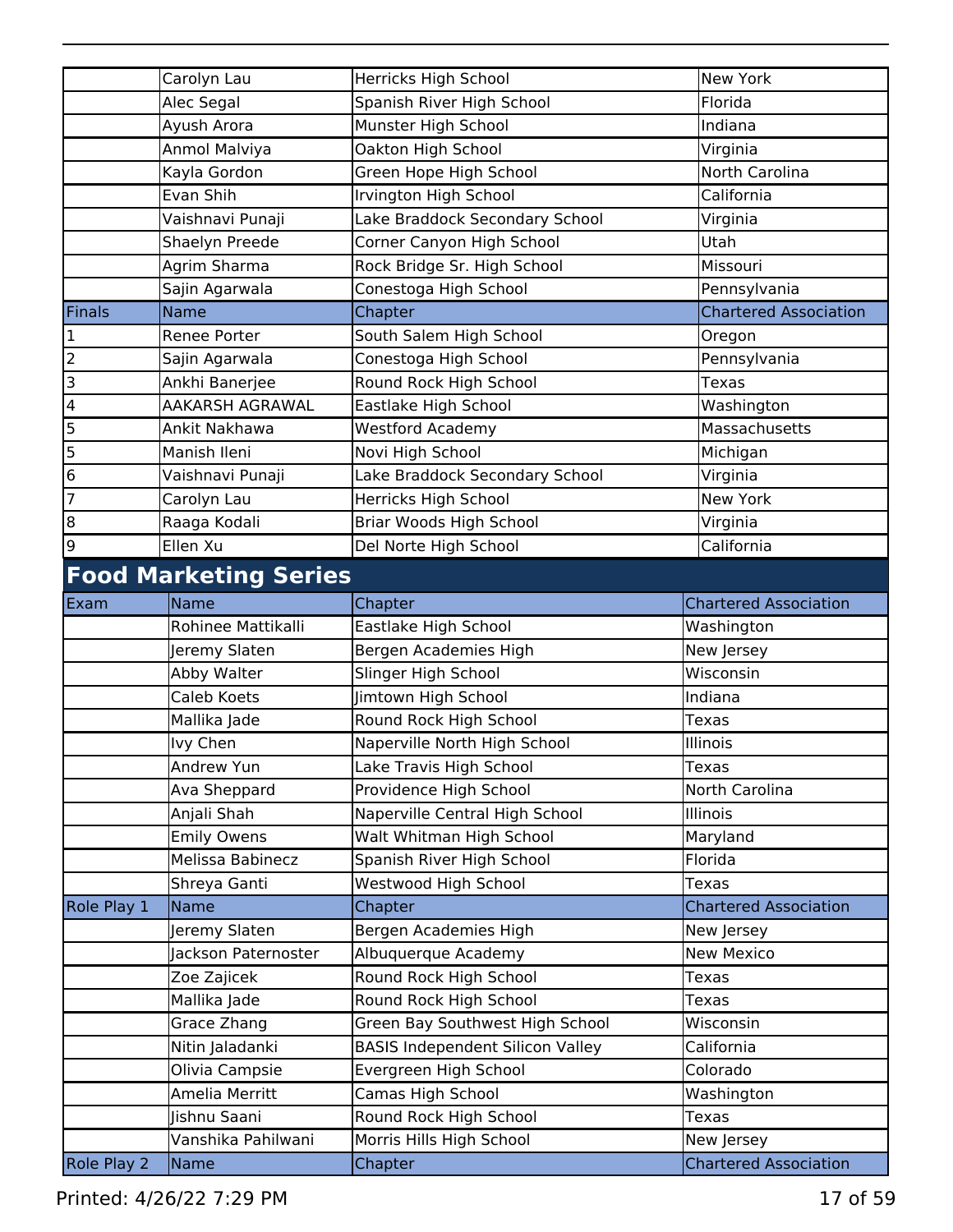|                          | Alexis Adams          | Pueblo West High School                    | Colorado                     |
|--------------------------|-----------------------|--------------------------------------------|------------------------------|
|                          | Abby Walter           | Slinger High School                        | Wisconsin                    |
|                          | Eileen Miller         | Woodinville High School                    | Washington                   |
|                          | Diane Zhou            | Torrey Pines High School                   | California                   |
|                          | Mallika Jade          | Round Rock High School                     | Texas                        |
|                          | Ava Sheppard          | Providence High School                     | North Carolina               |
|                          | Nitin Jaladanki       | <b>BASIS Independent Silicon Valley</b>    | California                   |
|                          | Nitiya Arun           | Shakopee High School                       | Minnesota                    |
|                          | Pranav Thamil         | Bedford High School                        | New Hampshire                |
|                          | <b>William Dalton</b> | Great Oaks Indian Hill High School II      | Ohio                         |
| Finalists                | <b>Name</b>           | Chapter                                    | <b>Chartered Association</b> |
|                          | Rohinee Mattikalli    | Eastlake High School                       | Washington                   |
|                          | Jeremy Slaten         | Bergen Academies High                      | New Jersey                   |
|                          | Jackson Paternoster   | Albuquerque Academy                        | <b>New Mexico</b>            |
|                          | Abby Walter           | Slinger High School                        | Wisconsin                    |
|                          | John Kinzler          | Westosha Central High School               | Wisconsin                    |
|                          | Eileen Miller         | Woodinville High School                    | Washington                   |
|                          | Julia Philip          | Novi High School                           | Michigan                     |
|                          | Diane Zhou            | Torrey Pines High School                   | California                   |
|                          | Mallika Jade          | Round Rock High School                     | Texas                        |
|                          | Ivy Chen              | Naperville North High School               | <b>Illinois</b>              |
|                          | V'andre Watson        | Peoria High School                         | Arizona                      |
|                          | Ava Sheppard          | Providence High School                     | North Carolina               |
|                          | Nitin Jaladanki       | <b>BASIS Independent Silicon Valley</b>    | California                   |
|                          | Amelia Merritt        | Camas High School                          | Washington                   |
|                          | Jishnu Saani          | Round Rock High School                     | Texas                        |
|                          | Vanshika Pahilwani    | Morris Hills High School                   | New Jersey                   |
|                          | Shreya Ganti          | Westwood High School                       | Texas                        |
|                          | Shreya Prashantha     | Irvington High School                      | California                   |
|                          | <b>William Dalton</b> | Great Oaks Indian Hill High School II      | Ohio                         |
|                          | Jacob Morgan          | Skyline High School                        | Washington                   |
|                          | Julian Novin          | Eastern High School                        | New Jersey                   |
| Finals                   | <b>Name</b>           | Chapter                                    | <b>Chartered Association</b> |
| $\mathbf 1$              | Diane Zhou            | <b>Torrey Pines High School</b>            | California                   |
| $\overline{2}$           | Nitin Jaladanki       | <b>BASIS Independent Silicon Valley</b>    | California                   |
| $\overline{3}$           | Jackson Paternoster   | Albuquerque Academy                        | <b>New Mexico</b>            |
| $\overline{\mathcal{L}}$ | <b>William Dalton</b> | Great Oaks Indian Hill High School II      | Ohio                         |
| 5                        | Ivy Chen              | Naperville North High School               | <b>Illinois</b>              |
| 6                        | Rohinee Mattikalli    | Eastlake High School                       | Washington                   |
| $\overline{7}$           | Eileen Miller         | Woodinville High School                    | Washington                   |
| $\overline{7}$           | Jacob Morgan          | Skyline High School                        | Washington                   |
| $\bf{8}$                 | Jeremy Slaten         | Bergen Academies High                      | New Jersey                   |
| $\bf{8}$                 | Abby Walter           | Slinger High School                        | Wisconsin                    |
|                          |                       | <b>Hotel and Lodging Management Series</b> |                              |
| Exam                     | Name                  | Chapter                                    | <b>Chartered Association</b> |
|                          | Karthik Chitta        | <b>Clements High School</b>                | <b>Texas</b>                 |
|                          | Siddharth Sheth       | Sachem East High School                    | New York                     |
|                          | Andrew Kim            | Bergen Academies High                      | New Jersey                   |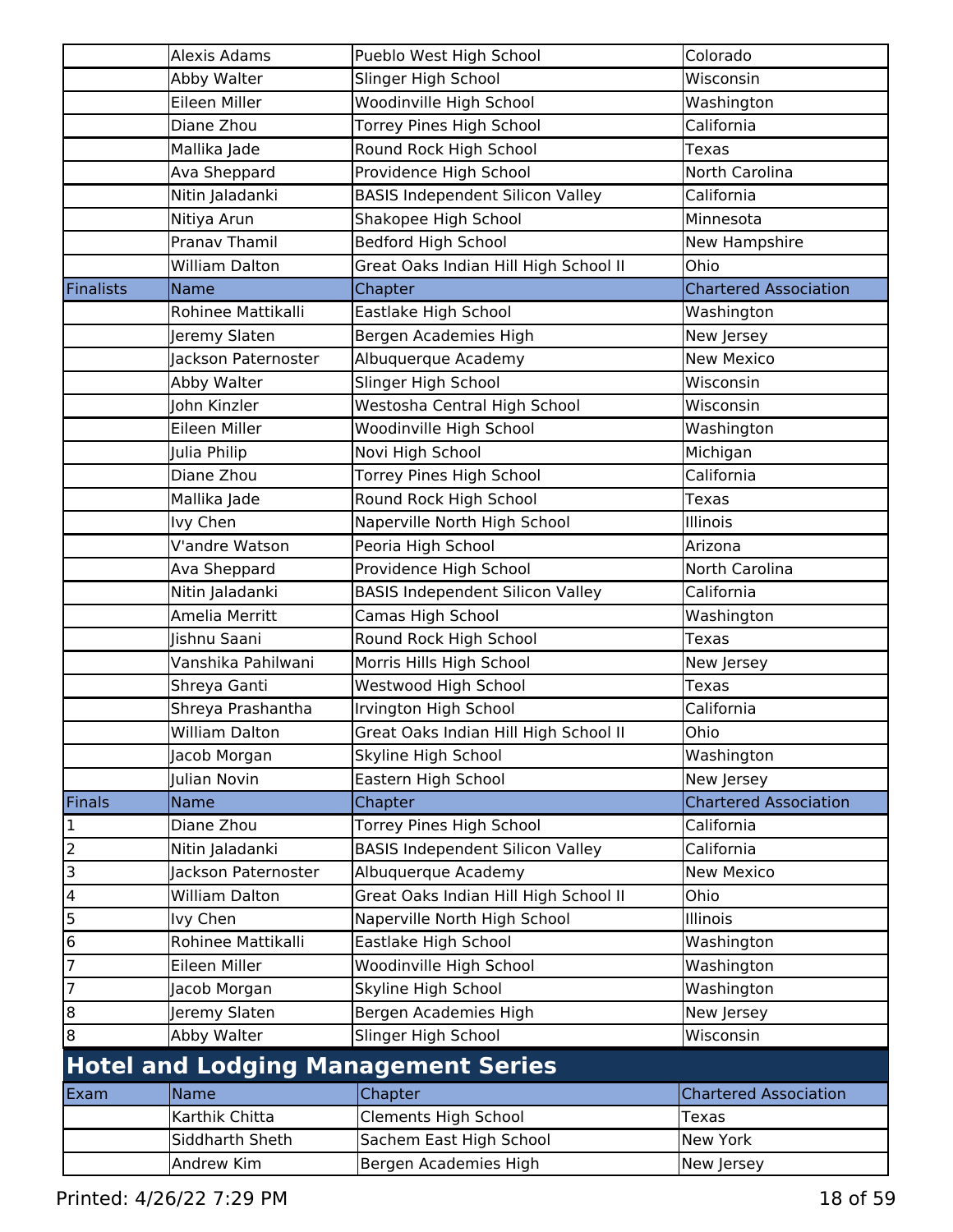|             | Elan Schonfeld          | Glenbrook North High School      | Illinois                     |
|-------------|-------------------------|----------------------------------|------------------------------|
|             | Claire Graham           | South Salem High School          | Oregon                       |
|             | Sindhura Pasupuleti     | Lightridge High School           | Virginia                     |
|             | Olivia Rumiche          | Cooper City High School          | Florida                      |
|             | Faith Seddon            | North Creek High School          | Washington                   |
|             | Lily Breyer             | Sun Prairie High School          | Wisconsin                    |
|             | Jasmine Wang            | Henry M Gunn High School         | California                   |
|             | Rashmi Admala           | Freedom High School - Loudoun    | Virginia                     |
|             | Adam Looney             | Millard South High School        | Nebraska                     |
|             | Aman Tewari             | Westwood High School             | <b>Texas</b>                 |
| Role Play 1 | Name                    | Chapter                          | <b>Chartered Association</b> |
|             | <b>Fadilah Passmore</b> | Mountain Range High School       | Colorado                     |
|             | Zander LoPiccolo        | Rochester Adams High School      | Michigan                     |
|             | <b>Wilson Major</b>     | Myers Park High School           | North Carolina               |
|             | Lauren Ewing            | Plainfield High School           | Indiana                      |
|             | Mehrish Khan            | Marlboro High School             | New Jersey                   |
|             | Ankit Jaiswal           | Albuquerque Academy              | <b>New Mexico</b>            |
|             | Makenzie Rogers         | Woodinville High School          | Washington                   |
|             | Siddharth Sheth         | Sachem East High School          | <b>New York</b>              |
|             | Owen Gelzer             | Clayton High School              | Missouri                     |
|             | Gianna Sandy            | <b>East Paulding High School</b> | Georgia                      |
|             | Riya Gupta              | Elkins High School               | <b>Texas</b>                 |
|             | Faith Seddon            | North Creek High School          | Washington                   |
|             | Leela Rajagopalan       | North Creek High School          | Washington                   |
|             | Lily Breyer             | Sun Prairie High School          | Wisconsin                    |
|             | Ethan Altamirano        | Desert Hills High School         | Utah                         |
|             | Aman Tewari             | Westwood High School             | Texas                        |
|             | Maggie Lewinsky         | Nipmuc Regional High School      | Massachusetts                |
| Role Play 2 | Name                    | Chapter                          | <b>Chartered Association</b> |
|             | Erin Mondock            | Houston County High School       | Georgia                      |
|             | Zander LoPiccolo        | Rochester Adams High School      | Michigan                     |
|             | Lalana Karri            | Liberty High School              | <b>Texas</b>                 |
|             | Meeta Dahake            | Pittsford-Mendon High School     | New York                     |
|             | Marshall Cochran        | River Bluff High School          | South Carolina               |
|             | Makenzie Rogers         | Woodinville High School          | Washington                   |
|             | Isabella Merzoian       | Mark Morris High School          | Washington                   |
|             | Jennifer Bricker        | Troy High School                 | Michigan                     |
|             | Maggie Brandt           | Minnetonka High School           | Minnesota                    |
|             | Hannah Wynn             | <b>Blacksburg High School</b>    | Virginia                     |
|             | McKenzie Plummer        | Warrensburg Area Career Center   | Missouri                     |
|             | Shristi Rath            | Foothill High School             | California                   |
|             | Sameer Khed             | Troy High School                 | Michigan                     |
|             | Faith Seddon            | North Creek High School          | Washington                   |
|             | Leela Rajagopalan       | North Creek High School          | Washington                   |
|             | Lily Breyer             | Sun Prairie High School          | Wisconsin                    |
|             | Reese Willson           | South Kitsap High School         | Washington                   |
|             | Maggie Lewinsky         | Nipmuc Regional High School      | Massachusetts                |
| Finalists   | <b>Name</b>             | Chapter                          | <b>Chartered Association</b> |
|             | Zander LoPiccolo        | Rochester Adams High School      | Michigan                     |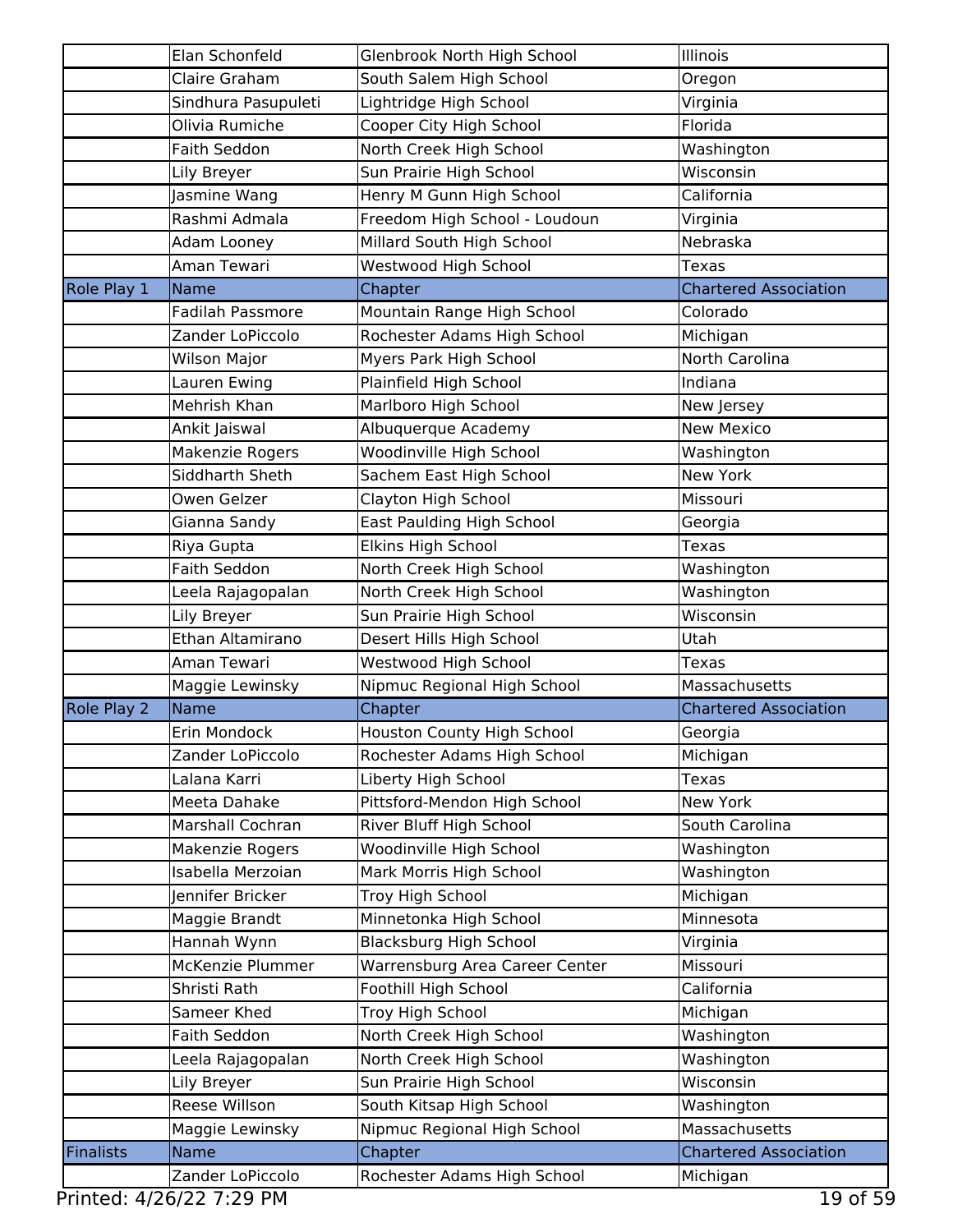|             | <b>Wilson Major</b>    | Myers Park High School                   | North Carolina               |
|-------------|------------------------|------------------------------------------|------------------------------|
|             | Marshall Cochran       | River Bluff High School                  | South Carolina               |
|             | Makenzie Rogers        | Woodinville High School                  | Washington                   |
|             | Elsa Li                | Oakton High School                       | Virginia                     |
|             | Isabella Merzoian      | Mark Morris High School                  | Washington                   |
|             | Jennifer Bricker       | Troy High School                         | Michigan                     |
|             | Nicole Nazar           | Great Neck North High School             | New York                     |
|             | Siddharth Sheth        | Sachem East High School                  | New York                     |
|             | Natalie Keller         | Selah High School                        | Washington                   |
|             | Sameer Khed            | Troy High School                         | Michigan                     |
|             | Riya Gupta             | Elkins High School                       | <b>Texas</b>                 |
|             | Faith Seddon           | North Creek High School                  | Washington                   |
|             | Leela Rajagopalan      | North Creek High School                  | Washington                   |
|             | Lily Breyer            | Sun Prairie High School                  | Wisconsin                    |
|             | Alara Gungor           | Blue Valley Northwest High School        | Kansas                       |
|             | Rashmi Admala          | Freedom High School - Loudoun            | Virginia                     |
|             | Kayla Huffman          | Valley Christian High School             | California                   |
|             | Aman Tewari            | Westwood High School                     | <b>Texas</b>                 |
|             | Maggie Lewinsky        | Nipmuc Regional High School              | Massachusetts                |
| Finals      | <b>Name</b>            | Chapter                                  | <b>Chartered Association</b> |
| 1           | Aman Tewari            | Westwood High School                     | <b>Texas</b>                 |
| 2           | Makenzie Rogers        | Woodinville High School                  | Washington                   |
| 3           | Rashmi Admala          | Freedom High School - Loudoun            | Virginia                     |
| 4           | Siddharth Sheth        | Sachem East High School                  | <b>New York</b>              |
| 5           | <b>Faith Seddon</b>    | North Creek High School                  | Washington                   |
| 6           | Leela Rajagopalan      | North Creek High School                  | Washington                   |
| 7           | Maggie Lewinsky        | Nipmuc Regional High School              | Massachusetts                |
| 7           | Elsa Li                | Oakton High School                       | Virginia                     |
| 8           | Nicole Nazar           | Great Neck North High School             | New York                     |
| q           | Natalie Keller         | Selah High School                        | Washington                   |
|             |                        | <b>Human Resources Management Series</b> |                              |
|             |                        |                                          |                              |
| Exam        | Name                   | Chapter                                  | <b>Chartered Association</b> |
|             | Anish Kambhampati      | Hamilton Southeastern High School        | Indiana                      |
|             | Emily Zhang            | The Woodlands College Park High School   | <b>Texas</b>                 |
|             | Sahar Tartak           | Great Neck North High School             | New York                     |
|             | Sammi Rangarajan       | Adrian Wilcox High School                | California                   |
|             | Suhita Chintalacharuvu | Hamilton Southeastern High School        | Indiana                      |
|             | Anna Cheng             | Oakton High School                       | Virginia                     |
|             | Aditya Chattopadhyay   | Montgomery Blair High School             | Maryland                     |
|             | David Tumulty          | Keller High School                       | <b>Texas</b>                 |
|             | Callista Partsafas     | Woodinville High School                  | Washington                   |
|             | Manya Pradeepnarayan   | Eastlake High School                     | Washington                   |
|             | Daisy Hu               | Skyline High School                      | Washington                   |
| Role Play 1 | Name                   | Chapter                                  | <b>Chartered Association</b> |
|             | Reeba Abraham          | <b>Clements High School</b>              | Texas                        |
|             | Tanya Ratnani          | Clements High School                     | <b>Texas</b>                 |
|             | Amay Baweja            | Troy High School                         | Michigan                     |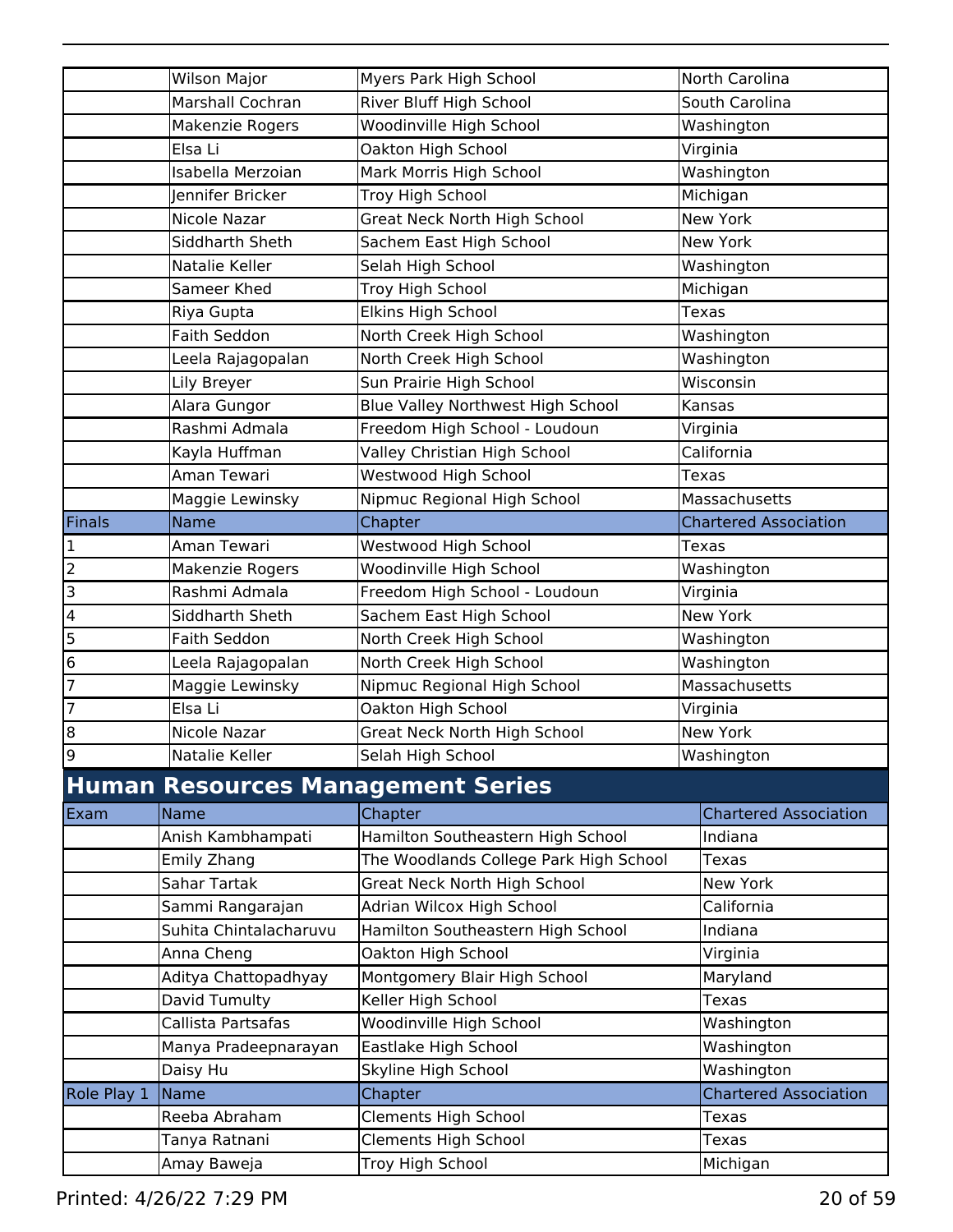|                  | Mya Reardon              | Great Oaks Sycamore High School        | Ohio                         |
|------------------|--------------------------|----------------------------------------|------------------------------|
|                  | <b>Grace Carlander</b>   | Palmer Ridge High School               | Colorado                     |
|                  | Niyathi Gorantla         | Marvin Ridge High School               | North Carolina               |
|                  | Zach Setzkorn            | Shawnee Mission North High School      | Kansas                       |
|                  | Lindsey Jones            | <b>Tolland High School</b>             | Connecticut                  |
|                  | Sneha Chandrashekar      | Middleton High School                  | Wisconsin                    |
|                  | Braneeth Dayan           | <b>Westford Academy</b>                | Massachusetts                |
|                  | Rma Polce                | Herricks High School                   | <b>New York</b>              |
|                  | Margaret Seifert         | Carmel High School                     | Indiana                      |
|                  | Clarice Wang             | The Harker School                      | California                   |
| Role Play 2      | Name                     | Chapter                                | <b>Chartered Association</b> |
|                  | Genevieve King           | <b>Great Oaks Harrison High School</b> | Ohio                         |
|                  | Anish Kambhampati        | Hamilton Southeastern High School      | Indiana                      |
|                  | Tanya Ratnani            | <b>Clements High School</b>            | Texas                        |
|                  | Arnold Jiang             | River Bluff High School                | South Carolina               |
|                  | Sahar Tartak             | Great Neck North High School           | <b>New York</b>              |
|                  | Sammi Rangarajan         | Adrian Wilcox High School              | California                   |
|                  | <b>Riley Rosenmeyer</b>  | <b>Bishop Garrigan High School</b>     | lowa                         |
|                  | Reetika Agarwal          | Lawrence High School                   | New Jersey                   |
|                  | Aditi Vishnubhatla       | Novi High School                       | Michigan                     |
|                  | Ethan Goldstrom          | Rio Rancho High School                 | <b>New Mexico</b>            |
|                  | Suchetha Yarlagadda      | Peachtree Ridge High School            | Georgia                      |
|                  | Lucia Gutierrez          | Walt Whitman High School               | Maryland                     |
|                  | William Chang            | <b>Bellevue High School</b>            | Washington                   |
|                  | <b>SAMUEL MCLAUGHLIN</b> | Coeur d'Alene High School              | Idaho                        |
|                  | Rma Polce                | Herricks High School                   | <b>New York</b>              |
|                  | Manya Pradeepnarayan     | Eastlake High School                   | Washington                   |
| <b>Finalists</b> | Name                     | Chapter                                | <b>Chartered Association</b> |
|                  | Anish Kambhampati        | Hamilton Southeastern High School      | Indiana                      |
|                  | <b>Emily Zhang</b>       | The Woodlands College Park High School | Texas                        |
|                  | Reeba Abraham            | Clements High School                   | Texas                        |
|                  | Tanya Ratnani            | <b>Clements High School</b>            | Texas                        |
|                  | Arnold Jiang             | River Bluff High School                | South Carolina               |
|                  | Sahar Tartak             | Great Neck North High School           | <b>New York</b>              |
|                  | John Zaro                | West Ashley High School                | South Carolina               |
|                  | Sammi Rangarajan         | Adrian Wilcox High School              | California                   |
|                  | <b>Edward Gonet</b>      | Old Rochester Regional High School     | Massachusetts                |
|                  | Suhita Chintalacharuvu   | Hamilton Southeastern High School      | Indiana                      |
|                  | Anna Cheng               | Oakton High School                     | Virginia                     |
|                  | Lindsey Jones            | <b>Tolland High School</b>             | Connecticut                  |
|                  | David Tumulty            | Keller High School                     | Texas                        |
|                  | Arushi Singh             | Reedy High School                      | Texas                        |
|                  | William Chang            | Bellevue High School                   | Washington                   |
|                  | Sheshank Shankar         | Eastlake High School                   | Washington                   |
|                  | Talya Givoni             | Spanish River High School              | Florida                      |
|                  | Karina Kosheleva         | Round Rock High School                 | Texas                        |
|                  | Manya Pradeepnarayan     | Eastlake High School                   | Washington                   |
|                  | Clarice Wang             | The Harker School                      | California                   |
| <b>Finals</b>    | <b>Name</b>              | Chapter                                | <b>Chartered Association</b> |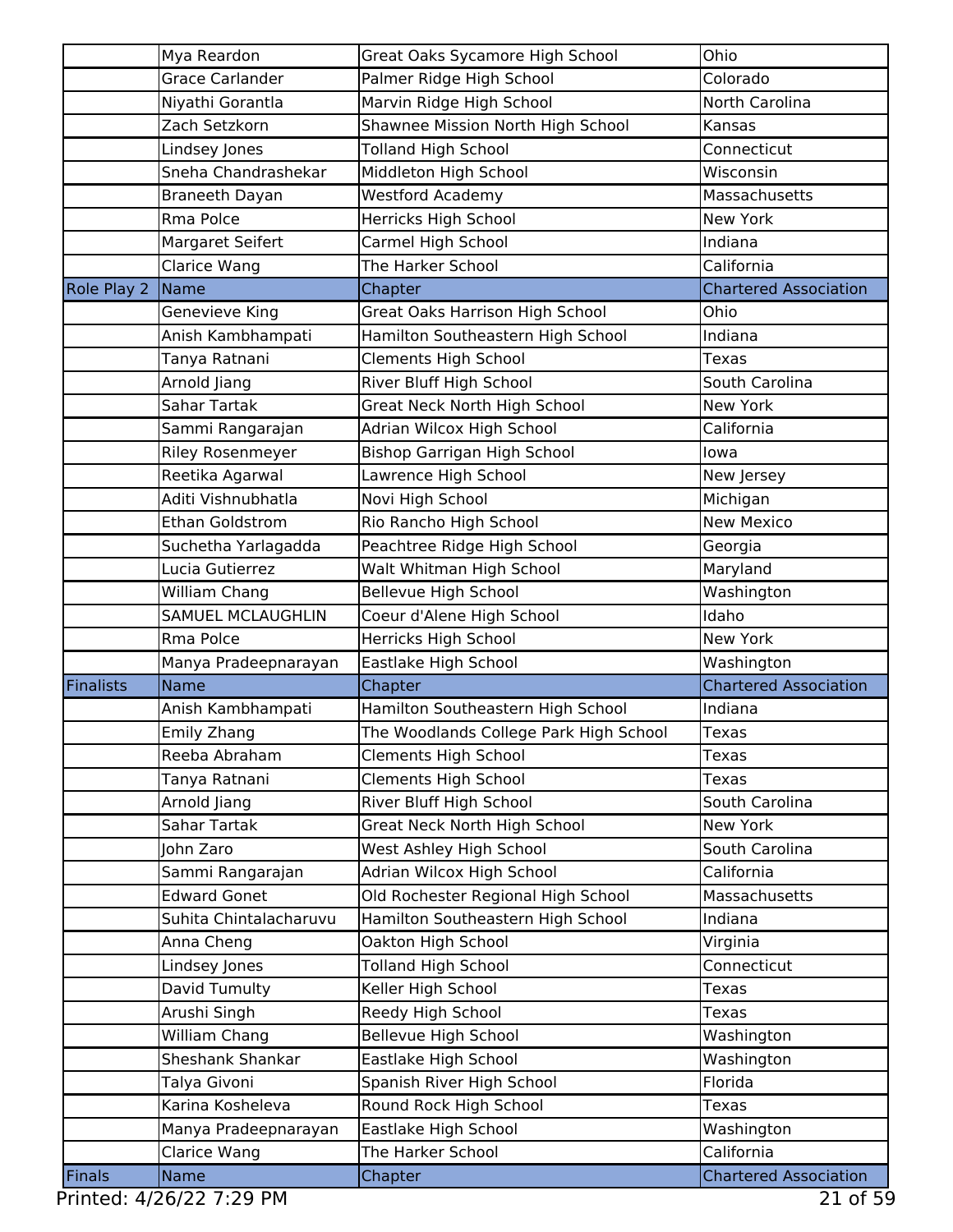| $\mathbf 1$             | Sahar Tartak                           | <b>Great Neck North High School</b> | New York                     |
|-------------------------|----------------------------------------|-------------------------------------|------------------------------|
| 2                       | Reeba Abraham                          | <b>Clements High School</b>         | Texas                        |
| 3                       | Tanya Ratnani                          | <b>Clements High School</b>         | <b>Texas</b>                 |
| $\overline{\mathbf{4}}$ | Manya Pradeepnarayan                   | Eastlake High School                | Washington                   |
| 5                       | Sheshank Shankar                       | Eastlake High School                | Washington                   |
| 6                       | Anna Cheng                             | Oakton High School                  | Virginia                     |
| 6                       | Karina Kosheleva                       | Round Rock High School              | Texas                        |
| 7                       | Sammi Rangarajan                       | Adrian Wilcox High School           | California                   |
| 8                       | Suhita Chintalacharuvu                 | Hamilton Southeastern High School   | Indiana                      |
| 9                       | Arnold Jiang                           | River Bluff High School             | South Carolina               |
|                         | <b>Marketing Communications Series</b> |                                     |                              |
| Exam                    | <b>Name</b>                            | Chapter                             | <b>Chartered Association</b> |
|                         | Sammie Hong                            | Inglemoor High School               | Washington                   |
|                         | Sophie Elliott                         | <b>Bedford High School</b>          | New Hampshire                |
|                         | Shreyaas Arora                         | Douglas County High School          | Colorado                     |
|                         | Anna Hart                              | Springfield Central High School     | Missouri                     |
|                         | <b>Grace DeCroix</b>                   | Middleton High School               | Wisconsin                    |
|                         | Rhea Jain                              | Washington High School              | California                   |
|                         | <b>Alexa Roberts</b>                   | Wellington High School              | Florida                      |
|                         | Mckenna Jost                           | Palo Verde High School              | Nevada                       |
|                         | Samuel Vargas                          | Ronald Reagan High School           | North Carolina               |
|                         | Aleena Malik                           | Troy High School                    | Michigan                     |
|                         | Tejusvi Vijay                          | Montgomery Blair High School        | Maryland                     |
|                         |                                        |                                     |                              |
|                         |                                        |                                     |                              |
|                         | <b>Name</b>                            | Chapter                             | <b>Chartered Association</b> |
|                         | Sammie Hong                            | Inglemoor High School               | Washington                   |
|                         | Riya Mittle                            | The Wheatley School                 | <b>New York</b>              |
|                         | Nivedha Ramaswamy                      | Wayzata High School                 | Minnesota                    |
|                         | Palash Kapoor                          | Great Oaks Sycamore High School     | Ohio                         |
|                         | Quinlan Petty                          | West Forsyth High School            | Georgia                      |
|                         | Rhea Jain                              | Washington High School              | California                   |
|                         | Megan Colleran                         | Medfield High School                | Massachusetts                |
|                         | Mayukha Rajupalepu                     | Briar Woods High School             | Virginia                     |
|                         | Carissa Zhu                            | Oakton High School                  | Virginia                     |
|                         | Aleena Malik                           | Troy High School                    | Michigan                     |
|                         | Micah Gaede                            | Klamath Union High School           | Oregon                       |
|                         | Kellen Hoard                           | Inglemoor High School               | Washington                   |
|                         | Nikhil Devireddy                       | The Harker School                   | California                   |
| Role Play 2             | Name                                   | Chapter                             | <b>Chartered Association</b> |
|                         | James Harris                           | The Overlake School                 | Washington                   |
|                         | Olivia Mardis                          | Spain Park High School              | Alabama                      |
|                         | Sydney O'brien                         | Cheyenne East High School           | Wyoming                      |
|                         | Isabella Eaton                         | Cypress Bay High School 1           | Florida                      |
|                         | Natalie Deck                           | Westfield High School               | Indiana                      |
|                         | Anjali Kureekattil                     | Clarkstown South High School        | New York                     |
|                         | Kaistin Oliver                         | <b>Grand County High School</b>     | Utah                         |
| Role Play 1             | Briana Brozowski                       | North Gwinnett High School          | Georgia                      |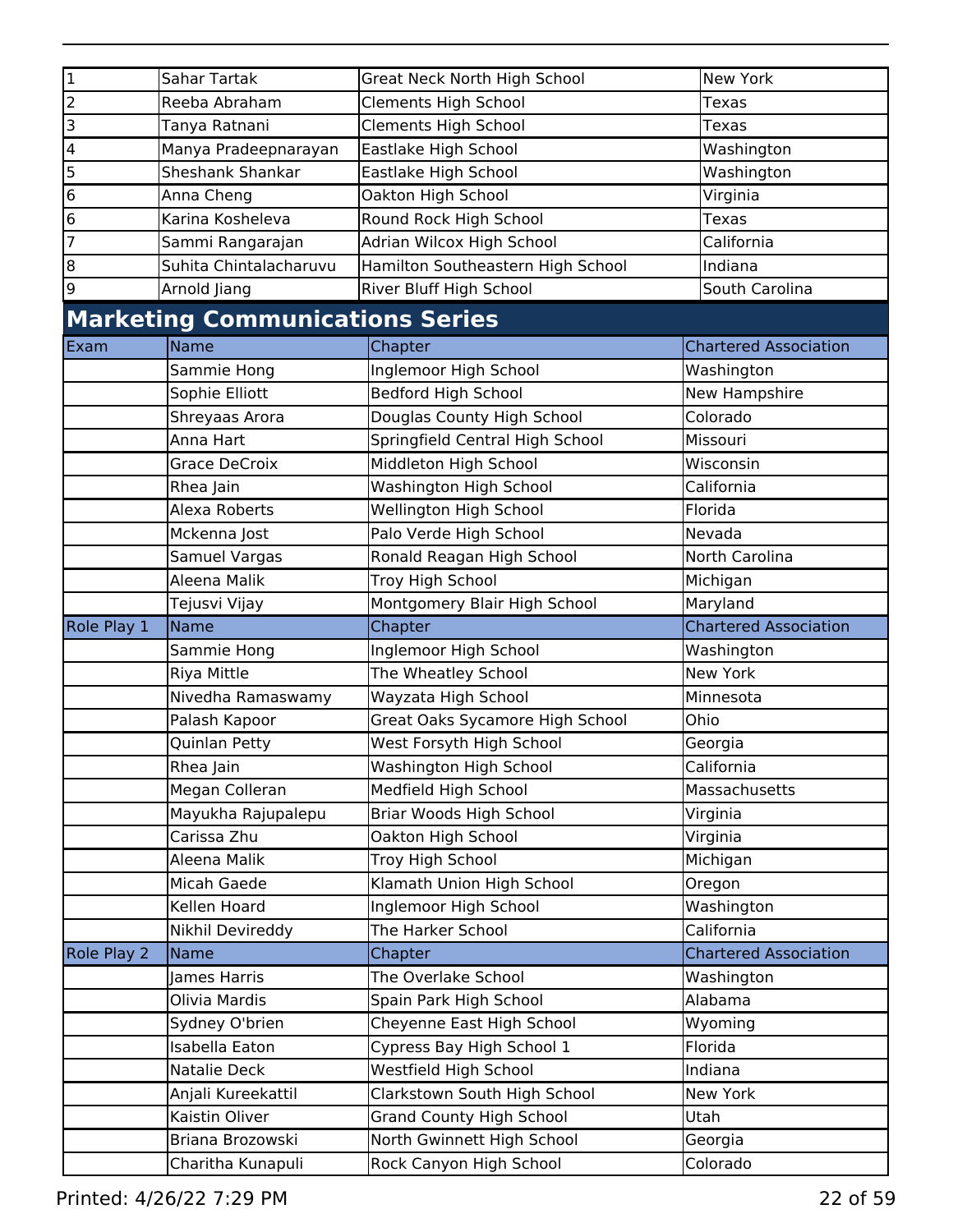|                          | Macy Li                                | Centennial High School                              | Texas                        |
|--------------------------|----------------------------------------|-----------------------------------------------------|------------------------------|
|                          | Mary Nadauld                           | Crater High School                                  | Oregon                       |
|                          | Phoebe Hong                            | Jackson High School                                 | Washington                   |
|                          | Olivia Hunt                            | Skyline High School                                 | Washington                   |
| <b>Finalists</b>         | <b>Name</b>                            | Chapter                                             | <b>Chartered Association</b> |
|                          | Sammie Hong                            | Inglemoor High School                               | Washington                   |
|                          | Sophia Freeman                         | Marvin Ridge High School                            | North Carolina               |
|                          | Sydney O'brien                         | Cheyenne East High School                           | Wyoming                      |
|                          | Isabella Eaton                         | Cypress Bay High School 1                           | Florida                      |
|                          | Riya Mittle                            | The Wheatley School                                 | New York                     |
|                          | Anna Hart                              | Springfield Central High School                     | Missouri                     |
|                          | Nivedha Ramaswamy                      | Wayzata High School                                 | Minnesota                    |
|                          | Palash Kapoor                          | Great Oaks Sycamore High School                     | Ohio                         |
|                          | Briana Brozowski                       | North Gwinnett High School                          | Georgia                      |
|                          | Rhea Jain                              | Washington High School                              | California                   |
|                          | Mary Nadauld                           | Crater High School                                  | Oregon                       |
|                          | Samuel Vargas                          | Ronald Reagan High School                           | North Carolina               |
|                          | Carissa Zhu                            | Oakton High School                                  | Virginia                     |
|                          | Phoebe Hong                            | Jackson High School                                 | Washington                   |
|                          | Aleena Malik                           | Troy High School                                    | Michigan                     |
|                          | Silvia Petrikis                        | Weddington High School                              | North Carolina               |
|                          | Micah Gaede                            | Klamath Union High School                           | Oregon                       |
|                          | Olivia Hunt                            | Skyline High School                                 | Washington                   |
|                          | Kellen Hoard                           | Inglemoor High School                               | Washington                   |
|                          |                                        |                                                     |                              |
|                          |                                        |                                                     | California                   |
|                          | Nikhil Devireddy                       | The Harker School                                   |                              |
| Finals                   | <b>Name</b>                            | Chapter                                             | <b>Chartered Association</b> |
| $\mathbf{1}$             | Aleena Malik<br>Anna Hart              | Troy High School                                    | Michigan<br>Missouri         |
| $\overline{2}$           |                                        | Springfield Central High School                     |                              |
| 3                        | Palash Kapoor<br><b>Isabella Eaton</b> | Great Oaks Sycamore High School                     | Ohio                         |
| $\overline{\mathbf{4}}$  |                                        | Cypress Bay High School 1                           | Florida                      |
| $\overline{\phantom{a}}$ | Samuel Vargas                          | Ronald Reagan High School                           | North Carolina               |
| $\overline{6}$           | Mary Nadauld                           | Crater High School                                  | Oregon                       |
| $\overline{7}$           | Sophia Freeman                         | Marvin Ridge High School                            | North Carolina               |
| $\bf{8}$                 | Sammie Hong                            | Inglemoor High School                               | Washington                   |
| 9<br>10                  | Rhea Jain<br>Silvia Petrikis           | Washington High School                              | California<br>North Carolina |
|                          |                                        | Weddington High School                              |                              |
|                          |                                        | <b>Quick Serve Restaurant Management Series</b>     |                              |
| Exam                     | Name                                   | Chapter                                             | <b>Chartered Association</b> |
|                          | Lindley Richards                       | Fremont High School                                 | Utah                         |
|                          | Malachi Bullock                        | Jessamine Career & Technology Center                | Kentucky                     |
|                          | Savannah Matthews                      | Northwood High School                               | North Carolina               |
|                          | <b>Claire Crawford</b>                 | Appleton West High School                           | Wisconsin                    |
|                          | Dhwani Patel                           | Waubonsie Valley High School                        | Illinois                     |
|                          | Annie Qu                               | Neuqua Valley High School                           | Illinois                     |
|                          | Kyle Nilson                            | Tartan High School                                  | Minnesota                    |
|                          | <b>Nick Knezic</b>                     | Wausau West High School                             | Wisconsin                    |
|                          | <b>Rylee Miller</b><br>David Wei       | River Bluff High School<br>Morris Hills High School | South Carolina<br>New Jersey |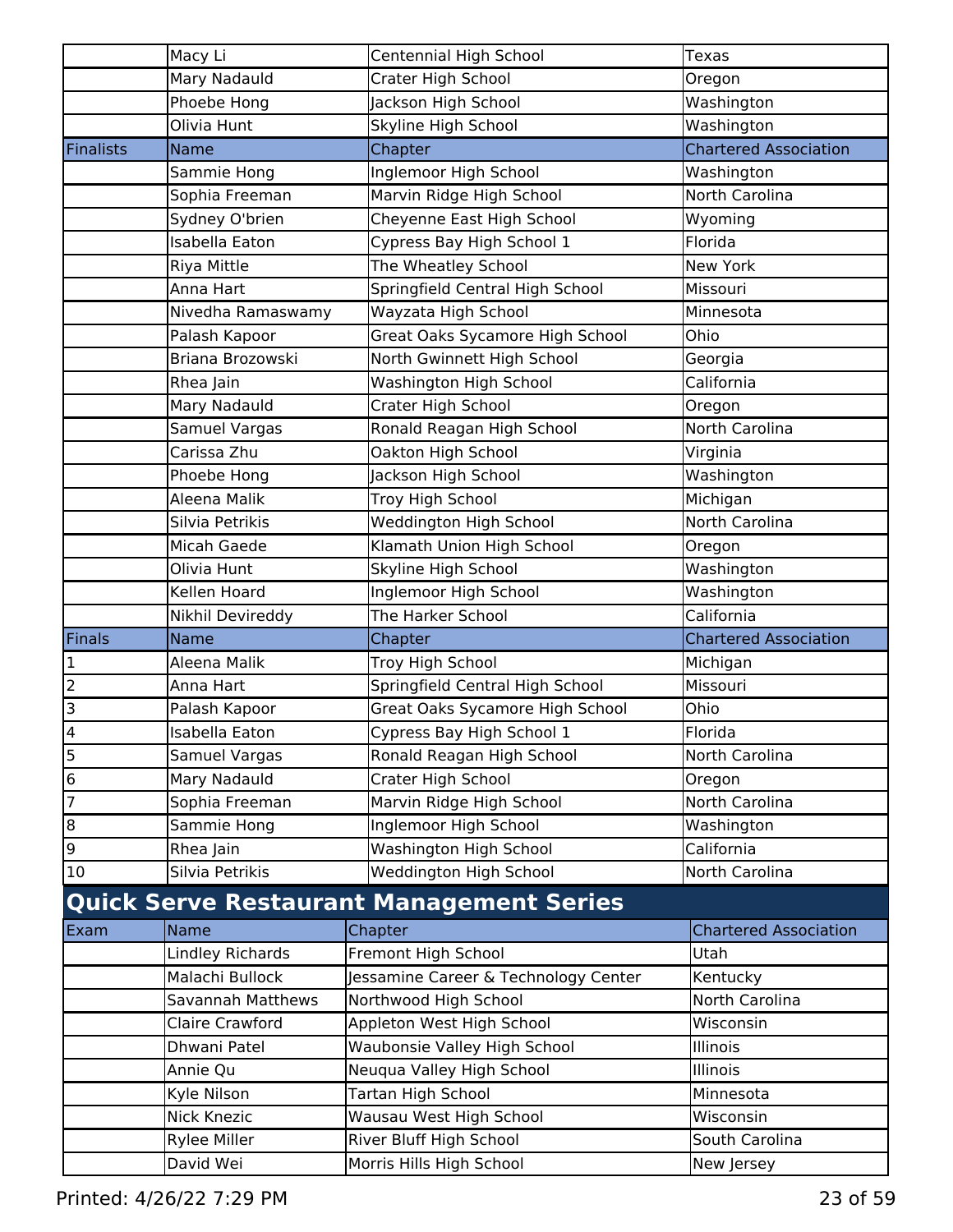|               | Ryan Rammacher         | Great Oaks Indian Hill High School I | Ohio                         |
|---------------|------------------------|--------------------------------------|------------------------------|
|               | Anju Soman             | Ronald Reagan High School            | Texas                        |
|               | Tim Jing               | Lynbrook High School                 | California                   |
| Role Play 1   | Name                   | Chapter                              | <b>Chartered Association</b> |
|               | Cash Kowalski          | The Woodlands High School            | Texas                        |
|               | Colin Zhu              | Dartmouth High School                | Massachusetts                |
|               | Juliette Ramirez       | Apollo High School                   | Arizona                      |
|               | Devika Panchwagh       | John Champe High School              | Virginia                     |
|               | Dhwani Patel           | Waubonsie Valley High School         | Illinois                     |
|               | Amanda Vogel           | Spanish River High School            | Florida                      |
|               | Roshni Patel           | Herricks High School                 | New York                     |
|               | <b>Rylee Miller</b>    | River Bluff High School              | South Carolina               |
|               | Audrey Keeley          | Denver East High School              | Colorado                     |
|               | Serena You             | Irvington High School                | California                   |
|               | Leo Connell            | Carmel High School                   | Indiana                      |
| Role Play 2   | Name                   | Chapter                              | <b>Chartered Association</b> |
|               | Karissa Mohr           | Woodinville High School              | Washington                   |
|               | Shruti Vykunta         | Round Rock High School               | Texas                        |
|               | Amanda Vogel           | Spanish River High School            | Florida                      |
|               | Amynkhan Hashim        | Stephen F. Austin High School        | <b>Texas</b>                 |
|               | <b>Rylee Miller</b>    | River Bluff High School              | South Carolina               |
|               | Aditi Reddy            | Westwood High School                 | <b>Texas</b>                 |
|               | Tim Jing               | Lynbrook High School                 | California                   |
|               | <b>Bailey Wilson</b>   | <b>Station Camp High School</b>      | Tennessee                    |
|               | Gabe Goldstein         | <b>Highland Park High School</b>     | Illinois                     |
|               | Sujith Pakala          | The Harker School                    | California                   |
| Finalists     | <b>Name</b>            | Chapter                              | <b>Chartered Association</b> |
|               | Jose Herrera           | Greenway High School                 | Arizona                      |
|               | Cash Kowalski          | The Woodlands High School            | Texas                        |
|               | Owen Klabough          | Mount Horeb High School              | Wisconsin                    |
|               | Colin Zhu              | Dartmouth High School                | Massachusetts                |
|               | Alisha Juneja          | Bedford High School                  | New Hampshire                |
|               | Landon Chwalek         | <b>Westford Academy</b>              | Massachusetts                |
|               | <b>Claire Crawford</b> | Appleton West High School            | Wisconsin                    |
|               | Dhwani Patel           | Waubonsie Valley High School         | Illinois                     |
|               | Shruti Vykunta         | Round Rock High School               | <b>Texas</b>                 |
|               | Ava Graff              | Desert Hills High School             | Utah                         |
|               | Amanda Vogel           | Spanish River High School            | Florida                      |
|               | Amynkhan Hashim        | Stephen F. Austin High School        | Texas                        |
|               | <b>Nick Knezic</b>     | Wausau West High School              | Wisconsin                    |
|               | <b>Rylee Miller</b>    | River Bluff High School              | South Carolina               |
|               | Audrey Keeley          | Denver East High School              | Colorado                     |
|               | Leo Connell            | Carmel High School                   | Indiana                      |
|               | Tim Jing               | Lynbrook High School                 | California                   |
|               | Jack Pollock           | Corner Canyon High School            | Utah                         |
|               | Gabe Goldstein         | Highland Park High School            | Illinois                     |
|               | Sujith Pakala          | The Harker School                    | California                   |
| <b>Finals</b> | <b>Name</b>            | Chapter                              | <b>Chartered Association</b> |
| $\mathbf{1}$  | Tim Jing               | Lynbrook High School                 | California                   |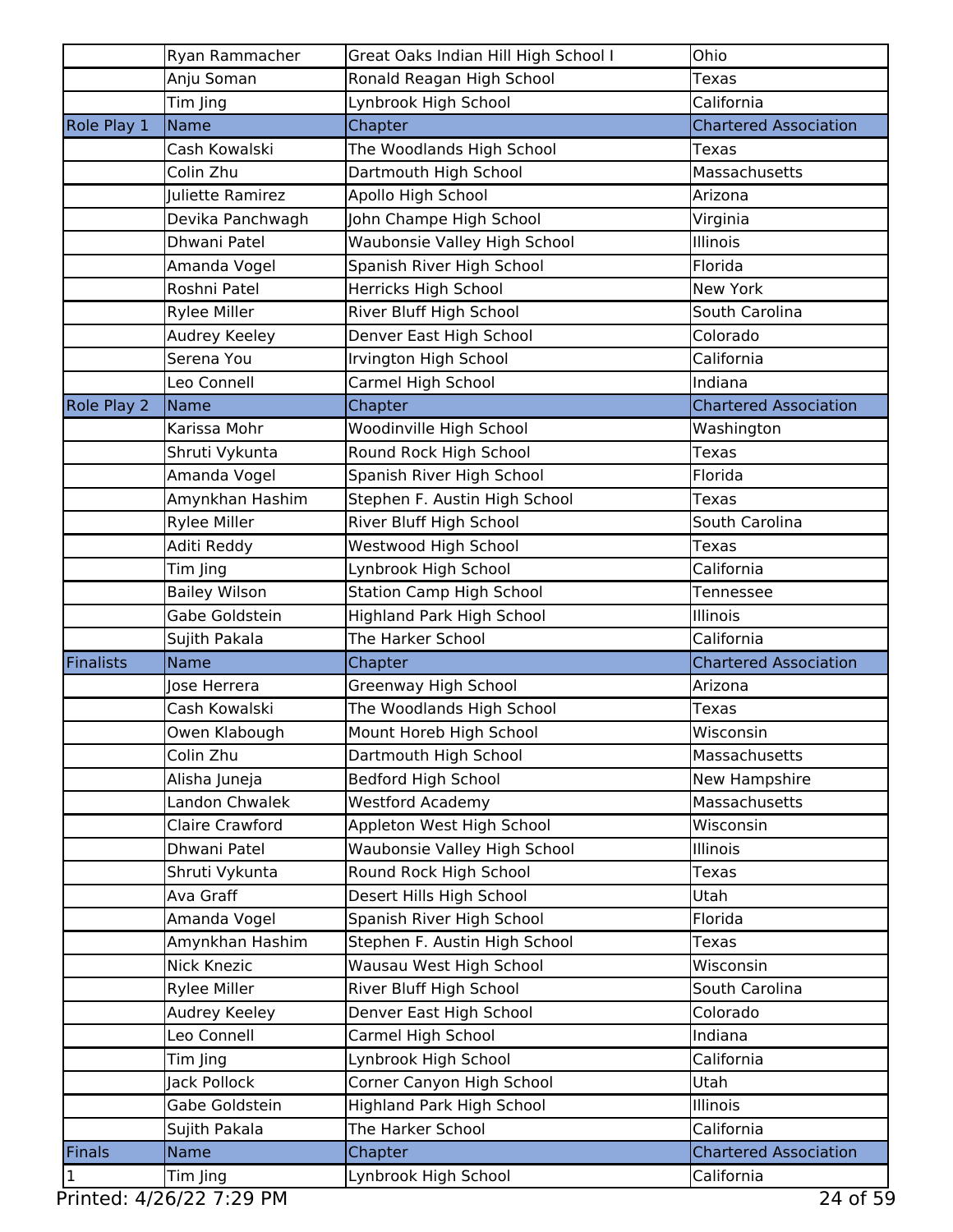| $\overline{2}$ | Landon Chwalek       | <b>Westford Academy</b>                              | Massachusetts                |
|----------------|----------------------|------------------------------------------------------|------------------------------|
| 3              | Gabe Goldstein       | <b>Highland Park High School</b>                     | Illinois                     |
| 4              | Colin Zhu            | Dartmouth High School                                | Massachusetts                |
| 5              | Ava Graff            | Desert Hills High School                             | Utah                         |
| 6              | <b>Nick Knezic</b>   | Wausau West High School                              | Wisconsin                    |
| 7              | Jose Herrera         | Greenway High School                                 | Arizona                      |
| 8              | Leo Connell          | Carmel High School                                   | Indiana                      |
| 8              | Cash Kowalski        | The Woodlands High School                            | Texas                        |
| 9              | Dhwani Patel         | Waubonsie Valley High School                         | Illinois                     |
| 9              | Sujith Pakala        | The Harker School                                    | California                   |
|                |                      | <b>Restaurant and Food Service Management Series</b> |                              |
| Exam           | Name                 | Chapter                                              | <b>Chartered Association</b> |
|                | Haakon Erdahl        | Mound Westonka High School                           | Minnesota                    |
|                | Andrew Voelsing      | Cox Mill High School                                 | North Carolina               |
|                | Hailey Khetan        | Oakton High School                                   | Virginia                     |
|                | Devon Nassau         | Bergen Academies High                                | New Jersey                   |
|                | Kevin Matthew Baer   | Richard Montgomery High School                       | Maryland                     |
|                | <b>Ben Summers</b>   | Orono High School                                    | Minnesota                    |
|                | Aditi Anakala        | <b>Centennial High School</b>                        | <b>Texas</b>                 |
|                | Rachel Rudin         | Northern Valley Regional at Demarest                 | New Jersey                   |
|                | Erica Zhang          | Sun Prairie High School                              | Wisconsin                    |
|                | Maddison Schapiro    | Marjory Stoneman Douglas High School                 | Florida                      |
|                | <b>Uzair Nawaz</b>   | McNeil High School                                   | Texas                        |
|                |                      |                                                      |                              |
| Role Play 1    | Name                 | Chapter                                              | <b>Chartered Association</b> |
|                | Olivia Adams         | James Monroe High School                             | Virginia                     |
|                | Mary Kate Duffy      | Owen J. Roberts High School                          | Pennsylvania                 |
|                | <b>Briana Clune</b>  | King's High School                                   | Washington                   |
|                | Mel Tonogbanua       | Timber Creek Regional High School                    | New Jersey                   |
|                | Hailey Khetan        | Oakton High School                                   | Virginia                     |
|                | Isabella Lambrinides | Butler Tech-Colerain High School                     | Ohio                         |
|                | Sophia Leonard       | Springfield Central High School                      | Missouri                     |
|                | Jaisnav Rajesh       | Waubonsie Valley High School                         | Illinois                     |
|                | Myles Kaye           | Coral Glades High School                             | Florida                      |
|                | Kinsley Zaugg        | Riverton High School                                 | Utah                         |
|                | Neysa Dechachutinan  | Hoover High School                                   | Alabama                      |
|                | Tomi Bar-on          | Denver East High School                              | Colorado                     |
|                | <b>ABIGAIL DAVIS</b> | Sauk Rapids-Rice High School                         | Minnesota                    |
|                | Zain Vakath          | The Harker School                                    | California                   |
| Role Play 2    | Name                 | Chapter                                              | <b>Chartered Association</b> |
|                | <b>Briana Clune</b>  | King's High School                                   | Washington                   |
|                | Andrew Voelsing      | Cox Mill High School                                 | North Carolina               |
|                | Davis Stiles         | Hidden Valley High School                            | Virginia                     |
|                | Esha Gajula          | <b>Hebron High School</b>                            | Texas                        |
|                | Shayla Hoover        | Napoleon High School                                 | Ohio                         |
|                | Isabella Lambrinides | Butler Tech-Colerain High School                     | Ohio                         |
|                | Devon Nassau         | Bergen Academies High                                | New Jersey                   |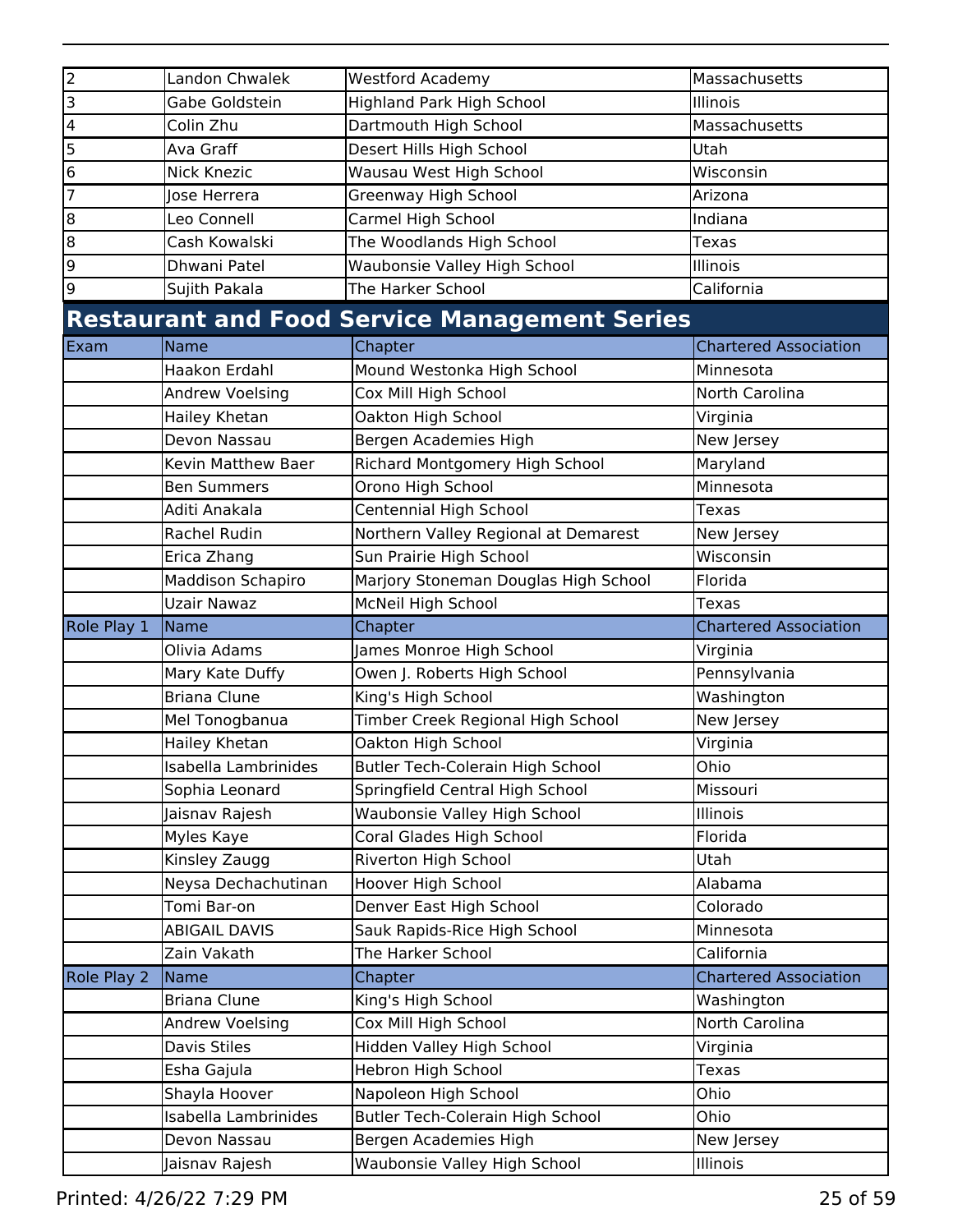|                         | Myles Kaye                         | Coral Glades High School                 | Florida                      |
|-------------------------|------------------------------------|------------------------------------------|------------------------------|
|                         | Sowmithra Prakash                  | Basis Phoenix High School                | Arizona                      |
|                         | Shreya Karumuri                    | William A. Hough High School             | North Carolina               |
|                         | Sareena Kandalkar                  | Olathe North High School                 | Kansas                       |
|                         | Zain Vakath                        | The Harker School                        | California                   |
| <b>Finalists</b>        | <b>Name</b>                        | Chapter                                  | <b>Chartered Association</b> |
|                         | Graham Van Niman                   | Redmond High School                      | Washington                   |
|                         | <b>Briana Clune</b>                | King's High School                       | Washington                   |
|                         | Andrew Voelsing                    | Cox Mill High School                     | <b>North Carolina</b>        |
|                         | Amber Li                           | Oakton High School                       | Virginia                     |
|                         | Hailey Khetan                      | Oakton High School                       | Virginia                     |
|                         | Esha Gajula                        | Hebron High School                       | Texas                        |
|                         | Isabella Lambrinides               | Butler Tech-Colerain High School         | Ohio                         |
|                         | Devon Nassau                       | Bergen Academies High                    | New Jersey                   |
|                         | Jaisnav Rajesh                     | Waubonsie Valley High School             | Illinois                     |
|                         | Myles Kaye                         | Coral Glades High School                 | Florida                      |
|                         | Kevin Matthew Baer                 | Richard Montgomery High School           | Maryland                     |
|                         | Morgan Melo                        | Dartmouth High School                    | Massachusetts                |
|                         | Clara Hampton                      | <b>Great Oaks Mariemont High School</b>  | Ohio                         |
|                         | Rachel Rudin                       | Northern Valley Regional at Demarest     | New Jersey                   |
|                         | Kayla Loftus                       | <b>Station Camp High School</b>          | Tennessee                    |
|                         | Tanveer Singh                      | <b>Blanchet Catholic School</b>          | Oregon                       |
|                         | Anisha Nanda                       | Freedom High School - Loudoun            | Virginia                     |
|                         | Ava Livingstone                    | Klamath Union High School                | Oregon                       |
|                         | Zachary Freed                      | <b>Highland Park High School</b>         | <b>Illinois</b>              |
|                         | Manya Gupta                        | Conestoga High School                    | Pennsylvania                 |
|                         | Zain Vakath                        | The Harker School                        | California                   |
| Finals                  | <b>Name</b>                        | Chapter                                  | <b>Chartered Association</b> |
| 1                       | Devon Nassau                       | Bergen Academies High                    | New Jersey                   |
| $\overline{2}$          | Rachel Rudin                       | Northern Valley Regional at Demarest     | New Jersey                   |
| 3                       | Tanveer Singh                      | <b>Blanchet Catholic School</b>          | Oregon                       |
| $\overline{\mathbf{4}}$ | Jaisnav Rajesh                     | Waubonsie Valley High School             | <b>Illinois</b>              |
| 5                       | Hailey Khetan                      | Oakton High School                       | Virginia                     |
| $\bf 6$                 | Clara Hampton                      | <b>Great Oaks Mariemont High School</b>  | Ohio                         |
| 7                       | Myles Kaye                         | Coral Glades High School                 | Florida                      |
| 8                       | Zain Vakath                        | The Harker School                        | California                   |
| 9                       | <b>Briana Clune</b>                | King's High School                       | Washington                   |
| 9                       | Amber Li                           | Oakton High School                       | Virginia                     |
|                         | <b>Retail Merchandising Series</b> |                                          |                              |
| Exam                    | Name                               | Chapter                                  | <b>Chartered Association</b> |
|                         | Andrew Gottman                     | Grain Valley High School                 | Missouri                     |
|                         | Karina Kewlani                     | River Bluff High School                  | South Carolina               |
|                         | Ethan Stiff                        | West Forsyth High School                 | Georgia                      |
|                         | Sachi Akmal                        | Marvin Ridge High School                 | North Carolina               |
|                         | Saloni Somia                       | Minnetonka High School                   | Minnesota                    |
|                         | Michael McGaugh                    | Midland Dow High School                  | Michigan                     |
|                         | Kristen Mathson                    | Dr. Gene Burton College & Career Academy | <b>Texas</b>                 |
|                         | Julia Shapiro                      | Newton South High School                 | Massachusetts                |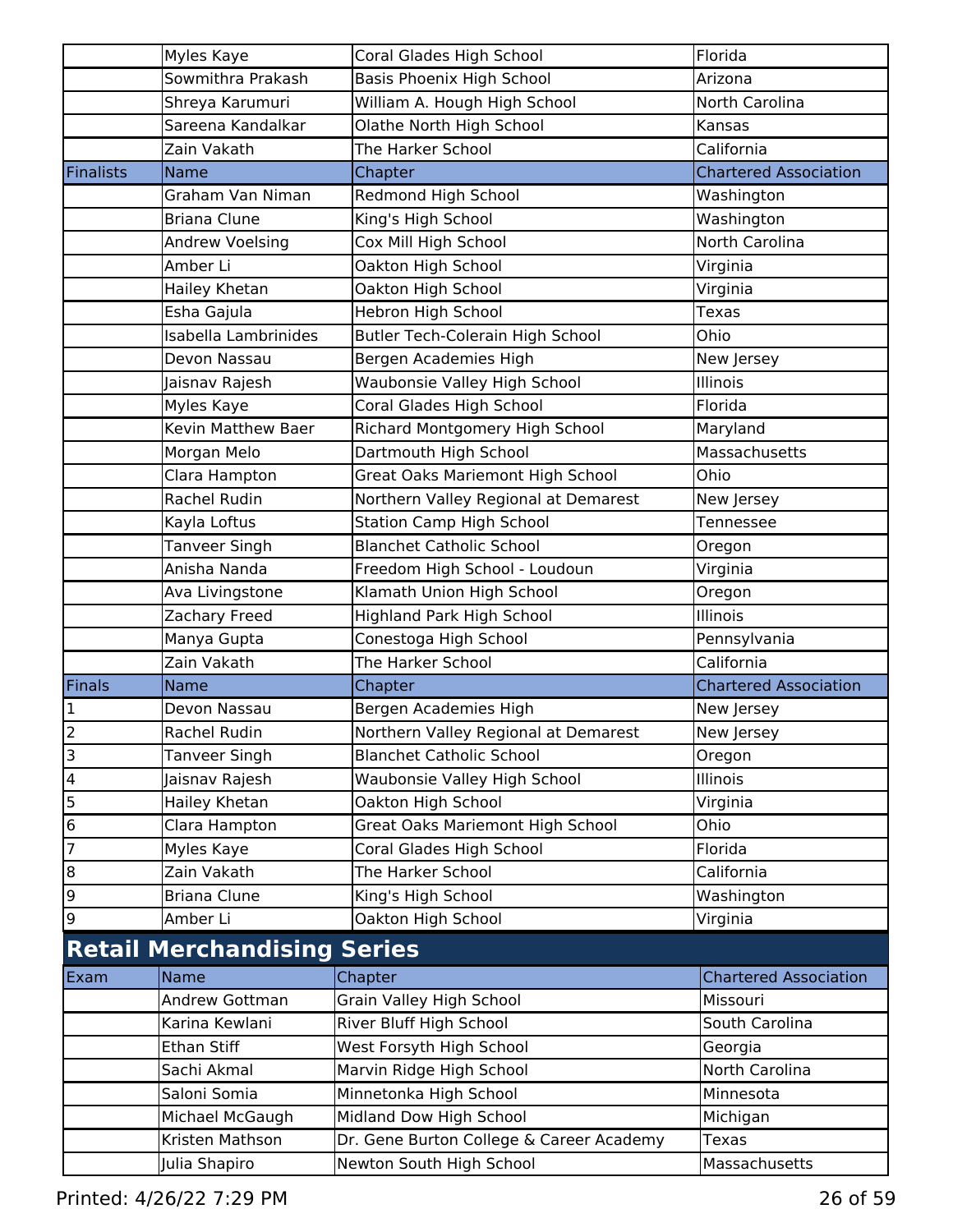|                                  | Aidan Berger                  | <b>Blacksburg High School</b>                   | Virginia                     |
|----------------------------------|-------------------------------|-------------------------------------------------|------------------------------|
|                                  | <b>Rohan Gorti</b>            | The Harker School                               | California                   |
| Role Play 1                      | Name                          | Chapter                                         | <b>Chartered Association</b> |
|                                  | Henry Buck                    | <b>Great Oaks Mariemont High School</b>         | Ohio                         |
|                                  | <b>Bella Stem</b>             | <b>Clarke County High School</b>                | Virginia                     |
|                                  | Fariha Neikar                 | Triangle Math And Science Academy               | North Carolina               |
|                                  | Aisha Kulaga                  | Woodinville High School                         | Washington                   |
|                                  | Saloni Somia                  | Minnetonka High School                          | Minnesota                    |
|                                  | Ashley Helms                  | River Bluff High School                         | South Carolina               |
|                                  | Varunavee Mohanraj            | Foothill High School                            | California                   |
|                                  | Ananya Singh                  | Centennial High School                          | Texas                        |
|                                  | Hannah Vieth                  | Liberty High School                             | Washington                   |
|                                  | Rohan Gorti                   | The Harker School                               | California                   |
| Role Play 2                      | Name                          | Chapter                                         | <b>Chartered Association</b> |
|                                  | <b>Andrew Gottman</b>         | Grain Valley High School                        | Missouri                     |
|                                  | Saloni Somia                  | Minnetonka High School                          | Minnesota                    |
|                                  | Michelle Kwak                 | Oakton High School                              | Virginia                     |
|                                  | William Jappe                 | <b>Burlington High School</b>                   | Massachusetts                |
|                                  | Alan Saldivar                 | Plainfield East High School                     | Illinois                     |
|                                  | Michelle Cao                  | Wayzata High School                             | Minnesota                    |
|                                  | <b>Brock Polydoroff</b>       | Keller High School                              | Texas                        |
|                                  | Pallavi Shankar               | Amador Valley High School                       | California                   |
|                                  | Samantha Kalmbach             | Mount Si High School                            | Washington                   |
|                                  | <b>Vincent Yao</b>            | Conestoga High School                           | Pennsylvania                 |
| Finalists                        | <b>Name</b>                   | Chapter                                         | <b>Chartered Association</b> |
|                                  |                               |                                                 |                              |
|                                  | Andrew Gottman                | Grain Valley High School                        | Missouri                     |
|                                  | Henry Buck                    | Great Oaks Mariemont High School                | Ohio                         |
|                                  | Fariha Neikar                 | Triangle Math And Science Academy               | North Carolina               |
|                                  | Michael Neyman                | Liberty High School                             | Nevada                       |
|                                  | Zhariah Neville               | Cox Mill High School                            | <b>North Carolina</b>        |
|                                  | Sachi Akmal                   | Marvin Ridge High School                        | North Carolina               |
|                                  | Saloni Somia                  | Minnetonka High School                          | Minnesota                    |
|                                  | Michelle Kwak                 | Oakton High School                              | Virginia                     |
|                                  | Saivee Shelke                 | Independence High School                        | <b>Texas</b>                 |
|                                  | Ashley Helms                  | River Bluff High School                         | South Carolina               |
|                                  | Michelle Cao                  | Wayzata High School                             | Minnesota                    |
|                                  | Lauren Cabe                   | Homestead High School                           | Indiana                      |
|                                  | <b>Brock Polydoroff</b>       | Keller High School                              | <b>Texas</b>                 |
|                                  | Ananya Singh                  | Centennial High School                          | Texas                        |
|                                  | Hannah Vieth                  | Liberty High School                             | Washington                   |
|                                  | Julianne York                 | Whitewater High School                          | Georgia                      |
|                                  | Aidan Berger                  | <b>Blacksburg High School</b>                   | Virginia                     |
|                                  | Rohan Gorti                   | The Harker School                               | California                   |
|                                  | Diva Saxena                   | Clark High School                               | Nevada                       |
|                                  | Fletcher Haggerty             | Wausau West High School                         | Wisconsin                    |
| Finals                           | <b>Name</b>                   | Chapter                                         | <b>Chartered Association</b> |
| $\vert$ 1                        | Diva Saxena                   | Clark High School                               | Nevada                       |
| $\overline{2}$<br>$\overline{3}$ | Michael Neyman<br>Sachi Akmal | Liberty High School<br>Marvin Ridge High School | Nevada<br>North Carolina     |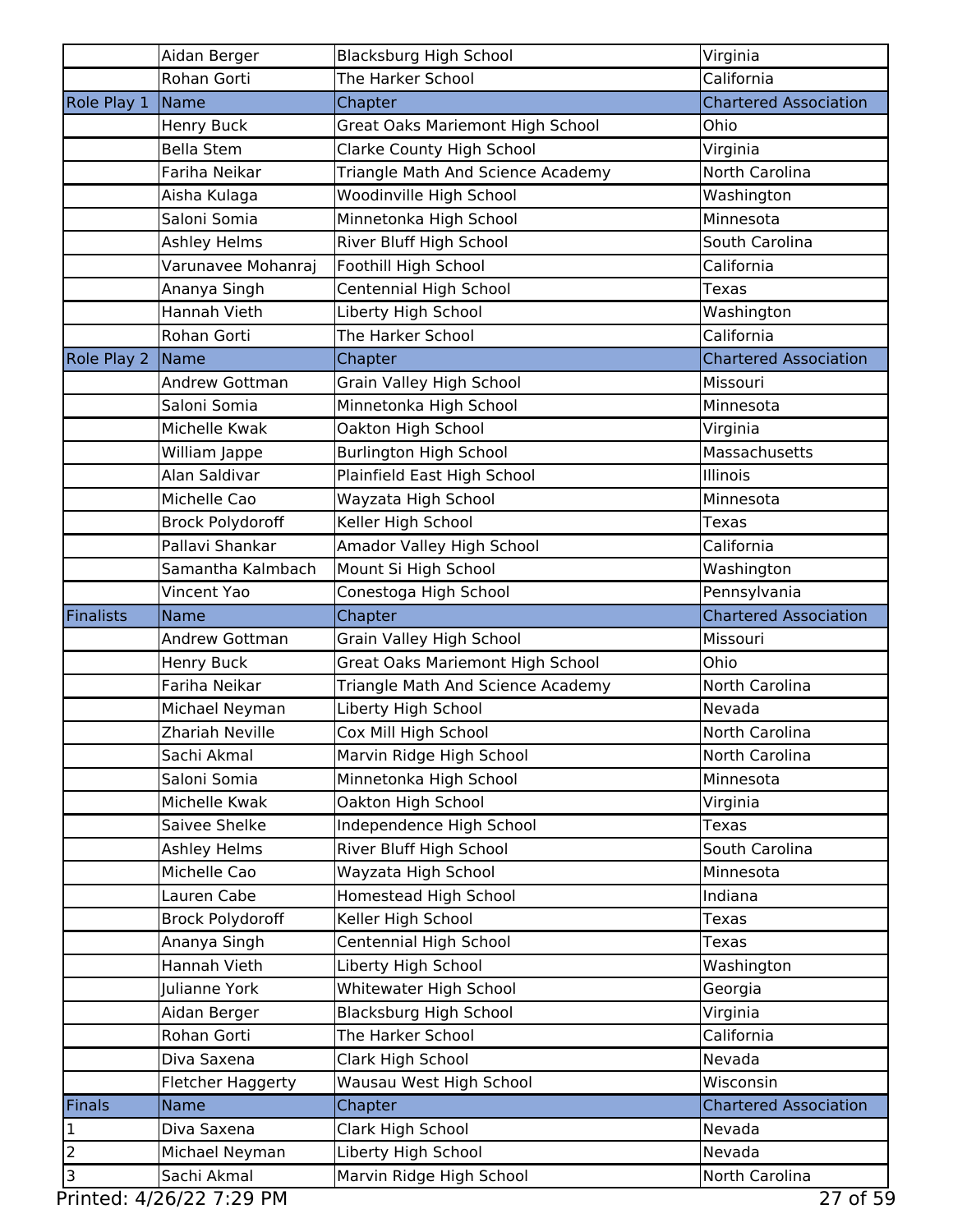| 4                | <b>Henry Buck</b>            | <b>Great Oaks Mariemont High School</b> |                                                  |              | Ohio                         |
|------------------|------------------------------|-----------------------------------------|--------------------------------------------------|--------------|------------------------------|
| $\overline{5}$   | Aidan Berger                 | <b>Blacksburg High School</b>           |                                                  | Virginia     |                              |
| 6                | Zhariah Neville              |                                         | Cox Mill High School                             |              | North Carolina               |
| $\overline{7}$   | Michelle Cao                 | Wayzata High School                     |                                                  |              | Minnesota                    |
| $\overline{8}$   | Saivee Shelke                | Independence High School                |                                                  | <b>Texas</b> |                              |
| 9                | Ashley Helms                 | River Bluff High School                 |                                                  |              | South Carolina               |
| 10               | Rohan Gorti                  |                                         | The Harker School                                |              | California                   |
|                  |                              |                                         | <b>Sports and Entertainment Marketing Series</b> |              |                              |
| Exam             | <b>Name</b>                  |                                         | Chapter                                          |              | <b>Chartered Association</b> |
|                  | Jeremy Chung                 |                                         | Winston Churchill High School                    |              | Maryland                     |
|                  | Jacob Rubenstein             |                                         | Liberty High School                              |              | Washington                   |
|                  | Nick Kahmann                 |                                         | Larry A Ryle High School                         |              | Kentucky                     |
|                  | <b>Benjamin Glass</b>        |                                         | Atlee High School                                |              | Virginia                     |
|                  | Cole Dornfeld                |                                         | Appleton West High School                        |              | Wisconsin                    |
|                  | Ralph Barba                  |                                         | Middletown High School                           |              | Connecticut                  |
|                  | <b>Nikhil Bovell</b>         |                                         | Bergen Academies High                            |              | New Jersey                   |
|                  | Amogh Babu                   |                                         | North Creek High School                          |              | Washington                   |
|                  | <b>WILLIAM WALKLEY</b>       |                                         | Edina High School                                |              | Minnesota                    |
|                  | Callum Neher                 |                                         | Mercer Island High School                        |              | Washington                   |
|                  | Ben Jackson                  |                                         | Millard South High School                        |              | Nebraska                     |
| Role Play 1      | <b>Name</b>                  |                                         | Chapter                                          |              | <b>Chartered Association</b> |
|                  |                              |                                         |                                                  |              | Minnesota                    |
|                  | Coco Sir<br>Daniel Fernandez |                                         | Mound Westonka High School                       |              | Florida                      |
|                  |                              |                                         | Coral Glades High School                         |              |                              |
|                  | Elizabeth O'Leary            |                                         | Nitro High School                                |              | West Virginia                |
|                  | James Baumert                |                                         | Palmer Ridge High School                         |              | Colorado                     |
|                  | Benjamin Glass               |                                         | Atlee High School                                |              | Virginia                     |
|                  | Jacob Gimbel                 |                                         | Desert Mountain High School                      |              | Arizona                      |
|                  | <b>Gregory Mackintosh</b>    |                                         | George Washington High School                    |              | Colorado                     |
|                  | Danika Domer                 |                                         | Lake Washington High School                      |              | Washington                   |
|                  | Zach Pothoff                 |                                         | Woodinville High School                          |              | Washington                   |
|                  | <b>Landon Moore</b>          |                                         | Atlanta High School                              |              | <b>Texas</b>                 |
|                  | Kyndall Caffey               |                                         | Olentangy High School                            |              | Ohio                         |
|                  | Cassidy Kern                 |                                         | DeForest Area High School                        |              | Wisconsin                    |
|                  | Benjamin Rumanyika           |                                         | Columbia Hickman High School                     |              | Missouri                     |
| Role Play 2      | Name                         |                                         | Chapter                                          |              | <b>Chartered Association</b> |
|                  | Lily McKay                   |                                         | Watauga High School                              |              | North Carolina               |
|                  | Dyllan Overcash              |                                         | Woodinville High School                          |              | Washington                   |
|                  | Jason Li                     |                                         | Lake Travis High School                          |              | <b>Texas</b>                 |
|                  | James Baumert                |                                         | Palmer Ridge High School                         |              | Colorado                     |
|                  | Benjamin Glass               |                                         | Atlee High School                                |              | Virginia                     |
|                  | Ralph Barba                  |                                         | Middletown High School                           |              | Connecticut                  |
|                  | Bria Morgan                  |                                         | Lenape High School                               |              | New Jersey                   |
|                  | Caroline Barnes              |                                         | May River High School                            |              | South Carolina               |
|                  | <b>Grant Parsons</b>         |                                         | Merrol Hyde Magnet School                        |              | Tennessee                    |
|                  | Katherine Shen               |                                         | Monta Vista High School                          |              | California                   |
| <b>Finalists</b> | Name                         |                                         | Chapter                                          |              | <b>Chartered Association</b> |
|                  | Sydney Seavey                |                                         | Wisconsin Rapids High School                     |              | Wisconsin                    |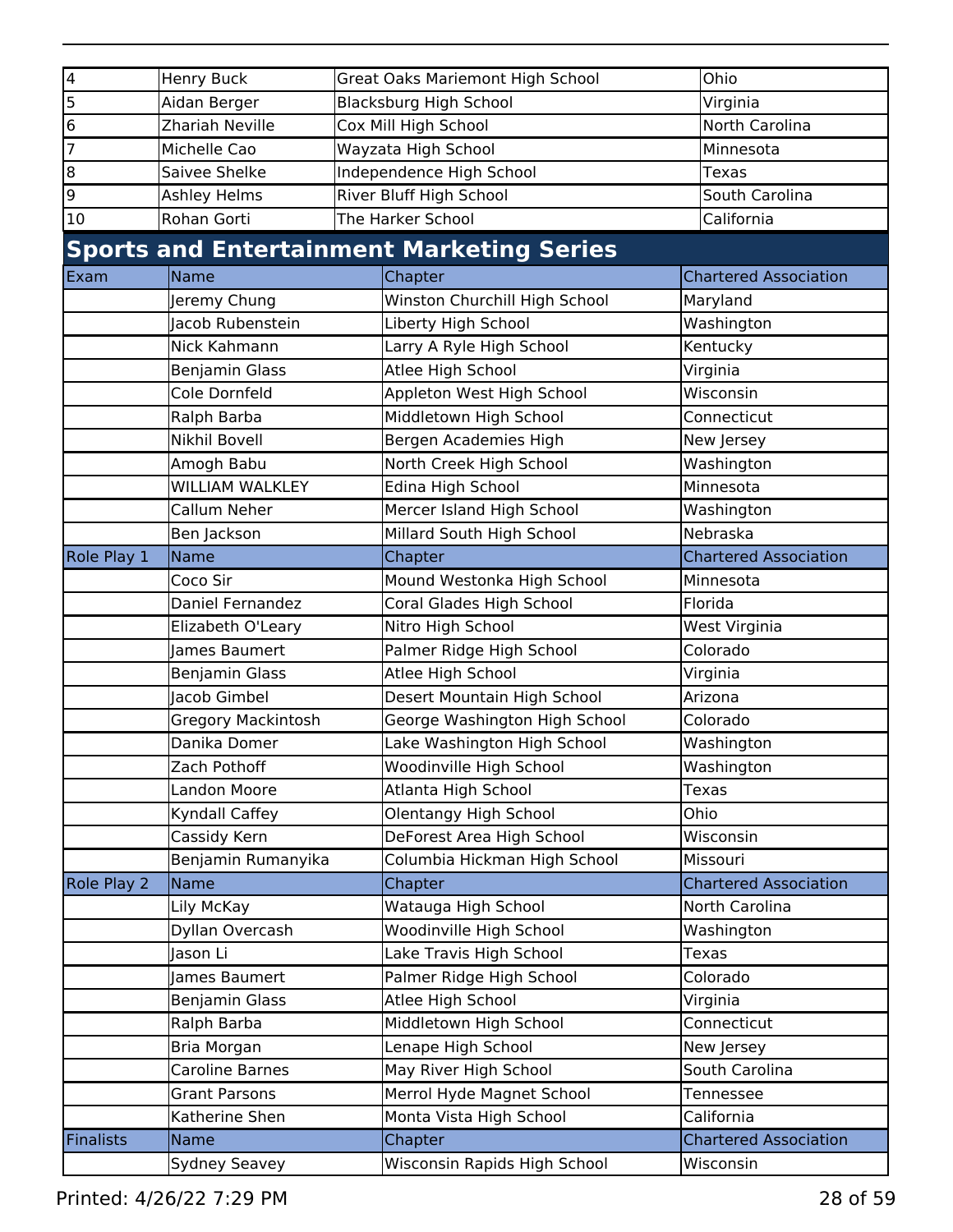|                          | Jacob Rubenstein                             | Liberty High School                    | Washington                   |
|--------------------------|----------------------------------------------|----------------------------------------|------------------------------|
|                          | Azam Lalani                                  | Syosset High School                    | New York                     |
|                          | <b>Isaiah Park</b>                           | Paramus High School                    | New Jersey                   |
|                          | Daniel Fernandez                             | Coral Glades High School               | Florida                      |
|                          | Lily McKay                                   | Watauga High School                    | North Carolina               |
|                          | James Baumert                                | Palmer Ridge High School               | Colorado                     |
|                          | <b>Benjamin Glass</b>                        | Atlee High School                      | Virginia                     |
|                          | Benjamin Kahn                                | Marblehead High School                 | Massachusetts                |
|                          | Jacob Gimbel                                 | Desert Mountain High School            | Arizona                      |
|                          | Jack Hirsh                                   | Bergen Academies High                  | New Jersey                   |
|                          | Ralph Barba                                  | Middletown High School                 | Connecticut                  |
|                          | <b>Bella Sophie Chaitovitz</b>               | South County High School               | Virginia                     |
|                          | Valery Vayserberg                            | McFarland High School                  | Wisconsin                    |
|                          | Amogh Babu                                   | North Creek High School                | Washington                   |
|                          | <b>WILLIAM WALKLEY</b>                       | Edina High School                      | Minnesota                    |
|                          | Danika Domer                                 | Lake Washington High School            | Washington                   |
|                          | Zach Pothoff                                 | Woodinville High School                | Washington                   |
|                          | <b>Grant Parsons</b>                         | Merrol Hyde Magnet School              | Tennessee                    |
|                          | Rowen Miller                                 | Crater High School                     | Oregon                       |
|                          | Benjamin Rumanyika                           | Columbia Hickman High School           | Missouri                     |
| Finals                   | <b>Name</b>                                  | Chapter                                | <b>Chartered Association</b> |
|                          | Jacob Rubenstein                             | Liberty High School                    | Washington                   |
| $\frac{1}{2}$            | Ralph Barba                                  | Middletown High School                 | Connecticut                  |
|                          | <b>Benjamin Glass</b>                        | Atlee High School                      | Virginia                     |
| $\overline{\mathbf{4}}$  | <b>Bella Sophie Chaitovitz</b>               | South County High School               | Virginia                     |
| $\frac{5}{6}$            | Zach Pothoff                                 | Woodinville High School                | Washington                   |
|                          | Amogh Babu                                   | North Creek High School                | Washington                   |
| 6                        | Lily McKay                                   | Watauga High School                    | North Carolina               |
| $\overline{7}$           | Azam Lalani                                  | Syosset High School                    | New York                     |
| $\infty$                 | Jack Hirsh                                   | Bergen Academies High                  | New Jersey                   |
| $\bf{8}$                 | Daniel Fernandez                             | Coral Glades High School               | Florida                      |
|                          | <b>Integrated Marketing Campaign - Event</b> |                                        |                              |
| Exam                     | Name                                         | Chapter                                | <b>Chartered Association</b> |
|                          | Surya Arakere                                | The Woodlands College Park High School | Texas                        |
|                          | Laurel Helland                               | Mount Horeb High School                | Wisconsin                    |
|                          | Dominic Arbini                               | Fox Senior High School                 | Missouri                     |
|                          | Zoe Zhang                                    | Great Neck South High School           | New York                     |
|                          | Isabelle Traykova                            | North Gwinnett High School             | Georgia                      |
|                          | <b>Grant Phillips</b>                        | Frenship High School                   | Texas                        |
|                          | Duncan Everson                               | South Salem High School                | Oregon                       |
|                          | Katie Yan                                    | The Woodlands College Park High School | Texas                        |
|                          | Tessa Shaver                                 | Wayzata High School                    | Minnesota                    |
|                          | Youqi Huang                                  | Lynbrook High School                   | California                   |
|                          | Calais Waring                                | Lynbrook High School                   | California                   |
|                          | <b>Belle Zou</b>                             | Downingtown STEM Academy               | Pennsylvania                 |
|                          | Kayleigh Hornaday                            | Cypress Bay High School 1              | Florida                      |
|                          | Oscar Wolfe                                  | Hopkins Senior High School             | Minnesota                    |
| <b>Presentation Name</b> |                                              | Chapter                                | <b>Chartered Association</b> |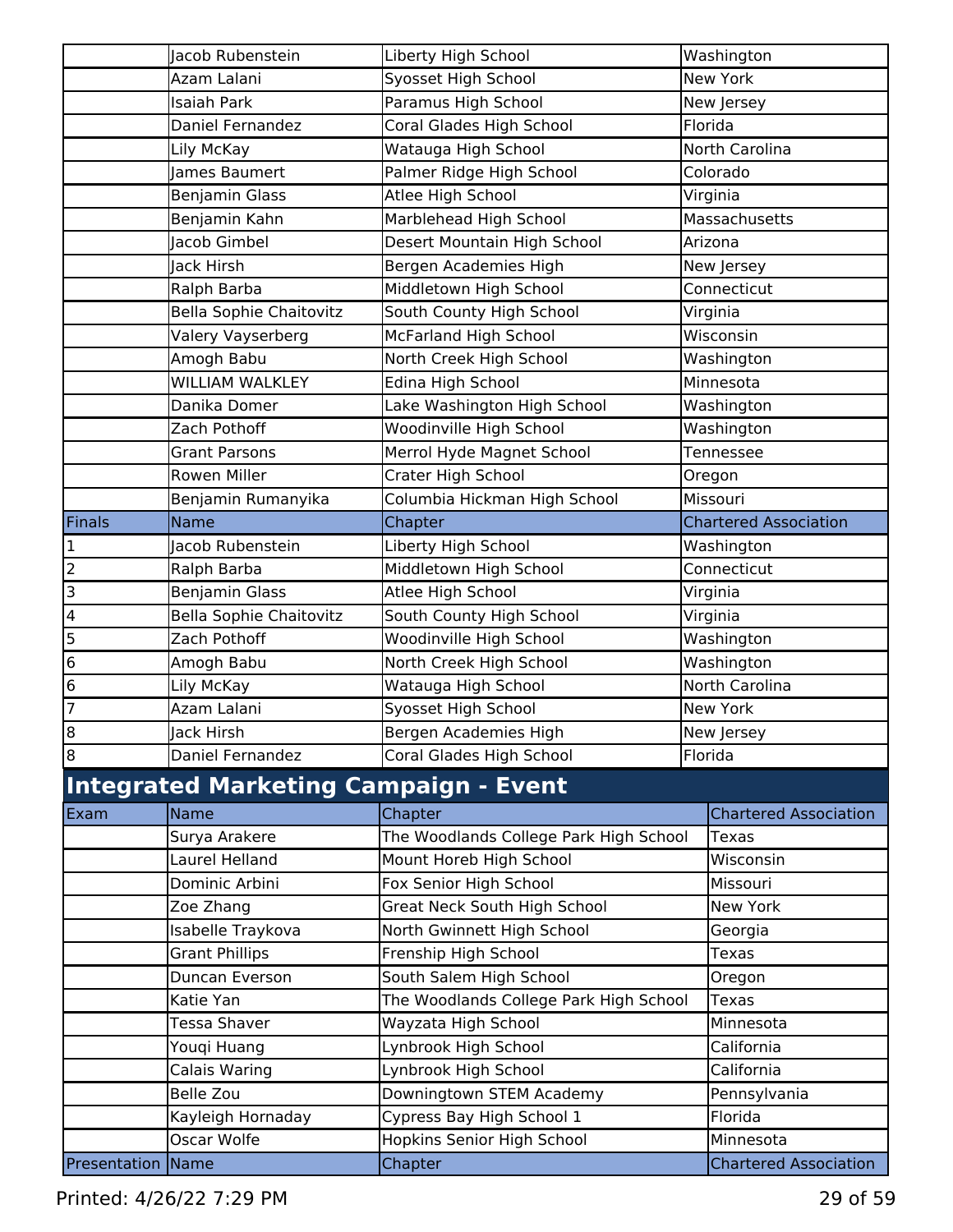|                  | Everson                                                |         | South Salem High School             | Oregon                       |
|------------------|--------------------------------------------------------|---------|-------------------------------------|------------------------------|
|                  | Fraone/Knott/Reilly                                    |         | King Philip Regional High School    | Massachusetts                |
|                  | D'Iorio/Prugh                                          |         | Northern Highlands Reg HS           | New Jersey                   |
|                  | Morrin/Zou                                             |         | Downingtown STEM Academy            | Pennsylvania                 |
|                  | Irwin/Nisim/Portal                                     |         | Western High School                 | Florida                      |
|                  | Kansra/Martino                                         |         | New Berlin Eisenhower High School   | Wisconsin                    |
|                  | Cothern/Gardner/Kulbeda                                |         | Beech High School                   | Tennessee                    |
|                  | Huston/Kueker                                          |         | Saline County Career Center         | Missouri                     |
| <b>Finalists</b> | <b>Name</b>                                            | Chapter |                                     | <b>Chartered Association</b> |
|                  | Kubas                                                  |         | Hoover High School                  | Alabama                      |
|                  | Everson                                                |         | South Salem High School             | Oregon                       |
|                  | Jakka/Michitsch/Price                                  |         | Riverside High School               | Virginia                     |
|                  | Elangovan/Ha                                           |         | Panther Creek High School           | North Carolina               |
|                  | DeBenedictis/Feth/Warren                               |         | Douglas County High School          | Colorado                     |
|                  | Krishnaswamy/Sharma                                    |         | Skyline High School                 | Washington                   |
|                  | Besikof/Wolfe                                          |         | <b>Hopkins Senior High School</b>   | Minnesota                    |
|                  | Shaver                                                 |         | Wayzata High School                 | Minnesota                    |
|                  | Hsu/Wen/Zheng                                          |         | Mission San Jose High School        | California                   |
|                  | Morrin/Zou                                             |         | Downingtown STEM Academy            | Pennsylvania                 |
|                  | Irwin/Nisim/Portal                                     |         | Western High School                 | Florida                      |
|                  | Hamm                                                   |         | Madison West High School            | Wisconsin                    |
|                  | Gilles/Helland                                         |         | Mount Horeb High School             | Wisconsin                    |
|                  | Kansra/Martino                                         |         | New Berlin Eisenhower High School   | Wisconsin                    |
|                  | Cothern/Gardner/Kulbeda                                |         | Beech High School                   | Tennessee                    |
|                  |                                                        |         |                                     |                              |
|                  | Black/Compton                                          |         | Carmel High School                  | Indiana                      |
| Finals           | <b>Name</b>                                            | Chapter |                                     | <b>Chartered Association</b> |
| $\mathbf 1$      | Morrin/Zou                                             |         | Downingtown STEM Academy            | Pennsylvania                 |
| $\overline{c}$   | Gilles/Helland                                         |         | Mount Horeb High School             | Wisconsin                    |
| 3                | Besikof/Wolfe                                          |         | Hopkins Senior High School          | Minnesota                    |
| 4                | DeBenedictis/Feth/Warren                               |         | Douglas County High School          | Colorado                     |
| 5                | Jakka/Michitsch/Price                                  |         | Riverside High School               | Virginia                     |
| $\overline{6}$   | Elangovan/Ha                                           |         | Panther Creek High School           | North Carolina               |
| $\overline{7}$   | Kansra/Martino                                         |         | New Berlin Eisenhower High School   | Wisconsin                    |
| $\overline{8}$   | Shaver                                                 |         | Wayzata High School                 | Minnesota                    |
| 9                | Cothern/Gardner/Kulbeda                                |         | Beech High School                   | Tennessee                    |
| 10               | Irwin/Nisim/Portal                                     |         | Western High School                 | Florida                      |
|                  |                                                        |         |                                     |                              |
| Exam             | <b>Integrated Marketing Campaign - Product</b><br>Name |         | Chapter                             | <b>Chartered Association</b> |
|                  | Colleen Flynn                                          |         | Cape Henlopen High School           | Delaware                     |
|                  | Carolyn Chen                                           |         | Homestead High School               | Indiana                      |
|                  | Daniel Niu                                             |         | Great Neck South High School        | New York                     |
|                  | Rick Xu                                                |         | <b>Great Neck South High School</b> | <b>New York</b>              |
|                  | Kunyu (kimi) Du                                        |         | Cedar Falls High School             | lowa                         |
|                  | Akansha Bojjam                                         |         | Reedy High School                   | <b>Texas</b>                 |
|                  | Avani Kulshreshtha                                     |         | Monta Vista High School             | California                   |
|                  | Charlie Gall                                           |         | Skyline High School                 | Washington                   |
|                  | Dharshini Anand                                        |         | Skyline High School                 | Washington                   |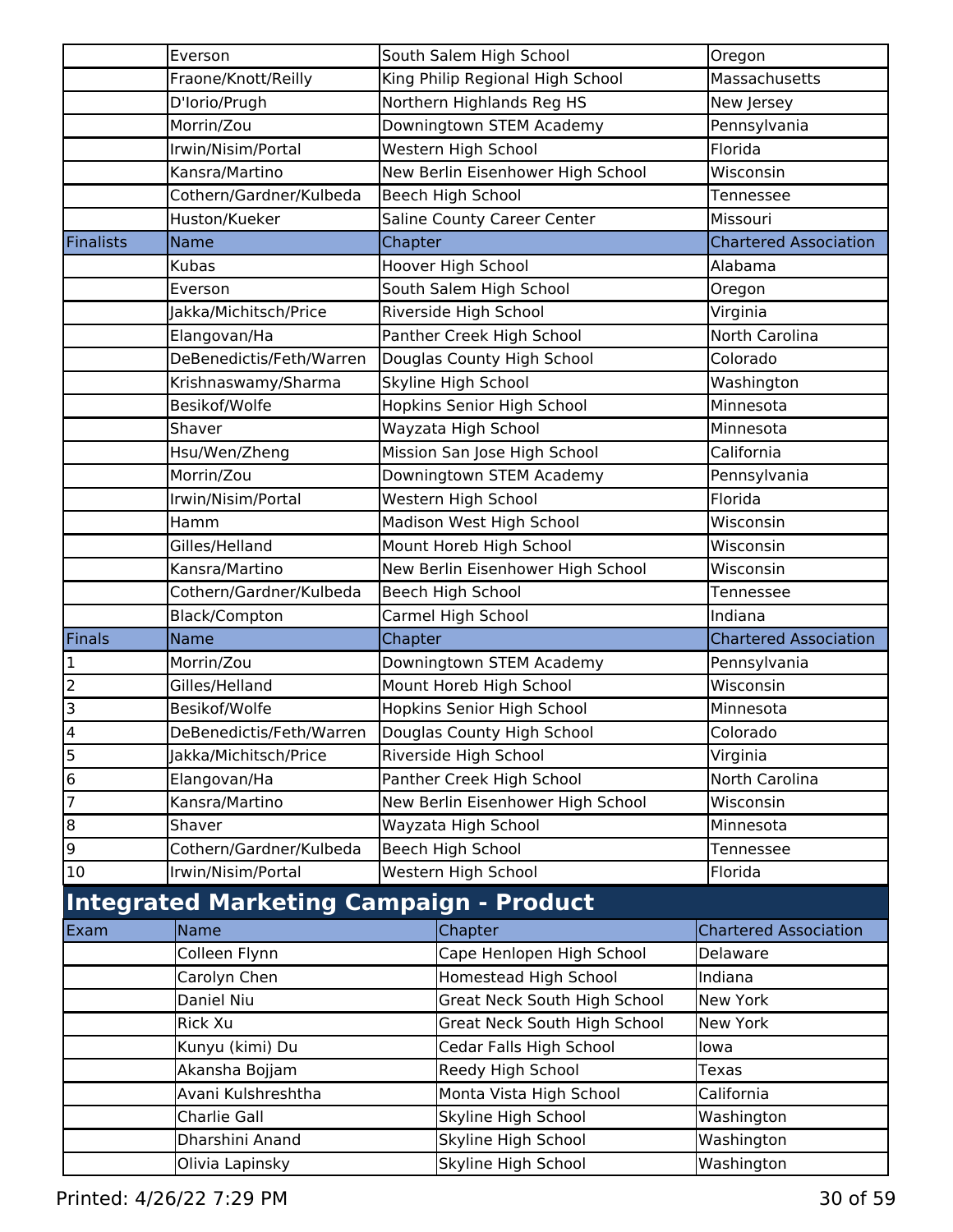|                         | Shiven Balaji                                  | The Harker School               | California                   |
|-------------------------|------------------------------------------------|---------------------------------|------------------------------|
|                         | <b>Tess Purin</b>                              | Mount Horeb High School         | Wisconsin                    |
|                         | Rayna Keshavjee                                | Reedy High School               | <b>Texas</b>                 |
| Presentation            | Name                                           | Chapter                         | <b>Chartered Association</b> |
|                         | Niu/Xu                                         | Great Neck South High School    | New York                     |
|                         | Velicheti                                      | Denmark High School             | Georgia                      |
|                         | Flynn                                          | Cape Henlopen High School       | Delaware                     |
|                         | Martins/Pennington/Wickman                     | South Forsyth High School       | Georgia                      |
|                         | Hogan/Way                                      | Riverside High School           | Virginia                     |
|                         | Bhadriraju/Shah                                | Panther Creek High School       | North Carolina               |
|                         | Macdonald/Mendelsberg/Plush                    | Denver East High School         | Colorado                     |
|                         | Liu                                            | Irvington High School           | California                   |
|                         | Boone Lopez/Fryer                              | Bentonville High School         | Arkansas                     |
|                         | Carlton                                        | Cypress Bay High School 1       | Florida                      |
|                         | Seiler                                         | Hamilton Sussex High School     | Wisconsin                    |
|                         | Lemmon/Lowery                                  | <b>Station Camp High School</b> | Tennessee                    |
| <b>Finalists</b>        | Name                                           | Chapter                         | <b>Chartered Association</b> |
|                         | Niu/Xu                                         | Great Neck South High School    | New York                     |
|                         | Flynn                                          | Cape Henlopen High School       | Delaware                     |
|                         | Ahdoot/Damaghi                                 | Great Neck North High School    | New York                     |
|                         | Barnett/Sebestyen                              | South Forsyth High School       | Georgia                      |
|                         | Martins/Pennington/Wickman                     | South Forsyth High School       | Georgia                      |
|                         | Bojjam/Keshavjee/Swain                         | Reedy High School               | Texas                        |
|                         | Hulsey/McCullers                               | Liberty High School             | Nevada                       |
|                         | Hogan/Way                                      | Riverside High School           | Virginia                     |
|                         | Bhadriraju/Shah                                | Panther Creek High School       | North Carolina               |
|                         | Macdonald/Mendelsberg/Plush                    | Denver East High School         | Colorado                     |
|                         | Gall                                           | Skyline High School             | Washington                   |
|                         | Anand                                          | Skyline High School             | Washington                   |
|                         | Camilli/Lohrenz                                | Minnetonka High School          | Minnesota                    |
|                         | Liu                                            | Irvington High School           | California                   |
|                         | Kulshreshtha/Wu/Xu                             | Monta Vista High School         | California                   |
|                         | Boone Lopez/Fryer                              | Bentonville High School         | Arkansas                     |
|                         | Carlton                                        | Cypress Bay High School 1       | Florida                      |
|                         | Purin                                          | Mount Horeb High School         | Wisconsin                    |
|                         | Lemmon/Lowery                                  | <b>Station Camp High School</b> | Tennessee                    |
| Finals                  | Name                                           | Chapter                         | <b>Chartered Association</b> |
| $\mathbf 1$             | Niu/Xu                                         | Great Neck South High School    | New York                     |
| $\overline{2}$          | Kulshreshtha/Wu/Xu                             | Monta Vista High School         | California                   |
| 3                       | Gall                                           | Skyline High School             | Washington                   |
| $\overline{\mathbf{4}}$ | Bojjam/Keshavjee/Swain                         | Reedy High School               | Texas                        |
| 5                       | Carlton                                        | Cypress Bay High School 1       | Florida                      |
| $\bf 6$                 | Camilli/Lohrenz                                | Minnetonka High School          | Minnesota                    |
| 7                       | Anand                                          | Skyline High School             | Washington                   |
| $\boldsymbol{8}$        | Purin                                          | Mount Horeb High School         | Wisconsin                    |
| 9                       | Ahdoot/Damaghi                                 | Great Neck North High School    | New York                     |
| 10                      | Liu                                            | Irvington High School           | California                   |
|                         | <b>Integrated Marketing Campaign - Service</b> |                                 |                              |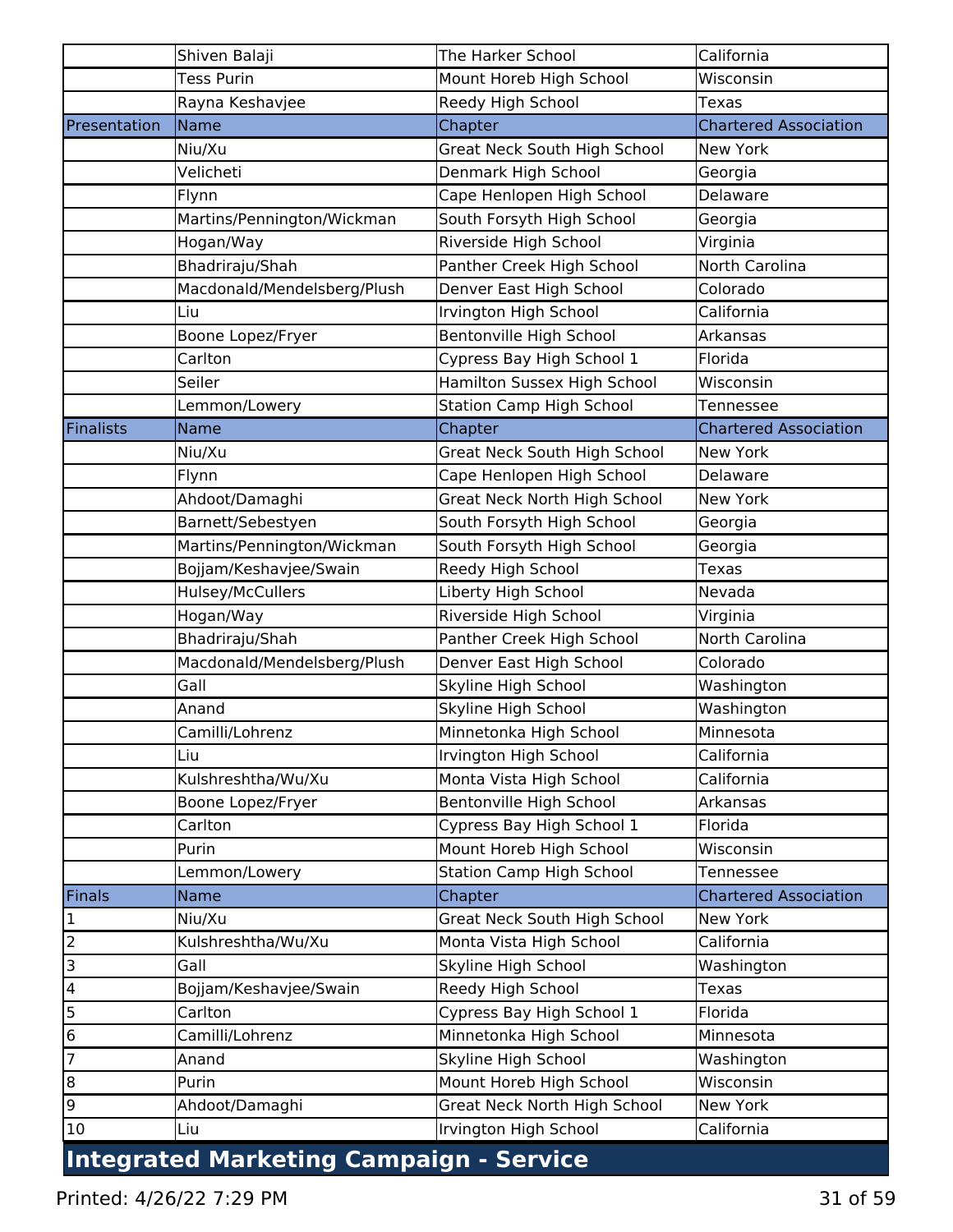| Exam             | Name                     | Chapter                         | <b>Chartered Association</b> |
|------------------|--------------------------|---------------------------------|------------------------------|
|                  | Hope Wanken              | Rosemount High School           | Minnesota                    |
|                  | Thomas Huang             | Winston Churchill High School   | Maryland                     |
|                  | Maximillian Schentrup    | Buchholz High School            | Florida                      |
|                  | Liana Stowell            | Olathe North High School        | Kansas                       |
|                  | <b>Claire Poulter</b>    | Cedar Park High School          | <b>Texas</b>                 |
|                  | Owen Klein               | Green Bay Southwest High School | Wisconsin                    |
|                  | <b>Ethne Barnes</b>      | Cedar Park High School          | <b>Texas</b>                 |
|                  | Rena Wang                | Skyline High School             | Washington                   |
|                  | Trisha Bhatawdekar       | Skyline High School             | Washington                   |
|                  | <b>Isabel Dong</b>       | Foothill High School            | California                   |
| Presentation     | Name                     | Chapter                         | <b>Chartered Association</b> |
|                  | Chang/Yu                 | Great Neck South High School    | New York                     |
|                  | Tom                      | Forsyth Central High School     | Georgia                      |
|                  | Hui/Naik                 | South Forsyth High School       | Georgia                      |
|                  | Dodd/Jimenez/Marlett     | Sweetwater High School          | <b>Texas</b>                 |
|                  | Huang/Yu                 | Winston Churchill High School   | Maryland                     |
|                  | Ching/Gao/Yelne          | Oakton High School              | Virginia                     |
|                  | Castro                   | Apex Friendship High School     | North Carolina               |
|                  | Byrum/Person/Pressley    | Myers Park High School          | North Carolina               |
|                  | Muralidar/Susser/Tillery | Douglas County High School      | Colorado                     |
|                  | Ravi                     | Camas High School               | Washington                   |
|                  | lyer/Liu                 | Juanita High School             | Washington                   |
|                  | Bhatawdekar/Pathania     | Skyline High School             | Washington                   |
|                  | Lee/Reier                | Mound Westonka High School      | Minnesota                    |
|                  | Atkinson/Wanken          | Rosemount High School           | Minnesota                    |
|                  | Dockter/Johnson/Knutson  | Valley City High School         | North Dakota                 |
|                  | Lam/Yue/louis            | Valley Christian High School    | California                   |
|                  | Brothers/Golden/Kenney   | Centerville High School         | Ohio                         |
|                  | Esquivel/Williams        | Springfield Central High School | Missouri                     |
| <b>Finalists</b> | Name                     | Chapter                         | <b>Chartered Association</b> |
|                  | Guo/Van de Waarsenburg   | Lambert High School             | Georgia                      |
|                  | Hui/Naik                 | South Forsyth High School       | Georgia                      |
|                  | Isenberg/Isenberg        | South Forsyth High School       | Georgia                      |
|                  | Yu                       | Round Rock High School          | <b>Texas</b>                 |
|                  | Huang/Yu                 | Winston Churchill High School   | Maryland                     |
|                  | Gandhi/Srikanth          | Freedom High School - Loudoun   | Virginia                     |
|                  | Bhatia/Goel/Malhotra     | Franklin High School            | Massachusetts                |
|                  | Ravi                     | Camas High School               | Washington                   |
|                  | lyer/Liu                 | Juanita High School             | Washington                   |
|                  | Bhatawdekar/Pathania     | Skyline High School             | Washington                   |
|                  | Lee/Reier                | Mound Westonka High School      | Minnesota                    |
|                  | Pruitt                   | Mound Westonka High School      | Minnesota                    |
|                  | Atkinson/Wanken          | Rosemount High School           | Minnesota                    |
|                  | Lathem/Schentrup         | <b>Buchholz High School</b>     | Florida                      |
|                  | Halliday/Nelson          | Lima Senior High School I       | Ohio                         |
|                  | Klein                    | Green Bay Southwest High School | Wisconsin                    |
|                  | Drame/Stowell            | Olathe North High School        | Kansas                       |
|                  | Minneman                 | Lakeview High School            | Michigan                     |

Printed: 4/26/22 7:29 PM 32 of 59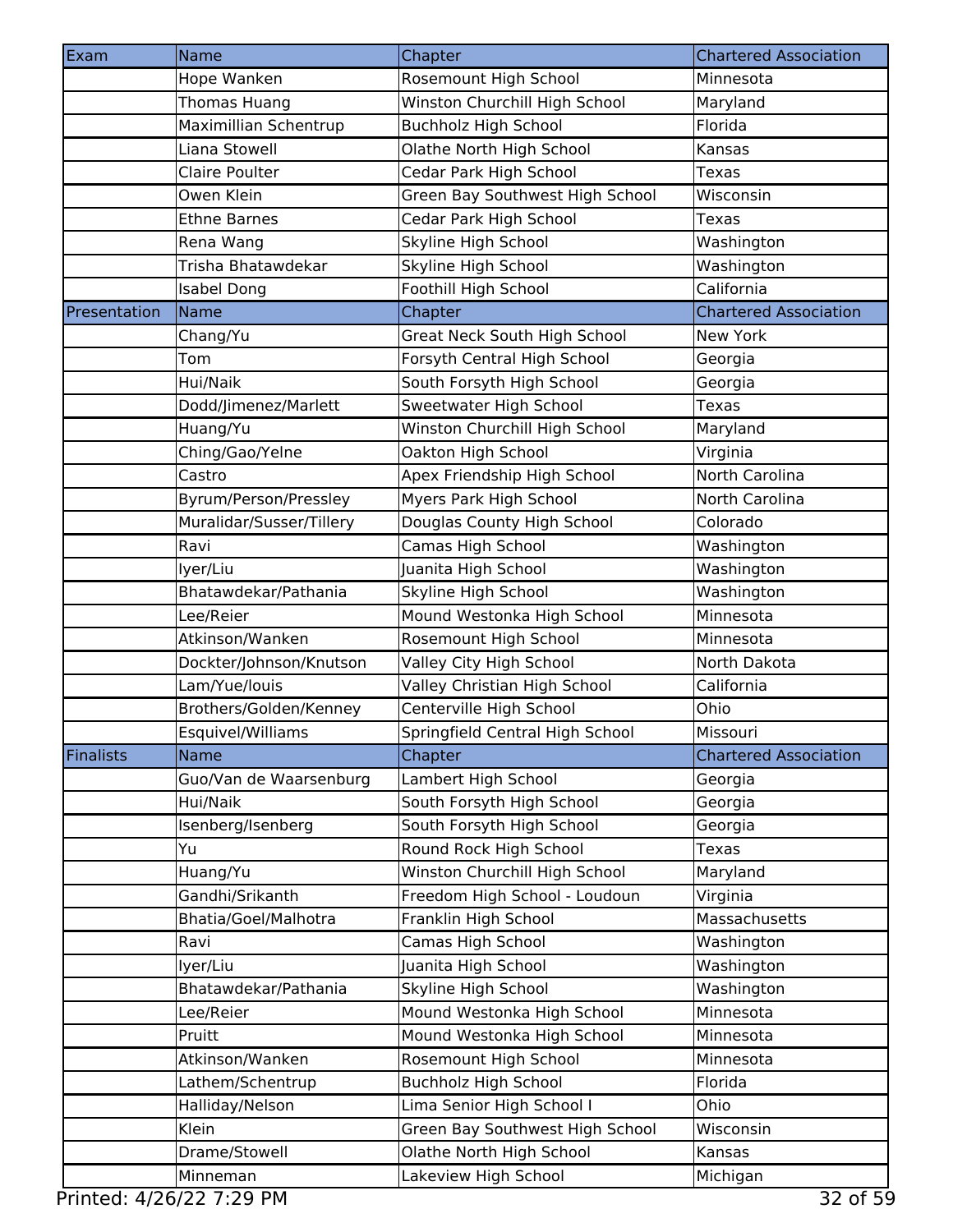| <b>Finals</b>           | Name                               |  | Chapter                                 | <b>Chartered Association</b> |
|-------------------------|------------------------------------|--|-----------------------------------------|------------------------------|
| $\overline{\mathbf{1}}$ | Lee/Reier                          |  | Mound Westonka High School              | Minnesota                    |
| l z                     | Bhatia/Goel/Malhotra               |  | Franklin High School                    | Massachusetts                |
|                         | Bhatawdekar/Pathania               |  | Skyline High School                     | Washington                   |
| $\overline{4}$          | lyer/Liu                           |  | Juanita High School                     | Washington                   |
| $\overline{\mathbf{4}}$ | Pruitt                             |  | Mound Westonka High School              | Minnesota                    |
| 5                       | Ravi                               |  | Camas High School                       | Washington                   |
| 5                       | Hui/Naik                           |  | South Forsyth High School               | Georgia                      |
| $\overline{6}$          | Yu                                 |  | Round Rock High School                  | <b>Texas</b>                 |
| $\overline{6}$          | Halliday/Nelson                    |  | Lima Senior High School I               | Ohio                         |
| $\overline{7}$          | Isenberg/Isenberg                  |  | South Forsyth High School               | Georgia                      |
|                         | <b>Stock Market Game</b>           |  |                                         |                              |
| Finalists               | Name                               |  | Chapter                                 | <b>Chartered Association</b> |
|                         | Gupta/Juturi/Matlapudi             |  | <b>Clements High School</b>             | <b>Texas</b>                 |
|                         | Dayal/Khoja                        |  | <b>Clements High School</b>             | Texas                        |
|                         | Chang/Rumscheidt/Tran              |  | Cypress Falls High School               | <b>Texas</b>                 |
|                         | Bawaan/Belzberg                    |  | Roosevelt High School                   | Washington                   |
|                         | Cunniff/Schonebaum                 |  | Faribault High School                   | Minnesota                    |
|                         | Kanapuram/Vaynberg                 |  | Wayzata High School                     | Minnesota                    |
|                         | Kleve/Punzenberger                 |  | Wayzata High School                     | Minnesota                    |
|                         | Vuyyuru                            |  | Wayzata High School                     | Minnesota                    |
|                         | Banka/Lin/Xu                       |  | Irvington High School                   | California                   |
|                         | Gunukula/Sankaran                  |  | Irvington High School                   | California                   |
|                         | Punji                              |  | Monta Vista High School                 | California                   |
|                         | Goyal/Hong/Matvey                  |  | The Harker School                       | California                   |
|                         | Ghosh/Yeung                        |  | <b>BASIS Independent Silicon Valley</b> | California                   |
|                         | CHENGALASETTY                      |  | Cypress Bay High School 1               | Florida                      |
|                         | Gadde                              |  | Ladue Horton Watkins High School        | Missouri                     |
|                         | Tucker                             |  | Mt. Vernon High School                  | Indiana                      |
| Finals                  | Name                               |  | Chapter                                 | <b>Chartered Association</b> |
| $\mathbf{1}$            | Tucker                             |  | Mt. Vernon High School                  | Indiana                      |
| $\overline{2}$          | Gupta/Juturi/Matlapudi             |  | <b>Clements High School</b>             | <b>Texas</b>                 |
| $\overline{3}$          | Punji                              |  | Monta Vista High School                 | California                   |
| $\overline{4}$          | Goyal/Hong/Matvey                  |  | The Harker School                       | California                   |
| $\overline{\mathbf{4}}$ | Vuyyuru                            |  | Wayzata High School                     | Minnesota                    |
| 5                       | CHENGALASETTY                      |  | Cypress Bay High School 1               | Florida                      |
| $\overline{5}$          | Bawaan/Belzberg                    |  | Roosevelt High School                   | Washington                   |
| $\overline{6}$          | Banka/Lin/Xu                       |  | Irvington High School                   | California                   |
| $\overline{7}$          | Dayal/Khoja                        |  | <b>Clements High School</b>             | Texas                        |
| $\infty$                | Chang/Rumscheidt/Tran              |  | Cypress Falls High School               | Texas                        |
| $\boldsymbol{8}$        | Kleve/Punzenberger                 |  | Wayzata High School                     | Minnesota                    |
|                         | <b>Personal Financial Literacy</b> |  |                                         |                              |
| Exam                    | Name                               |  | Chapter                                 | <b>Chartered Association</b> |
|                         | Cj Van Wazer                       |  | Columbine High School                   | Colorado                     |
|                         | Michael Lucente                    |  | <b>Westford Academy</b>                 | Massachusetts                |
|                         | Malia Sanghvi                      |  | Homestead High School                   | Indiana                      |
|                         | <b>Wesley Ayers</b>                |  | Cox Mill High School                    | North Carolina               |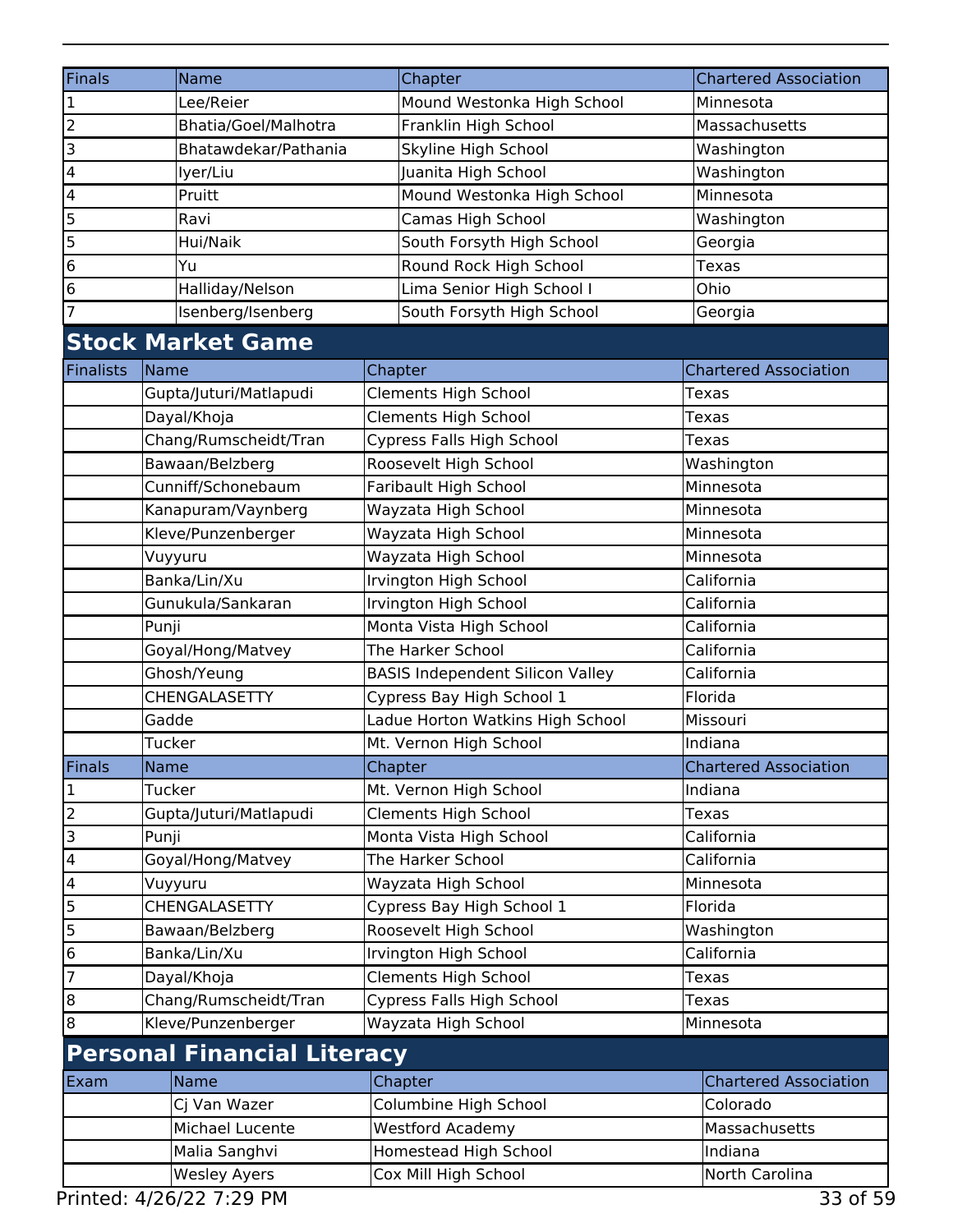|                       | Kavin Sampath           | Coppell High School                   | <b>Texas</b>                 |
|-----------------------|-------------------------|---------------------------------------|------------------------------|
|                       | Colin Carpenter         | <b>Brentwood High School</b>          | Tennessee                    |
|                       | Sean Wall               | Marshfield High School                | Massachusetts                |
|                       | Tiana Tran              | Adrian Wilcox High School             | California                   |
|                       | Diane Shih              | Adrian Wilcox High School             | California                   |
|                       | Joshua Ching            | Adrian Wilcox High School             | California                   |
|                       | Simran Sahoo            | Downingtown STEM Academy              | Pennsylvania                 |
|                       | Austin Robinson         | Pine View High School                 | Utah                         |
|                       | Anirudh Gupta           | Westwood High School                  | Texas                        |
|                       | Liam Kearns             | Montclair High School                 | New Jersey                   |
|                       | Evan Rentezelas         | Cherry Hill High School East          | New Jersey                   |
| Presentation          | Name                    | Chapter                               | <b>Chartered Association</b> |
|                       | Nina Linder             | Lewiston High School                  | Idaho                        |
|                       | <b>Mackenzie Tennal</b> | Mountain Range High School            | Colorado                     |
|                       | Kavin Sampath           | Coppell High School                   | Texas                        |
|                       | Aidan Cunningham        | Manchester Essex Regional High School | Massachusetts                |
|                       | Eliza Abston            | <b>Central Magnet School</b>          | Tennessee                    |
|                       | Tiana Tran              | Adrian Wilcox High School             | California                   |
|                       | Ryan Consani            | Carlmont High School                  | California                   |
|                       | Samuel Luber            | Cherokee Trail High School            | Colorado                     |
|                       | Sasvath Ramachandran    | The Harker School                     | California                   |
|                       | Nathan Sever            | Glenbrook North High School           | Illinois                     |
|                       | Name                    |                                       |                              |
| <b>Finalists</b>      |                         | Chapter                               | <b>Chartered Association</b> |
|                       | Nina Linder             | Lewiston High School                  | Idaho                        |
|                       | <b>Tyler Downs</b>      | Orange County High School             | Virginia                     |
|                       | Elora Hancock           | North Mason High School               | Washington                   |
|                       | <b>Noelle Powers</b>    | Jackson Memorial High School          | New Jersey                   |
|                       | <b>Matthew Torres</b>   | Round Rock High School                | <b>Texas</b>                 |
|                       | <b>Madison Fanning</b>  | Jacksonville High School              | Illinois                     |
|                       | Kavin Sampath           | Coppell High School                   | <b>Texas</b>                 |
|                       | Aidan Cunningham        | Manchester Essex Regional High School | Massachusetts                |
|                       | Colin Carpenter         | <b>Brentwood High School</b>          | Tennessee                    |
|                       | Sahana Santosh          | North Gwinnett High School            | Georgia                      |
|                       | Krish Ramkumar          | Bergen Academies High                 | New Jersey                   |
|                       | Eliza Abston            | <b>Central Magnet School</b>          | Tennessee                    |
|                       | Tiana Tran              | Adrian Wilcox High School             | California                   |
|                       | Simran Sahoo            | Downingtown STEM Academy              | Pennsylvania                 |
|                       | Ryan Consani            | Carlmont High School                  | California                   |
|                       | Samuel Luber            | Cherokee Trail High School            | Colorado                     |
|                       | Sasvath Ramachandran    | The Harker School                     | California                   |
|                       | Nathan Sever            | Glenbrook North High School           | Illinois                     |
| Finals                |                         |                                       |                              |
|                       | <b>Name</b>             | Chapter                               | <b>Chartered Association</b> |
|                       | Simran Sahoo            | Downingtown STEM Academy              | Pennsylvania                 |
|                       | <b>Noelle Powers</b>    | Jackson Memorial High School          | New Jersey                   |
|                       | Elora Hancock           | North Mason High School               | Washington                   |
|                       | Colin Carpenter         | <b>Brentwood High School</b>          | Tennessee                    |
|                       | <b>Tyler Downs</b>      | Orange County High School             | Virginia                     |
| 2<br>3<br>4<br>5<br>6 | <b>Madison Fanning</b>  | Jacksonville High School              | Illinois                     |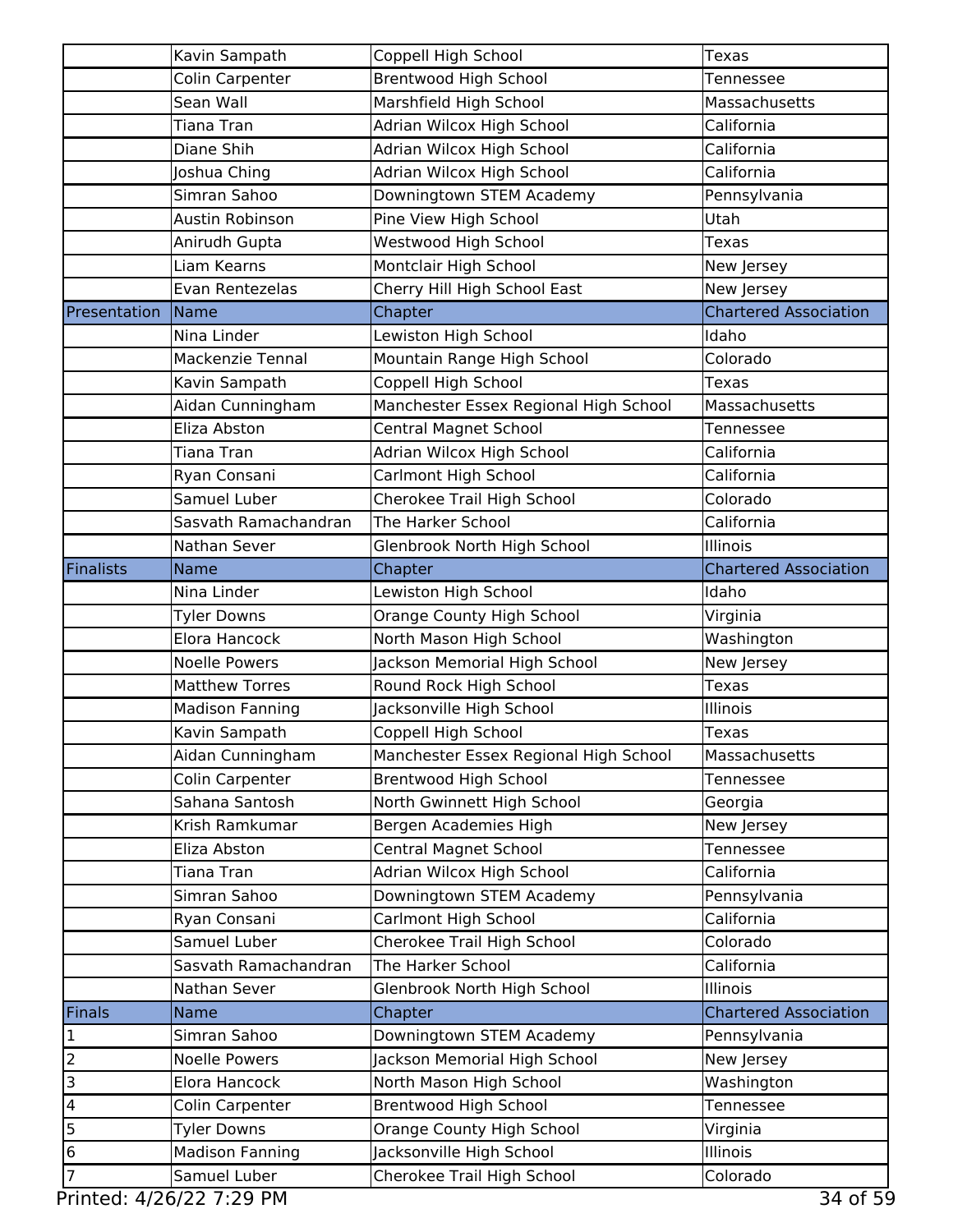| $\overline{8}$           | Kavin Sampath              | Coppell High School                                         | <b>Texas</b>             |
|--------------------------|----------------------------|-------------------------------------------------------------|--------------------------|
| 9                        | Aidan Cunningham           | Manchester Essex Regional High School                       | Massachusetts            |
| 9                        | Nathan Sever               | Glenbrook North High School                                 | Illinois                 |
|                          |                            | <b>Principles of Business Management and Administration</b> |                          |
| Exam                     | Name                       | Chapter                                                     | Chartered<br>Association |
|                          | Mirabella Blair            | Ozark High School                                           | Missouri                 |
|                          | Aarya Tyagi                | Carroll High School                                         | <b>Texas</b>             |
|                          | Emir Balci                 | Frank W. Cox High School                                    | Virginia                 |
|                          | William Zhang              | <b>Weston High School</b>                                   | Massachusetts            |
|                          | Nilani Maheswaran          | Westview High School                                        | Oregon                   |
|                          | Jude Reece                 | Smithfield-selma High School                                | North Carolina           |
|                          | Ananya<br>Balasubramanya   | Cherry Hill High School East                                | New Jersey               |
|                          | <b>Torin Ravi</b>          | Evanston Township High School                               | Illinois                 |
|                          | Jackson Kohls              | Eden Prairie High School                                    | Minnesota                |
|                          | Justin Ambrozaitis         | Claudia Taylor (Lady Bird) Johnson High School              | <b>Texas</b>             |
|                          | Vivien Wang                | Valley Christian High School                                | California               |
| Luke Vu                  |                            | Pinkerton Academy                                           | New Hampshire            |
|                          | Christian Richardson       | Mountain Ridge High School                                  | Utah                     |
| <b>Presentation Name</b> |                            | Chapter                                                     | Chartered<br>Association |
|                          | Mihir Pai                  | Paul Duke Stem High School                                  | Georgia                  |
|                          | Tyler Rubenstein           | Liberty High School                                         | Washington               |
|                          | <b>ELIZABETH BALLENGER</b> | Lassiter High School                                        | Georgia                  |
|                          | <b>EMMA COCKRELL</b>       | Lassiter High School                                        | Georgia                  |
|                          | Anishka Gupta              | Woodinville High School                                     | Washington               |
|                          | Lauren Junghans            | Francis Howell High School                                  | Missouri                 |
|                          | Amber Lovat                | <b>Adelson Educational Campus</b>                           | Nevada                   |
|                          | Hema Chanamolu             | Broad Run High School                                       | Virginia                 |
|                          | Nilani Maheswaran          | <b>Westview High School</b>                                 | Oregon                   |
|                          | Mukkara Saanvi             | Independence High School                                    | <b>Texas</b>             |
|                          | Ananya<br>Balasubramanya   | Cherry Hill High School East                                | New Jersey               |
|                          | <b>Riley Calderwood</b>    | Apex High School                                            | North Carolina           |
|                          | Torin Ravi                 | Evanston Township High School                               | <b>Illinois</b>          |
|                          | Kailani Zhang              | Naperville North High School                                | Illinois                 |
|                          | Saahira Dayal              | The Harker School                                           | California               |
|                          | Madeleine Cole             | Marblehead High School                                      | Massachusetts            |
|                          | Jackson Kohls              | Eden Prairie High School                                    | Minnesota                |
|                          | Allie Bradshaw             | Neenah High School                                          | Wisconsin                |
|                          | Vivien Wang                | Valley Christian High School                                | California               |
| <b>Finalists</b>         | <b>Name</b>                | Chapter                                                     | Chartered<br>Association |
|                          | Jonah Horwitz              | Dunwoody High School                                        | Georgia                  |
|                          | Tyler Rubenstein           | Liberty High School                                         | Washington               |
|                          | <b>Madison Gauna</b>       | Mountain Range High School                                  | Colorado                 |
|                          | <b>EMMA COCKRELL</b>       | Lassiter High School                                        | Georgia                  |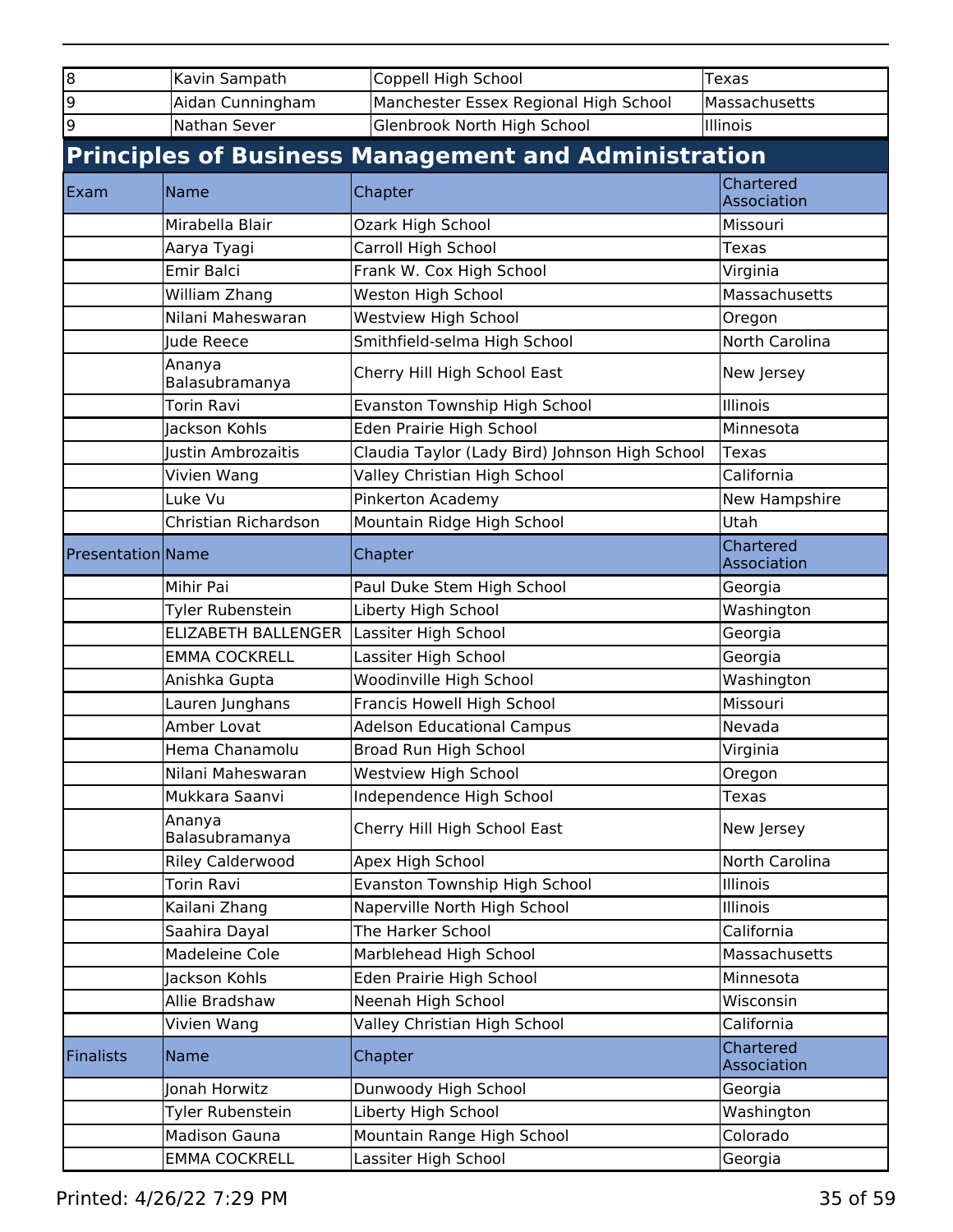| Amber Lovat             |                                            | <b>Adelson Educational Campus</b>                    | Nevada         |                              |
|-------------------------|--------------------------------------------|------------------------------------------------------|----------------|------------------------------|
|                         | <b>Allison Holmes</b>                      | Mountain Vista High School                           |                | Colorado                     |
|                         | <b>Troy McCoy</b>                          | Ponderosa High School                                |                | Colorado                     |
|                         | Nilani Maheswaran                          | <b>Westview High School</b>                          |                | Oregon                       |
|                         | Marie Day                                  | Lamar Consolidated High School                       |                |                              |
|                         | Smithfield-selma High School<br>Jude Reece |                                                      |                | North Carolina               |
|                         | Ananya<br>Balasubramanya                   | Cherry Hill High School East                         |                | New Jersey                   |
|                         | <b>Riley Calderwood</b>                    | Apex High School                                     |                | North Carolina               |
|                         | <b>Torin Ravi</b>                          | Evanston Township High School                        |                | Illinois                     |
|                         | Anushka Chakraborty                        | Downingtown STEM Academy                             |                | Pennsylvania                 |
|                         | <b>Richard Garman</b>                      | Spring-ford Area School District 9th Grade<br>Center |                | Pennsylvania                 |
|                         | Jaden Reji                                 | Livonia Churchill High School                        |                | Michigan                     |
|                         | Saahira Dayal                              | The Harker School                                    |                | California                   |
|                         | Madeleine Cole                             | Marblehead High School                               |                | Massachusetts                |
|                         | Jackson Kohls                              | Eden Prairie High School                             |                | Minnesota                    |
|                         | Nikhil Kori                                | Eden Prairie High School                             |                | Minnesota                    |
|                         | Allie Bradshaw                             | Neenah High School                                   |                | Wisconsin                    |
|                         | Vivien Wang                                | Valley Christian High School                         |                | California                   |
| Finals                  | <b>Name</b>                                | Chapter                                              |                | Chartered<br>Association     |
| 1                       | Anushka Chakraborty                        | Downingtown STEM Academy                             |                | Pennsylvania                 |
| $\overline{2}$          | Nikhil Kori                                | Eden Prairie High School                             |                | Minnesota                    |
| $\overline{3}$          | Jackson Kohls                              | Eden Prairie High School                             |                | Minnesota                    |
| $\overline{\mathbf{4}}$ | Tyler Rubenstein                           | Liberty High School                                  |                | Washington                   |
| 5                       | Jaden Reji                                 | Livonia Churchill High School                        |                | Michigan                     |
| $6\phantom{.}6$         | Jude Reece                                 | Smithfield-selma High School                         |                | North Carolina               |
| 7                       | Vivien Wang                                | Valley Christian High School                         |                | California                   |
| $\overline{7}$          | Troy McCoy                                 | Ponderosa High School                                | Colorado       |                              |
| $\bf{8}$                | Torin Ravi                                 | Evanston Township High School                        |                | Illinois                     |
| 9                       | Madeleine Cole                             | Marblehead High School                               | Massachusetts  |                              |
|                         | <b>Principles of Finance</b>               |                                                      |                |                              |
| Exam                    | Name                                       | Chapter                                              |                | <b>Chartered Association</b> |
|                         | Jacob Dishman                              | Bingham High School                                  | Utah           |                              |
|                         | Jamison Bell                               | Ronald Reagan High School                            | North Carolina |                              |
|                         | Aidan Orr                                  | Cherokee Trail High School                           | Colorado       |                              |
|                         | <b>Arvind Salem</b>                        | Novi High School                                     | Michigan       |                              |
|                         | Siddha Kanthi                              | Reedy High School                                    | <b>Texas</b>   |                              |
|                         | Siyona Jain                                | Westwood High School                                 | Texas          |                              |
|                         | Vincent Chou                               | Waunakee High School                                 | Wisconsin      |                              |
|                         | Amruta Soma                                | Prosper High School                                  | <b>Texas</b>   |                              |
|                         | Margaret Zhou                              | Ridgewood High School                                |                | New Jersey                   |
|                         | William Yeh                                | Neuqua Valley High School                            | Illinois       |                              |
|                         | Kaden Chien                                | Montgomery Blair High School                         | Maryland       |                              |
| Presentation            | Name                                       | Chapter                                              |                | <b>Chartered Association</b> |
|                         | <b>Michael Pleikis</b>                     | Carlmont High School                                 | California     |                              |
|                         | Pearl Yeboah                               | Mill Creek High School                               | Georgia        |                              |
|                         | <b>Kelsey Martin</b>                       | Oakton High School                                   | Virginia       |                              |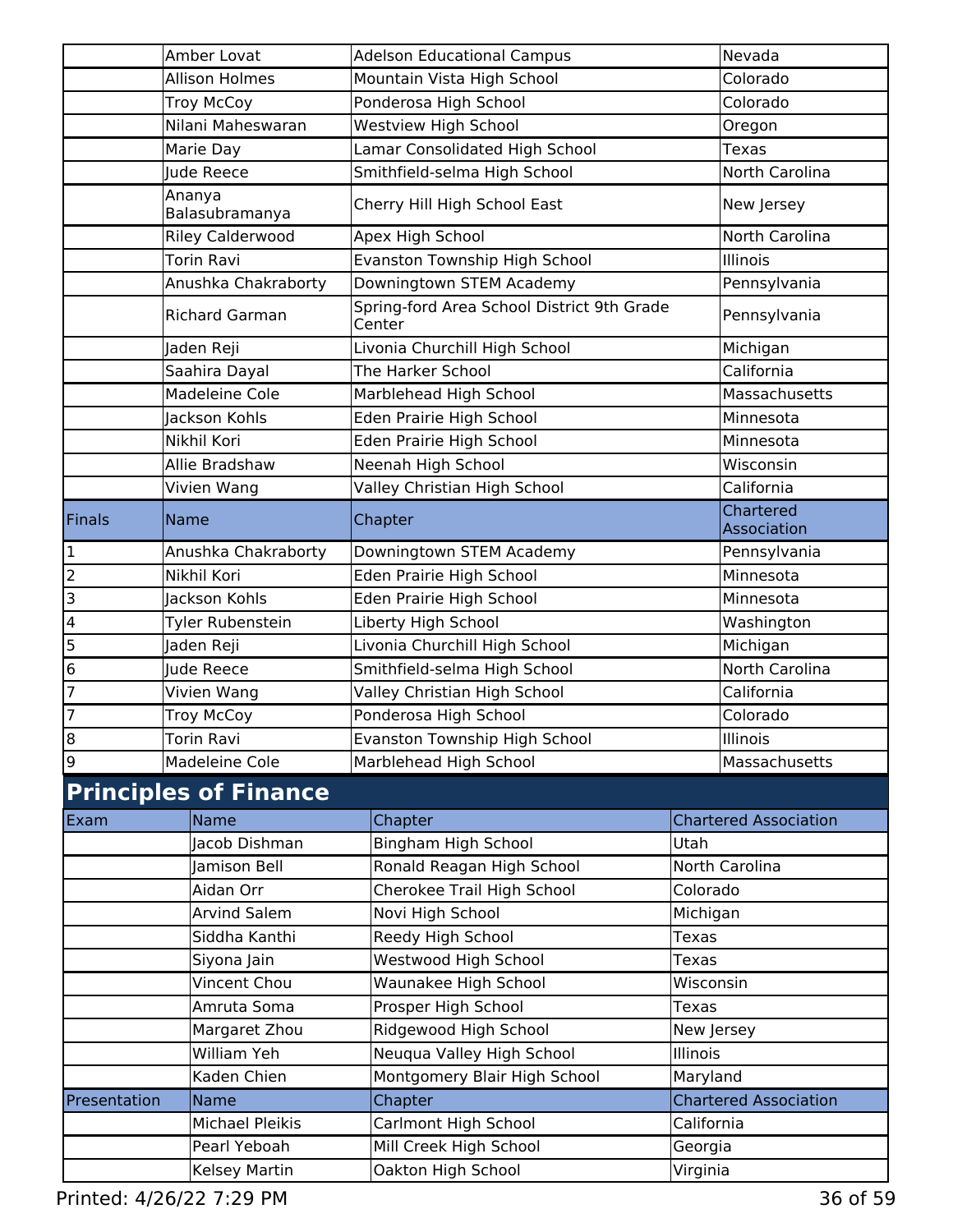|                 | Kristin Lande          | Rampart High School                          | Colorado                     |
|-----------------|------------------------|----------------------------------------------|------------------------------|
|                 | Jayesh Chaurasia       | Edison High School                           | New Jersey                   |
|                 | Siddha Kanthi          | Reedy High School                            | Texas                        |
|                 | Jimmy Helferty         | West Chester East High School                | Pennsylvania                 |
|                 | Sharanya Agarwal       | Academy Of Holy Angels                       | New Jersey                   |
|                 | Archis Kajale          | Eastlake High School                         | Washington                   |
|                 | Caroline Massman       | Blue Valley North High School                | Kansas                       |
| Finalists       | <b>Name</b>            | Chapter                                      | <b>Chartered Association</b> |
|                 | Jacob Dishman          | Bingham High School                          | Utah                         |
|                 | <b>Michael Pleikis</b> | Carlmont High School                         | California                   |
|                 | <b>Bence Burton</b>    | Ronald Reagan High School                    | North Carolina               |
|                 | Richard Bai            | Plano Senior High School                     | <b>Texas</b>                 |
|                 | Catherine Macoy        | Clarke County High School                    | Virginia                     |
|                 | Aidan Orr              | Cherokee Trail High School                   | Colorado                     |
|                 | <b>Arvind Salem</b>    | Novi High School                             | Michigan                     |
|                 | <b>Riley Marr</b>      | Palmer Ridge High School                     | Colorado                     |
|                 | Siddha Kanthi          | Reedy High School                            | <b>Texas</b>                 |
|                 | Kavan Mehta            | Liberty High School                          | <b>Texas</b>                 |
|                 | Siyona Jain            | Westwood High School                         | Texas                        |
|                 | Vincent Chou           | Waunakee High School                         | Wisconsin                    |
|                 | Sharanya Agarwal       | Academy Of Holy Angels                       | New Jersey                   |
|                 | Nicolas Posada         | West Broward High School                     | Florida                      |
|                 | Justin Radel           | Minnetonka High School                       | Minnesota                    |
|                 | Archis Kajale          | Eastlake High School                         | Washington                   |
|                 | Caroline Massman       | Blue Valley North High School                | Kansas                       |
|                 | Milad Rasoli           | Carlmont High School                         | California                   |
| Finals          | <b>Name</b>            | Chapter                                      | <b>Chartered Association</b> |
| $\mathbf{1}$    | Justin Radel           | Minnetonka High School                       | Minnesota                    |
| $\overline{2}$  | Siddha Kanthi          | Reedy High School                            | Texas                        |
| 3               | Milad Rasoli           | Carlmont High School                         | California                   |
| $\overline{a}$  | Kavan Mehta            | Liberty High School                          | Texas                        |
| 5               | Jacob Dishman          | Bingham High School                          | Utah                         |
| $\overline{5}$  | Siyona Jain            | Westwood High School                         | <b>Texas</b>                 |
| $6\overline{6}$ | <b>Arvind Salem</b>    | Novi High School                             | Michigan                     |
| $\bf 6$         | <b>Bence Burton</b>    | Ronald Reagan High School                    | North Carolina               |
| $\bf 6$         | Vincent Chou           | Waunakee High School                         | Wisconsin                    |
| $\overline{7}$  | Archis Kajale          | Eastlake High School                         | Washington                   |
|                 |                        | <b>Principles of Hospitality and Tourism</b> |                              |
| Exam            | Name                   | Chapter                                      | <b>Chartered Association</b> |
|                 | Ava Webb               | Larry A Ryle High School                     | Kentucky                     |
|                 | Luca Di Ruocco         | Central High School                          | Nebraska                     |
|                 | Sabah Uddin            | Coppell High School Ninth Grade Center       | Texas                        |
|                 | Yujin(Lily) Wu         | Great Neck South High School                 | New York                     |
|                 | Cieun Lee              | Centennial High School                       | Texas                        |
|                 | Ayden Fisher           | Westwood High School                         | Texas                        |
|                 | Krish Babu             | <b>Westford Academy</b>                      | Massachusetts                |
|                 | Hatim Husainy          | Smithtown High School West                   | New York                     |
|                 | Jacob Zils             | Minnetonka High School                       | Minnesota                    |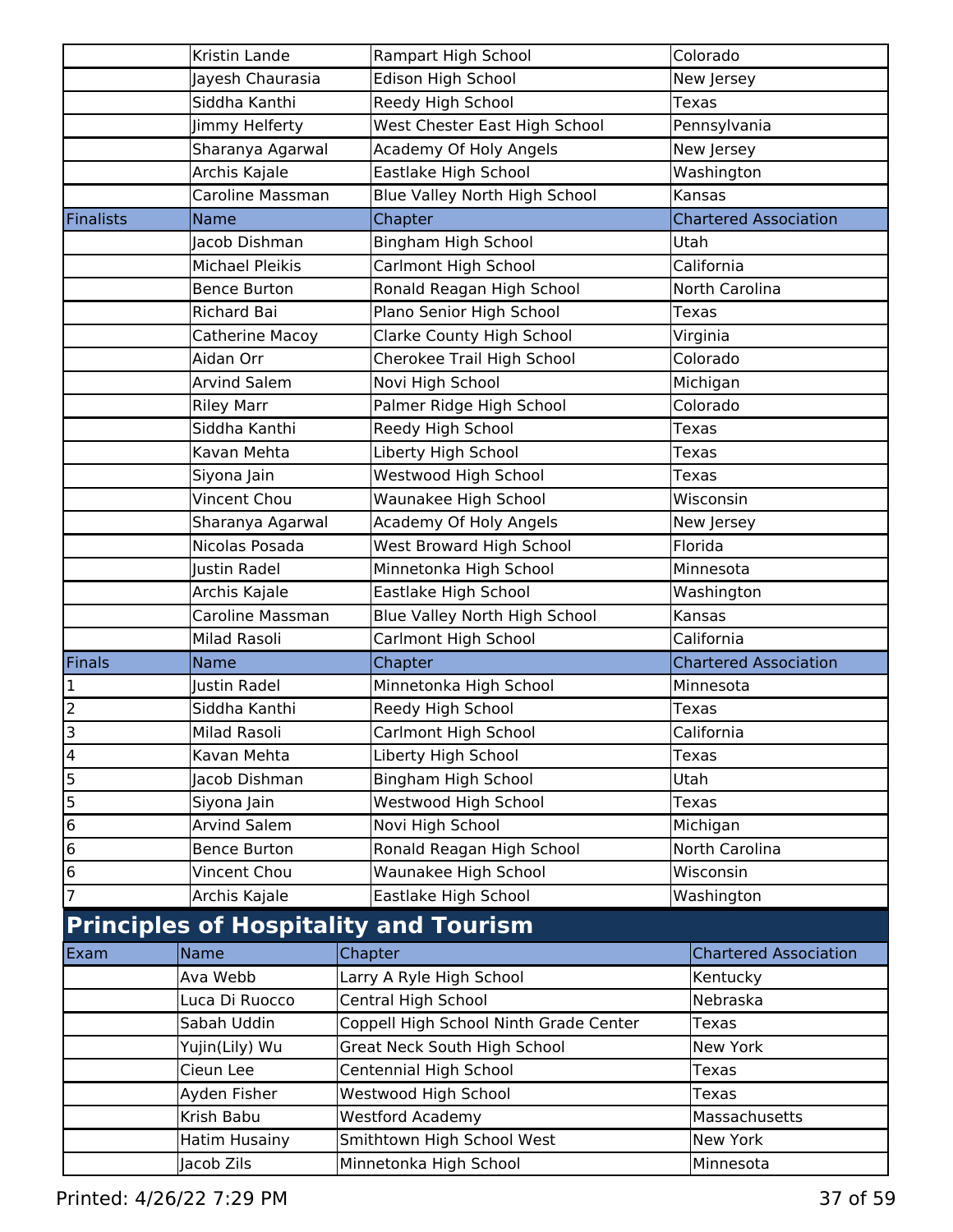|                         | Olivia Piserchia               | <b>Emerson High School</b>              | New Jersey                   |
|-------------------------|--------------------------------|-----------------------------------------|------------------------------|
|                         | Alexis Lingard                 | Waunakee High School                    | Wisconsin                    |
|                         | Leah Rovey                     | Page High School                        | Tennessee                    |
| Presentation            | Name                           | Chapter                                 | <b>Chartered Association</b> |
|                         | Karlie Peterson                | West Forsyth High School                | Georgia                      |
|                         | Ashwit Mathur                  | <b>BASIS Independent Silicon Valley</b> | California                   |
|                         | Luca Di Ruocco                 | Central High School                     | Nebraska                     |
|                         | Anushka Yadav                  | Round Rock High School                  | Texas                        |
|                         | Srijan Pingili                 | Novi High School                        | Michigan                     |
|                         | Sanjana Datla                  | Farmington High School                  | Michigan                     |
|                         | Corey Shively                  | Denver East High School                 | Colorado                     |
|                         | Shreya Sharma                  | Broad Run High School                   | Virginia                     |
|                         | Carly Yarbrough                | Mountain Lakes High School              | New Jersey                   |
| Finalists               | <b>Name</b>                    | Chapter                                 | <b>Chartered Association</b> |
|                         | Karlie Peterson                | West Forsyth High School                | Georgia                      |
|                         | Rachel Starghill               | Great Oaks Sycamore High School         | Ohio                         |
|                         | Ashwit Mathur                  | <b>BASIS Independent Silicon Valley</b> | California                   |
|                         | <b>Taylor West</b>             | Mountain Vista High School              | Colorado                     |
|                         | Luca Di Ruocco                 | Central High School                     | Nebraska                     |
|                         | Anushka Yadav                  | Round Rock High School                  | <b>Texas</b>                 |
|                         | Mia Thompson                   | North Creek High School                 | Washington                   |
|                         | Srijan Pingili                 | Novi High School                        | Michigan                     |
|                         | Sanjana Datla                  | Farmington High School                  | Michigan                     |
|                         | Corey Shively                  | Denver East High School                 | Colorado                     |
|                         | Varnika Bhargava               | Redmond High School                     | Washington                   |
|                         | Shreya Sharma                  | <b>Broad Run High School</b>            | Virginia                     |
|                         | Abraham Aguilar                | River Bluff High School                 | South Carolina               |
|                         | Tilden Dougherty               | <b>Bluffton High School</b>             | South Carolina               |
|                         | Alissa Xue                     | Northville High School                  | Michigan                     |
|                         | Olivia Piserchia               | Emerson High School                     | New Jersey                   |
|                         | Carly Yarbrough                | Mountain Lakes High School              | New Jersey                   |
|                         | Leah Rovey                     | Page High School                        | Tennessee                    |
|                         | Aiden Christy                  | Flathead High School                    | Montana                      |
| Finals                  | <b>Name</b>                    | Chapter                                 | <b>Chartered Association</b> |
| $\mathbf{1}$            | Anushka Yadav                  | Round Rock High School                  | <b>Texas</b>                 |
| $\overline{2}$          | Sanjana Datla                  | Farmington High School                  | Michigan                     |
| $\overline{\mathbf{3}}$ | Ashwit Mathur                  | <b>BASIS Independent Silicon Valley</b> | California                   |
| $\overline{\mathbf{4}}$ | Varnika Bhargava               | Redmond High School                     | Washington                   |
| <u>ы</u>                | Olivia Piserchia               | <b>Emerson High School</b>              | New Jersey                   |
| $\overline{6}$          | Rachel Starghill               | Great Oaks Sycamore High School         | Ohio                         |
| $\overline{7}$          | Karlie Peterson                | West Forsyth High School                | Georgia                      |
| $\overline{7}$          | Alissa Xue                     | Northville High School                  | Michigan                     |
| $\overline{8}$          | Luca Di Ruocco                 | Central High School                     | Nebraska                     |
| $\bf{8}$                |                                |                                         |                              |
|                         | Aiden Christy                  | Flathead High School                    | Montana                      |
|                         | <b>Principles of Marketing</b> |                                         |                              |
| Exam                    | <b>Name</b>                    | Chapter                                 | <b>Chartered Association</b> |
|                         | Jackson Hyde                   | North Hollywood High School             | California                   |
|                         | Sampras Perry                  | River Bluff High School                 | South Carolina               |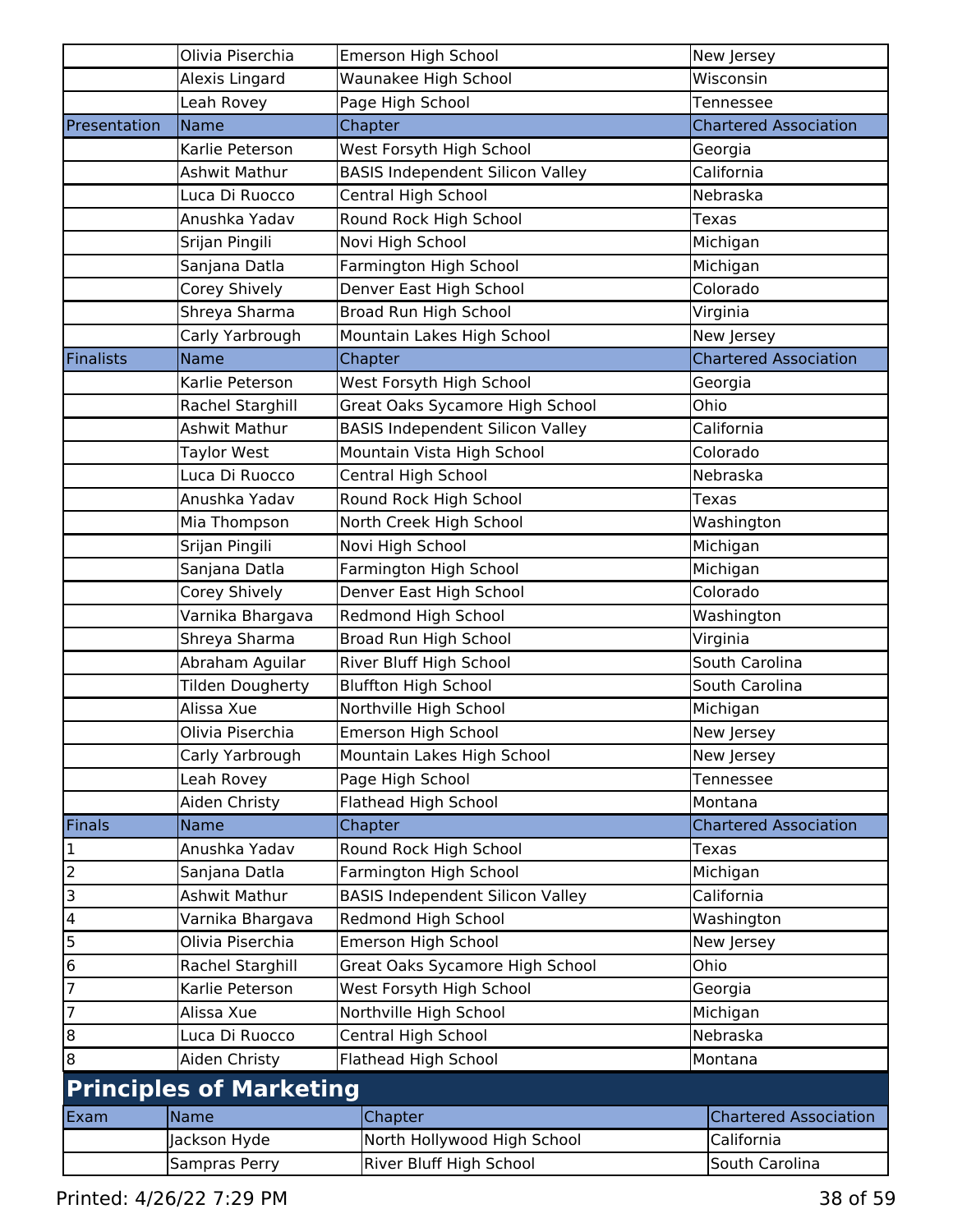|                          | Elyssa Guerra                                   | Los Fresnos High School                   | Texas                        |
|--------------------------|-------------------------------------------------|-------------------------------------------|------------------------------|
|                          | Jordyn Casmer                                   | Rampart High School                       | Colorado                     |
|                          | Sakethram Maramraj                              | Hickory Ridge High School                 | North Carolina               |
|                          | Anushka Kharat                                  | Irvington High School                     | California                   |
|                          | Amelia Buras                                    | Harrison County Career & Technical Center | Mississippi                  |
|                          | Kevin Wang                                      | Lebanon Trail High School                 | Texas                        |
|                          | <b>Felipe Canaca</b>                            | Albuquerque Academy                       | <b>New Mexico</b>            |
|                          | Katherine Nguyen                                | Colonial Forge High School                | Virginia                     |
|                          | Aden Falk                                       | Eastern High School                       | New Jersey                   |
|                          | Abby Mahr                                       | Westborough High School                   | Massachusetts                |
| <b>Presentation Name</b> |                                                 | Chapter                                   | <b>Chartered Association</b> |
|                          | Paul Branson                                    | Blue Springs South High School            | Missouri                     |
|                          | Toby Neumann                                    | Eastside Catholic High School             | Washington                   |
|                          | Dylan Davis                                     | Eastside Catholic High School             | Washington                   |
|                          | Luke Storer                                     | Larry A Ryle High School                  | Kentucky                     |
|                          | <b>Grace Sommers</b>                            | Camas High School                         | Washington                   |
|                          | Selina Lam                                      | <b>Clements High School</b>               | Texas                        |
|                          | Natalie Madrzykowski                            | Ardrey Kell High School                   | North Carolina               |
|                          | Tanya Dayan                                     | <b>Westford Academy</b>                   | Massachusetts                |
|                          | Ansh Shah                                       | Northville High School                    | Michigan                     |
|                          | Aden Falk                                       | Eastern High School                       | New Jersey                   |
|                          | Laila Kelley                                    | Bay Port High School                      | Wisconsin                    |
|                          | <b>Nikhill Andrew</b>                           | Eden Prairie High School                  | Minnesota                    |
| Finalists                | Name                                            | Chapter                                   | <b>Chartered Association</b> |
|                          | Paul Branson                                    | Blue Springs South High School            | Missouri                     |
|                          | Toby Neumann                                    | Eastside Catholic High School             | Washington                   |
|                          | Dylan Davis                                     | Eastside Catholic High School             | Washington                   |
|                          | Luke Storer                                     | Larry A Ryle High School                  | Kentucky                     |
|                          | <b>Grace Sommers</b>                            | Camas High School                         | Washington                   |
|                          | Selina Lam                                      | Clements High School                      | Texas                        |
|                          | Sakethram Maramraj                              | Hickory Ridge High School                 | North Carolina               |
|                          | Vaishnavi Vuttravadium                          | Redmond High School                       | Washington                   |
|                          | Natalie Madrzykowski                            | Ardrey Kell High School                   | North Carolina               |
|                          | Amelia Buras                                    | Harrison County Career & Technical Center | Mississippi                  |
|                          | kaitlyn Cao                                     | Skyline High School                       | Utah                         |
|                          | Ansh Shah                                       | Northville High School                    | Michigan                     |
|                          | Kevin Wang                                      | Lebanon Trail High School                 | Texas                        |
|                          | Nitya Shankar                                   | Issaquah High School                      | Washington                   |
|                          | Aden Falk                                       | Eastern High School                       | New Jersey                   |
|                          | Laila Kelley<br>Anika Sudhir                    | Bay Port High School                      | Wisconsin<br>Illinois        |
|                          |                                                 | Neuqua Valley High School                 | Illinois                     |
|                          | <b>Delaney Resnick</b><br><b>Nikhill Andrew</b> | Glenbrook North High School               | Minnesota                    |
|                          |                                                 | Eden Prairie High School                  | California                   |
|                          | Shivank Dhamija                                 | Monta Vista High School                   | Massachusetts                |
| Finals                   | Abby Mahr<br><b>Name</b>                        | Westborough High School<br>Chapter        | <b>Chartered Association</b> |
| $\mathbf 1$              | Shivank Dhamija                                 | Monta Vista High School                   | California                   |
| $\overline{c}$           | Selina Lam                                      | <b>Clements High School</b>               | Texas                        |
| 3                        |                                                 |                                           |                              |
|                          | Natalie Madrzykowski                            | Ardrey Kell High School                   | North Carolina               |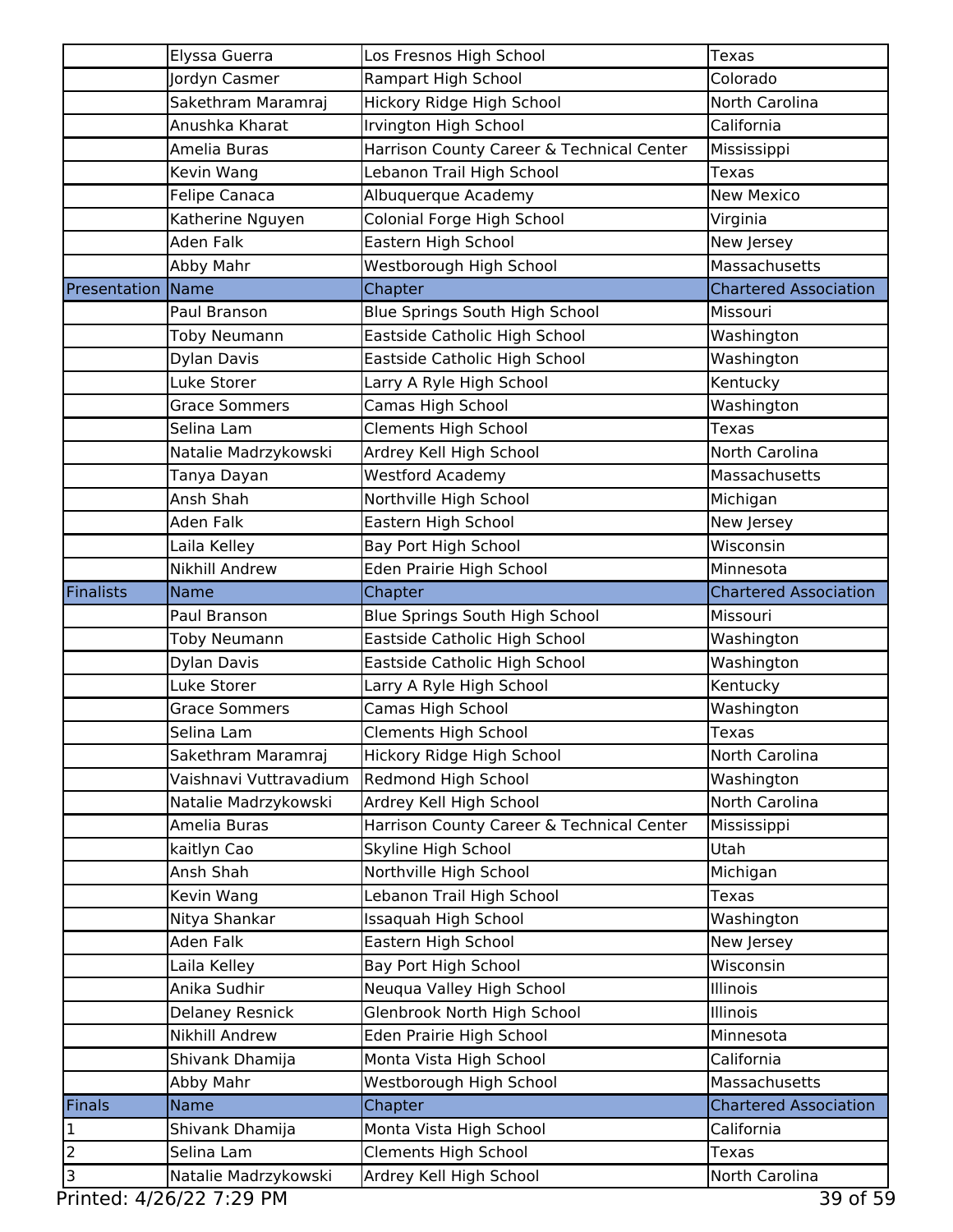| $\overline{\mathbf{4}}$ | Vaishnavi Vuttravadium      | Redmond High School                 | Washington                   |
|-------------------------|-----------------------------|-------------------------------------|------------------------------|
| 5                       | Kevin Wang                  | Lebanon Trail High School           | Texas                        |
| 6                       | Paul Branson                | Blue Springs South High School      | Missouri                     |
| 7                       | <b>Dylan Davis</b>          | Eastside Catholic High School       | Washington                   |
| 7                       | <b>Nikhill Andrew</b>       | Eden Prairie High School            | Minnesota                    |
| 8                       | Toby Neumann                | Eastside Catholic High School       | Washington                   |
| 9                       | Laila Kelley                | Bay Port High School                | Wisconsin                    |
|                         | <b>Financial Consulting</b> |                                     |                              |
| Exam                    | <b>Name</b>                 | Chapter                             | <b>Chartered Association</b> |
|                         | Dhruv Srinivasan            | Redmond High School                 | Washington                   |
|                         | Ishita Dua                  | Reedy High School                   | <b>Texas</b>                 |
|                         | Martin Azocar               | Sun Prairie High School             | Wisconsin                    |
|                         | Mason Epperly               | Marvin Ridge High School            | North Carolina               |
|                         | Samantha Whitten            | <b>Billerica High School</b>        | Massachusetts                |
|                         | Alex Agabap                 | Don Bosco Prep HS                   | New Jersey                   |
|                         | Devanshi Bhargava           | Downingtown STEM Academy            | Pennsylvania                 |
|                         | Katherine Yu                | Carlmont High School                | California                   |
|                         | Samuel Chen                 | Newport High School                 | Washington                   |
|                         | Grace Wu                    | Ames Senior High School             | lowa                         |
| Presentation            | Name                        | Chapter                             | <b>Chartered Association</b> |
|                         | Tiana Wang                  | Clear Lake High School              | Texas                        |
|                         | Davis Lundy                 | Southern Lee High School            | North Carolina               |
|                         | <b>Tracy Gonsalves</b>      | Panther Creek High School           | North Carolina               |
|                         | <b>Renzo Paredes</b>        | Rockport High School                | Massachusetts                |
|                         | Dhruv Srinivasan            | Redmond High School                 | Washington                   |
|                         | <b>Brady Drummond</b>       | <b>Belt High School</b>             | Montana                      |
|                         | Curtis Lydy                 | Napoleon High School                | Ohio                         |
|                         | Navya Dronamraju            | <b>Uplift North Hills Prep</b>      | <b>Texas</b>                 |
|                         | Martin Azocar               | Sun Prairie High School             | Wisconsin                    |
|                         | Anushka Genge Patil         | Columbus North High School          | Indiana                      |
|                         | Alex Agabap                 | Don Bosco Prep HS                   | New Jersey                   |
|                         | Elise Schmidt               | Horizon High School                 | Oregon                       |
|                         | Jennifer Li                 | Westlake High School                | Texas                        |
|                         | Simar Gill                  | Tupelo Career & Technical Center    | Mississippi                  |
|                         | Megan McLemore              | Pine Creek High School              | Colorado                     |
|                         | Kaleb Hughes                | South County High School            | Virginia                     |
|                         | Abigail Burgmaier           | La Cueva High School                | <b>New Mexico</b>            |
|                         | <b>Nathaniel Smith</b>      | Rocky Mountain High School          | Colorado                     |
|                         | Ziad Bushnag                | Oakton High School                  | Virginia                     |
|                         | Sean Nowicki                | Orchard Park High School            | New York                     |
|                         | Adriana Voloshchuk          | Glenbrook North High School         | Illinois                     |
|                         | <b>NATE EXELBIRT</b>        | Cypress Bay High School 1           | Florida                      |
| <b>Finalists</b>        | <b>Name</b>                 | Chapter                             | <b>Chartered Association</b> |
|                         | Karsten Skildheim           | Conifer High School                 | Colorado                     |
|                         | Tiana Wang                  | Clear Lake High School              | <b>Texas</b>                 |
|                         | <b>Tracy Gonsalves</b>      | Panther Creek High School           | North Carolina               |
|                         | Sarah Shaner                | Northampton Area Senior High School | Pennsylvania                 |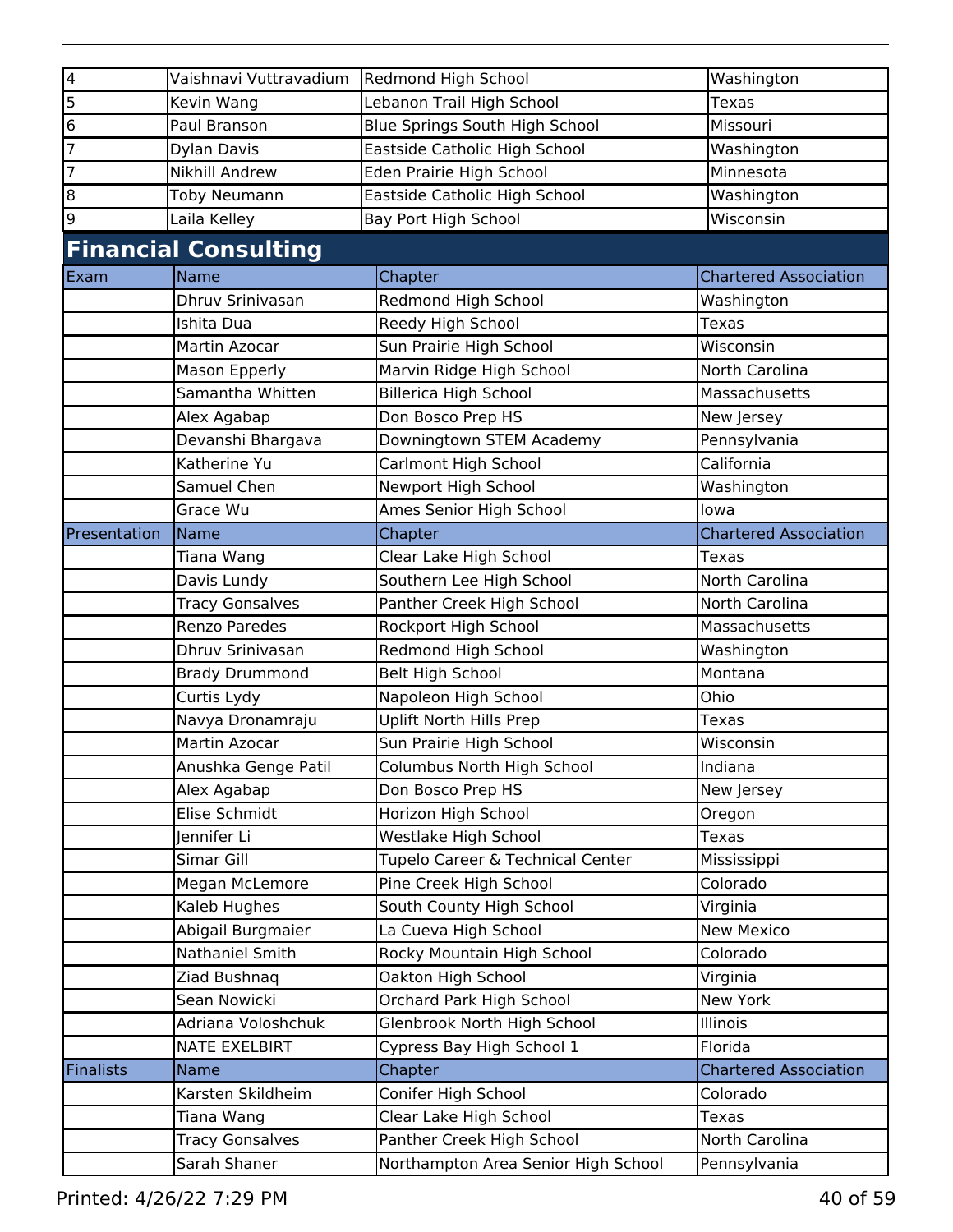|                | Dhruv Srinivasan      | Redmond High School                                 | Washington                   |
|----------------|-----------------------|-----------------------------------------------------|------------------------------|
|                | Pavan Ananthakrishnan | Dominion High School                                | Virginia                     |
|                | Curtis Lydy           | Napoleon High School                                | Ohio                         |
|                | Andrew Kovaleski      | Victor High School                                  | <b>New York</b>              |
|                | Martin Azocar         | Sun Prairie High School                             | Wisconsin                    |
|                | Gavin Moran           | Algonquin Regional High School                      | Massachusetts                |
|                | Anushka Genge Patil   | Columbus North High School                          | Indiana                      |
|                | Alex Agabap           | Don Bosco Prep HS                                   | New Jersey                   |
|                | Jennifer Li           | Westlake High School                                | Texas                        |
|                | Devanshi Bhargava     | Downingtown STEM Academy                            | Pennsylvania                 |
|                | Katherine Yu          | Carlmont High School                                | California                   |
|                | Kaleb Hughes          | South County High School                            | Virginia                     |
|                | Adriana Voloshchuk    | Glenbrook North High School                         | Illinois                     |
|                | Mohit Agarwal         | Eden Prairie High School                            | Minnesota                    |
|                | <b>NATE EXELBIRT</b>  | Cypress Bay High School 1                           | Florida                      |
| Finals         | <b>Name</b>           | Chapter                                             | <b>Chartered Association</b> |
| 1              | Dhruv Srinivasan      | Redmond High School                                 | Washington                   |
| $\overline{c}$ | Karsten Skildheim     | Conifer High School                                 | Colorado                     |
| 3              | Sarah Shaner          | Northampton Area Senior High School                 | Pennsylvania                 |
| 4              | Katherine Yu          | Carlmont High School                                | California                   |
| 5              | Mohit Agarwal         | Eden Prairie High School                            | Minnesota                    |
| 6              | Devanshi Bhargava     | Downingtown STEM Academy                            | Pennsylvania                 |
| 7              | Adriana Voloshchuk    | Glenbrook North High School                         | Illinois                     |
| $\bf{8}$       | Pavan Ananthakrishnan | Dominion High School                                | Virginia                     |
| 9              | Tiana Wang            | Clear Lake High School                              | Texas                        |
| 10             | Martin Azocar         | Sun Prairie High School                             | Wisconsin                    |
| 10             | Jennifer Li           | Westlake High School                                | <b>Texas</b>                 |
|                |                       | <b>Hospitality and Tourism Professional Selling</b> |                              |
| Exam           | Name                  | Chapter                                             | <b>Chartered Association</b> |
|                | Aditya Pradhan        | Livonia Stevenson High School                       | Michigan                     |
|                | William Valinotti     | Waunakee High School                                | Wisconsin                    |
|                | <b>Bell Riley</b>     | Klamath Union High School                           | Oregon                       |
|                | Enio Hysa             | West Chester East High School                       | Pennsylvania                 |
|                | Darshan Kommanapalli  | Glenbrook North High School                         | Illinois                     |
|                | Maya Sriram           | <b>BASIS Independent Silicon Valley</b>             | California                   |
|                | Kriti Pandellapalli   | Cox Mill High School                                | North Carolina               |
|                | Neha Kadiam           | North Creek High School                             | Washington                   |
|                | Yash Gupta            | Green Hope High School                              | North Carolina               |
|                | Alisha Bhat           | Irvington High School                               | California                   |
|                | Vinya Ivaturi         | Great Oaks Indian Hill High School II               | Ohio                         |
|                | Maeve Fitzgerald      | <b>Washington Township HS</b>                       | New Jersey                   |
|                | Nicholas Tangwall     | Middleton High School                               | Wisconsin                    |
| Presentation   | Name                  | Chapter                                             | <b>Chartered Association</b> |
|                | Kate Morton           | Mountain Range High School                          | Colorado                     |
|                | Camryn Owens          | Lake Braddock Secondary School                      | Virginia                     |
|                | <b>Maddie Pitts</b>   | Victor High School                                  | New York                     |
|                | Margaret Lira         | Indian Trail High School & Academy                  | Wisconsin                    |
|                | Mackenzie North       | North Kingstown Senior High School                  | Rhode Island                 |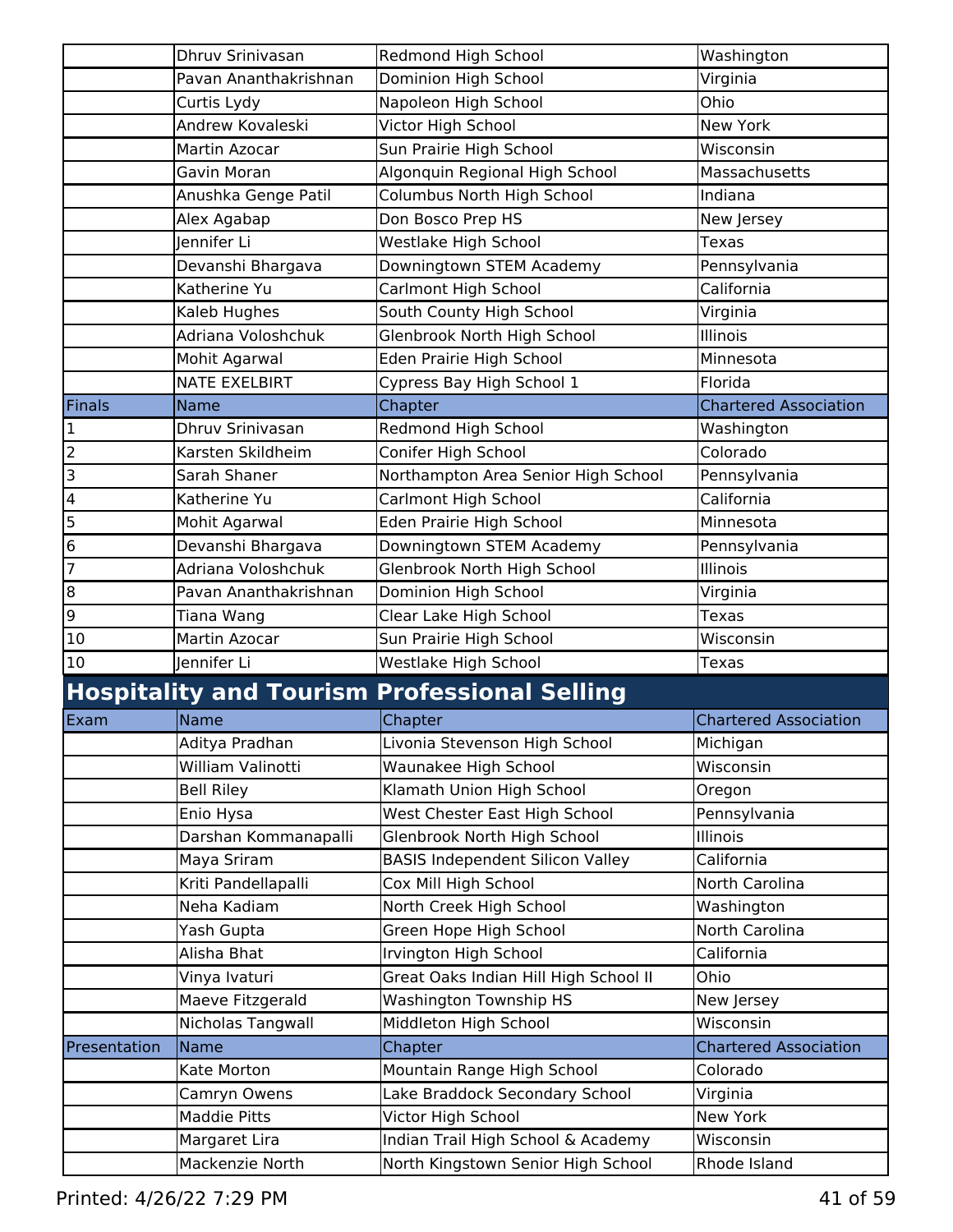|                      | Hayes Johnson               | Horizon High School                              | Oregon                       |
|----------------------|-----------------------------|--------------------------------------------------|------------------------------|
|                      | <b>Adam Chavez</b>          | Pueblo East High School                          | Colorado                     |
|                      | Shyla Sarkar                | Broad Run High School                            | Virginia                     |
|                      | Krish Vazirani              | Lynbrook High School                             | California                   |
|                      | Avinash Verma               | McNeil High School                               | <b>Texas</b>                 |
|                      | Maeve Fitzgerald            | <b>Washington Township HS</b>                    | New Jersey                   |
| <b>Finalists</b>     | Name                        | Chapter                                          | <b>Chartered Association</b> |
|                      | Kate Morton                 | Mountain Range High School                       | Colorado                     |
|                      | Aditya Pradhan              | Livonia Stevenson High School                    | Michigan                     |
|                      | William Valinotti           | Waunakee High School                             | Wisconsin                    |
|                      | Annie Zhao                  | Minnetonka High School                           | Minnesota                    |
|                      | <b>Bell Riley</b>           | Klamath Union High School                        | Oregon                       |
|                      | Camryn Owens                | Lake Braddock Secondary School                   | Virginia                     |
|                      | <b>Maddie Pitts</b>         | Victor High School                               | New York                     |
|                      | Mackenzie North             | North Kingstown Senior High School               | Rhode Island                 |
|                      | Maya Sriram                 | <b>BASIS Independent Silicon Valley</b>          | California                   |
|                      | Lauren Bellish              | Northmont High School II                         | Ohio                         |
|                      | Keeley Casalou              | Lambert High School                              | Georgia                      |
|                      | Morgan Shropshire           | West Bloomfield High School                      | Michigan                     |
|                      | Shyla Sarkar                | <b>Broad Run High School</b>                     | Virginia                     |
|                      | Krish Vazirani              | Lynbrook High School                             | California                   |
|                      | Avinash Verma               | McNeil High School                               | Texas                        |
|                      | Maeve Fitzgerald            | <b>Washington Township HS</b>                    | New Jersey                   |
|                      | Alyssa Newton               | Mountain Ridge High School                       | Utah                         |
|                      |                             |                                                  |                              |
| Finals               | <b>Name</b>                 | Chapter                                          | <b>Chartered Association</b> |
| $\mathbf 1$          | Kate Morton                 | Mountain Range High School                       | Colorado                     |
| $\overline{c}$       | Shyla Sarkar                | Broad Run High School                            | Virginia                     |
| 3                    | William Valinotti           | Waunakee High School                             | Wisconsin                    |
| 4                    | Lauren Bellish              | Northmont High School II                         | Ohio                         |
| 5                    | Avinash Verma               | McNeil High School                               | <b>Texas</b>                 |
|                      | <b>Maddie Pitts</b>         | Victor High School                               | New York                     |
| $6\phantom{.}6$<br>6 | Krish Vazirani              | Lynbrook High School                             | California                   |
| $\overline{7}$       | Camryn Owens                | Lake Braddock Secondary School                   | Virginia                     |
|                      | Aditya Pradhan              | Livonia Stevenson High School                    |                              |
| 8<br>9               | Keeley Casalou              | Lambert High School                              | Michigan<br>Georgia          |
|                      |                             |                                                  |                              |
|                      | <b>Professional Selling</b> |                                                  |                              |
| Exam                 | Name<br>Mckenzie Maresh     | Chapter                                          | <b>Chartered Association</b> |
|                      |                             | Liberty High School                              | Washington                   |
|                      | Anjana Rajesh               | Oakton High School                               | Virginia                     |
|                      | Ava Chen<br>Maxwell Neri    | Minnetonka High School                           | Minnesota<br>Illinois        |
|                      | Amarra Fusco                | Waubonsie Valley High School                     | Missouri                     |
|                      | Kiera Raymond               | Nixa High School<br>Rochester Adams High School  | Michigan                     |
|                      | Serena Sherwood             | Liberty High School                              | Washington                   |
|                      | <b>Andrew Shore</b>         | West Bloomfield High School                      | Michigan                     |
|                      | <b>Ruth Pickle</b>          |                                                  | <b>Texas</b>                 |
|                      | Mukul Dangi                 | Richardson High School<br>Washington High School | California                   |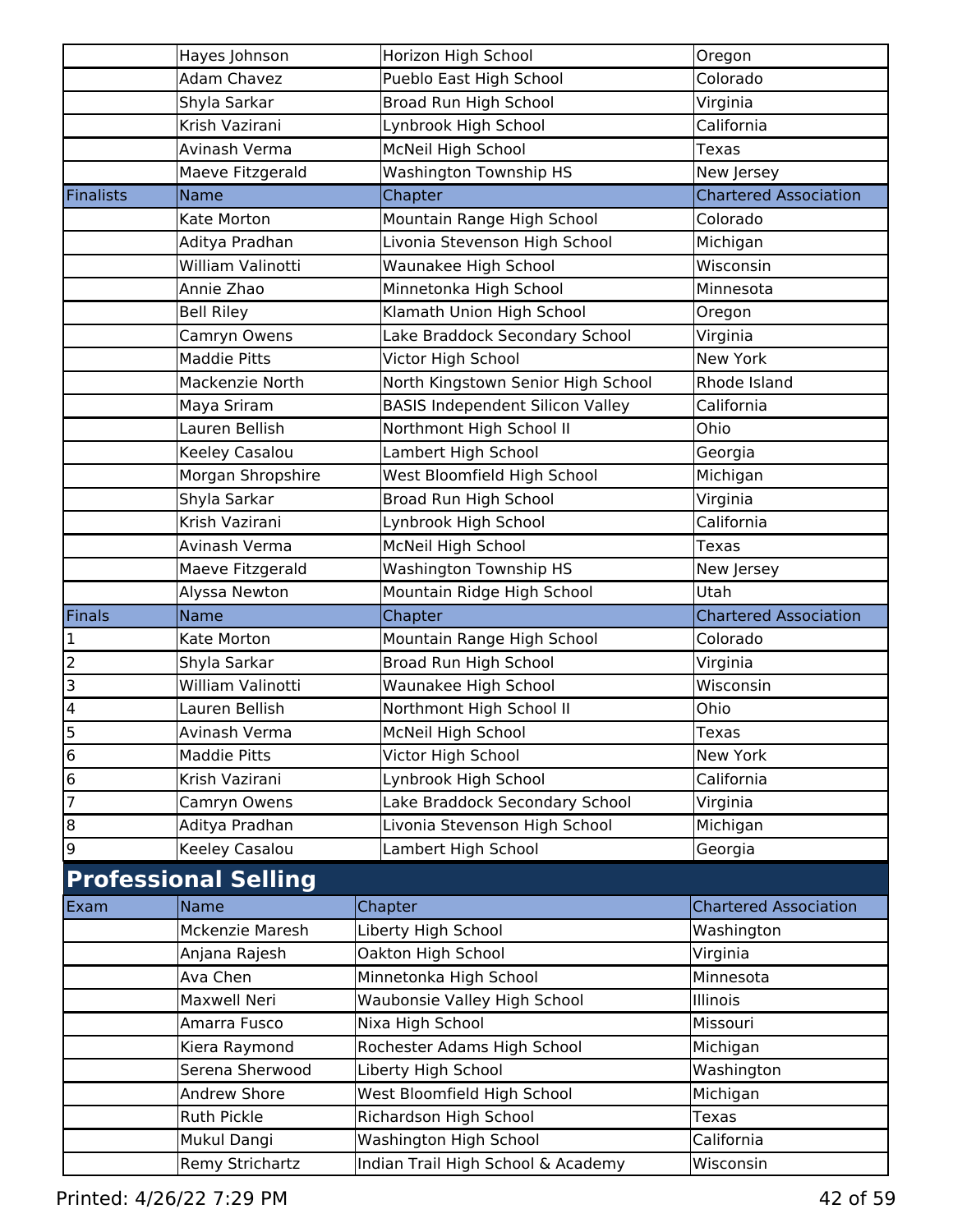|                         | Logan O'Connell                   | Carmel High School                   | Indiana                      |
|-------------------------|-----------------------------------|--------------------------------------|------------------------------|
| Presentation            | Name                              | Chapter                              | <b>Chartered Association</b> |
|                         | Jing Li                           | Northern Valley Regional at Demarest | New Jersey                   |
|                         | Ava Chen                          | Minnetonka High School               | Minnesota                    |
|                         | Shubhangi Gupta                   | Wayzata High School                  | Minnesota                    |
|                         | <b>Maxwell Neri</b>               | Waubonsie Valley High School         | Illinois                     |
|                         | Bella Woo                         | Irondale High School                 | Minnesota                    |
|                         | Delina Besrat                     | North Creek High School              | Washington                   |
|                         | <b>Jacob Norris</b>               | Noblesville High School              | Indiana                      |
|                         | Reya TK                           | Lambert High School                  | Georgia                      |
| Finalists               | <b>Name</b>                       | Chapter                              | <b>Chartered Association</b> |
|                         | <b>Mckenzie Maresh</b>            | Liberty High School                  | Washington                   |
|                         | Jing Li                           | Northern Valley Regional at Demarest | New Jersey                   |
|                         | Evan Smith                        | Pueblo East High School              | Colorado                     |
|                         | Anjana Rajesh                     | Oakton High School                   | Virginia                     |
|                         | Ava Chen                          | Minnetonka High School               | Minnesota                    |
|                         | Wyatt Besnoy                      | Northern Valley Regional at Demarest | New Jersey                   |
|                         | Shubhangi Gupta                   | Wayzata High School                  | Minnesota                    |
|                         | <b>Maxwell Neri</b>               | Waubonsie Valley High School         | Illinois                     |
|                         | Kristin Yun                       | Glenbrook North High School          | Illinois                     |
|                         | Amarra Fusco                      | Nixa High School                     | Missouri                     |
|                         | Delina Besrat                     | North Creek High School              | Washington                   |
|                         | Serena Sherwood                   | Liberty High School                  | Washington                   |
|                         | Jacob Norris                      | Noblesville High School              | Indiana                      |
|                         | Reya TK                           | Lambert High School                  | Georgia                      |
|                         | Nicolas West                      | Spanish River High School            | Florida                      |
|                         | <b>Ruth Pickle</b>                | Richardson High School               | <b>Texas</b>                 |
|                         | Leanna Johnson                    | Fountain Ft Carson High School       | Colorado                     |
|                         | Sanaa Bhorkar                     | The Harker School                    | California                   |
|                         | PAULINA SELICORNI                 | Cypress Bay High School 1            | Florida                      |
| Finals                  | Name                              | Chapter                              | <b>Chartered Association</b> |
| $\vert$ 1               | Ava Chen                          | Minnetonka High School               | Minnesota                    |
| $\overline{c}$          | Kristin Yun                       | Glenbrook North High School          | Illinois                     |
| $\overline{3}$          | Jing Li                           | Northern Valley Regional at Demarest | New Jersey                   |
| $\overline{\mathbf{r}}$ | Anjana Rajesh                     | Oakton High School                   | Virginia                     |
| 5                       | <b>Maxwell Neri</b>               | Waubonsie Valley High School         | Illinois                     |
| $\overline{6}$          | Sanaa Bhorkar                     | The Harker School                    | California                   |
| $\overline{6}$          | Nicolas West                      | Spanish River High School            | Florida                      |
| $\overline{7}$          | Leanna Johnson                    | Fountain Ft Carson High School       | Colorado                     |
| $\bf{8}$                | Serena Sherwood                   | Liberty High School                  | Washington                   |
| 9                       | Delina Besrat                     | North Creek High School              | Washington                   |
|                         | <b>Business Solutions Project</b> |                                      |                              |
| Finalists               | Name                              | Chapter                              | <b>Chartered Association</b> |
|                         | Chalasani/Pulluru/Thunga          | Vista Ridge High School              | Texas                        |
|                         | Mishra/Prasad                     | Westwood High School                 | <b>Texas</b>                 |
|                         | Blankemeyer/Kim                   | <b>Blacksburg High School</b>        | Virginia                     |
|                         | Brousseau/Owen                    | Fountain Ft Carson High School       | Colorado                     |
|                         | Gelsomni                          | King Philip Regional High School     | Massachusetts                |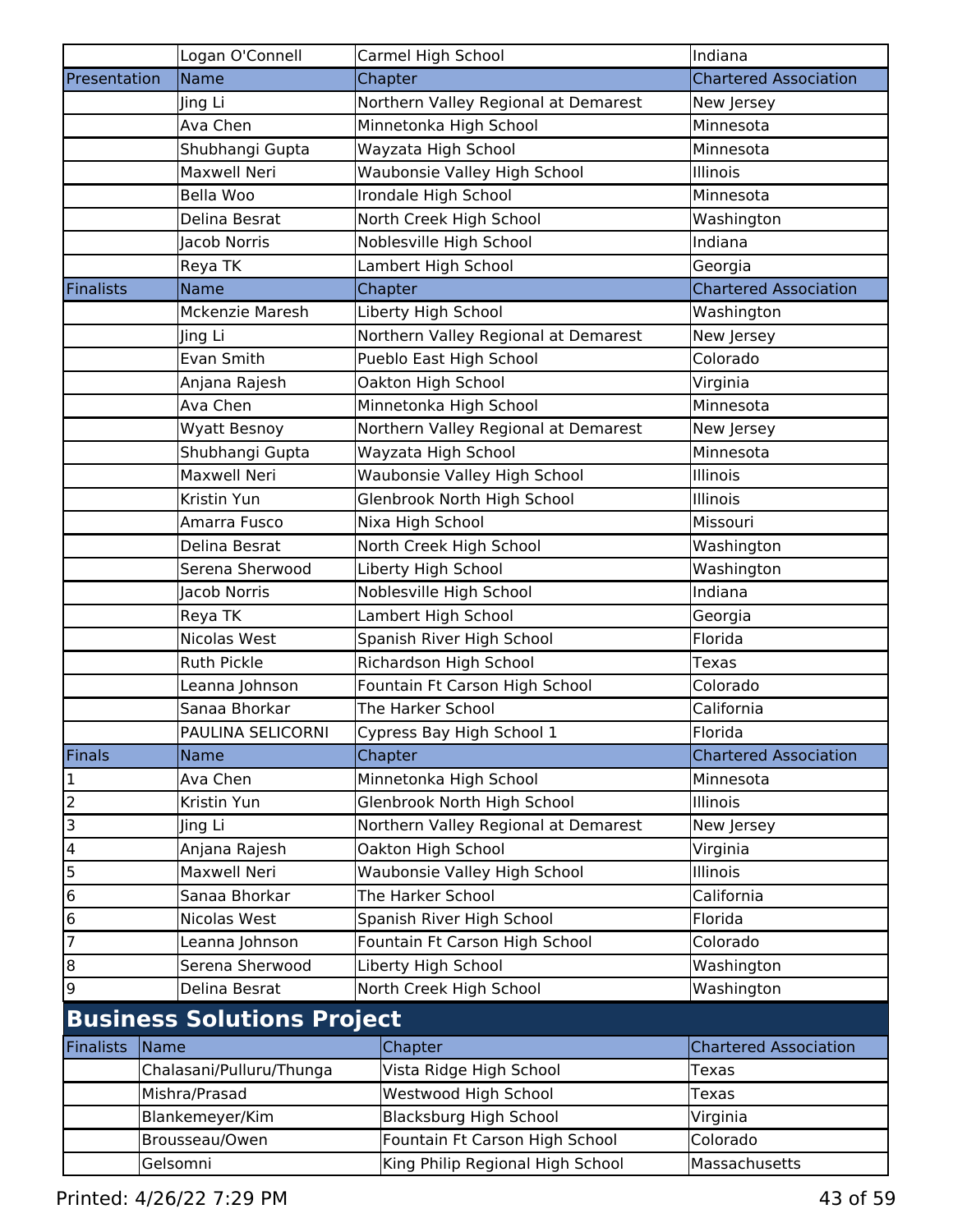|                | Sajnani                            | Bellevue High School                   | Washington                   |
|----------------|------------------------------------|----------------------------------------|------------------------------|
|                | Balamurugan/Pradeep                | Lake Washington High School            | Washington                   |
|                | Hu/Kim/Naik                        | Liberty High School                    | Washington                   |
|                | Gandhi/Palave                      | Skyline High School                    | Washington                   |
|                | Flores/Munson                      | Sauk Rapids-Rice High School           | Minnesota                    |
|                | Auran/Kent/Sansted                 | Alexandria High School                 | Minnesota                    |
|                | Moturi/Nauman/Shroff               | Irvington High School                  | California                   |
|                | Chinnam/Yallalacheruvu             | North Allegheny High School            | Pennsylvania                 |
|                | Boegner                            | Plymouth Whitemarsh High School        | Pennsylvania                 |
|                | Bendorf/Knight                     | Hortonville High School                | Wisconsin                    |
|                | Gaugert/Rasmussen/Rokus            | Wisconsin Rapids High School           | Wisconsin                    |
|                | Boyd/Ichikawa/Powell               | Beech High School                      | Tennessee                    |
|                | Guerrero/Keegan                    | Niles North High School                | Illinois                     |
| Finals         | <b>Name</b>                        | Chapter                                | <b>Chartered Association</b> |
| 1              | Gelsomni                           | King Philip Regional High School       | Massachusetts                |
| $\overline{2}$ | Moturi/Nauman/Shroff               | Irvington High School                  | California                   |
| 3              | Flores/Munson                      | Sauk Rapids-Rice High School           | Minnesota                    |
| 4              | Chalasani/Pulluru/Thunga           | Vista Ridge High School                | Texas                        |
| 5              | Boyd/Ichikawa/Powell               | Beech High School                      | Tennessee                    |
| 6              | Brousseau/Owen                     | Fountain Ft Carson High School         | Colorado                     |
| 7              | Hu/Kim/Naik                        | Liberty High School                    | Washington                   |
| 8              | Balamurugan/Pradeep                | Lake Washington High School            | Washington                   |
| 9              | Mishra/Prasad                      | Westwood High School                   | Texas                        |
| 10             | Auran/Kent/Sansted                 | Alexandria High School                 | Minnesota                    |
|                |                                    |                                        |                              |
|                |                                    |                                        |                              |
|                | <b>Community Awareness Project</b> |                                        |                              |
| Finalists Name |                                    | Chapter                                | <b>Chartered Association</b> |
|                | Springer                           | Shadow Ridge High School               | Arizona                      |
|                | Benson/Thomas                      | Keller High School                     | Texas                        |
|                | Kharya/Kondakindi/Mudiganti        | Reedy High School                      | Texas                        |
|                | Pachipala/Wang/Ye                  | The Woodlands College Park High School | Texas                        |
|                | Babaria/Gaba/Khatri                | Vista Ridge High School                | Texas                        |
|                | Agarwal/Xu                         | Richard Montgomery High School         | Maryland                     |
|                | Mottley                            | Atlee High School                      | Virginia                     |
|                | Menon/Modes                        | Fairfax High School                    | Virginia                     |
|                | Flythe/Mohnal/Muller               | Cape Hatteras High School              | North Carolina               |
|                | Schulman                           | Denver East High School                | Colorado                     |
|                | Hall                               | <b>Billerica High School</b>           | Massachusetts                |
|                | Bourgeois/Montville/Pannenborg     | Hopedale High School                   | Massachusetts                |
|                | Asprelli/Fraone                    | King Philip Regional High School       | Massachusetts                |
|                | Ayo/Rebutiaco                      | Auburn High School                     | Washington                   |
|                | <b>Hill</b>                        | Bethel Park Senior High School         | Pennsylvania                 |
|                | Gandhi/Newton/Treon                | West Chester East High School          | Pennsylvania                 |
|                | Morris                             | Bay Port High School                   | Wisconsin                    |
|                | Hassen/Ridgway                     | Olathe South High School               | Kansas                       |
|                | Bucki/Linn/Roof                    | Airport High School                    | Michigan                     |
| <b>Finals</b>  | Name                               | Chapter                                | <b>Chartered Association</b> |
| $\mathbf 1$    | Mottley                            | Atlee High School                      | Virginia                     |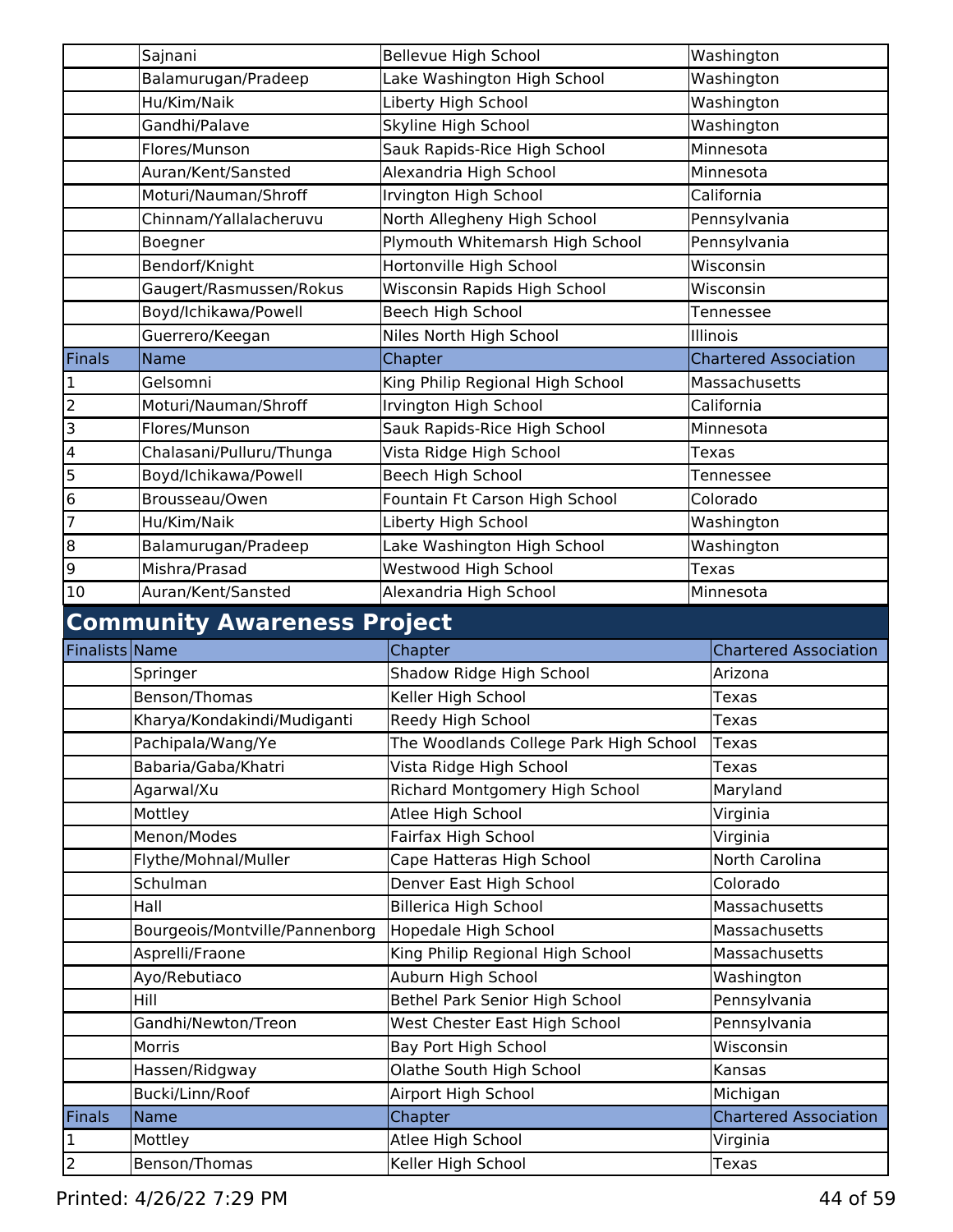| 3                       | Babaria/Gaba/Khatri               |         | Vista Ridge High School                | <b>Texas</b>                 |
|-------------------------|-----------------------------------|---------|----------------------------------------|------------------------------|
| $\overline{\mathbf{4}}$ | Pachipala/Wang/Ye                 |         | The Woodlands College Park High School | <b>Texas</b>                 |
| $\overline{4}$          | Hall                              |         | <b>Billerica High School</b>           | Massachusetts                |
| $\overline{5}$          | Bucki/Linn/Roof                   |         | Airport High School                    | Michigan                     |
| $\overline{6}$          | Schulman                          |         | Denver East High School                | Colorado                     |
| $\overline{6}$          | Morris                            |         | Bay Port High School                   | Wisconsin                    |
| $\overline{6}$          | Agarwal/Xu                        |         | Richard Montgomery High School         | Maryland                     |
| $\overline{7}$          | Menon/Modes                       |         | Fairfax High School                    | Virginia                     |
| $\overline{7}$          | Hill                              |         | Bethel Park Senior High School         | Pennsylvania                 |
|                         | <b>Career Development Project</b> |         |                                        |                              |
| <b>Finalists</b>        | Name                              | Chapter |                                        | <b>Chartered Association</b> |
|                         | Fierle/Park                       |         | South Forsyth High School              | Georgia                      |
|                         | Parepally/Rao                     |         | Lake Travis High School                | Texas                        |
|                         | Alam/Gunaselan                    |         | New Tech High @ Coppell                | Texas                        |
|                         | Ho/Modi/Sajja                     |         | Vista Ridge High School                | Texas                        |
|                         | Li/Sreekanth                      |         | Westwood High School                   | Texas                        |
|                         | Lertora/Martey                    |         | Millbrook High School                  | Virginia                     |
|                         | Haller/Harris                     |         | Denver East High School                | Colorado                     |
|                         | Clyde                             |         | King Philip Regional High School       | Massachusetts                |
|                         | Bennett/LaBarbiera                |         | Northern Highlands Reg HS              | New Jersey                   |
|                         | Mohanram/Schmitt/Wall             |         | Ridgewood High School                  | New Jersey                   |
|                         | Damone                            |         | Williamstown High School               | New Jersey                   |
|                         | Heno                              |         | Chanhassen High School                 | Minnesota                    |
|                         | Miner/Roerig/Sunnarborg           |         | Mound Westonka High School             | Minnesota                    |
|                         | Lenz/Watson/Zacher                |         | Rogers High School                     | Minnesota                    |
|                         | LOIDOLT/Miller                    |         | Sauk Rapids-Rice High School           | Minnesota                    |
|                         | Nagwekar/Subramanian              |         | Irvington High School                  | California                   |
|                         | Dhingra/Sharma/Vipperla           |         | Downingtown STEM Academy               | Pennsylvania                 |
|                         | Zhang                             |         | The Baldwin School                     | Pennsylvania                 |
|                         | Reed/Reed                         |         | Cooper City High School                | Florida                      |
|                         | Dhruv/Harty                       |         | Fort Myers High School 2               | Florida                      |
|                         | Fink/Meis                         |         | Marjory Stoneman Douglas High School   | Florida                      |
|                         | Qu/Shaffer                        |         | Carmel High School                     | Indiana                      |
| Finals                  | Name                              | Chapter |                                        | <b>Chartered Association</b> |
| $\mathbf{1}$            | Qu/Shaffer                        |         | Carmel High School                     | Indiana                      |
| $\overline{2}$          | Heno                              |         | Chanhassen High School                 | Minnesota                    |
| ات                      | Dhruv/Harty                       |         | Fort Myers High School 2               | Florida                      |
| $\overline{\mathbf{r}}$ | Nagwekar/Subramanian              |         | Irvington High School                  | California                   |
| $\overline{\mathbf{r}}$ | Haller/Harris                     |         | Denver East High School                | Colorado                     |
| $\overline{\mathbf{r}}$ | Zhang                             |         | The Baldwin School                     | Pennsylvania                 |
| $\overline{\mathbf{r}}$ | Damone                            |         | Williamstown High School               | New Jersey                   |
| 5                       | Lenz/Watson/Zacher                |         | Rogers High School                     | Minnesota                    |
| 5                       | Fink/Meis                         |         | Marjory Stoneman Douglas High School   | Florida                      |
| $\overline{6}$          | Miner/Roerig/Sunnarborg           |         | Mound Westonka High School             | Minnesota                    |
|                         | <b>Community Giving Project</b>   |         |                                        |                              |
| <b>Finalists</b>        | Name                              |         | Chapter                                | <b>Chartered Association</b> |
|                         | Pacheco/Polcaro/Praxl             |         | East Syracuse-Minoa HS                 | New York                     |
|                         | Gretah/Sirianni/Yagaloff          |         | Plainview-Old Bethpage JFK HS          | New York                     |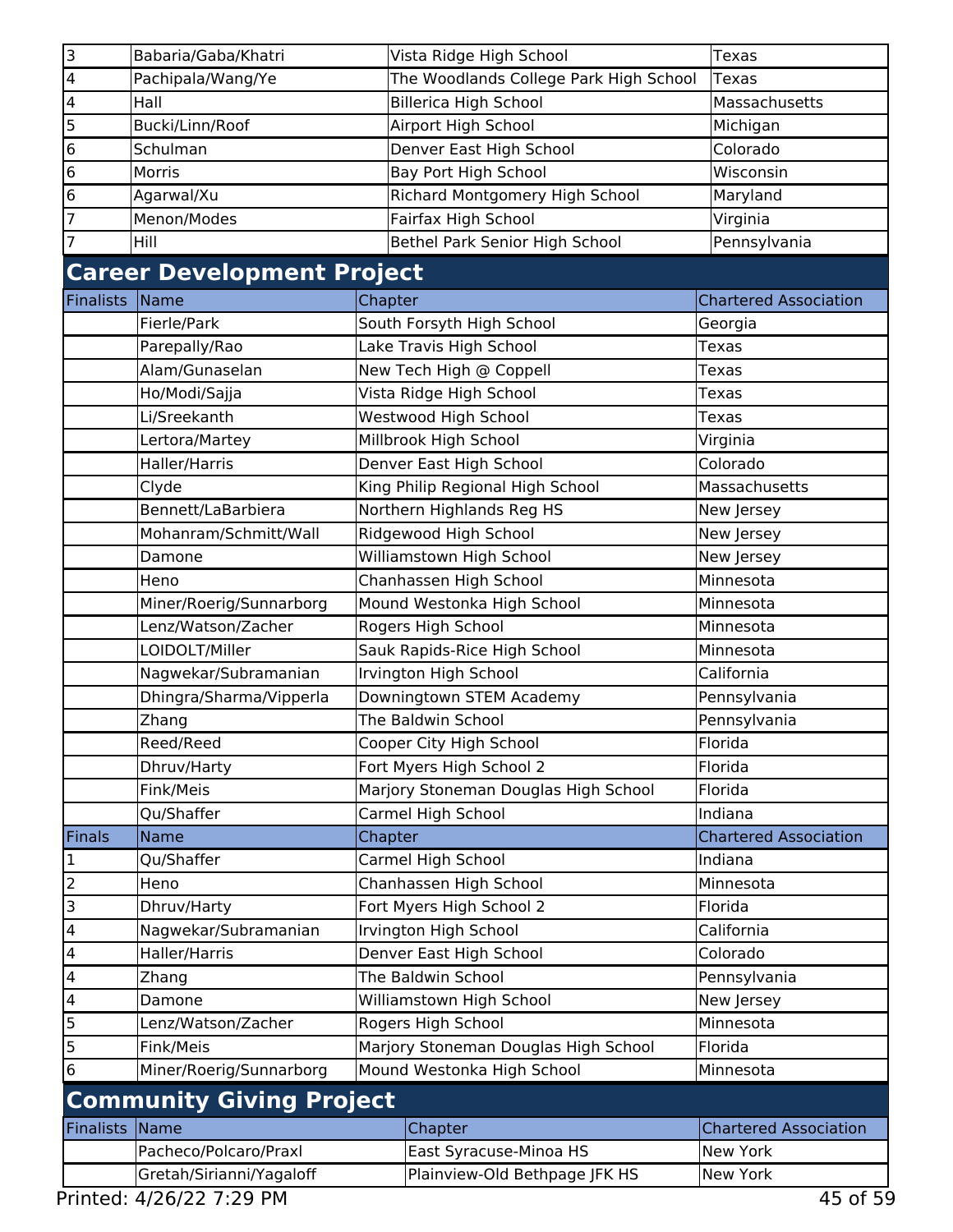|                          | Camelon/Mallampaty/Nehra          | Reedy High School                 | Texas                        |
|--------------------------|-----------------------------------|-----------------------------------|------------------------------|
|                          | Lopez/Zamora                      | Veterans Memorial High School     | Texas                        |
|                          | Fikru/Harris/Lupisella            | Broad Run High School             | Virginia                     |
|                          | Allen/Lakis/Stromberg             | Riverside High School             | Virginia                     |
|                          | Elks/Hudson/Robertson             | D.H. Conley High School           | North Carolina               |
|                          | Bramblett/Taylor/Thompson         | McDowell High School              | North Carolina               |
|                          | Gaglione/Gilligan                 | Tewksbury Memorial High School    | Massachusetts                |
|                          | Fahning/Liu                       | Minnetonka High School            | Minnesota                    |
|                          | Chase/Lenz/Shervan                | Rogers High School                | Minnesota                    |
|                          | Ananthula/Ashfaq/Rauf             | Mountain House High School        | California                   |
|                          | Gangadharan/Sheth                 | Washington High School            | California                   |
|                          | Hernandez/LUCKMAN/Solorzano       | Cypress Bay High School 1         | Florida                      |
|                          | Pesa/Russell/Suggala              | Olentangy Liberty High School     | Ohio                         |
|                          | Thiel                             | Wentzville Timberland High School | Missouri                     |
|                          | Gao                               | Carmel High School                | Indiana                      |
|                          | Flack/Huckaby                     | South Vigo High School            | Indiana                      |
|                          | <b>Skoufis</b>                    | Papillion LaVista South High      | Nebraska                     |
| Finals                   | Name                              | Chapter                           | <b>Chartered Association</b> |
| $\overline{1}$           | Elks/Hudson/Robertson             | D.H. Conley High School           | North Carolina               |
| $\overline{2}$           | Fahning/Liu                       | Minnetonka High School            | Minnesota                    |
| نا                       | Chase/Lenz/Shervan                | Rogers High School                | Minnesota                    |
| $\overline{\mathcal{A}}$ | Fikru/Harris/Lupisella            | Broad Run High School             | Virginia                     |
| $\overline{5}$           | Gangadharan/Sheth                 | Washington High School            | California                   |
| $\overline{5}$           | Gretah/Sirianni/Yagaloff          | Plainview-Old Bethpage JFK HS     | New York                     |
| $\overline{6}$           | Gaglione/Gilligan                 | Tewksbury Memorial High School    | Massachusetts                |
| $\overline{7}$           | Bramblett/Taylor/Thompson         | McDowell High School              | North Carolina               |
| $\overline{8}$           | Flack/Huckaby                     | South Vigo High School            | Indiana                      |
| 9                        | Hernandez/LUCKMAN/Solorzano       | Cypress Bay High School 1         | Florida                      |
|                          | <b>Financial Literacy Project</b> |                                   |                              |
| Finalists                | Name                              | Chapter                           | Chartered Association        |
|                          | Hanson                            | South Forsyth High School         | Georgia                      |
|                          | Kessler/Kimmel                    | Plainview-Old Bethpage JFK HS     | New York                     |
|                          | Juvadi                            | Reedy High School                 | <b>Texas</b>                 |
|                          | Bajaj/Farrar/Habermacher          | Vista Ridge High School           | <b>Texas</b>                 |
|                          | McClung/Ready                     | Millbrook High School             | Virginia                     |
|                          | Gorham/Kashner/Waller             | Warren County High School         | Virginia                     |
|                          | Levy                              | Cherry Creek High School          | Colorado                     |
|                          | Carere/Reyes-Lopez                | Lamar High School                 | Colorado                     |
|                          | Crimmins/Rogers/Valentine         | Denver East High School           | Colorado                     |
|                          | Beukelman/Ladwig/Veldhuizen       | Valor Christian High School       | Colorado                     |
|                          | Furutani/Joshi                    | Lake Washington High School       | Washington                   |
|                          | Fischer/Hobson                    | Mercer Island High School         | Washington                   |
|                          | Fegers/Nguyen/Reiner              | Orono High School                 | Minnesota                    |
|                          | Christopherson/Jiang/Roemer       | Alexandria High School            | Minnesota                    |
|                          | Gupta/He                          | Dublin High School                | California                   |
|                          | Miller/Sivetz                     | Bethel Park Senior High School    | Pennsylvania                 |
|                          | Bansal/Bansal                     | Upper Merion Area High School     | Pennsylvania                 |
|                          | Coomer/Siefert/Weaver             | Northmont High School             | Ohio                         |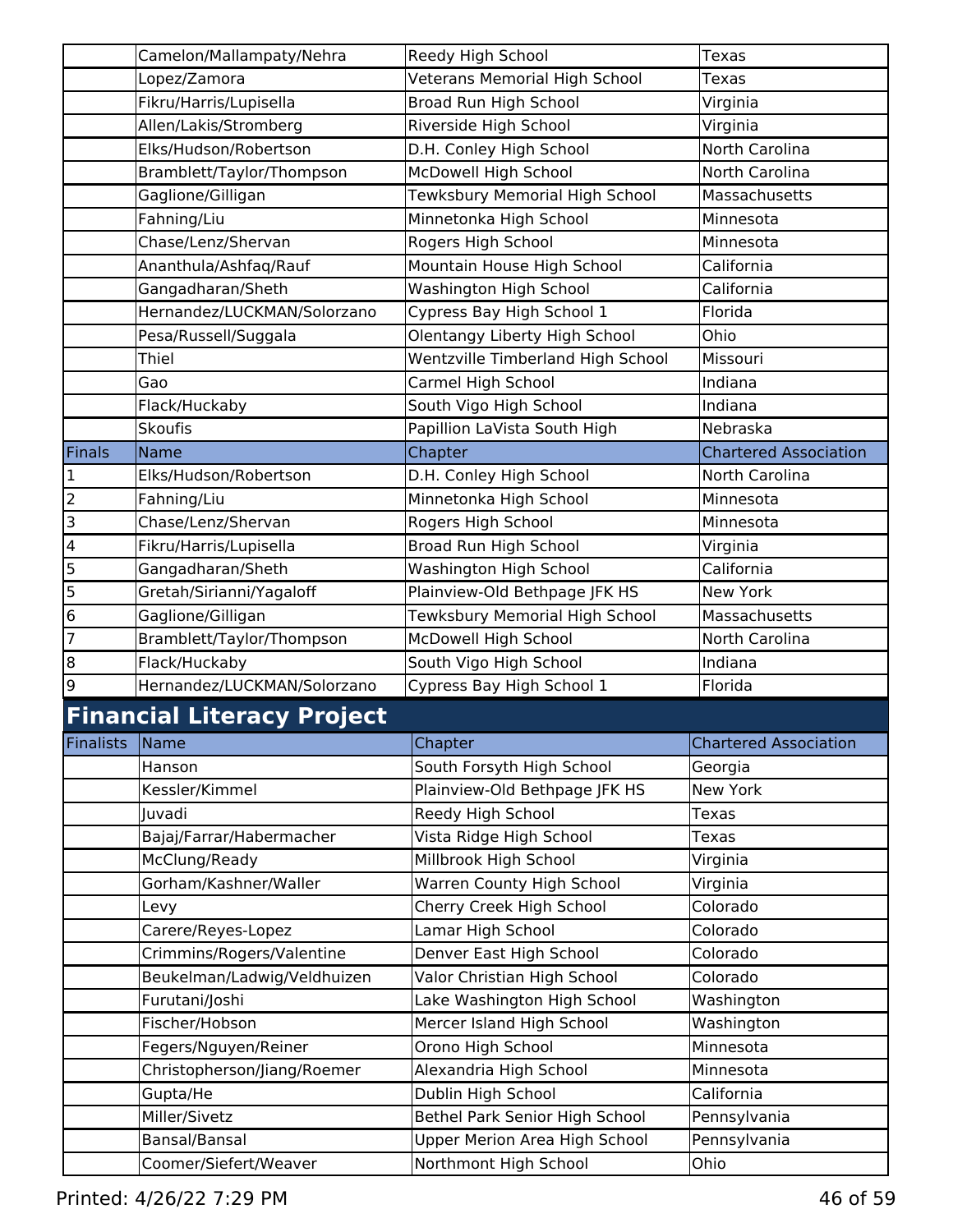|                         | Deeslie/Hendrickson/Kapla   | Bay Port High School                 | Wisconsin                    |
|-------------------------|-----------------------------|--------------------------------------|------------------------------|
|                         | Kline/Macy                  | Sun Prairie High School              | Wisconsin                    |
|                         | Feroz/Planinic/Schwartz     | Niles North High School              | Illinois                     |
| Finals                  | <b>Name</b>                 | Chapter                              | <b>Chartered Association</b> |
| $\mathbf{1}$            | Bajaj/Farrar/Habermacher    | Vista Ridge High School              | Texas                        |
| $\overline{2}$          | Beukelman/Ladwig/Veldhuizen | Valor Christian High School          | Colorado                     |
| $\overline{3}$          | Furutani/Joshi              | Lake Washington High School          | Washington                   |
| $\overline{\mathbf{4}}$ | Hanson                      | South Forsyth High School            | Georgia                      |
| $\overline{5}$          | Gorham/Kashner/Waller       | Warren County High School            | Virginia                     |
| $6\overline{6}$         | Juvadi                      | Reedy High School                    | Texas                        |
| $6\overline{6}$         | Gupta/He                    | Dublin High School                   | California                   |
| 7                       | Christopherson/Jiang/Roemer | Alexandria High School               | Minnesota                    |
| $\overline{8}$          | Carere/Reyes-Lopez          | Lamar High School                    | Colorado                     |
| 8                       | Bansal/Bansal               | <b>Upper Merion Area High School</b> | Pennsylvania                 |
| 8                       | Kessler/Kimmel              | Plainview-Old Bethpage JFK HS        | New York                     |
|                         | <b>Sales Project</b>        |                                      |                              |
| Finalists               | Name                        | Chapter                              | <b>Chartered Association</b> |
|                         | Kuchinski                   | Lambert High School                  | Georgia                      |
|                         | Jarwan/Yarlagadda           | Grapevine High School                | Texas                        |
|                         | Jones                       | Little Elm High School               | Texas                        |
|                         | Challagulla/Chen/Martin     | Vista Ridge High School              | Texas                        |
|                         | King/White                  | Millbrook High School                | Virginia                     |
|                         | Joo/McCorry/McManon         | Riverside High School                | Virginia                     |
|                         | Kobbe/Valley                | Douglas County High School           | Colorado                     |
|                         | Jones/Spignese              | Danvers High School                  | Massachusetts                |
|                         | Burns/Moy                   | King's High School                   | Washington                   |
|                         | Buchert/Weber               | Elk River High School                | Minnesota                    |
|                         | Eggebraaten/Johnson/Wink    | Alexandria High School               | Minnesota                    |
|                         | Howard/McCain               | Alma High School                     | Arkansas                     |
|                         | Antonucci/Fedor             | Bethel Park Senior High School       | Pennsylvania                 |
|                         | Ardron/Ginn/Propper         | Coral Glades High School             | Florida                      |
|                         | Bell/Mandelbaum/Manrique    | Cypress Bay High School 1            | Florida                      |
|                         | Hawkins/Penwell/Woldrich    | Carey High School                    | Ohio                         |
|                         | Francis/Hertenstein/Krites  | Saint Marys Memorial High            | Ohio                         |
|                         | Cambron/Grenead/Negus       | Beech High School                    | Tennessee                    |
|                         | Alexander/Elison/Reynolds   | Uintah High School                   | Utah                         |
|                         | Dickinson/Himebauch/McBeath | Airport High School                  | Michigan                     |
|                         | <b>Burtin/Harp</b>          | Springfield Glendale High School     | Missouri                     |
|                         | Devera/Patwa/Vargas         | Niles North High School              | Illinois                     |
| Finals                  | Name                        | Chapter                              | <b>Chartered Association</b> |
| $\vert$ 1               | Burns/Moy                   | King's High School                   | Washington                   |
| $\overline{2}$          | Jarwan/Yarlagadda           | <b>Grapevine High School</b>         | <b>Texas</b>                 |
| $\overline{3}$          | <b>Burtin/Harp</b>          | Springfield Glendale High School     | Missouri                     |
| $\overline{\mathbf{4}}$ | Francis/Hertenstein/Krites  | Saint Marys Memorial High            | Ohio                         |
| $\overline{4}$          | Kobbe/Valley                | Douglas County High School           | Colorado                     |
| 5                       | Bell/Mandelbaum/Manrique    | Cypress Bay High School 1            | Florida                      |
| $\overline{5}$          | Alexander/Elison/Reynolds   | Uintah High School                   | Utah                         |
| 5                       | Cambron/Grenead/Negus       | Beech High School                    | Tennessee                    |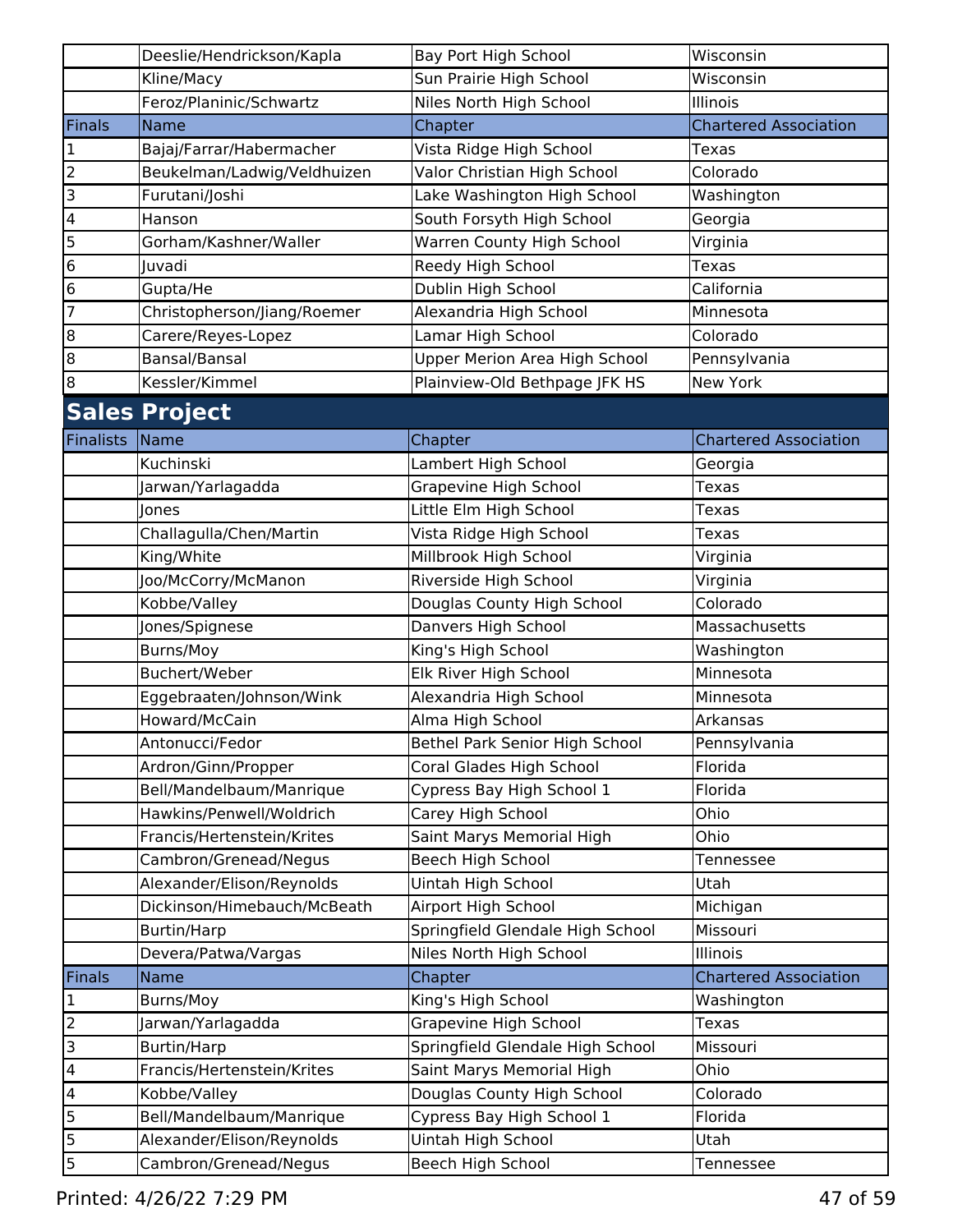| 6                       | Challagulla/Chen/Martin                            | Vista Ridge High School              | <b>Texas</b>                 |
|-------------------------|----------------------------------------------------|--------------------------------------|------------------------------|
| $6\phantom{.}6$         | Buchert/Weber                                      | Elk River High School                | Minnesota                    |
| 6                       | Antonucci/Fedor                                    | Bethel Park Senior High School       | Pennsylvania                 |
| $6\phantom{1}6$         | Hawkins/Penwell/Woldrich                           | Carey High School                    | Ohio                         |
|                         | <b>School Based Enterprise - Food Operations</b>   |                                      |                              |
| <b>Finalists</b>        | Name                                               | Chapter                              | <b>Chartered Association</b> |
|                         | Hardin/Wagner                                      | Flowery Branch High School           | Georgia                      |
|                         | Farrar/Riemer                                      | Clear Falls High School              | Texas                        |
|                         | Chang/Spriggs/Tran                                 | Travis High School                   | Texas                        |
|                         | Erramilli/Underly                                  | Wakeland High School                 | Texas                        |
|                         | Lomba/Mcmanus/Murphy                               | Marshfield High School               | Massachusetts                |
|                         | Bogle/Bogle                                        | Deer Park High School                | Washington                   |
|                         | Sehgal/Stewart                                     | Ferris High School                   | Washington                   |
|                         | Kim/Patterson/Tran                                 | Issaquah High School                 | Washington                   |
|                         | Cox/Mcneely/Silk                                   | John R. Rogers High School - Spokane | Washington                   |
|                         | Busby/Sianipar                                     | Lake Stevens High School             | Washington                   |
|                         | Abbott                                             | Lynnwood High School                 | Washington                   |
|                         | Belitz/Moffat/Ziegler                              | Mount Spokane High School            | Washington                   |
|                         | Dageenakis/Lacross - Lambert                       | South Kitsap High School             | Washington                   |
|                         | LOESCH/Walrath                                     | Sauk Rapids-Rice High School         | Minnesota                    |
|                         | Liu/Tang/Yu                                        | Mission San Jose High School         | California                   |
|                         | Ritter/Staus/Wellentin                             | Arrowhead High School                | Wisconsin                    |
|                         | Breider/Chaplin                                    | Bay Port High School                 | Wisconsin                    |
|                         | Cella/Tandy                                        | Farmington High School               | Utah                         |
|                         | Collins/Myers/Payne                                | Leavenworth High School              | Kansas                       |
|                         | Badhwar/Henrich                                    | Birmingham Seaholm High School       | Michigan                     |
|                         | Kriger/Taylor                                      | Fruitport High School                | Michigan                     |
|                         | Bastionell/Darish/Storm                            | <b>Hartland High School</b>          | Michigan                     |
| Finals                  | Name                                               | Chapter                              | <b>Chartered Association</b> |
| 1                       | Kim/Patterson/Tran                                 | Issaquah High School                 | Washington                   |
| $\overline{2}$          | Kriger/Taylor                                      | Fruitport High School                | Michigan                     |
| 3                       | Dageenakis/Lacross - Lambert                       | South Kitsap High School             | Washington                   |
| $\overline{\mathbf{4}}$ | Liu/Tang/Yu                                        | Mission San Jose High School         | California                   |
| $\overline{\mathbf{4}}$ | Cox/Mcneely/Silk                                   | John R. Rogers High School - Spokane | Washington                   |
| 5                       | Belitz/Moffat/Ziegler                              | Mount Spokane High School            | Washington                   |
| 5                       | Breider/Chaplin                                    | Bay Port High School                 | Wisconsin                    |
| 5                       | Busby/Sianipar                                     | Lake Stevens High School             | Washington                   |
| $\bf 6$                 | Farrar/Riemer                                      | Clear Falls High School              | Texas                        |
| $6\phantom{1}6$         | Hardin/Wagner                                      | Flowery Branch High School           | Georgia                      |
|                         | <b>School Based Enterprise - Retail Operations</b> |                                      |                              |
| <b>Finalists</b>        | Name                                               | Chapter                              | <b>Chartered Association</b> |
|                         | Frullaney/Randall/White                            | Northside High School - Columbus     | Georgia                      |
|                         | Halappanavar/Kovachev/Labuda                       | Allen High School                    | Texas                        |
|                         | Naputi                                             | Grapevine High School                | Texas                        |
|                         | Khanna/Misra/Uppari                                | John Champe High School              | Virginia                     |
|                         | Berghoff/Gibbs/Senkus                              | Riverbend High School                | Virginia                     |
|                         | Hessabian/Kc/Pokharel                              | South County High School             | Virginia                     |
|                         | Falgiano/Hughes/Sangeetham                         | Stone Bridge High School             | Virginia                     |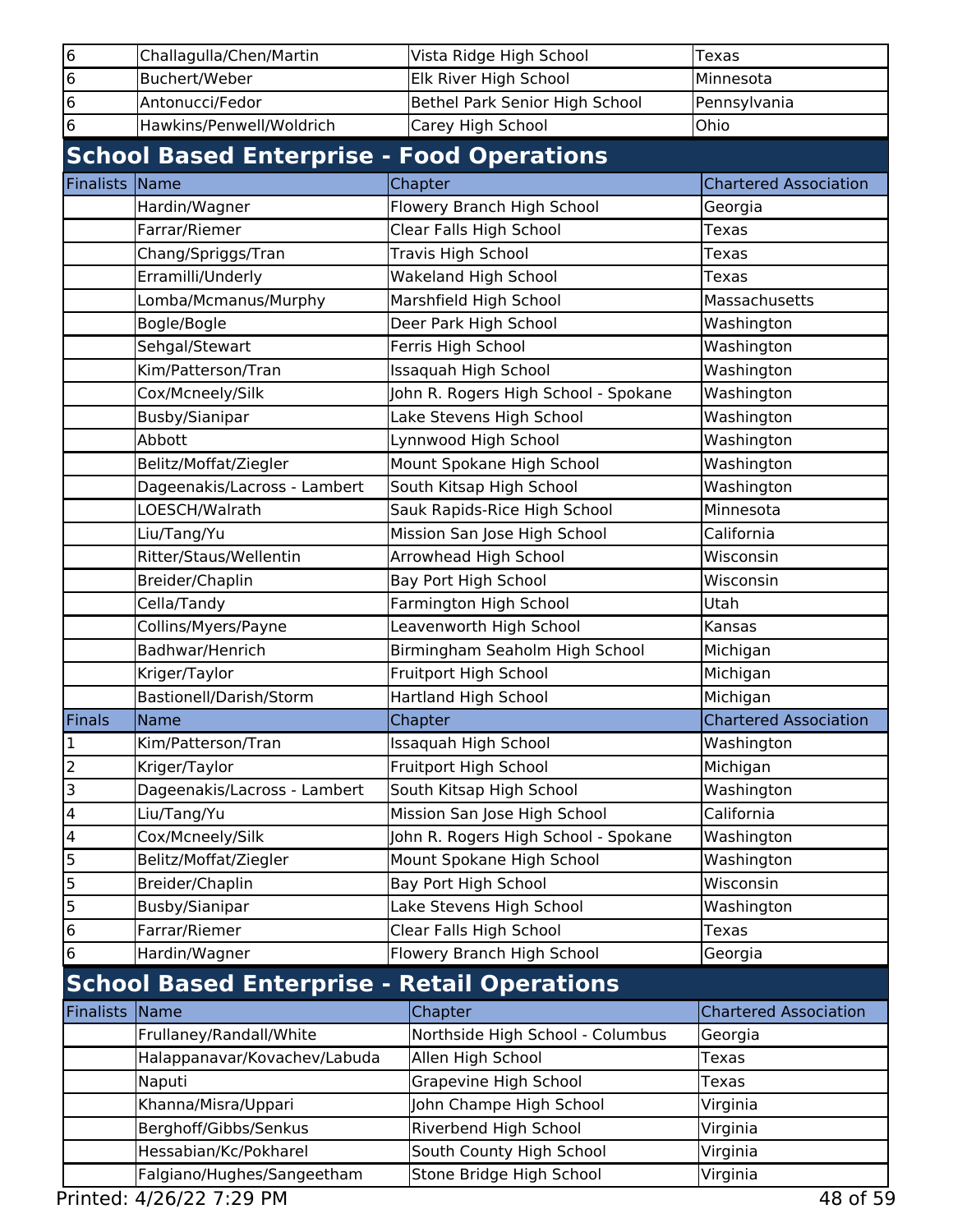|                         |        | Chiavacci/Peragallo/Saeed  | <b>Highlands Ranch High School</b>                  | Colorado                     |
|-------------------------|--------|----------------------------|-----------------------------------------------------|------------------------------|
|                         |        | Curran/Meroski             | King Philip Regional High School                    | Massachusetts                |
|                         |        | Douthett/Honeysett         | Auburn High School                                  | Washington                   |
|                         |        | Malhotra/Sistla/Thind      | Eastlake High School                                | Washington                   |
|                         |        | Barajas/Medrano/Rodriguez  | Grandview High School                               | Washington                   |
|                         |        | Hempstead/Lau              | Lake Washington High School                         | Washington                   |
|                         |        | McDonald/Najera            | South Kitsap High School                            | Washington                   |
|                         |        | Fiereck/Seaman             | Sauk Rapids-Rice High School                        | Minnesota                    |
|                         |        | Gazula/Sakrahalli/Winkel   | Wayzata High School                                 | Minnesota                    |
|                         |        | Mercer/Swenhaugen          | Shakopee High School                                | Minnesota                    |
|                         |        | Quire/Seals/Xue            | <b>Buchholz High School</b>                         | Florida                      |
|                         |        | Rhodes/Tradewell/Zaskowski | Slinger High School                                 | Wisconsin                    |
|                         |        | Leineke/Wozniak            | Gull Lake High School                               | Michigan                     |
|                         |        | Bland/Bost/Daugin          | Lakeview High School                                | Michigan                     |
|                         |        | Freestone/Johnson/Kaupplia | Utica High School                                   | Michigan                     |
|                         |        | Kayat/Watha                | West Bloomfield High School                         | Michigan                     |
|                         |        | Goddard/Nel                | Springfield Glendale High School                    | Missouri                     |
| Finals                  | Name   |                            | Chapter                                             | <b>Chartered Association</b> |
| 1                       |        | Rhodes/Tradewell/Zaskowski | Slinger High School                                 | Wisconsin                    |
| $\overline{a}$          |        | Fiereck/Seaman             | Sauk Rapids-Rice High School                        | Minnesota                    |
| 3                       |        | Bland/Bost/Daugin          | Lakeview High School                                | Michigan                     |
| $\overline{\mathbf{4}}$ |        | Goddard/Nel                | Springfield Glendale High School                    | Missouri                     |
| 5                       |        | Quire/Seals/Xue            | <b>Buchholz High School</b>                         | Florida                      |
| $\bf 6$                 |        | Kayat/Watha                | West Bloomfield High School                         | Michigan                     |
| 7                       | Naputi |                            | Grapevine High School                               | Texas                        |
| $\overline{7}$          |        | Hessabian/Kc/Pokharel      | South County High School                            | Virginia                     |
| 8                       |        | Berghoff/Gibbs/Senkus      | Riverbend High School                               | Virginia                     |
| 9                       |        | Mercer/Swenhaugen          | Shakopee High School                                | Minnesota                    |
| 9                       |        | Hempstead/Lau              | Lake Washington High School                         | Washington                   |
|                         |        |                            | <b>Business Law and Ethics Team Decision Making</b> |                              |
| Exam                    |        | <b>Name</b>                | Chapter                                             | <b>Chartered Association</b> |
|                         |        | Smarth Kapoor              | Desert Mountain High School                         | Arizona                      |
|                         |        | Claire Yang                | Ward Melville High School                           | New York                     |
|                         |        | Selina Song                | Irvington High School                               | California                   |
|                         |        | Kira Lichtenfeld           | Spanish River High School                           | Florida                      |
|                         |        | Samuel Speer               | Sanderson High School                               | North Carolina               |
|                         |        | <b>Isobel Goepferd</b>     | Roosevelt High School                               | Washington                   |
|                         |        | Shamita Bhattacharjee      | Irvington High School                               | California                   |
|                         |        | Sarah Gao                  | Ladue Horton Watkins High School                    | Missouri                     |
|                         |        | <b>Matthew Gardiner</b>    | Shorecrest High School                              | Washington                   |
|                         |        | Alexander Coleman          | Stoney Creek High School                            | Michigan                     |
|                         |        | <b>NATHAN TAMKIN</b>       | George Washington High School                       | Colorado                     |
|                         |        | <b>Spencer Callaway</b>    | Sun Prairie High School                             | Wisconsin                    |
| Presentation            |        | Name                       | Chapter                                             | <b>Chartered Association</b> |
|                         |        | Illi/Webster               | Glacier High School                                 | Montana                      |
|                         |        | Jazwin/Kapoor              | Desert Mountain High School                         | Arizona                      |
|                         |        | Li/Xu                      | Montgomery Blair High School                        | Maryland                     |
|                         |        | Casey/Thurman              | Conifer High School                                 | Colorado                     |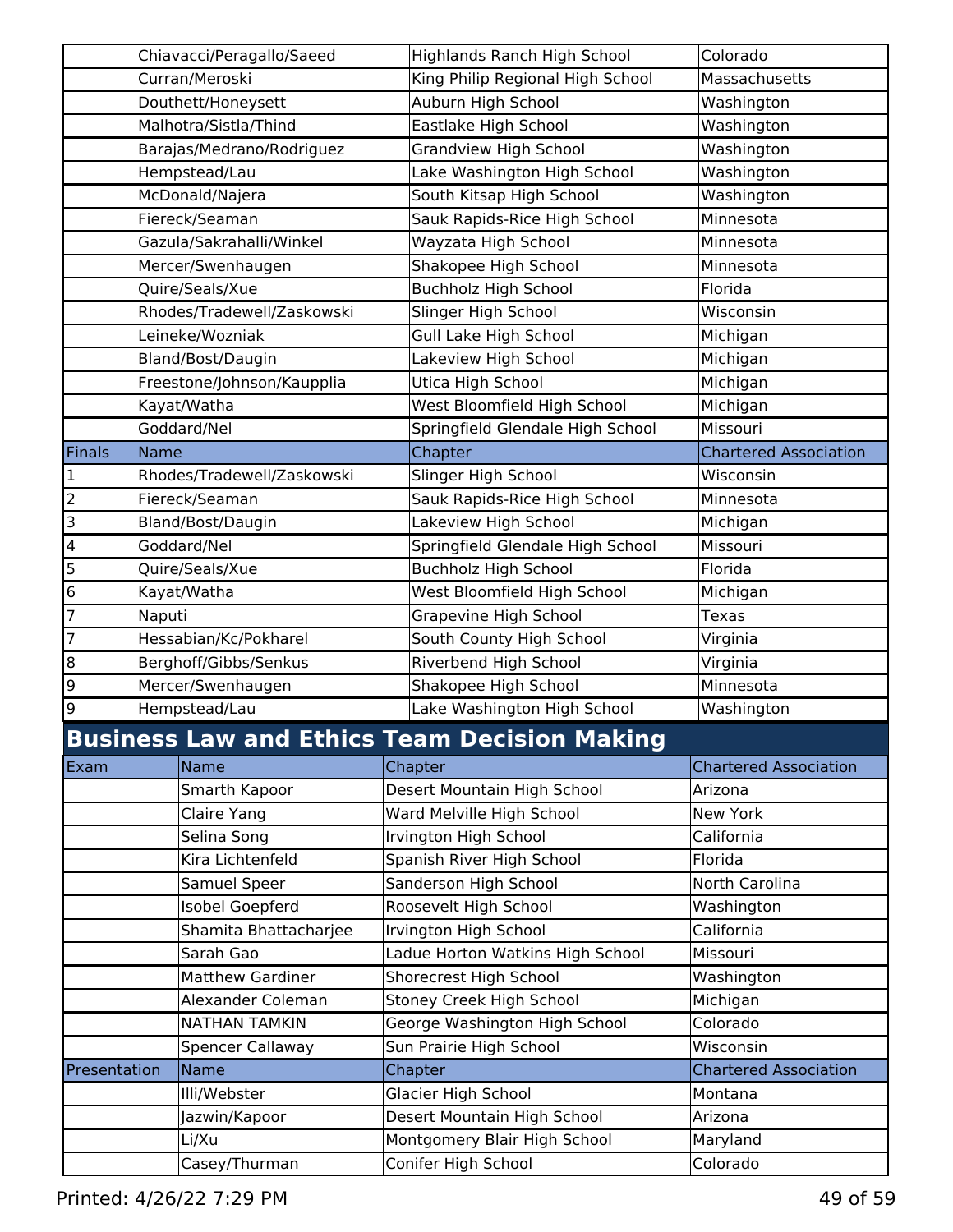|                         | Rudolph/TAMKIN     | George Washington High School                        | Colorado                     |
|-------------------------|--------------------|------------------------------------------------------|------------------------------|
|                         | Ciampa/Dyment      | Wilmington High School                               | Massachusetts                |
|                         | Gardiner/Miner     | Shorecrest High School                               | Washington                   |
|                         | Chung/Modlinger    | Bergen Academies High                                | New Jersey                   |
|                         | Batra/Sharma       | Mission San Jose High School                         | California                   |
|                         | Shin/Uytiepo       | North Hollywood High School                          | California                   |
|                         | Allen/Krishnan     | Conestoga High School                                | Pennsylvania                 |
| Finalists               | Name               | Chapter                                              | <b>Chartered Association</b> |
|                         | Jazwin/Kapoor      | Desert Mountain High School                          | Arizona                      |
|                         | Dudley/Ricks       | Desert Vista High School                             | Arizona                      |
|                         | Liu/Yang           | Ward Melville High School                            | New York                     |
|                         | Li/Tripathi        | Westwood High School                                 | Texas                        |
|                         | Li/Xu              | Montgomery Blair High School                         | Maryland                     |
|                         | Casey/Thurman      | Conifer High School                                  | Colorado                     |
|                         | Rudolph/TAMKIN     | George Washington High School                        | Colorado                     |
|                         | Ciampa/Dyment      | Wilmington High School                               | Massachusetts                |
|                         | Casaschi/Macaulay  | O'dea High School                                    | Washington                   |
|                         | Gardiner/Miner     | Shorecrest High School                               | Washington                   |
|                         | Arnold/Tarlowe     | Skyline High School                                  | Washington                   |
|                         | Carroll/Lane       | Woodinville High School                              | Washington                   |
|                         | Chung/Modlinger    | Bergen Academies High                                | New Jersey                   |
|                         | Yu/Zong            | Foothill High School                                 | California                   |
|                         | Batra/Sharma       | Mission San Jose High School                         | California                   |
|                         | Shin/Uytiepo       | North Hollywood High School                          | California                   |
|                         | Allen/Krishnan     | Conestoga High School                                | Pennsylvania                 |
|                         | Callaway/Schmoldt  | Sun Prairie High School                              | Wisconsin                    |
|                         | Fischer/Hepp       | Wisconsin Rapids High School                         | Wisconsin                    |
| Finals                  | <b>Name</b>        | Chapter                                              | <b>Chartered Association</b> |
| 1                       | Gardiner/Miner     | Shorecrest High School                               | Washington                   |
| 2                       | Fischer/Hepp       | Wisconsin Rapids High School                         | Wisconsin                    |
| 3                       | Yu/Zong            | Foothill High School                                 | California                   |
| $\overline{\mathbf{4}}$ | Batra/Sharma       | Mission San Jose High School                         | California                   |
| 5                       | Carroll/Lane       | Woodinville High School                              | Washington                   |
| $\bf 6$                 | Arnold/Tarlowe     | Skyline High School                                  | Washington                   |
| $\overline{7}$          | Liu/Yang           | Ward Melville High School                            | New York                     |
| 8                       | Li/Xu              | Montgomery Blair High School                         | Maryland                     |
| 9                       | Casey/Thurman      | Conifer High School                                  | Colorado                     |
| 10                      | Jazwin/Kapoor      | Desert Mountain High School                          | Arizona                      |
|                         |                    | <b>Buying and Merchandising Team Decision Making</b> |                              |
| Exam                    | <b>Name</b>        | Chapter                                              | <b>Chartered Association</b> |
|                         | Grace Chu          | Bergen Academies High                                | New Jersey                   |
|                         | Eva Kumer          | <b>Brookfield Central High School</b>                | Wisconsin                    |
|                         | Trisha Reddy       | <b>BASIS Independent Silicon Valley</b>              | California                   |
|                         | John Pullen        | Ponderosa High School                                | Colorado                     |
|                         | Manan Khandelwal   | The Woodlands High School                            | Texas                        |
|                         | Ayva Kacir         | Desert Mountain High School                          | Arizona                      |
|                         | Anushka Parandekar | <b>BASIS Independent Silicon Valley</b>              | California                   |
|                         | Justin Yang        | Walt Whitman High School                             | Maryland                     |
|                         |                    |                                                      |                              |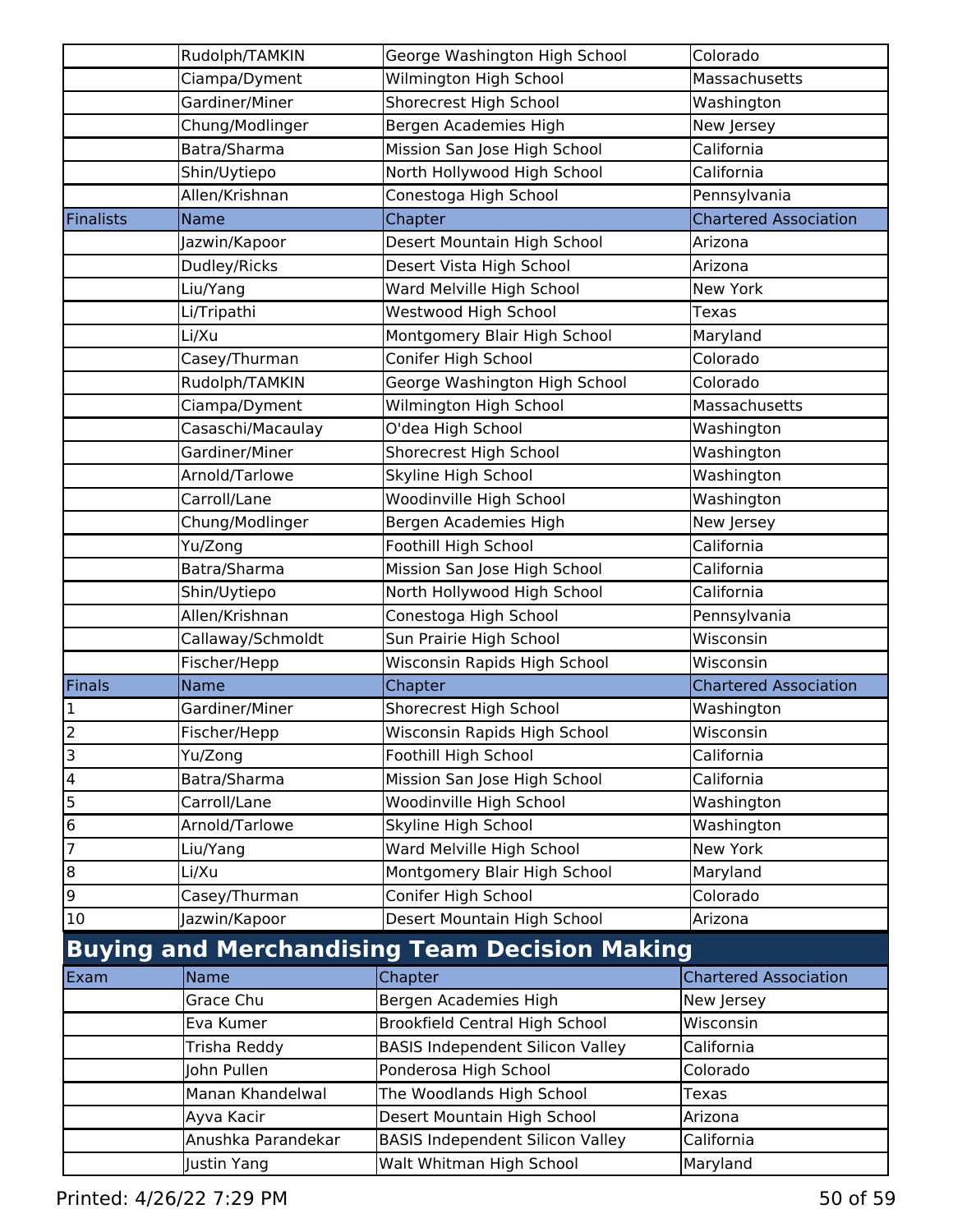|                  | Peter Kim           | Westwood High School                         | <b>Texas</b>                 |  |
|------------------|---------------------|----------------------------------------------|------------------------------|--|
|                  | Aarnav Chitari      | Westwood High School                         | <b>Texas</b>                 |  |
|                  | Nandita Talluri     | Novi High School                             | Michigan                     |  |
|                  | Rohin Dahiya        | Walt Whitman High School                     | Maryland                     |  |
| Presentation     | <b>Name</b>         | Chapter                                      | <b>Chartered Association</b> |  |
|                  | Kacir/Smith         | Desert Mountain High School                  | Arizona                      |  |
|                  | Kavakeb/Shafizadeh  | Great Neck North High School                 | New York                     |  |
|                  | Dahiya/Yang         | Walt Whitman High School                     | Maryland                     |  |
|                  | Gavlak/Pullen       | Ponderosa High School                        | Colorado                     |  |
|                  | Bradley/Cederlund   | Woodinville High School                      | Washington                   |  |
|                  | Barbieri/Chu        | Bergen Academies High                        | New Jersey                   |  |
|                  | REWEY/STECHMANN     | Edina High School                            | Minnesota                    |  |
|                  | BARRY/Kosloske      | Sauk Rapids-Rice High School                 | Minnesota                    |  |
|                  | Green/Satchwell     | Farmington High School                       | Utah                         |  |
|                  | Holland/Neal        | Avon High School                             | Indiana                      |  |
| <b>Finalists</b> | <b>Name</b>         | Chapter                                      | <b>Chartered Association</b> |  |
|                  | Kacir/Smith         | Desert Mountain High School                  | Arizona                      |  |
|                  | Kavakeb/Shafizadeh  | <b>Great Neck North High School</b>          | New York                     |  |
|                  | Khandelwal/Rabalais | The Woodlands High School                    | Texas                        |  |
|                  | Eledath/Kandula     | Vandegrift High School                       | Texas                        |  |
|                  | Dahiya/Yang         | Walt Whitman High School                     | Maryland                     |  |
|                  | Gavlak/Pullen       | Ponderosa High School                        | Colorado                     |  |
|                  | Golinvaux/Robinson  | Denver East High School                      | Colorado                     |  |
|                  | Moody/Snitkovsky    | Swampscott High School                       | Massachusetts                |  |
|                  | Manoj/Pai           | Eastlake High School                         | Washington                   |  |
|                  | Haldi/Riseland      | Woodinville High School                      | Washington                   |  |
|                  | Bradley/Cederlund   | Woodinville High School                      | Washington                   |  |
|                  | Barbieri/Chu        | Bergen Academies High                        | New Jersey                   |  |
|                  | REWEY/STECHMANN     | Edina High School                            | Minnesota                    |  |
|                  | Parandekar/Reddy    | <b>BASIS Independent Silicon Valley</b>      | California                   |  |
|                  | Kumer/Sharma        | <b>Brookfield Central High School</b>        | Wisconsin                    |  |
|                  | Green/Satchwell     | Farmington High School                       | Utah                         |  |
|                  | Nelluri/Talluri     | Novi High School                             | Michigan                     |  |
|                  | Holland/Neal        | Avon High School                             | Indiana                      |  |
| Finals           | Name                | Chapter                                      | <b>Chartered Association</b> |  |
| $\mathbf{1}$     | Dahiya/Yang         | Walt Whitman High School                     | Maryland                     |  |
| $\overline{2}$   | Kumer/Sharma        | <b>Brookfield Central High School</b>        | Wisconsin                    |  |
| $\overline{3}$   | Kacir/Smith         | Desert Mountain High School                  | Arizona                      |  |
| $\overline{4}$   | Manoj/Pai           | Eastlake High School                         | Washington                   |  |
| $\overline{5}$   | Golinvaux/Robinson  | Denver East High School                      | Colorado                     |  |
| $\overline{6}$   | Gavlak/Pullen       | Ponderosa High School                        | Colorado                     |  |
| $\overline{7}$   | Eledath/Kandula     | Vandegrift High School                       | <b>Texas</b>                 |  |
| Ιœ               | Moody/Snitkovsky    | Swampscott High School                       | Massachusetts                |  |
| $\overline{8}$   | Parandekar/Reddy    | <b>BASIS Independent Silicon Valley</b>      | California                   |  |
| 9                | Green/Satchwell     | Farmington High School                       | Utah                         |  |
|                  |                     | <b>Entrepreneurship Team Decision Making</b> |                              |  |
| Exam             | Name                | Chapter                                      | Chartered<br>Association     |  |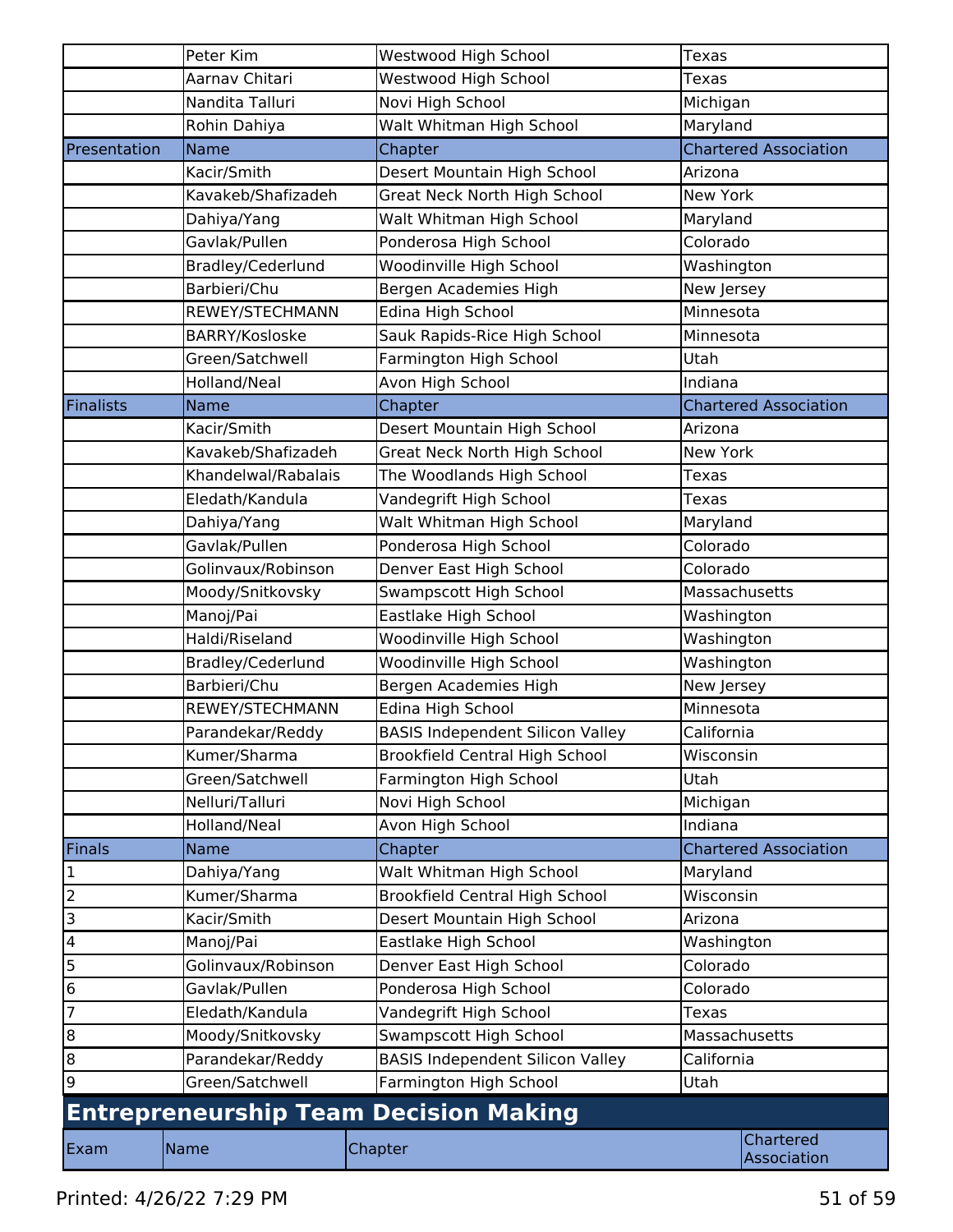|                          | Riya Ranjan          | Monta Vista High School                                               | California               |
|--------------------------|----------------------|-----------------------------------------------------------------------|--------------------------|
|                          | Pierce Kiolbasa      | Cheyenne South High School                                            | Wyoming                  |
|                          | Caleb Adams          | Sandy Creek High School                                               | Georgia                  |
|                          | Zachary Flandermeyer | Faith Lutheran Middle and High School                                 | Nevada                   |
|                          | Pranav Narayanan     | Eden Prairie High School                                              | Minnesota                |
|                          | Gage Zimmerman       | Fargo South High School                                               | North Dakota             |
|                          | Leon Dang            | Downingtown STEM Academy                                              | Pennsylvania             |
|                          | Luke Border          | Olentangy Orange High School                                          | Ohio                     |
|                          | James Bi             | Blue Valley Northwest High School                                     | Kansas                   |
|                          | Connor Claymon       | Carmel High School                                                    | Indiana                  |
| <b>Presentation Name</b> |                      | Chapter                                                               | Chartered<br>Association |
|                          | Elliott/Seese        | Ponderosa High School                                                 | Colorado                 |
|                          | Donohoe/Lopes        | Plymouth North High School                                            | Massachusetts            |
|                          | Mahesh/Nog           | Eastlake High School                                                  | Washington               |
|                          | Czado/Czado          | <b>Westford Academy</b>                                               | Massachusetts            |
|                          | Obradovic/Seminara   | Lakeland Regional High School                                         | New Jersey               |
|                          | Ho/Ranjan            | Monta Vista High School                                               | California               |
|                          | Blochowiak/Powell    | Hortonville High School                                               | Wisconsin                |
|                          | Amessoudji/Burke     | Sun Prairie High School                                               | Wisconsin                |
|                          | Chandran/Tracy       | Livonia Churchill High School                                         | Michigan                 |
| <b>Finalists</b>         | <b>Name</b>          | Chapter                                                               | Chartered<br>Association |
|                          | Kross/Raben          | Desert Mountain High School                                           | Arizona                  |
|                          | Adams/Virani         | Sandy Creek High School                                               | Georgia                  |
|                          |                      | Upadhyaya/Vankalapati Round Rock High School                          | <b>Texas</b>             |
|                          | Elliott/Seese        | Ponderosa High School                                                 | Colorado                 |
|                          | Corbett/Gray         | <b>Blackstone Valley Regional Vocational Technical</b><br>High School | Massachusetts            |
|                          | Donohoe/Lopes        | Plymouth North High School                                            | Massachusetts            |
|                          | Mahesh/Nog           | Eastlake High School                                                  | Washington               |
|                          | Dong/Sharma          | Eastlake High School                                                  | Washington               |
|                          | Dixit/Hartford       | Liberty High School                                                   | Washington               |
|                          | Corbin/Savage        | Woodinville High School                                               | Washington               |
|                          | Czado/Czado          | <b>Westford Academy</b>                                               | Massachusetts            |
|                          | Jaggi/Lane           | Kinnelon High School                                                  | New Jersey               |
|                          | Obradovic/Seminara   | Lakeland Regional High School                                         | New Jersey               |
|                          | Prabhakaran/Shyam    | American High School                                                  | California               |
|                          | Ho/Ranjan            | Monta Vista High School                                               | California               |
|                          | Tan/Zhou             | The Harker School                                                     | California               |
|                          | Mazer/Sparrow        | State College Area High School                                        | Pennsylvania             |
|                          | Cohen/Reichstein     | Spanish River High School                                             | Florida                  |
|                          | Amessoudji/Burke     | Sun Prairie High School                                               | Wisconsin                |
|                          | Chandran/Tracy       | Livonia Churchill High School                                         | Michigan                 |
|                          | Claymon/Frank        | Carmel High School                                                    | Indiana                  |
| <b>Finals</b>            | Name                 | Chapter                                                               | Chartered<br>Association |
| 1                        | Ho/Ranjan            | Monta Vista High School                                               | California               |
| $\overline{2}$           |                      | State College Area High School                                        |                          |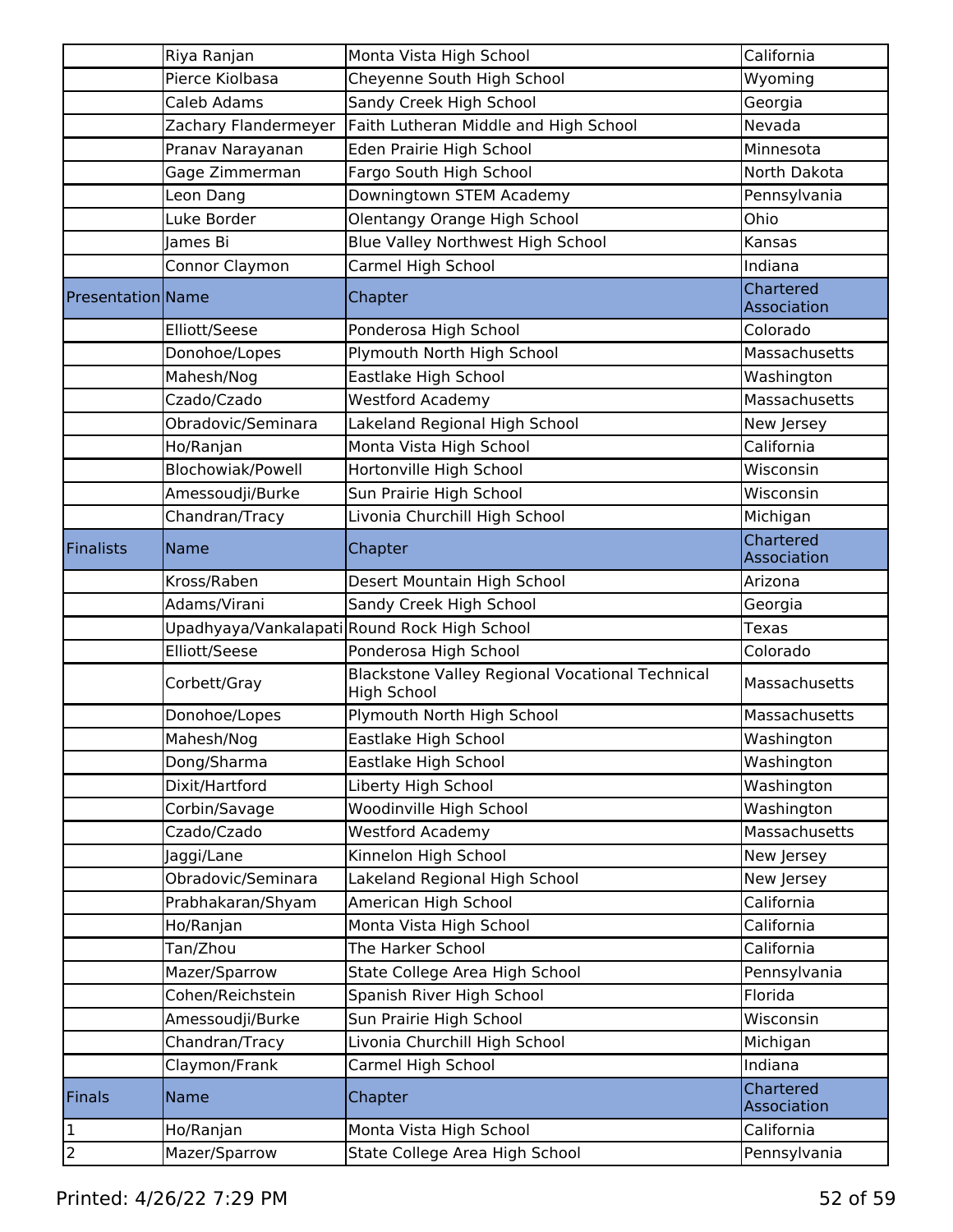| 3                       | Mahesh/Nog          | Eastlake High School                           | Washington                   |
|-------------------------|---------------------|------------------------------------------------|------------------------------|
| $\overline{\mathbf{4}}$ | Adams/Virani        | Sandy Creek High School                        | Georgia                      |
| 5                       | Claymon/Frank       | Carmel High School                             | Indiana                      |
| 5                       | Elliott/Seese       | Ponderosa High School                          | Colorado                     |
| 6                       | Amessoudji/Burke    | Sun Prairie High School                        | Wisconsin                    |
| 7                       | Cohen/Reichstein    | Spanish River High School                      | Florida                      |
| 7                       | Dixit/Hartford      | Liberty High School                            | Washington                   |
| 8                       | Tan/Zhou            | The Harker School                              | California                   |
|                         |                     | <b>Financial Services Team Decision Making</b> |                              |
| Exam                    | Name                | Chapter                                        | <b>Chartered Association</b> |
|                         | <b>Austin Pak</b>   | Sage Hill High School                          | California                   |
|                         | Ishaan Joshi        | Lebanon Trail High School                      | Texas                        |
|                         | Mikayla Wu          | Valley Christian High School                   | California                   |
|                         | <b>Brian Vott</b>   | Coronado High School                           | Nevada                       |
|                         | Alden Vieira        | Rocky Mountain High School                     | Colorado                     |
|                         | Louisa Grubb        | Academic Magnet High School                    | South Carolina               |
|                         | Christopher Sun     | Monta Vista High School                        | California                   |
|                         | Philip Chiu         | Monta Vista High School                        | California                   |
|                         | Aadi Agrawal        | Redmond High School                            | Washington                   |
|                         | Samuel Ikenberry    | State College Area High School                 | Pennsylvania                 |
| Presentation            | Name                | Chapter                                        | <b>Chartered Association</b> |
|                         | Joshi/Zhou          | Lebanon Trail High School                      | Texas                        |
|                         | Nallala/Ponnapalli  | Reedy High School                              | Texas                        |
|                         | Druck/Johar         | Cherokee Trail High School                     | Colorado                     |
|                         | Foresyth/Lohrman    | Wilmington High School                         | Massachusetts                |
|                         | Newell/Reily        | Mound Westonka High School                     | Minnesota                    |
|                         | Chiu/Sun            | Monta Vista High School                        | California                   |
|                         | Ikenberry/Shang     | State College Area High School                 | Pennsylvania                 |
|                         | Bigge/Levy          | South Plantation High School                   | Florida                      |
|                         | Jillellamudi/Maroju | Novi High School                               | Michigan                     |
| <b>Finalists</b>        | Name                | Chapter                                        | <b>Chartered Association</b> |
|                         | Joshi/Zhou          | Lebanon Trail High School                      | Texas                        |
|                         | Nallala/Ponnapalli  | Reedy High School                              | Texas                        |
|                         | Dequenne/Kliman     | Ronald Reagan High School                      | North Carolina               |
|                         | Druck/Johar         | Cherokee Trail High School                     | Colorado                     |
|                         | Nagy/Vipani         | Northfield High School                         | Colorado                     |
|                         | Hughlett/Petrillo   | Pingree High School                            | Massachusetts                |
|                         | Foresyth/Lohrman    | Wilmington High School                         | Massachusetts                |
|                         | Agrawal/Singh       | Redmond High School                            | Washington                   |
|                         | Indelicato/Van Hise | Lawrence High School                           | New Jersey                   |
|                         | Jorgenson/Tassani   | Minnetonka High School                         | Minnesota                    |
|                         | Newell/Reily        | Mound Westonka High School                     | Minnesota                    |
|                         | Maddi/Sridhar       | Irvington High School                          | California                   |
|                         | Chiu/Sun            | Monta Vista High School                        | California                   |
|                         | Iyengar/Kapoor      | Washington High School                         | California                   |
|                         | Colyer/Mondschein   | Northampton Area Senior High School            | Pennsylvania                 |
|                         | Ikenberry/Shang     | State College Area High School                 | Pennsylvania                 |
|                         | Kunkle/Zhu          | Downingtown East High School                   | Pennsylvania                 |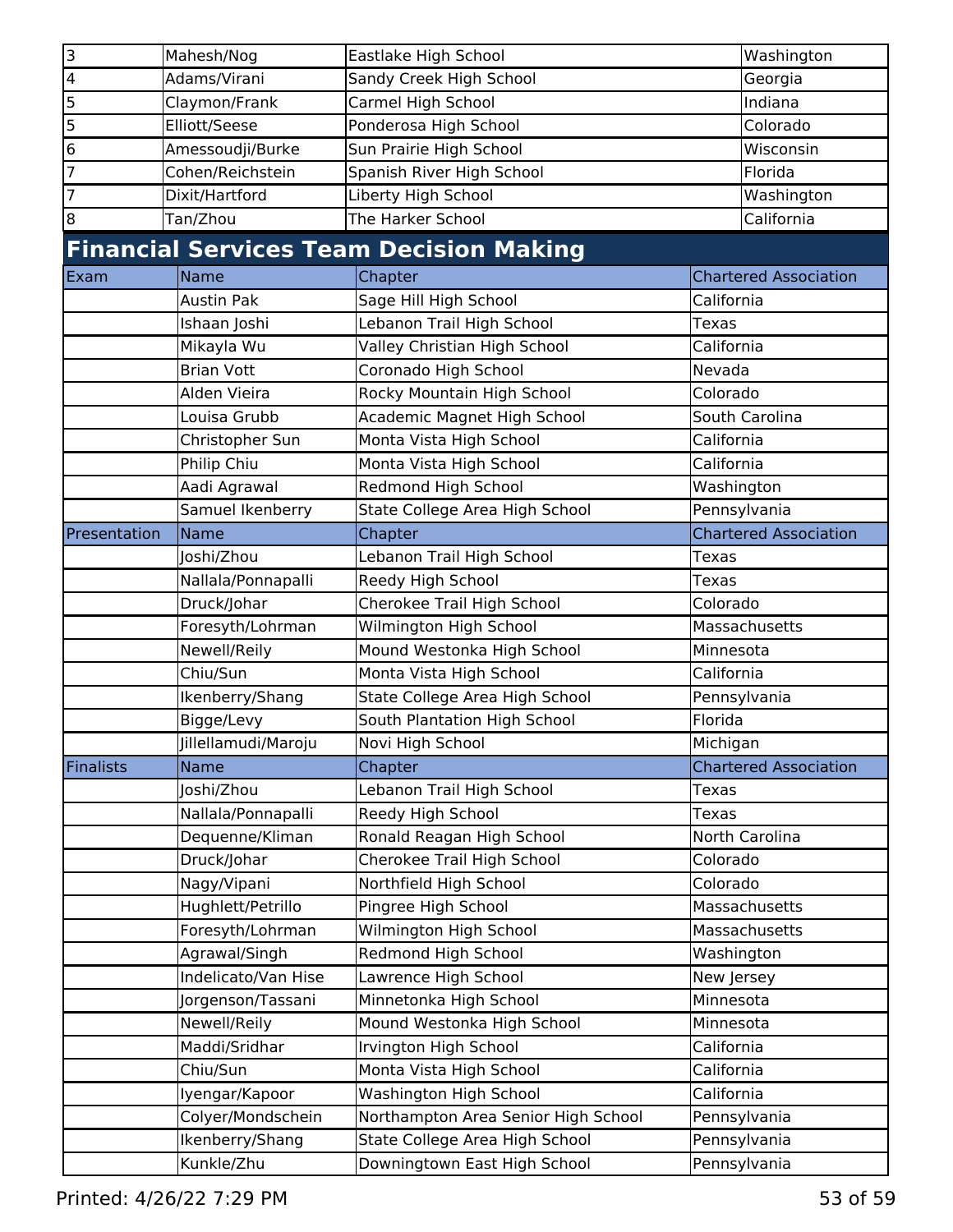|                | Bigge/Levy            |         | South Plantation High School                     | Florida                      |
|----------------|-----------------------|---------|--------------------------------------------------|------------------------------|
|                | Dauenhauer/Walker     |         | Great Oaks Sycamore High School                  | Ohio                         |
|                | Jillellamudi/Maroju   |         | Novi High School                                 | Michigan                     |
| <b>Finals</b>  | <b>Name</b>           | Chapter |                                                  | <b>Chartered Association</b> |
| $\mathbf 1$    | Chiu/Sun              |         | Monta Vista High School                          | California                   |
| 2              | Ikenberry/Shang       |         | State College Area High School                   | Pennsylvania                 |
| 3              | Agrawal/Singh         |         | Redmond High School                              | Washington                   |
| 4              | Nallala/Ponnapalli    |         | Reedy High School                                | <b>Texas</b>                 |
| 5              | Druck/Johar           |         | Cherokee Trail High School                       | Colorado                     |
| 6              | Joshi/Zhou            |         | Lebanon Trail High School                        | Texas                        |
| 6              | Dauenhauer/Walker     |         | Great Oaks Sycamore High School                  | Ohio                         |
| 6              | lyengar/Kapoor        |         | Washington High School                           | California                   |
| 7              | Kunkle/Zhu            |         | Downingtown East High School                     | Pennsylvania                 |
| $\overline{8}$ | Maddi/Sridhar         |         | Irvington High School                            | California                   |
|                |                       |         | <b>Hospitality Services Team Decision Making</b> |                              |
| Exam           | Name                  |         | Chapter                                          | <b>Chartered Association</b> |
|                | Divya Balaji          |         | Lynbrook High School                             | California                   |
|                | Jonathan Doredla      |         | Novi High School                                 | Michigan                     |
|                | Derrien Gatchel       |         | Parkway West High School                         | Missouri                     |
|                | Mary Schnautz         |         | Grapevine High School                            | Texas                        |
|                | Julia Vito            |         | Bishop Shanahan High School                      | Pennsylvania                 |
|                | Saivaishnavi Enduri   |         | Lynbrook High School                             | California                   |
|                | Shayyan Ahmed         |         | Richard Montgomery High School                   | Maryland                     |
|                | Evelyn Snyder         |         | Bishop Shanahan High School                      | Pennsylvania                 |
|                | Max Gaffin            |         | Cherry Hill High School East                     | New Jersey                   |
|                | Ahmad Sekandari       |         | Mountain Ridge High School                       | Arizona                      |
|                | Paris Ye              |         | Richard Montgomery High School                   | Maryland                     |
| Presentation   | Name                  |         | Chapter                                          | <b>Chartered Association</b> |
|                | Espinoza/Mora Garcia  |         | Plainfield East High School                      | Illinois                     |
|                | Chou/Falkove          |         | Syosset High School                              | New York                     |
|                | Chaudri/Liu           |         | Syosset High School                              | New York                     |
|                | Judd/Wilson           |         | Pittsford-Mendon High School                     | New York                     |
|                | Dai /Sun              |         | Lebanon Trail High School                        | <b>Texas</b>                 |
|                | Kunnam/Zhang          |         | Montgomery Blair High School                     | Maryland                     |
|                | Mohanty/Trivedi       |         | Oakton High School                               | Virginia                     |
|                | Kumar/Pithawalla      |         | North Creek High School                          | Washington                   |
|                | Soman/Xu              |         | <b>Westford Academy</b>                          | Massachusetts                |
|                | Currie/Pham           |         | Irvington High School                            | California                   |
|                | Balaji/Enduri         |         | Lynbrook High School                             | California                   |
|                | Sardar Ghandchi/Swamy |         | Monta Vista High School                          | California                   |
|                | Whitehurst/Zesing     |         | Penta-Anthony Wayne High                         | Ohio                         |
|                | Jones/Kendrick        |         | Merrol Hyde Magnet School                        | Tennessee                    |
|                | Bondi/Le              |         | Skyline High School                              | Utah                         |
| Finalists      | Name                  |         | Chapter                                          | <b>Chartered Association</b> |
|                | Pande/Zhao            |         | Naperville North High School                     | Illinois                     |
|                | Espinoza/Mora Garcia  |         | Plainfield East High School                      | Illinois                     |
|                | <b>Block/Galante</b>  |         | Williamsville South HS                           | New York                     |
|                | Chou/Falkove          |         | Syosset High School                              | New York                     |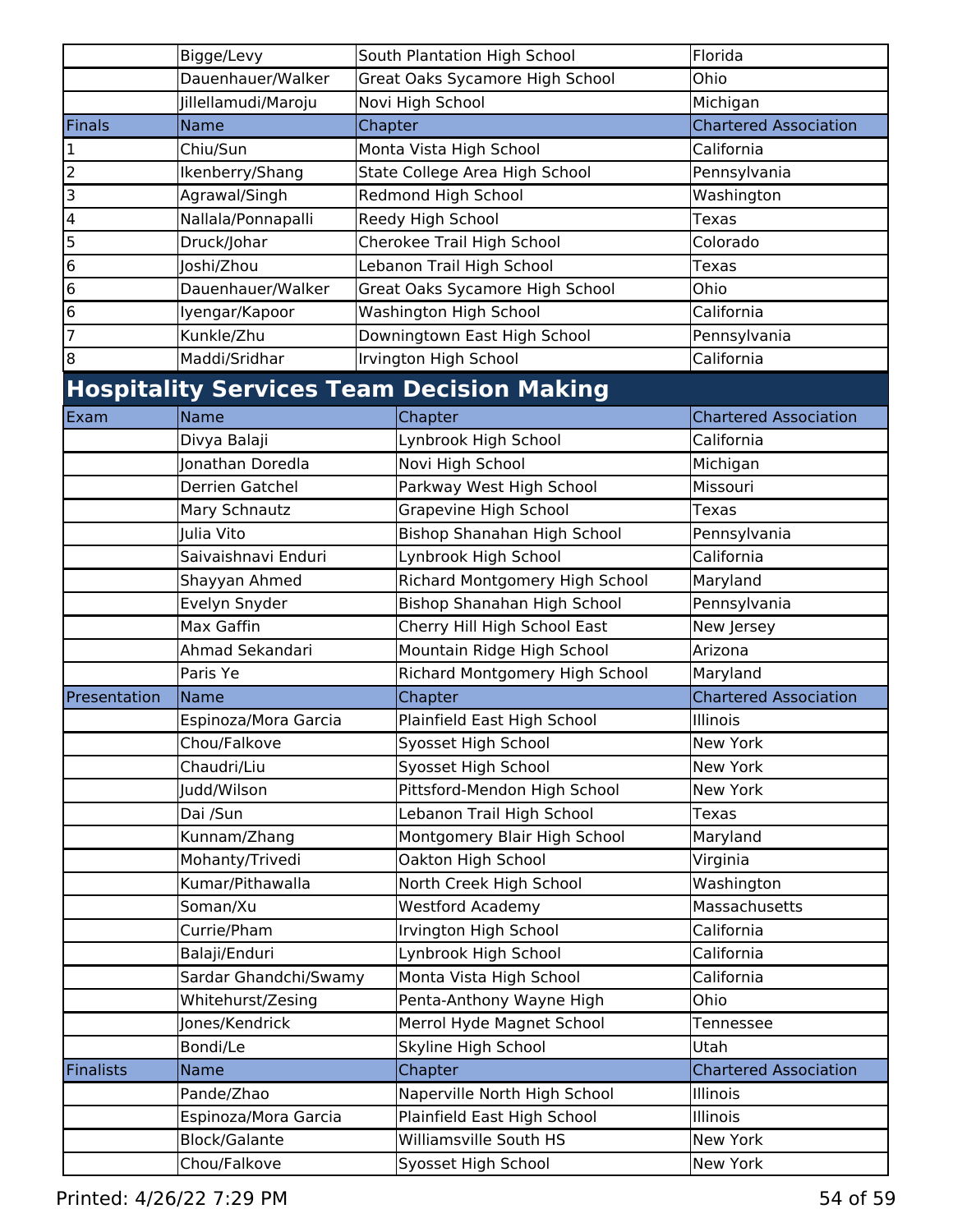|                | Chaudri/Liu           | Syosset High School                              | New York                     |
|----------------|-----------------------|--------------------------------------------------|------------------------------|
|                | Judd/Wilson           | Pittsford-Mendon High School                     | New York                     |
|                | Chong/He              | River Bluff High School                          | South Carolina               |
|                | Ahmed/Ye              | Richard Montgomery High School                   | Maryland                     |
|                | Kunnam/Zhang          | Montgomery Blair High School                     | Maryland                     |
|                | Mohanty/Trivedi       | Oakton High School                               | Virginia                     |
|                | Gouru/Mohan           | Green Hope High School                           | North Carolina               |
|                | Kumar/Pithawalla      | North Creek High School                          | Washington                   |
|                | Soman/Xu              | <b>Westford Academy</b>                          | Massachusetts                |
|                | Jacobsen/McHugh       | Verona High School                               | New Jersey                   |
|                | Currie/Pham           | Irvington High School                            | California                   |
|                | Balaji/Enduri         | Lynbrook High School                             | California                   |
|                | Sardar Ghandchi/Swamy | Monta Vista High School                          | California                   |
|                | Avali/Ogle            | North Allegheny High School                      | Pennsylvania                 |
|                | Snyder/Vito           | Bishop Shanahan High School                      | Pennsylvania                 |
|                | Whitehurst/Zesing     | Penta-Anthony Wayne High                         | Ohio                         |
|                | Jones/Kendrick        | Merrol Hyde Magnet School                        | Tennessee                    |
|                | Annavarapu/Doredla    | Novi High School                                 | Michigan                     |
|                | Huang/Worrel          | Troy High School                                 | Michigan                     |
| Finals         | Name                  | Chapter                                          | <b>Chartered Association</b> |
| $\mathbf 1$    | Balaji/Enduri         | Lynbrook High School                             | California                   |
| $\overline{c}$ | Kumar/Pithawalla      | North Creek High School                          | Washington                   |
| 3              | Sardar Ghandchi/Swamy | Monta Vista High School                          | California                   |
| 4              | Huang/Worrel          | Troy High School                                 | Michigan                     |
| 5              | Chaudri/Liu           | Syosset High School                              | New York                     |
| 5              | Chou/Falkove          | Syosset High School                              | New York                     |
| 6              | Chong/He              | River Bluff High School                          | South Carolina               |
| 6              | Espinoza/Mora Garcia  | Plainfield East High School                      | Illinois                     |
| 7              | Currie/Pham           | Irvington High School                            | California                   |
| 8              | Snyder/Vito           | Bishop Shanahan High School                      | Pennsylvania                 |
| $\infty$       | Kunnam/Zhang          | Montgomery Blair High School                     | Maryland                     |
|                |                       | <b>Marketing Management Team Decision Making</b> |                              |
| Exam           | Name                  | Chapter                                          | <b>Chartered Association</b> |
|                | Ananya Singh          | Round Rock High School                           | Texas                        |
|                | Dominic Newman        | Lake Washington High School                      | Washington                   |
|                | <b>Bryson Medd</b>    | Woodinville High School                          | Washington                   |
|                | Jeremy Newman         | Great Oaks Sycamore High School                  | Ohio                         |
|                | Erin Hu               | <b>Brookfield Central High School</b>            | Wisconsin                    |
|                | Ellison Van Scoy      | <b>Great Oaks Mariemont High School</b>          | Ohio                         |
|                | Landon Stone          | Pinnacle High School                             | Arizona                      |
|                | Layla Thomas          | <b>Buchholz High School</b>                      | Florida                      |
|                | Sarayu Bethamcherla   | Troy High School                                 | Michigan                     |
|                | Annmaria Antony       | The Harker School                                | California                   |
|                | Kevin Wang            | Lake Washington High School                      | Washington                   |
| Presentation   | Name                  | Chapter                                          | <b>Chartered Association</b> |
|                | Doran/Pitts           | Victor High School                               | New York                     |
|                | Stutheit/Walden       | William A. Hough High School                     | North Carolina               |
|                | Kleven/Shivarajan     | Issaquah High School                             | Washington                   |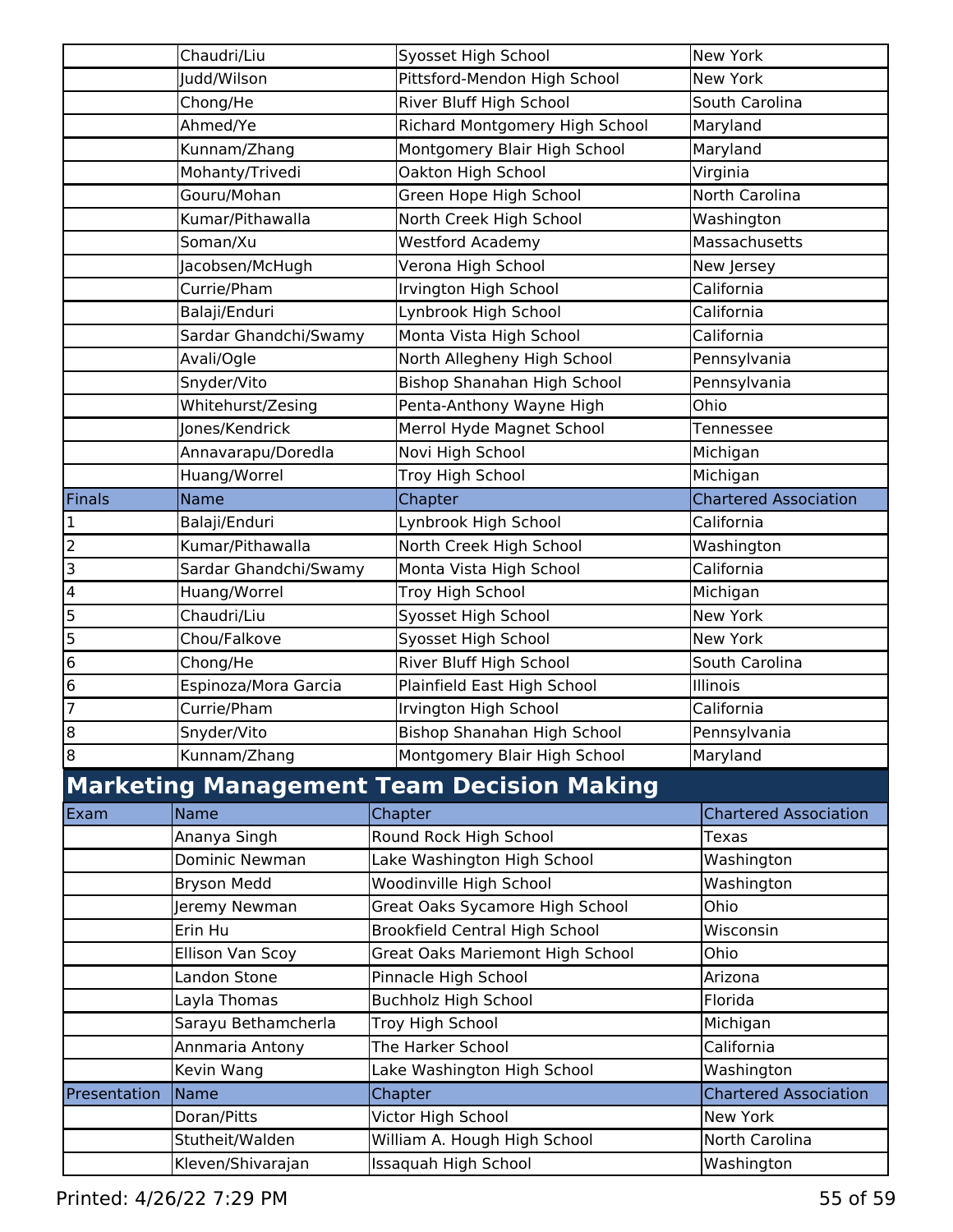|                         | Rodio/Yang            | River Dell High School                                         | New Jersey                   |
|-------------------------|-----------------------|----------------------------------------------------------------|------------------------------|
|                         | Kaur/Nooka            | Eden Prairie High School                                       | Minnesota                    |
|                         | Farrell/Nielsen       | Hopkins Senior High School                                     | Minnesota                    |
|                         | Han/Weng              | The Harker School                                              | California                   |
|                         | Harris/Van Scoy       | <b>Great Oaks Mariemont High School</b>                        | Ohio                         |
|                         | Hu/Sobhani            | <b>Brookfield Central High School</b>                          | Wisconsin                    |
|                         | Bott/Thorell          | Syracuse High School                                           | Utah                         |
|                         | Langford/Syed         | Avon High School                                               | Indiana                      |
| <b>Finalists</b>        | <b>Name</b>           | Chapter                                                        | <b>Chartered Association</b> |
|                         | Nguyen/Vega           | Independence High School                                       | Arizona                      |
|                         | Brahmbhatt/Kaur       | Herricks High School                                           | New York                     |
|                         | Doran/Pitts           | Victor High School                                             | New York                     |
|                         | Fu/Korrapati          | River Bluff High School                                        | South Carolina               |
|                         | Pua /Tao              | Lebanon Trail High School                                      | <b>Texas</b>                 |
|                         | Stutheit/Walden       | William A. Hough High School                                   | North Carolina               |
|                         | Kleven/Shivarajan     | Issaquah High School                                           | Washington                   |
|                         | Khang/Koo             | Northern Highlands Reg HS                                      | New Jersey                   |
|                         | Kaur/Nooka            | Eden Prairie High School                                       | Minnesota                    |
|                         | Licursi/Snow          | Orono High School                                              | Minnesota                    |
|                         | MacDonald/WELK        | Sauk Rapids-Rice High School                                   | Minnesota                    |
|                         | Antony/Hoang          | The Harker School                                              | California                   |
|                         | Han/Weng              | The Harker School                                              | California                   |
|                         | Harris/Van Scoy       | <b>Great Oaks Mariemont High School</b>                        | Ohio                         |
|                         | Hu/Sobhani            | <b>Brookfield Central High School</b>                          | Wisconsin                    |
|                         | Bott/Thorell          | Syracuse High School                                           | Utah                         |
|                         | Bethamcherla/Michalec | Troy High School                                               | Michigan                     |
|                         | CHAFE/D'ANDREA        | Manchester Essex Regional High School                          | Massachusetts                |
|                         | Langford/Syed         | Avon High School                                               | Indiana                      |
| Finals                  | <b>Name</b>           | Chapter                                                        | <b>Chartered Association</b> |
| $\mathbf 1$             | Antony/Hoang          | The Harker School                                              | California                   |
| $\overline{2}$          | Doran/Pitts           | Victor High School                                             | New York                     |
| 3                       | Pua /Tao              | Lebanon Trail High School                                      | <b>Texas</b>                 |
| $\overline{\mathbf{4}}$ | MacDonald/WELK        | Sauk Rapids-Rice High School                                   | Minnesota                    |
| 5                       | Brahmbhatt/Kaur       | Herricks High School                                           | New York                     |
| 6                       | Bethamcherla/Michalec | Troy High School                                               | Michigan                     |
| 7                       | Harris/Van Scoy       | Great Oaks Mariemont High School                               | Ohio                         |
| $\bf{8}$                | Kleven/Shivarajan     | Issaquah High School                                           | Washington                   |
| 9                       | Kaur/Nooka            | Eden Prairie High School                                       | Minnesota                    |
| $10\,$                  | Hu/Sobhani            | <b>Brookfield Central High School</b>                          | Wisconsin                    |
|                         |                       | <b>Sports and Entertainment Marketing Team Decision Making</b> |                              |
| Exam                    | Name                  | Chapter                                                        | <b>Chartered Association</b> |
|                         | Cole Reesman          | Union Grove High School                                        | Wisconsin                    |
|                         | Anhkhoa Le            | Skyline High School                                            | Utah                         |
|                         | Tasha Piyabongkarn    | Wayzata High School                                            | Minnesota                    |
|                         | Collin Wang           | North Allegheny High School                                    | Pennsylvania                 |
|                         | Abigail Kriger        | Middletown High School                                         | Connecticut                  |
|                         | Rahul Balaji          | Coppell High School                                            | Texas                        |
|                         | Natasha Rattray       | Spanish River High School                                      | Florida                      |
|                         |                       |                                                                |                              |
|                         |                       |                                                                |                              |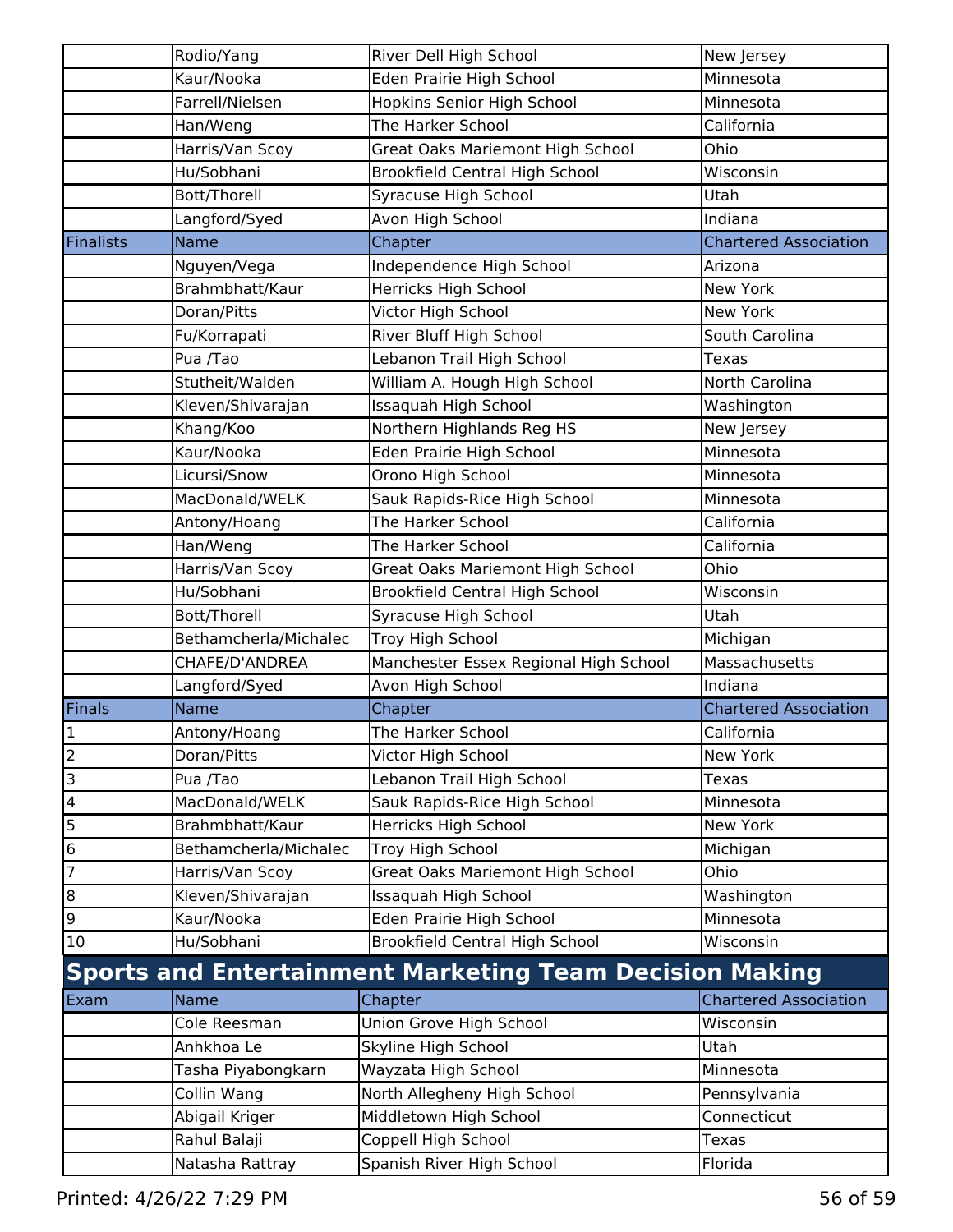|                         | Ella Nix             | <b>Homestead High School</b>                   | Indiana                      |
|-------------------------|----------------------|------------------------------------------------|------------------------------|
|                         | <b>Will McRee</b>    | William A. Hough High School                   | North Carolina               |
|                         | Nolan Harris         | Mosinee High School                            | Wisconsin                    |
|                         | Arina Benevolenskaya | Oak Park River Forest High School              | Illinois                     |
| Presentation            | Name                 | Chapter                                        | <b>Chartered Association</b> |
|                         | Reddy/Samudrala      | The Woodlands College Park High School         | Texas                        |
|                         | Jenkins/Yamaguchi    | North Hardin High School                       | Kentucky                     |
|                         | Mamidipaka/Smith     | Morris County School of Technology             | New Jersey                   |
|                         | Ficarra/Quadrini     | Ramapo Indian Hills High School                | New Jersey                   |
|                         | Greenberg/Sondell    | Wayzata High School                            | Minnesota                    |
|                         | Upadhyay/Vakhariya   | Monta Vista High School                        | California                   |
|                         | Harmon/Jackson       | <b>Great Oaks Harrison High School</b>         | Ohio                         |
|                         | Klaus/Reesman        | Union Grove High School                        | Wisconsin                    |
|                         | Le/Zou               | Skyline High School                            | Utah                         |
|                         | Badhwar/Kutinsky     | Birmingham Seaholm High School                 | Michigan                     |
|                         | Loganathan/Ramani    | Novi High School                               | Michigan                     |
| <b>Finalists</b>        | <b>Name</b>          | Chapter                                        | <b>Chartered Association</b> |
|                         | Gallinson/Garti      | Glenbrook North High School                    | Illinois                     |
|                         | Lin/Tang             | Moanalua High School                           | Hawaii                       |
|                         | Duggirala/Korrapati  | River Bluff High School                        | South Carolina               |
|                         | Reddy/Samudrala      | The Woodlands College Park High School         | Texas                        |
|                         | Cassano/Geremia      | Nipmuc Regional High School                    | Massachusetts                |
|                         | Creane/Husband       | Plymouth North High School                     | Massachusetts                |
|                         | Ciuffreda/Krimmel    | Lawrence High School                           | New Jersey                   |
|                         | Mamidipaka/Smith     | Morris County School of Technology             | New Jersey                   |
|                         | Ficarra/Quadrini     | Ramapo Indian Hills High School                | New Jersey                   |
|                         | Greenberg/Sondell    | Wayzata High School                            | Minnesota                    |
|                         | Upadhyay/Vakhariya   | Monta Vista High School                        | California                   |
|                         | Plasencia/Rattray    | Spanish River High School                      | Florida                      |
|                         | Harmon/Jackson       | <b>Great Oaks Harrison High School</b>         | Ohio                         |
|                         | Harris/Utphall       | Mosinee High School                            | Wisconsin                    |
|                         | Klaus/Reesman        | Union Grove High School                        | Wisconsin                    |
|                         | Le/Zou               | Skyline High School                            | Utah                         |
|                         | Badhwar/Kutinsky     | Birmingham Seaholm High School                 | Michigan                     |
|                         | Loganathan/Ramani    | Novi High School                               | Michigan                     |
|                         | Nix/Richards         | Homestead High School                          | Indiana                      |
| Finals                  | Name                 | Chapter                                        | <b>Chartered Association</b> |
| $\mathbf 1$             | Klaus/Reesman        | Union Grove High School                        | Wisconsin                    |
| $\overline{2}$          | Creane/Husband       | Plymouth North High School                     | Massachusetts                |
| $\overline{3}$          | Duggirala/Korrapati  | River Bluff High School                        | South Carolina               |
| $\overline{\mathbf{4}}$ | Harmon/Jackson       | Great Oaks Harrison High School                | Ohio                         |
| 5                       | Upadhyay/Vakhariya   | Monta Vista High School                        | California                   |
| 6                       | Gallinson/Garti      | Glenbrook North High School                    | Illinois                     |
| 6                       | Plasencia/Rattray    | Spanish River High School                      | Florida                      |
| 7                       | Loganathan/Ramani    | Novi High School                               | Michigan                     |
| $\overline{8}$          | Cassano/Geremia      | Nipmuc Regional High School                    | Massachusetts                |
| $\overline{8}$          | Le/Zou               | Skyline High School                            | Utah                         |
|                         |                      | <b>Travel and Tourism Team Decision Making</b> |                              |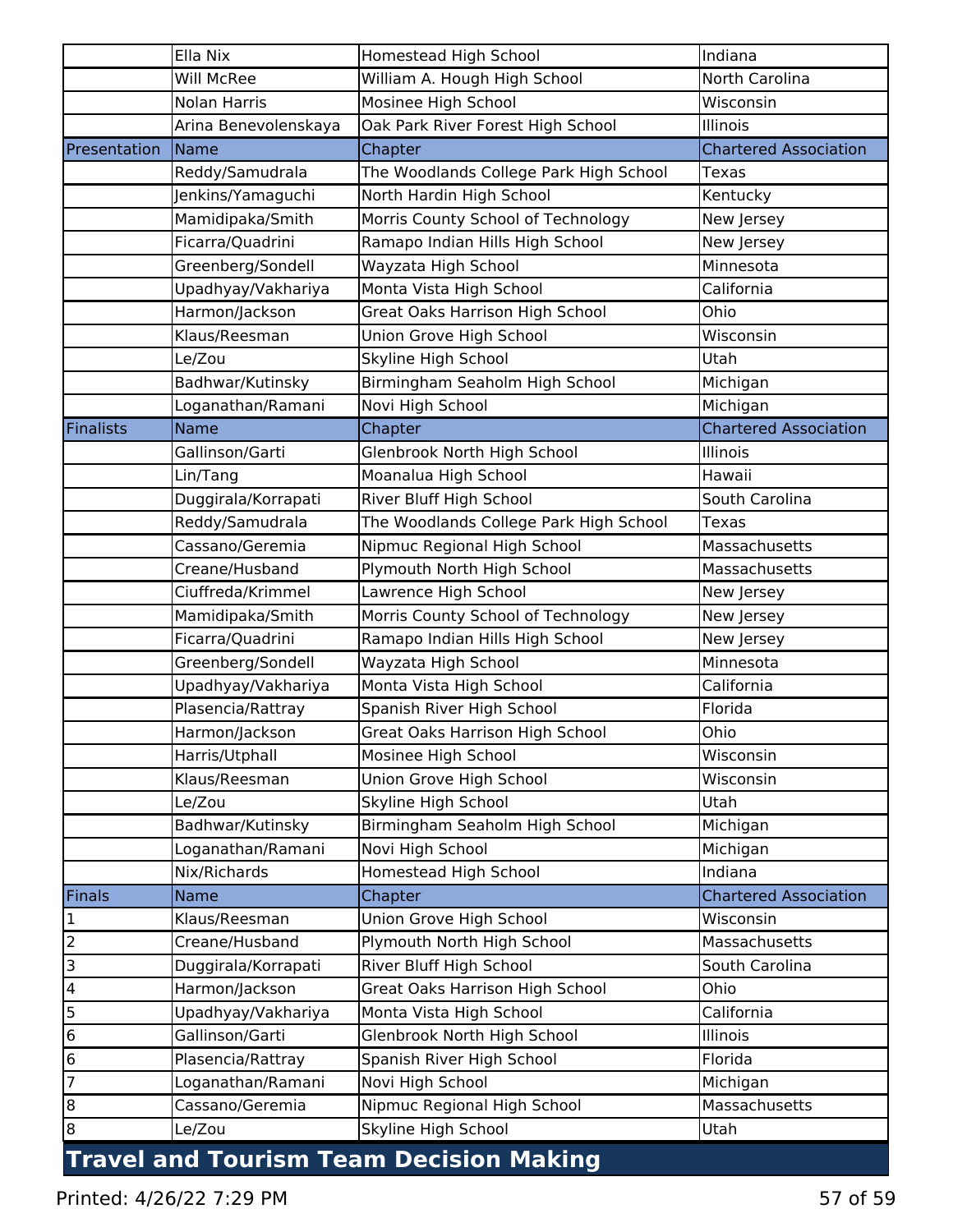| Exam                                   | Name                             | Chapter                                               | <b>Chartered Association</b>               |
|----------------------------------------|----------------------------------|-------------------------------------------------------|--------------------------------------------|
|                                        | Saniya Koppikar                  | Coppell High School                                   | Texas                                      |
|                                        | Colbey Stosberg                  | Raymore-Peculiar High School                          | Missouri                                   |
|                                        | Noah Sheinbaum                   | Triangle Math And Science Academy                     | North Carolina                             |
|                                        | Sidhya Ganesh                    | Interlake High School                                 | Washington                                 |
|                                        | Ayla Karmali                     | Newport High School                                   | Washington                                 |
|                                        | Madelyn Kausch                   | Steinert High School                                  | New Jersey                                 |
|                                        | Allison Chong                    | Northern Highlands Reg HS                             | New Jersey                                 |
|                                        | Anveshi Goyal                    | Coppell High School                                   | <b>Texas</b>                               |
|                                        | Jennifer Mason                   | Ramapo Indian Hills High School                       | New Jersey                                 |
|                                        | Jessica Zang                     | Henry M Gunn High School                              | California                                 |
|                                        | <b>Sanibel Betts</b>             | Great Oaks Indian Hill High School I                  | Ohio                                       |
|                                        | Rick Li                          | Blue Valley Northwest High School                     | Kansas                                     |
|                                        | Augustin Au                      | Wichita East High School                              | Kansas                                     |
|                                        | Jane Kalla                       | Northern Highlands Reg HS                             | New Jersey                                 |
| Presentation                           | <b>Name</b>                      | Chapter                                               | <b>Chartered Association</b>               |
|                                        | Howell/Nagel                     | North Paulding High School                            | Georgia                                    |
|                                        | Gienger/Madland                  | South Salem High School                               | Oregon                                     |
|                                        | Mayo/Pearlman                    | Walt Whitman High School                              | Maryland                                   |
|                                        | Elhady/McCullough                | Oakton High School                                    | Virginia                                   |
|                                        | Richardson/Svenson               | Mountain Vista High School                            | Colorado                                   |
|                                        | Borozan/Harris                   | Woodinville High School                               | Washington                                 |
|                                        | Ciaccio/Klein                    | Minnetonka High School                                | Minnesota                                  |
|                                        | Kapse/Raghuram                   | Foothill High School                                  | California                                 |
|                                        | Nguyen/Roychoudhury              | Valley Christian High School                          | California                                 |
|                                        | Bhatia/Vasireddy                 | Bentonville High School                               | Arkansas                                   |
|                                        |                                  |                                                       |                                            |
|                                        | Anderson/Puchalski               |                                                       | Wisconsin                                  |
|                                        | <b>Name</b>                      | Madison West High School<br>Chapter                   | <b>Chartered Association</b>               |
|                                        |                                  |                                                       | Georgia                                    |
|                                        | Howell/Nagel                     | North Paulding High School<br>Cedar Falls High School | lowa                                       |
|                                        | Banerjee/Scannell<br>Kumar/Patel |                                                       | <b>Texas</b>                               |
|                                        |                                  | Allen High School                                     |                                            |
|                                        | De Luna/Figueroa                 | Little Elm High School                                | Texas                                      |
|                                        | Gienger/Madland                  | South Salem High School                               | Oregon                                     |
|                                        | Mayo/Pearlman                    | Walt Whitman High School                              | Maryland                                   |
|                                        | Elhady/McCullough                | Oakton High School                                    | Virginia                                   |
|                                        | Abdul-hakim/Kamal                | Triangle Math And Science Academy                     | North Carolina                             |
|                                        | Dines/McGee                      | Arapahoe High School                                  | Colorado                                   |
|                                        | Richardson/Svenson               | Mountain Vista High School                            | Colorado                                   |
|                                        | Ganesh/Sirivara                  | Interlake High School                                 | Washington                                 |
|                                        | Friedman/Hobson                  | Mercer Island High School                             | Washington                                 |
|                                        | Borozan/Harris                   | Woodinville High School                               | Washington                                 |
|                                        | Ciaccio/Klein                    | Minnetonka High School                                | Minnesota                                  |
|                                        | Kapse/Raghuram                   | Foothill High School                                  | California                                 |
|                                        | Nguyen/Roychoudhury              | Valley Christian High School                          | California                                 |
|                                        | Bhatia/Vasireddy                 | Bentonville High School                               | Arkansas                                   |
|                                        | Anderson/Puchalski               | Madison West High School                              | Wisconsin                                  |
| <b>Finalists</b><br><b>Finals</b><br>1 | Name<br>Ganesh/Sirivara          | Chapter<br>Interlake High School                      | <b>Chartered Association</b><br>Washington |